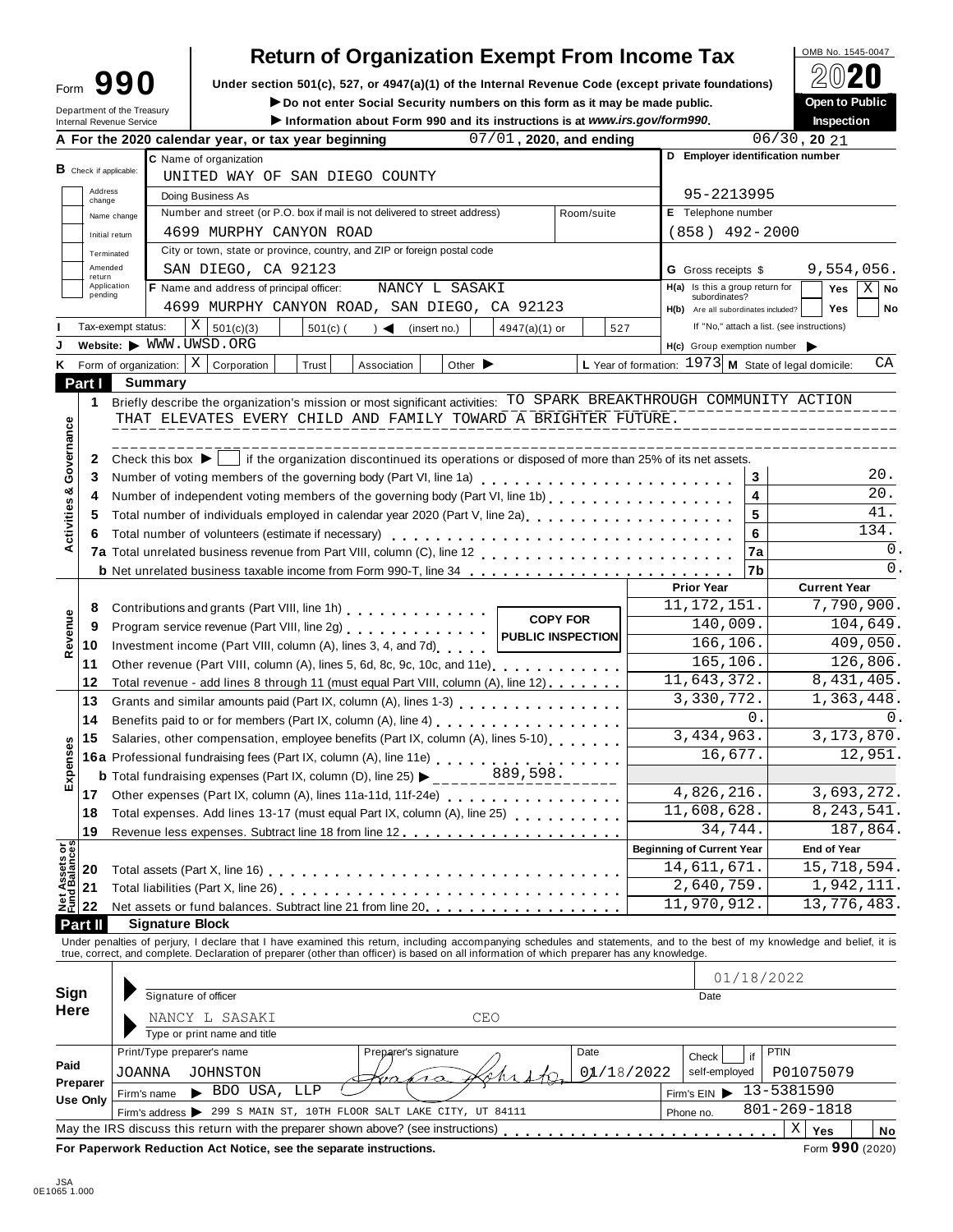| Page 2<br>Form 990 (2020)                                                                                                                                                                                                                                                                                                                         |
|---------------------------------------------------------------------------------------------------------------------------------------------------------------------------------------------------------------------------------------------------------------------------------------------------------------------------------------------------|
| Part III<br><b>Statement of Program Service Accomplishments</b>                                                                                                                                                                                                                                                                                   |
| $\,$ X                                                                                                                                                                                                                                                                                                                                            |
| 1 Briefly describe the organization's mission:                                                                                                                                                                                                                                                                                                    |
| TO SPARK BREAKTHROUGH COMMUNITY ACTION THAT ELEVATES EVERY CHILD AND                                                                                                                                                                                                                                                                              |
| FAMILY TOWARD A BRIGHTER FUTURE.                                                                                                                                                                                                                                                                                                                  |
| 2 Did the organization undertake any significant program services during the year which were not listed on the                                                                                                                                                                                                                                    |
| $X \mid No$<br><b>Yes</b>                                                                                                                                                                                                                                                                                                                         |
| If "Yes," describe these new services on Schedule O.                                                                                                                                                                                                                                                                                              |
| 3 Did the organization cease conducting, or make significant changes in how it conducts, any program<br>$X \mid No$                                                                                                                                                                                                                               |
| If "Yes," describe these changes on Schedule O.                                                                                                                                                                                                                                                                                                   |
| 4 Describe the organization's program service accomplishments for each of its three largest program services, as measured by<br>expenses. Section $501(c)(3)$ and $501(c)(4)$ organizations are required to report the amount of grants and allocations to others,<br>the total expenses, and revenue, if any, for each program service reported. |

| 4a (Code:<br>(Expenses \$ $\frac{1}{2}$ 780, 393. including grants of \$ $\frac{1}{2}$ , 500. (Revenue \$ |
|-----------------------------------------------------------------------------------------------------------|
| UNITED WAY OF SAN DIEGO COUNTY (UWSD) TRANSFORMS LIVES BY                                                 |
| COLLABORATING WITH COMMUNITY PARTNERS TO IDENTIFY AND WORK ON THE                                         |
| ROOT CAUSES OF OUR MOST SIGNIFICANT COMMUNITY ISSUES WITH A                                               |
| SPECIFIC FOCUS ON EDUCATION AND FAMILY STABILITY.                                                         |
| EDUCATION: TOGETHER WITH COMMUNITY STAKEHOLDERS, WE LEVERAGE                                              |
| RESOURCES TO ADDRESS THE EXTENSIVE AND COMPREHENSIVE ISSUESTHAT                                           |
| PREVENT CHILDREN FROM LEARNING AND REACHING THEIR FULL POTENTIAL.                                         |
| UWSD BRINGS TOGETHER PARTNERS - BUSINESS, GOVERNMENT, SCHOOLS, AND                                        |
| NON-PROFIT ORGANIZATIONS - WHO INDIVIDUALLY DO GOOD WORK, BUT WHEN                                        |
| ALIGNED, CAN COLLECTIVELY ACHIEVE LASTING CHANGECONTINUED ON                                              |
| SCHEDULE O                                                                                                |
|                                                                                                           |

| 4b (Code: | (Expenses \$ 2,193,829. including grants of \$ 1,355,948. ) (Revenue \$ |  |  |
|-----------|-------------------------------------------------------------------------|--|--|
|           | FAMILY STABILITY: UNIONS UNITED IS A PARTNERSHIP BETWEEN UNITED         |  |  |
|           | WAY AND AFL-CIO. OVER 2,700 INDIVIDUALS AND THEIR FAMILIES IN NEED      |  |  |
|           | WERE SUPPORTED WITH RENT, MORTGAGE, UTILITIES, FOOD,                    |  |  |
|           | TRANSPORTATION, AND MEDICAL EXPENSES. UWSD CONTINUES TO LEAD THE        |  |  |
|           | EARNED INCOME TAX (EITC) COALITION'S EFFORTS, THROUGH WHICH 29,876      |  |  |
|           | HOUSEHOLDS RECEIVED \$28M IN FEDERAL AND STATE REFUNDS, INCLUDING       |  |  |
|           | 3,896 HOUSEHOLDS WHO RECEIVED OVER \$6.9M IN FEDERAL EITC. THE          |  |  |
|           | COUNTME2020 CENSUS OUTREACH AND EDUCATION COALITION WAS EXTENDED        |  |  |
|           | TO THE FALL OF 2020 DUE TO THE COVID-19 PANDEMIC. THIS COALITION        |  |  |
|           | WORKED WITH OVER 150 CONTRACT AND PARTNER ORGANIZATIONS THROUGHOUT      |  |  |
|           | SAN DIEGO AND IMPERIAL COUNTIESCONTINUED ON SCHEDULE O                  |  |  |

| 4c (Code:                                                         |  | $(Express $ 3,037,926. including grants of $ 1000]$               | ) (Revenue \$ | 104,649. |  |  |  |  |  |
|-------------------------------------------------------------------|--|-------------------------------------------------------------------|---------------|----------|--|--|--|--|--|
| GIVING BACK: OVER \$2.4M IS COLLECTED AND DISTRIBUTED TO AGENCIES |  |                                                                   |               |          |  |  |  |  |  |
| AND ORGANIZATIONS THROUGHOUT SAN DIEGO COUNTY AND THROUGHOUT THE  |  |                                                                   |               |          |  |  |  |  |  |
|                                                                   |  | COUNTRY. THESE ARE FUNDS THAT HAVE BEEN DESIGNATED BY DONORS TO   |               |          |  |  |  |  |  |
|                                                                   |  | SPECIFIC AGENCIES AND ORGANIZATIONS WHICH IN TURN ARE PAID OUT TO |               |          |  |  |  |  |  |
|                                                                   |  | THEM THROUGHOUT THE YEAR. VOLUNTEERS FROM CORPORATE AND COMMUNITY |               |          |  |  |  |  |  |
|                                                                   |  | PARTNERSHIPS PARTICIPATE IN COMMUNITY PROGRAMS YEAR-ROUND         |               |          |  |  |  |  |  |
|                                                                   |  | INCLUDING DAY OF SERVICE PROJECTS, DONATION DRIVES, AND THE SAN   |               |          |  |  |  |  |  |
|                                                                   |  | DIEGO HOMELESSNESS VOLUNTEER NETWORK (SDHVN).                     |               |          |  |  |  |  |  |

**4d** Other program services (Describe on Schedule O.) (Expenses \$ including grants of \$ ) (Revenue \$ ) **4e** Total program service expenses **Including grams**<br>**4e** Total program service expenses **I** 6,012,148.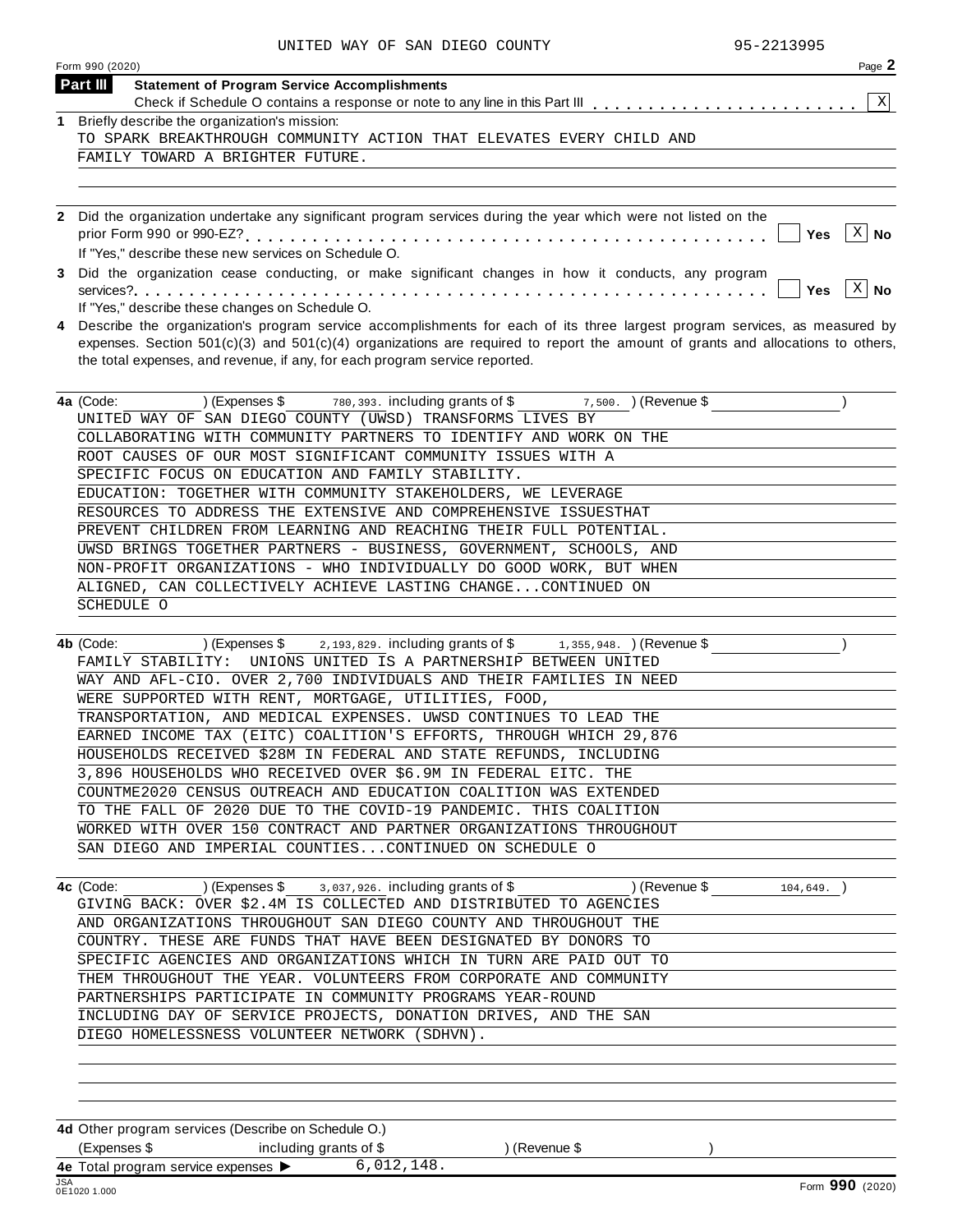**Part IV Checklist of Required Schedules**

**20b**

| 1  | Is the organization described in section $501(c)(3)$ or $4947(a)(1)$ (other than a private foundation)? If "Yes,"         |                 |   |   |
|----|---------------------------------------------------------------------------------------------------------------------------|-----------------|---|---|
|    |                                                                                                                           | 1               | Χ |   |
| 2  | Is the organization required to complete Schedule B, Schedule of Contributors See instructions?                           | $\mathbf{2}$    | Χ |   |
| 3  | Did the organization engage in direct or indirect political campaign activities on behalf of or in opposition to          |                 |   |   |
|    | candidates for public office? If "Yes," complete Schedule C, Part I.                                                      | 3               |   | X |
| 4  | Section 501(c)(3) organizations. Did the organization engage in lobbying activities, or have a section 501(h)             |                 |   |   |
|    |                                                                                                                           | 4               |   | Χ |
| 5  | Is the organization a section $501(c)(4)$ , $501(c)(5)$ , or $501(c)(6)$ organization that receives membership dues,      |                 |   |   |
|    | assessments, or similar amounts as defined in Revenue Procedure 98-19? If "Yes," complete Schedule C, Part III            | 5               |   |   |
| 6  | Did the organization maintain any donor advised funds or any similar funds or accounts for which donors                   |                 |   |   |
|    | have the right to provide advice on the distribution or investment of amounts in such funds or accounts? If               |                 |   |   |
|    |                                                                                                                           | 6               |   | Χ |
| 7  | Did the organization receive or hold a conservation easement, including easements to preserve open space,                 |                 |   |   |
|    | the environment, historic land areas, or historic structures? If "Yes," complete Schedule D, Part II.                     | $\overline{7}$  |   | Χ |
| 8  | Did the organization maintain collections of works of art, historical treasures, or other similar assets? If "Yes,"       |                 |   |   |
|    |                                                                                                                           | 8               |   | Χ |
| 9  | Did the organization report an amount in Part X, line 21, for escrow or custodial account liability, serve as a           |                 |   |   |
|    | custodian for amounts not listed in Part X; or provide credit counseling, debt management, credit repair, or              |                 |   |   |
|    |                                                                                                                           | 9               |   | Χ |
| 10 | Did the organization, directly or through a related organization, hold assets in donor-restricted endowments              |                 |   |   |
|    |                                                                                                                           | 10              | Χ |   |
|    | If the organization's answer to any of the following questions is "Yes," then complete Schedule D, Parts VI,              |                 |   |   |
| 11 | VII, VIII, IX, or X as applicable.                                                                                        |                 |   |   |
|    | a Did the organization report an amount for land, buildings, and equipment in Part X, line 10? If "Yes,"                  |                 |   |   |
|    |                                                                                                                           |                 | Χ |   |
|    |                                                                                                                           | 11a             |   |   |
|    | <b>b</b> Did the organization report an amount for investments-other securities in Part X, line 12, that is 5% or more    |                 | Χ |   |
|    | of its total assets reported in Part X, line 16? If "Yes," complete Schedule D, Part VII                                  | 11 <sub>b</sub> |   |   |
|    | c Did the organization report an amount for investments-program related in Part X, line 13, that is 5% or more            |                 |   |   |
|    | of its total assets reported in Part X, line 16? If "Yes," complete Schedule D, Part VIII                                 | 11c             |   | Χ |
|    | d Did the organization report an amount for other assets in Part X, line 15, that is 5% or more of its total assets       |                 |   |   |
|    | reported in Part X, line 16? If "Yes," complete Schedule D, Part IX.                                                      | 11d             |   | Χ |
|    | e Did the organization report an amount for other liabilities in Part X, line 25? If "Yes," complete Schedule D, Part X   | 11e             |   | Χ |
|    | f Did the organization's separate or consolidated financial statements for the tax year include a footnote that addresses |                 |   |   |
|    | the organization's liability for uncertain tax positions under FIN 48 (ASC 740)? If "Yes," complete Schedule D, Part X    | 11f             | Χ |   |
|    | 12a Did the organization obtain separate, independent audited financial statements for the tax year? If "Yes," complete   |                 |   |   |
|    |                                                                                                                           | 12a             | Χ |   |
|    | <b>b</b> Was the organization included in consolidated, independent audited financial statements for the tax year? If     |                 |   |   |
|    | "Yes," and if the organization answered "No" to line 12a, then completing Schedule D, Parts XI and XII is optional        | 12 <sub>b</sub> |   | Χ |
| 13 | Is the organization a school described in section $170(b)(1)(A)(ii)$ ? If "Yes," complete Schedule E.                     | 13              |   | X |
|    | 14a Did the organization maintain an office, employees, or agents outside of the United States?                           | 14a             |   | Χ |
|    | <b>b</b> Did the organization have aggregate revenues or expenses of more than \$10,000 from grantmaking,                 |                 |   |   |
|    | fundraising, business, investment, and program service activities outside the United States, or aggregate                 |                 |   |   |
|    | foreign investments valued at \$100,000 or more? If "Yes," complete Schedule F, Parts I and IV                            | 14b             |   | X |
| 15 | Did the organization report on Part IX, column (A), line 3, more than \$5,000 of grants or other assistance to or         |                 |   |   |
|    |                                                                                                                           | 15              |   | X |
| 16 | Did the organization report on Part IX, column (A), line 3, more than \$5,000 of aggregate grants or other                |                 |   |   |
|    | assistance to or for foreign individuals? If "Yes," complete Schedule F, Parts III and IV                                 | 16              |   | X |
| 17 | Did the organization report a total of more than \$15,000 of expenses for professional fundraising services on            |                 |   |   |
|    | Part IX, column (A), lines 6 and 11e? If "Yes," complete Schedule G, Part I See instructions                              | 17              |   | X |
| 18 | Did the organization report more than \$15,000 total of fundraising event gross income and contributions on               |                 |   |   |
|    |                                                                                                                           | 18              | Χ |   |
| 19 | Did the organization report more than \$15,000 of gross income from gaming activities on Part VIII, line 9a?              |                 |   |   |
|    |                                                                                                                           | 19              |   | X |
|    | 20a Did the organization operate one or more hospital facilities? If "Yes," complete Schedule H                           | 20a             |   | X |
|    |                                                                                                                           |                 |   |   |

**a** Did the organization operate one or more hospital facilities? If "Yes," complete Schedule H<br>**b** If "Yes" to line 20a, did the organization attach a copy of its audited financial statements to this return?<br>————————————— Did the organization report more than \$5,000 of grants or other assistance to any domestic organization or

 $\Gamma$ 

**Yes No**

**21**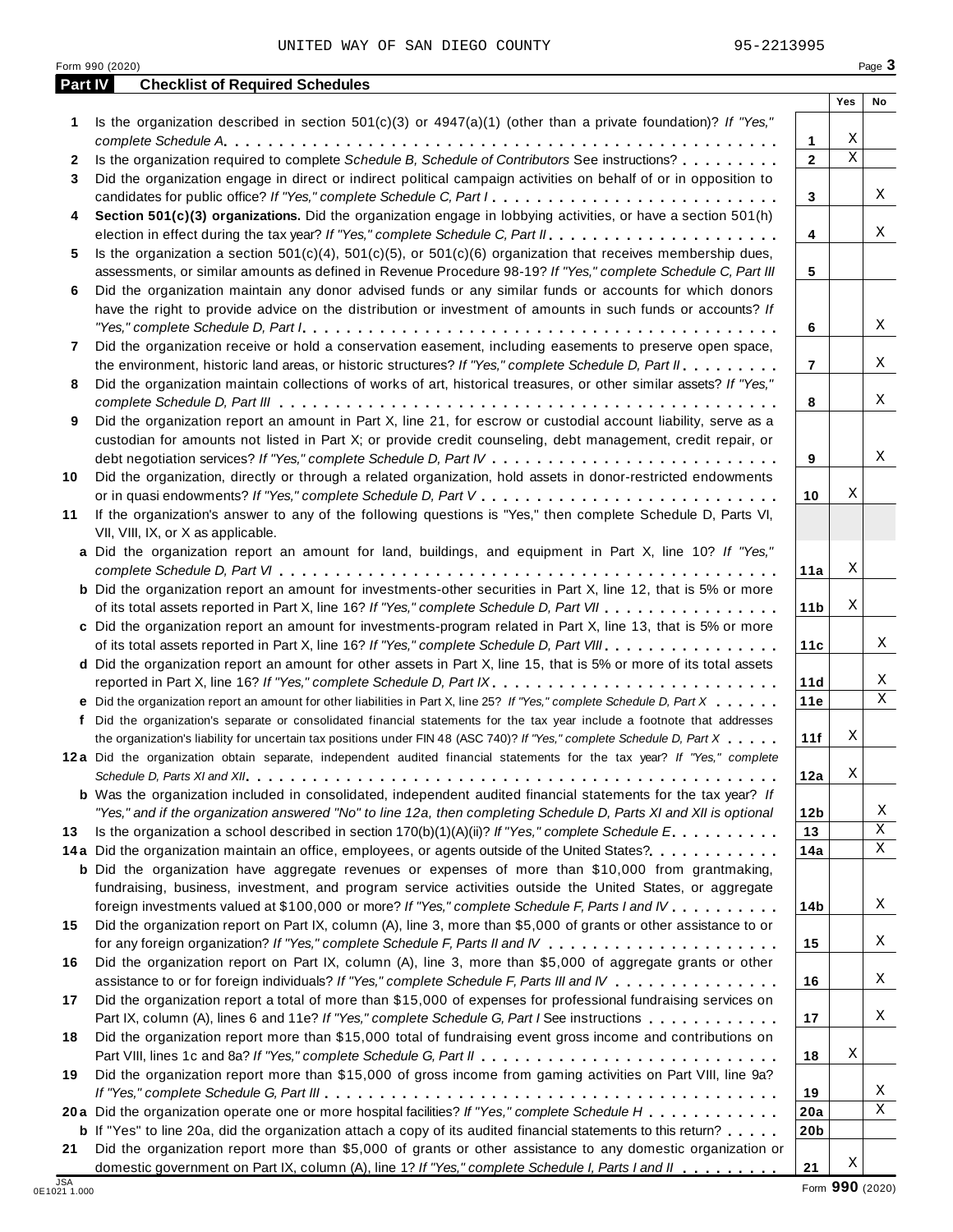|               | <b>Part IV</b> Checklist of Required Schedules (continued)                                                                                                                                                       |                 |                 |                  |
|---------------|------------------------------------------------------------------------------------------------------------------------------------------------------------------------------------------------------------------|-----------------|-----------------|------------------|
|               |                                                                                                                                                                                                                  |                 | Yes             | No               |
| 22            | Did the organization report more than \$5,000 of grants or other assistance to or for domestic individuals on<br>Part IX, column (A), line 2? If "Yes," complete Schedule I, Parts I and III                     | 22              | Χ               |                  |
| 23            | Did the organization answer "Yes" to Part VII, Section A, line 3, 4, or 5 about compensation of the                                                                                                              |                 |                 |                  |
|               | organization's current and former officers, directors, trustees, key employees, and highest compensated                                                                                                          |                 |                 |                  |
|               |                                                                                                                                                                                                                  | 23              | Χ               |                  |
|               | 24a Did the organization have a tax-exempt bond issue with an outstanding principal amount of more than                                                                                                          |                 |                 |                  |
|               | \$100,000 as of the last day of the year, that was issued after December 31, 2002? If "Yes," answer lines 24b                                                                                                    |                 |                 |                  |
|               | through 24d and complete Schedule K. If "No," go to line 25a                                                                                                                                                     | 24a             |                 | X                |
|               | <b>b</b> Did the organization invest any proceeds of tax-exempt bonds beyond a temporary period exception?                                                                                                       | 24 <sub>b</sub> |                 |                  |
|               | c Did the organization maintain an escrow account other than a refunding escrow at any time during the year                                                                                                      |                 |                 |                  |
|               |                                                                                                                                                                                                                  | 24c             |                 |                  |
|               | d Did the organization act as an "on behalf of" issuer for bonds outstanding at any time during the year?                                                                                                        | 24d             |                 |                  |
|               | 25a Section 501(c)(3), 501(c)(4), and 501(c)(29) organizations. Did the organization engage in an excess benefit                                                                                                 |                 |                 |                  |
|               | transaction with a disqualified person during the year? If "Yes," complete Schedule L, Part I.                                                                                                                   | 25a             |                 | X                |
|               | <b>b</b> Is the organization aware that it engaged in an excess benefit transaction with a disqualified person in a prior                                                                                        |                 |                 |                  |
|               | year, and that the transaction has not been reported on any of the organization's prior Forms 990 or 990-EZ?                                                                                                     |                 |                 |                  |
|               |                                                                                                                                                                                                                  | 25 <sub>b</sub> |                 | X                |
| 26            | Did the organization report any amount on Part X, line 5 or 22, for receivables from or payables to any current                                                                                                  |                 |                 |                  |
|               | or former officer, director, trustee, key employee, creator or founder, substantial contributor, or 35%<br>controlled entity or family member of any of these persons? If "Yes," complete Schedule L, Part II.   | 26              |                 | X                |
| 27            | Did the organization provide a grant or other assistance to any current or former officer, director, trustee, key                                                                                                |                 |                 |                  |
|               | employee, creator or founder, substantial contributor or employee thereof, a grant selection committee                                                                                                           |                 |                 |                  |
|               | member, or to a 35% controlled entity (including an employee thereof) or family member of any of these                                                                                                           |                 |                 |                  |
|               |                                                                                                                                                                                                                  | 27              |                 | X                |
| 28            | Was the organization a party to a business transaction with one of the following parties (see Schedule L,                                                                                                        |                 |                 |                  |
|               | Part IV instructions, for applicable filing thresholds, conditions, and exceptions):                                                                                                                             |                 |                 |                  |
|               | a A current or former officer, director, trustee, key employee, creator or founder, or substantial contributor? If                                                                                               |                 |                 |                  |
|               |                                                                                                                                                                                                                  | 28a             |                 | X                |
|               | <b>b</b> A family member of any individual described in line 28a? If "Yes," complete Schedule L, Part IV.                                                                                                        | 28 <sub>b</sub> |                 | $\overline{X}$   |
|               | c A 35% controlled entity of one or more individuals and/or organizations described in lines 28a or 28b? If                                                                                                      |                 |                 |                  |
|               |                                                                                                                                                                                                                  | 28c             |                 | Χ                |
| 29            | Did the organization receive more than \$25,000 in non-cash contributions? If "Yes," complete Schedule M                                                                                                         | 29              |                 | X                |
| 30            | Did the organization receive contributions of art, historical treasures, or other similar assets, or qualified                                                                                                   |                 |                 |                  |
|               |                                                                                                                                                                                                                  | 30              |                 | X<br>$\mathbf X$ |
| 31            | Did the organization liquidate, terminate, or dissolve and cease operations? If "Yes," complete Schedule N, Part I                                                                                               | 31              |                 |                  |
| 32            | Did the organization sell, exchange, dispose of, or transfer more than 25% of its net assets? If "Yes,"                                                                                                          |                 |                 | Χ                |
|               | Did the organization own 100% of an entity disregarded as separate from the organization under Regulations                                                                                                       | 32              |                 |                  |
| 33            | sections 301.7701-2 and 301.7701-3? If "Yes," complete Schedule R, Part /                                                                                                                                        | 33              |                 | Χ                |
| 34            | Was the organization related to any tax-exempt or taxable entity? If "Yes," complete Schedule R, Part II, III,                                                                                                   |                 |                 |                  |
|               |                                                                                                                                                                                                                  | 34              |                 | X                |
|               | 35a Did the organization have a controlled entity within the meaning of section 512(b)(13)?                                                                                                                      | 35a             |                 | $\mathbf X$      |
|               | <b>b</b> If "Yes" to line 35a, did the organization receive any payment from or engage in any transaction with a                                                                                                 |                 |                 |                  |
|               | controlled entity within the meaning of section 512(b)(13)? If "Yes," complete Schedule R, Part V, line 2                                                                                                        | 35 <sub>b</sub> |                 |                  |
| 36            | Section 501(c)(3) organizations. Did the organization make any transfers to an exempt non-charitable                                                                                                             |                 |                 |                  |
|               | related organization? If "Yes," complete Schedule R, Part V, line 2.                                                                                                                                             | 36              |                 | Χ                |
| 37            | Did the organization conduct more than 5% of its activities through an entity that is not a related organization                                                                                                 |                 |                 |                  |
|               | and that is treated as a partnership for federal income tax purposes? If "Yes," complete Schedule R, Part VI                                                                                                     | 37              |                 | X                |
| 38            | Did the organization complete Schedule O and provide explanations in Schedule O for Part VI, lines 11b and                                                                                                       |                 |                 |                  |
|               | 19? Note: All Form 990 filers are required to complete Schedule O.                                                                                                                                               | 38              | Χ               |                  |
| <b>Part V</b> | <b>Statements Regarding Other IRS Filings and Tax Compliance</b>                                                                                                                                                 |                 |                 |                  |
|               | Check if Schedule O contains a response or note to any line in this Part V                                                                                                                                       |                 |                 |                  |
|               | 75                                                                                                                                                                                                               |                 | Yes             | No               |
|               | 1a Enter the number reported in Box 3 of Form 1096. Enter -0- if not applicable   1a<br>0.                                                                                                                       |                 |                 |                  |
|               | <b>b</b> Enter the number of Forms W-2G included in line 1a. Enter -0- if not applicable $\ldots \ldots$ ,<br>c Did the organization comply with backup withholding rules for reportable payments to vendors and |                 |                 |                  |
|               |                                                                                                                                                                                                                  | 1c              |                 | Χ                |
| JSA           |                                                                                                                                                                                                                  |                 | Form 990 (2020) |                  |
| 0E1030 1.000  |                                                                                                                                                                                                                  |                 |                 |                  |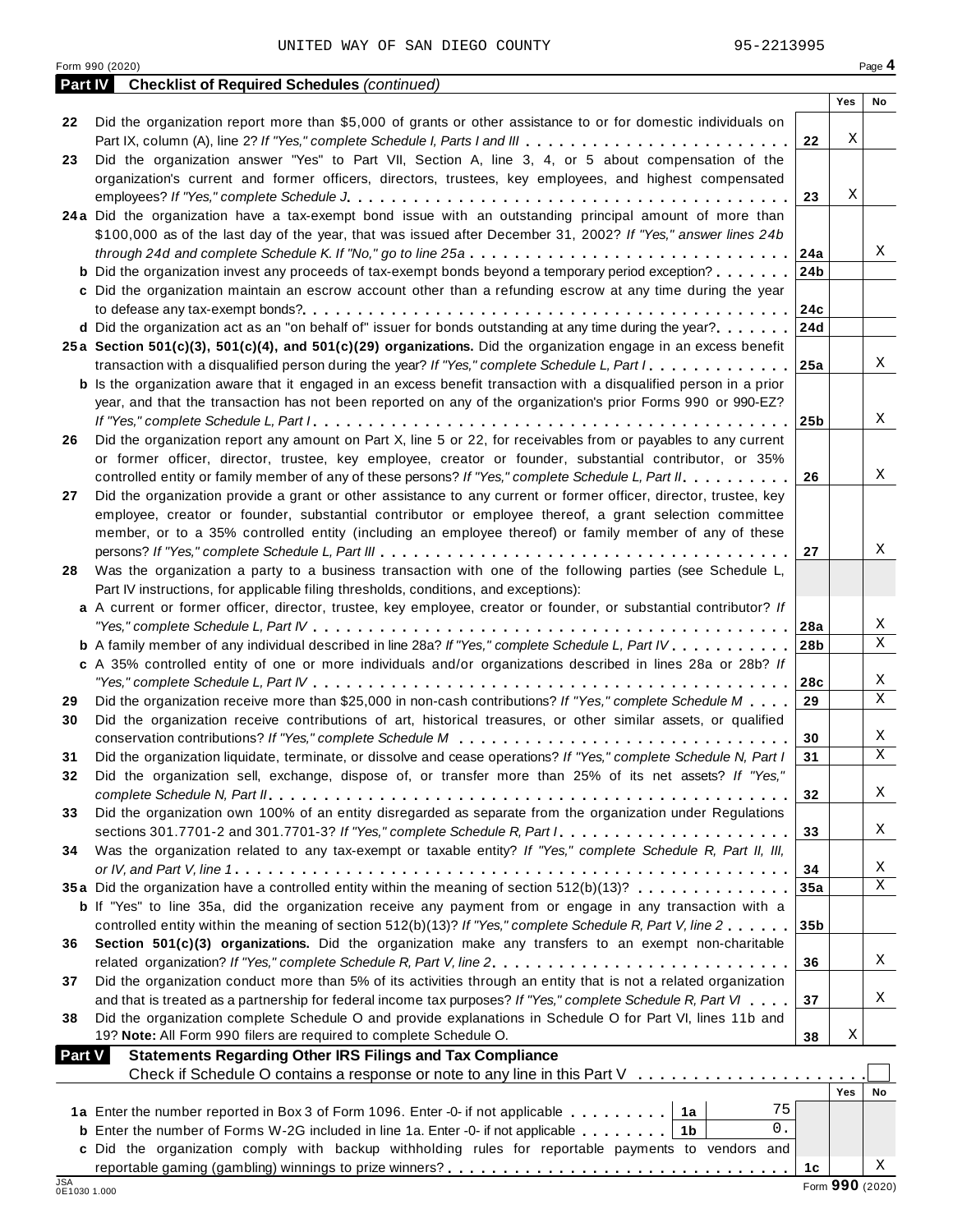| Yes<br>No<br>2a Enter the number of employees reported on Form W-3, Transmittal of Wage and Tax<br>41<br>Statements, filed for the calendar year ending with or within the year covered by this return. [2a<br>Χ<br>2 <sub>b</sub><br><b>b</b> If at least one is reported on line 2a, did the organization file all required federal employment tax returns?<br>Note: If the sum of lines 1a and 2a is greater than 250, you may be required to e-file (see instructions)<br>3a<br>3a Did the organization have unrelated business gross income of \$1,000 or more during the year?<br>3 <sub>b</sub><br><b>b</b> If "Yes," has it filed a Form 990-T for this year? If "No" to line 3b, provide an explanation on Schedule O<br>4a At any time during the calendar year, did the organization have an interest in, or a signature or other authority over,<br>Χ<br>4a<br>a financial account in a foreign country (such as a bank account, securities account, or other financial account)?<br><b>b</b> If "Yes," enter the name of the foreign country $\blacktriangleright$<br>See instructions for filing requirements for FinCEN Form 114, Report of Foreign Bank and Financial Accounts (FBAR).<br>Χ<br>5a<br>5a Was the organization a party to a prohibited tax shelter transaction at any time during the tax year?<br>Χ<br>5b<br><b>b</b> Did any taxable party notify the organization that it was or is a party to a prohibited tax shelter transaction?<br>5 <sub>c</sub><br>6a Does the organization have annual gross receipts that are normally greater than \$100,000, and did the<br>Χ<br>6a<br>organization solicit any contributions that were not tax deductible as charitable contributions?<br><b>b</b> If "Yes," did the organization include with every solicitation an express statement that such contributions or<br>6b<br>Organizations that may receive deductible contributions under section 170(c).<br>7<br>a Did the organization receive a payment in excess of \$75 made partly as a contribution and partly for goods<br>Χ<br>7a<br>$\overline{\mathbf{x}}$<br>7b<br><b>b</b> If "Yes," did the organization notify the donor of the value of the goods or services provided?<br>c Did the organization sell, exchange, or otherwise dispose of tangible personal property for which it was<br>Χ<br>7c<br>Χ<br>7e<br>e Did the organization receive any funds, directly or indirectly, to pay premiums on a personal benefit contract?<br>Χ<br>7f<br>f Did the organization, during the year, pay premiums, directly or indirectly, on a personal benefit contract?<br>7g<br>g If the organization received a contribution of qualified intellectual property, did the organization file Form 8899 as required?<br>7h<br>h If the organization received a contribution of cars, boats, airplanes, or other vehicles, did the organization file a Form 1098-C?<br>Sponsoring organizations maintaining donor advised funds. Did a donor advised fund maintained by the<br>8<br>8<br>sponsoring organization have excess business holdings at any time during the year?<br>Sponsoring organizations maintaining donor advised funds.<br>9<br>9a<br>a Did the sponsoring organization make any taxable distributions under section 4966?<br>9b<br><b>b</b> Did the sponsoring organization make a distribution to a donor, donor advisor, or related person?<br>Section 501(c)(7) organizations. Enter:<br>10<br> 10a <br>a Initiation fees and capital contributions included on Part VIII, line 12<br><b>b</b> Gross receipts, included on Form 990, Part VIII, line 12, for public use of club facilities 1.10b<br>Section 501(c)(12) organizations. Enter:<br>11<br>11a<br><b>a</b> Gross income from members or shareholders <b>express to the contact of Gross</b> income from members or shareholders<br><b>b</b> Gross income from other sources (Do not net amounts due or paid to other sources<br>∣11b<br>12a<br>12a Section 4947(a)(1) non-exempt charitable trusts. Is the organization filing Form 990 in lieu of Form 1041?<br><b>b</b> If "Yes," enter the amount of tax-exempt interest received or accrued during the year 12b<br>Section 501(c)(29) qualified nonprofit health insurance issuers.<br>13.<br>13a<br>a Is the organization licensed to issue qualified health plans in more than one state?<br>Note: See the instructions for additional information the organization must report on Schedule O.<br><b>b</b> Enter the amount of reserves the organization is required to maintain by the states in which<br>13b<br>the organization is licensed to issue qualified health plans<br>13c<br>14a<br>14a Did the organization receive any payments for indoor tanning services during the tax year?<br>14b<br><b>b</b> If "Yes," has it filed a Form 720 to report these payments? If "No," provide an explanation on Schedule $0 \cdot \cdot \cdot \cdot$<br>Is the organization subject to the section 4960 tax on payment(s) of more than \$1,000,000 in remuneration or<br>15<br>15<br>If "Yes," see instructions and file Form 4720, Schedule N.<br>16<br>Is the organization an educational institution subject to the section 4968 excise tax on net investment income?<br>16 | <b>Part V</b> | Statements Regarding Other IRS Filings and Tax Compliance (continued) |  |   |
|-------------------------------------------------------------------------------------------------------------------------------------------------------------------------------------------------------------------------------------------------------------------------------------------------------------------------------------------------------------------------------------------------------------------------------------------------------------------------------------------------------------------------------------------------------------------------------------------------------------------------------------------------------------------------------------------------------------------------------------------------------------------------------------------------------------------------------------------------------------------------------------------------------------------------------------------------------------------------------------------------------------------------------------------------------------------------------------------------------------------------------------------------------------------------------------------------------------------------------------------------------------------------------------------------------------------------------------------------------------------------------------------------------------------------------------------------------------------------------------------------------------------------------------------------------------------------------------------------------------------------------------------------------------------------------------------------------------------------------------------------------------------------------------------------------------------------------------------------------------------------------------------------------------------------------------------------------------------------------------------------------------------------------------------------------------------------------------------------------------------------------------------------------------------------------------------------------------------------------------------------------------------------------------------------------------------------------------------------------------------------------------------------------------------------------------------------------------------------------------------------------------------------------------------------------------------------------------------------------------------------------------------------------------------------------------------------------------------------------------------------------------------------------------------------------------------------------------------------------------------------------------------------------------------------------------------------------------------------------------------------------------------------------------------------------------------------------------------------------------------------------------------------------------------------------------------------------------------------------------------------------------------------------------------------------------------------------------------------------------------------------------------------------------------------------------------------------------------------------------------------------------------------------------------------------------------------------------------------------------------------------------------------------------------------------------------------------------------------------------------------------------------------------------------------------------------------------------------------------------------------------------------------------------------------------------------------------------------------------------------------------------------------------------------------------------------------------------------------------------------------------------------------------------------------------------------------------------------------------------------------------------------------------------------------------------------------------------------------------------------------------------------------------------------------------------------------------------------------------------------------------------------------------------------------------------------------------------------------------------------------------------------------------------------------------------------------------------------------------------------------------------------------------------------------------------------------------------------------------------------------------------------------------------------------------------------------------------------------------------------------------------------------------------------------------------------------------------------------------------------------------------------------------------------------------------------------------------------------------------------------------|---------------|-----------------------------------------------------------------------|--|---|
|                                                                                                                                                                                                                                                                                                                                                                                                                                                                                                                                                                                                                                                                                                                                                                                                                                                                                                                                                                                                                                                                                                                                                                                                                                                                                                                                                                                                                                                                                                                                                                                                                                                                                                                                                                                                                                                                                                                                                                                                                                                                                                                                                                                                                                                                                                                                                                                                                                                                                                                                                                                                                                                                                                                                                                                                                                                                                                                                                                                                                                                                                                                                                                                                                                                                                                                                                                                                                                                                                                                                                                                                                                                                                                                                                                                                                                                                                                                                                                                                                                                                                                                                                                                                                                                                                                                                                                                                                                                                                                                                                                                                                                                                                                                                                                                                                                                                                                                                                                                                                                                                                                                                                                                                                                                       |               |                                                                       |  |   |
|                                                                                                                                                                                                                                                                                                                                                                                                                                                                                                                                                                                                                                                                                                                                                                                                                                                                                                                                                                                                                                                                                                                                                                                                                                                                                                                                                                                                                                                                                                                                                                                                                                                                                                                                                                                                                                                                                                                                                                                                                                                                                                                                                                                                                                                                                                                                                                                                                                                                                                                                                                                                                                                                                                                                                                                                                                                                                                                                                                                                                                                                                                                                                                                                                                                                                                                                                                                                                                                                                                                                                                                                                                                                                                                                                                                                                                                                                                                                                                                                                                                                                                                                                                                                                                                                                                                                                                                                                                                                                                                                                                                                                                                                                                                                                                                                                                                                                                                                                                                                                                                                                                                                                                                                                                                       |               |                                                                       |  |   |
|                                                                                                                                                                                                                                                                                                                                                                                                                                                                                                                                                                                                                                                                                                                                                                                                                                                                                                                                                                                                                                                                                                                                                                                                                                                                                                                                                                                                                                                                                                                                                                                                                                                                                                                                                                                                                                                                                                                                                                                                                                                                                                                                                                                                                                                                                                                                                                                                                                                                                                                                                                                                                                                                                                                                                                                                                                                                                                                                                                                                                                                                                                                                                                                                                                                                                                                                                                                                                                                                                                                                                                                                                                                                                                                                                                                                                                                                                                                                                                                                                                                                                                                                                                                                                                                                                                                                                                                                                                                                                                                                                                                                                                                                                                                                                                                                                                                                                                                                                                                                                                                                                                                                                                                                                                                       |               |                                                                       |  |   |
|                                                                                                                                                                                                                                                                                                                                                                                                                                                                                                                                                                                                                                                                                                                                                                                                                                                                                                                                                                                                                                                                                                                                                                                                                                                                                                                                                                                                                                                                                                                                                                                                                                                                                                                                                                                                                                                                                                                                                                                                                                                                                                                                                                                                                                                                                                                                                                                                                                                                                                                                                                                                                                                                                                                                                                                                                                                                                                                                                                                                                                                                                                                                                                                                                                                                                                                                                                                                                                                                                                                                                                                                                                                                                                                                                                                                                                                                                                                                                                                                                                                                                                                                                                                                                                                                                                                                                                                                                                                                                                                                                                                                                                                                                                                                                                                                                                                                                                                                                                                                                                                                                                                                                                                                                                                       |               |                                                                       |  |   |
|                                                                                                                                                                                                                                                                                                                                                                                                                                                                                                                                                                                                                                                                                                                                                                                                                                                                                                                                                                                                                                                                                                                                                                                                                                                                                                                                                                                                                                                                                                                                                                                                                                                                                                                                                                                                                                                                                                                                                                                                                                                                                                                                                                                                                                                                                                                                                                                                                                                                                                                                                                                                                                                                                                                                                                                                                                                                                                                                                                                                                                                                                                                                                                                                                                                                                                                                                                                                                                                                                                                                                                                                                                                                                                                                                                                                                                                                                                                                                                                                                                                                                                                                                                                                                                                                                                                                                                                                                                                                                                                                                                                                                                                                                                                                                                                                                                                                                                                                                                                                                                                                                                                                                                                                                                                       |               |                                                                       |  |   |
|                                                                                                                                                                                                                                                                                                                                                                                                                                                                                                                                                                                                                                                                                                                                                                                                                                                                                                                                                                                                                                                                                                                                                                                                                                                                                                                                                                                                                                                                                                                                                                                                                                                                                                                                                                                                                                                                                                                                                                                                                                                                                                                                                                                                                                                                                                                                                                                                                                                                                                                                                                                                                                                                                                                                                                                                                                                                                                                                                                                                                                                                                                                                                                                                                                                                                                                                                                                                                                                                                                                                                                                                                                                                                                                                                                                                                                                                                                                                                                                                                                                                                                                                                                                                                                                                                                                                                                                                                                                                                                                                                                                                                                                                                                                                                                                                                                                                                                                                                                                                                                                                                                                                                                                                                                                       |               |                                                                       |  | Χ |
|                                                                                                                                                                                                                                                                                                                                                                                                                                                                                                                                                                                                                                                                                                                                                                                                                                                                                                                                                                                                                                                                                                                                                                                                                                                                                                                                                                                                                                                                                                                                                                                                                                                                                                                                                                                                                                                                                                                                                                                                                                                                                                                                                                                                                                                                                                                                                                                                                                                                                                                                                                                                                                                                                                                                                                                                                                                                                                                                                                                                                                                                                                                                                                                                                                                                                                                                                                                                                                                                                                                                                                                                                                                                                                                                                                                                                                                                                                                                                                                                                                                                                                                                                                                                                                                                                                                                                                                                                                                                                                                                                                                                                                                                                                                                                                                                                                                                                                                                                                                                                                                                                                                                                                                                                                                       |               |                                                                       |  |   |
|                                                                                                                                                                                                                                                                                                                                                                                                                                                                                                                                                                                                                                                                                                                                                                                                                                                                                                                                                                                                                                                                                                                                                                                                                                                                                                                                                                                                                                                                                                                                                                                                                                                                                                                                                                                                                                                                                                                                                                                                                                                                                                                                                                                                                                                                                                                                                                                                                                                                                                                                                                                                                                                                                                                                                                                                                                                                                                                                                                                                                                                                                                                                                                                                                                                                                                                                                                                                                                                                                                                                                                                                                                                                                                                                                                                                                                                                                                                                                                                                                                                                                                                                                                                                                                                                                                                                                                                                                                                                                                                                                                                                                                                                                                                                                                                                                                                                                                                                                                                                                                                                                                                                                                                                                                                       |               |                                                                       |  |   |
|                                                                                                                                                                                                                                                                                                                                                                                                                                                                                                                                                                                                                                                                                                                                                                                                                                                                                                                                                                                                                                                                                                                                                                                                                                                                                                                                                                                                                                                                                                                                                                                                                                                                                                                                                                                                                                                                                                                                                                                                                                                                                                                                                                                                                                                                                                                                                                                                                                                                                                                                                                                                                                                                                                                                                                                                                                                                                                                                                                                                                                                                                                                                                                                                                                                                                                                                                                                                                                                                                                                                                                                                                                                                                                                                                                                                                                                                                                                                                                                                                                                                                                                                                                                                                                                                                                                                                                                                                                                                                                                                                                                                                                                                                                                                                                                                                                                                                                                                                                                                                                                                                                                                                                                                                                                       |               |                                                                       |  |   |
|                                                                                                                                                                                                                                                                                                                                                                                                                                                                                                                                                                                                                                                                                                                                                                                                                                                                                                                                                                                                                                                                                                                                                                                                                                                                                                                                                                                                                                                                                                                                                                                                                                                                                                                                                                                                                                                                                                                                                                                                                                                                                                                                                                                                                                                                                                                                                                                                                                                                                                                                                                                                                                                                                                                                                                                                                                                                                                                                                                                                                                                                                                                                                                                                                                                                                                                                                                                                                                                                                                                                                                                                                                                                                                                                                                                                                                                                                                                                                                                                                                                                                                                                                                                                                                                                                                                                                                                                                                                                                                                                                                                                                                                                                                                                                                                                                                                                                                                                                                                                                                                                                                                                                                                                                                                       |               |                                                                       |  |   |
|                                                                                                                                                                                                                                                                                                                                                                                                                                                                                                                                                                                                                                                                                                                                                                                                                                                                                                                                                                                                                                                                                                                                                                                                                                                                                                                                                                                                                                                                                                                                                                                                                                                                                                                                                                                                                                                                                                                                                                                                                                                                                                                                                                                                                                                                                                                                                                                                                                                                                                                                                                                                                                                                                                                                                                                                                                                                                                                                                                                                                                                                                                                                                                                                                                                                                                                                                                                                                                                                                                                                                                                                                                                                                                                                                                                                                                                                                                                                                                                                                                                                                                                                                                                                                                                                                                                                                                                                                                                                                                                                                                                                                                                                                                                                                                                                                                                                                                                                                                                                                                                                                                                                                                                                                                                       |               |                                                                       |  |   |
|                                                                                                                                                                                                                                                                                                                                                                                                                                                                                                                                                                                                                                                                                                                                                                                                                                                                                                                                                                                                                                                                                                                                                                                                                                                                                                                                                                                                                                                                                                                                                                                                                                                                                                                                                                                                                                                                                                                                                                                                                                                                                                                                                                                                                                                                                                                                                                                                                                                                                                                                                                                                                                                                                                                                                                                                                                                                                                                                                                                                                                                                                                                                                                                                                                                                                                                                                                                                                                                                                                                                                                                                                                                                                                                                                                                                                                                                                                                                                                                                                                                                                                                                                                                                                                                                                                                                                                                                                                                                                                                                                                                                                                                                                                                                                                                                                                                                                                                                                                                                                                                                                                                                                                                                                                                       |               |                                                                       |  |   |
|                                                                                                                                                                                                                                                                                                                                                                                                                                                                                                                                                                                                                                                                                                                                                                                                                                                                                                                                                                                                                                                                                                                                                                                                                                                                                                                                                                                                                                                                                                                                                                                                                                                                                                                                                                                                                                                                                                                                                                                                                                                                                                                                                                                                                                                                                                                                                                                                                                                                                                                                                                                                                                                                                                                                                                                                                                                                                                                                                                                                                                                                                                                                                                                                                                                                                                                                                                                                                                                                                                                                                                                                                                                                                                                                                                                                                                                                                                                                                                                                                                                                                                                                                                                                                                                                                                                                                                                                                                                                                                                                                                                                                                                                                                                                                                                                                                                                                                                                                                                                                                                                                                                                                                                                                                                       |               |                                                                       |  |   |
|                                                                                                                                                                                                                                                                                                                                                                                                                                                                                                                                                                                                                                                                                                                                                                                                                                                                                                                                                                                                                                                                                                                                                                                                                                                                                                                                                                                                                                                                                                                                                                                                                                                                                                                                                                                                                                                                                                                                                                                                                                                                                                                                                                                                                                                                                                                                                                                                                                                                                                                                                                                                                                                                                                                                                                                                                                                                                                                                                                                                                                                                                                                                                                                                                                                                                                                                                                                                                                                                                                                                                                                                                                                                                                                                                                                                                                                                                                                                                                                                                                                                                                                                                                                                                                                                                                                                                                                                                                                                                                                                                                                                                                                                                                                                                                                                                                                                                                                                                                                                                                                                                                                                                                                                                                                       |               |                                                                       |  |   |
|                                                                                                                                                                                                                                                                                                                                                                                                                                                                                                                                                                                                                                                                                                                                                                                                                                                                                                                                                                                                                                                                                                                                                                                                                                                                                                                                                                                                                                                                                                                                                                                                                                                                                                                                                                                                                                                                                                                                                                                                                                                                                                                                                                                                                                                                                                                                                                                                                                                                                                                                                                                                                                                                                                                                                                                                                                                                                                                                                                                                                                                                                                                                                                                                                                                                                                                                                                                                                                                                                                                                                                                                                                                                                                                                                                                                                                                                                                                                                                                                                                                                                                                                                                                                                                                                                                                                                                                                                                                                                                                                                                                                                                                                                                                                                                                                                                                                                                                                                                                                                                                                                                                                                                                                                                                       |               |                                                                       |  |   |
|                                                                                                                                                                                                                                                                                                                                                                                                                                                                                                                                                                                                                                                                                                                                                                                                                                                                                                                                                                                                                                                                                                                                                                                                                                                                                                                                                                                                                                                                                                                                                                                                                                                                                                                                                                                                                                                                                                                                                                                                                                                                                                                                                                                                                                                                                                                                                                                                                                                                                                                                                                                                                                                                                                                                                                                                                                                                                                                                                                                                                                                                                                                                                                                                                                                                                                                                                                                                                                                                                                                                                                                                                                                                                                                                                                                                                                                                                                                                                                                                                                                                                                                                                                                                                                                                                                                                                                                                                                                                                                                                                                                                                                                                                                                                                                                                                                                                                                                                                                                                                                                                                                                                                                                                                                                       |               |                                                                       |  |   |
|                                                                                                                                                                                                                                                                                                                                                                                                                                                                                                                                                                                                                                                                                                                                                                                                                                                                                                                                                                                                                                                                                                                                                                                                                                                                                                                                                                                                                                                                                                                                                                                                                                                                                                                                                                                                                                                                                                                                                                                                                                                                                                                                                                                                                                                                                                                                                                                                                                                                                                                                                                                                                                                                                                                                                                                                                                                                                                                                                                                                                                                                                                                                                                                                                                                                                                                                                                                                                                                                                                                                                                                                                                                                                                                                                                                                                                                                                                                                                                                                                                                                                                                                                                                                                                                                                                                                                                                                                                                                                                                                                                                                                                                                                                                                                                                                                                                                                                                                                                                                                                                                                                                                                                                                                                                       |               |                                                                       |  |   |
|                                                                                                                                                                                                                                                                                                                                                                                                                                                                                                                                                                                                                                                                                                                                                                                                                                                                                                                                                                                                                                                                                                                                                                                                                                                                                                                                                                                                                                                                                                                                                                                                                                                                                                                                                                                                                                                                                                                                                                                                                                                                                                                                                                                                                                                                                                                                                                                                                                                                                                                                                                                                                                                                                                                                                                                                                                                                                                                                                                                                                                                                                                                                                                                                                                                                                                                                                                                                                                                                                                                                                                                                                                                                                                                                                                                                                                                                                                                                                                                                                                                                                                                                                                                                                                                                                                                                                                                                                                                                                                                                                                                                                                                                                                                                                                                                                                                                                                                                                                                                                                                                                                                                                                                                                                                       |               |                                                                       |  |   |
|                                                                                                                                                                                                                                                                                                                                                                                                                                                                                                                                                                                                                                                                                                                                                                                                                                                                                                                                                                                                                                                                                                                                                                                                                                                                                                                                                                                                                                                                                                                                                                                                                                                                                                                                                                                                                                                                                                                                                                                                                                                                                                                                                                                                                                                                                                                                                                                                                                                                                                                                                                                                                                                                                                                                                                                                                                                                                                                                                                                                                                                                                                                                                                                                                                                                                                                                                                                                                                                                                                                                                                                                                                                                                                                                                                                                                                                                                                                                                                                                                                                                                                                                                                                                                                                                                                                                                                                                                                                                                                                                                                                                                                                                                                                                                                                                                                                                                                                                                                                                                                                                                                                                                                                                                                                       |               |                                                                       |  |   |
|                                                                                                                                                                                                                                                                                                                                                                                                                                                                                                                                                                                                                                                                                                                                                                                                                                                                                                                                                                                                                                                                                                                                                                                                                                                                                                                                                                                                                                                                                                                                                                                                                                                                                                                                                                                                                                                                                                                                                                                                                                                                                                                                                                                                                                                                                                                                                                                                                                                                                                                                                                                                                                                                                                                                                                                                                                                                                                                                                                                                                                                                                                                                                                                                                                                                                                                                                                                                                                                                                                                                                                                                                                                                                                                                                                                                                                                                                                                                                                                                                                                                                                                                                                                                                                                                                                                                                                                                                                                                                                                                                                                                                                                                                                                                                                                                                                                                                                                                                                                                                                                                                                                                                                                                                                                       |               |                                                                       |  |   |
|                                                                                                                                                                                                                                                                                                                                                                                                                                                                                                                                                                                                                                                                                                                                                                                                                                                                                                                                                                                                                                                                                                                                                                                                                                                                                                                                                                                                                                                                                                                                                                                                                                                                                                                                                                                                                                                                                                                                                                                                                                                                                                                                                                                                                                                                                                                                                                                                                                                                                                                                                                                                                                                                                                                                                                                                                                                                                                                                                                                                                                                                                                                                                                                                                                                                                                                                                                                                                                                                                                                                                                                                                                                                                                                                                                                                                                                                                                                                                                                                                                                                                                                                                                                                                                                                                                                                                                                                                                                                                                                                                                                                                                                                                                                                                                                                                                                                                                                                                                                                                                                                                                                                                                                                                                                       |               |                                                                       |  |   |
|                                                                                                                                                                                                                                                                                                                                                                                                                                                                                                                                                                                                                                                                                                                                                                                                                                                                                                                                                                                                                                                                                                                                                                                                                                                                                                                                                                                                                                                                                                                                                                                                                                                                                                                                                                                                                                                                                                                                                                                                                                                                                                                                                                                                                                                                                                                                                                                                                                                                                                                                                                                                                                                                                                                                                                                                                                                                                                                                                                                                                                                                                                                                                                                                                                                                                                                                                                                                                                                                                                                                                                                                                                                                                                                                                                                                                                                                                                                                                                                                                                                                                                                                                                                                                                                                                                                                                                                                                                                                                                                                                                                                                                                                                                                                                                                                                                                                                                                                                                                                                                                                                                                                                                                                                                                       |               |                                                                       |  |   |
|                                                                                                                                                                                                                                                                                                                                                                                                                                                                                                                                                                                                                                                                                                                                                                                                                                                                                                                                                                                                                                                                                                                                                                                                                                                                                                                                                                                                                                                                                                                                                                                                                                                                                                                                                                                                                                                                                                                                                                                                                                                                                                                                                                                                                                                                                                                                                                                                                                                                                                                                                                                                                                                                                                                                                                                                                                                                                                                                                                                                                                                                                                                                                                                                                                                                                                                                                                                                                                                                                                                                                                                                                                                                                                                                                                                                                                                                                                                                                                                                                                                                                                                                                                                                                                                                                                                                                                                                                                                                                                                                                                                                                                                                                                                                                                                                                                                                                                                                                                                                                                                                                                                                                                                                                                                       |               |                                                                       |  |   |
|                                                                                                                                                                                                                                                                                                                                                                                                                                                                                                                                                                                                                                                                                                                                                                                                                                                                                                                                                                                                                                                                                                                                                                                                                                                                                                                                                                                                                                                                                                                                                                                                                                                                                                                                                                                                                                                                                                                                                                                                                                                                                                                                                                                                                                                                                                                                                                                                                                                                                                                                                                                                                                                                                                                                                                                                                                                                                                                                                                                                                                                                                                                                                                                                                                                                                                                                                                                                                                                                                                                                                                                                                                                                                                                                                                                                                                                                                                                                                                                                                                                                                                                                                                                                                                                                                                                                                                                                                                                                                                                                                                                                                                                                                                                                                                                                                                                                                                                                                                                                                                                                                                                                                                                                                                                       |               |                                                                       |  |   |
|                                                                                                                                                                                                                                                                                                                                                                                                                                                                                                                                                                                                                                                                                                                                                                                                                                                                                                                                                                                                                                                                                                                                                                                                                                                                                                                                                                                                                                                                                                                                                                                                                                                                                                                                                                                                                                                                                                                                                                                                                                                                                                                                                                                                                                                                                                                                                                                                                                                                                                                                                                                                                                                                                                                                                                                                                                                                                                                                                                                                                                                                                                                                                                                                                                                                                                                                                                                                                                                                                                                                                                                                                                                                                                                                                                                                                                                                                                                                                                                                                                                                                                                                                                                                                                                                                                                                                                                                                                                                                                                                                                                                                                                                                                                                                                                                                                                                                                                                                                                                                                                                                                                                                                                                                                                       |               |                                                                       |  |   |
|                                                                                                                                                                                                                                                                                                                                                                                                                                                                                                                                                                                                                                                                                                                                                                                                                                                                                                                                                                                                                                                                                                                                                                                                                                                                                                                                                                                                                                                                                                                                                                                                                                                                                                                                                                                                                                                                                                                                                                                                                                                                                                                                                                                                                                                                                                                                                                                                                                                                                                                                                                                                                                                                                                                                                                                                                                                                                                                                                                                                                                                                                                                                                                                                                                                                                                                                                                                                                                                                                                                                                                                                                                                                                                                                                                                                                                                                                                                                                                                                                                                                                                                                                                                                                                                                                                                                                                                                                                                                                                                                                                                                                                                                                                                                                                                                                                                                                                                                                                                                                                                                                                                                                                                                                                                       |               |                                                                       |  |   |
|                                                                                                                                                                                                                                                                                                                                                                                                                                                                                                                                                                                                                                                                                                                                                                                                                                                                                                                                                                                                                                                                                                                                                                                                                                                                                                                                                                                                                                                                                                                                                                                                                                                                                                                                                                                                                                                                                                                                                                                                                                                                                                                                                                                                                                                                                                                                                                                                                                                                                                                                                                                                                                                                                                                                                                                                                                                                                                                                                                                                                                                                                                                                                                                                                                                                                                                                                                                                                                                                                                                                                                                                                                                                                                                                                                                                                                                                                                                                                                                                                                                                                                                                                                                                                                                                                                                                                                                                                                                                                                                                                                                                                                                                                                                                                                                                                                                                                                                                                                                                                                                                                                                                                                                                                                                       |               |                                                                       |  |   |
|                                                                                                                                                                                                                                                                                                                                                                                                                                                                                                                                                                                                                                                                                                                                                                                                                                                                                                                                                                                                                                                                                                                                                                                                                                                                                                                                                                                                                                                                                                                                                                                                                                                                                                                                                                                                                                                                                                                                                                                                                                                                                                                                                                                                                                                                                                                                                                                                                                                                                                                                                                                                                                                                                                                                                                                                                                                                                                                                                                                                                                                                                                                                                                                                                                                                                                                                                                                                                                                                                                                                                                                                                                                                                                                                                                                                                                                                                                                                                                                                                                                                                                                                                                                                                                                                                                                                                                                                                                                                                                                                                                                                                                                                                                                                                                                                                                                                                                                                                                                                                                                                                                                                                                                                                                                       |               |                                                                       |  |   |
|                                                                                                                                                                                                                                                                                                                                                                                                                                                                                                                                                                                                                                                                                                                                                                                                                                                                                                                                                                                                                                                                                                                                                                                                                                                                                                                                                                                                                                                                                                                                                                                                                                                                                                                                                                                                                                                                                                                                                                                                                                                                                                                                                                                                                                                                                                                                                                                                                                                                                                                                                                                                                                                                                                                                                                                                                                                                                                                                                                                                                                                                                                                                                                                                                                                                                                                                                                                                                                                                                                                                                                                                                                                                                                                                                                                                                                                                                                                                                                                                                                                                                                                                                                                                                                                                                                                                                                                                                                                                                                                                                                                                                                                                                                                                                                                                                                                                                                                                                                                                                                                                                                                                                                                                                                                       |               |                                                                       |  |   |
|                                                                                                                                                                                                                                                                                                                                                                                                                                                                                                                                                                                                                                                                                                                                                                                                                                                                                                                                                                                                                                                                                                                                                                                                                                                                                                                                                                                                                                                                                                                                                                                                                                                                                                                                                                                                                                                                                                                                                                                                                                                                                                                                                                                                                                                                                                                                                                                                                                                                                                                                                                                                                                                                                                                                                                                                                                                                                                                                                                                                                                                                                                                                                                                                                                                                                                                                                                                                                                                                                                                                                                                                                                                                                                                                                                                                                                                                                                                                                                                                                                                                                                                                                                                                                                                                                                                                                                                                                                                                                                                                                                                                                                                                                                                                                                                                                                                                                                                                                                                                                                                                                                                                                                                                                                                       |               |                                                                       |  |   |
|                                                                                                                                                                                                                                                                                                                                                                                                                                                                                                                                                                                                                                                                                                                                                                                                                                                                                                                                                                                                                                                                                                                                                                                                                                                                                                                                                                                                                                                                                                                                                                                                                                                                                                                                                                                                                                                                                                                                                                                                                                                                                                                                                                                                                                                                                                                                                                                                                                                                                                                                                                                                                                                                                                                                                                                                                                                                                                                                                                                                                                                                                                                                                                                                                                                                                                                                                                                                                                                                                                                                                                                                                                                                                                                                                                                                                                                                                                                                                                                                                                                                                                                                                                                                                                                                                                                                                                                                                                                                                                                                                                                                                                                                                                                                                                                                                                                                                                                                                                                                                                                                                                                                                                                                                                                       |               |                                                                       |  |   |
|                                                                                                                                                                                                                                                                                                                                                                                                                                                                                                                                                                                                                                                                                                                                                                                                                                                                                                                                                                                                                                                                                                                                                                                                                                                                                                                                                                                                                                                                                                                                                                                                                                                                                                                                                                                                                                                                                                                                                                                                                                                                                                                                                                                                                                                                                                                                                                                                                                                                                                                                                                                                                                                                                                                                                                                                                                                                                                                                                                                                                                                                                                                                                                                                                                                                                                                                                                                                                                                                                                                                                                                                                                                                                                                                                                                                                                                                                                                                                                                                                                                                                                                                                                                                                                                                                                                                                                                                                                                                                                                                                                                                                                                                                                                                                                                                                                                                                                                                                                                                                                                                                                                                                                                                                                                       |               |                                                                       |  |   |
|                                                                                                                                                                                                                                                                                                                                                                                                                                                                                                                                                                                                                                                                                                                                                                                                                                                                                                                                                                                                                                                                                                                                                                                                                                                                                                                                                                                                                                                                                                                                                                                                                                                                                                                                                                                                                                                                                                                                                                                                                                                                                                                                                                                                                                                                                                                                                                                                                                                                                                                                                                                                                                                                                                                                                                                                                                                                                                                                                                                                                                                                                                                                                                                                                                                                                                                                                                                                                                                                                                                                                                                                                                                                                                                                                                                                                                                                                                                                                                                                                                                                                                                                                                                                                                                                                                                                                                                                                                                                                                                                                                                                                                                                                                                                                                                                                                                                                                                                                                                                                                                                                                                                                                                                                                                       |               |                                                                       |  |   |
|                                                                                                                                                                                                                                                                                                                                                                                                                                                                                                                                                                                                                                                                                                                                                                                                                                                                                                                                                                                                                                                                                                                                                                                                                                                                                                                                                                                                                                                                                                                                                                                                                                                                                                                                                                                                                                                                                                                                                                                                                                                                                                                                                                                                                                                                                                                                                                                                                                                                                                                                                                                                                                                                                                                                                                                                                                                                                                                                                                                                                                                                                                                                                                                                                                                                                                                                                                                                                                                                                                                                                                                                                                                                                                                                                                                                                                                                                                                                                                                                                                                                                                                                                                                                                                                                                                                                                                                                                                                                                                                                                                                                                                                                                                                                                                                                                                                                                                                                                                                                                                                                                                                                                                                                                                                       |               |                                                                       |  |   |
|                                                                                                                                                                                                                                                                                                                                                                                                                                                                                                                                                                                                                                                                                                                                                                                                                                                                                                                                                                                                                                                                                                                                                                                                                                                                                                                                                                                                                                                                                                                                                                                                                                                                                                                                                                                                                                                                                                                                                                                                                                                                                                                                                                                                                                                                                                                                                                                                                                                                                                                                                                                                                                                                                                                                                                                                                                                                                                                                                                                                                                                                                                                                                                                                                                                                                                                                                                                                                                                                                                                                                                                                                                                                                                                                                                                                                                                                                                                                                                                                                                                                                                                                                                                                                                                                                                                                                                                                                                                                                                                                                                                                                                                                                                                                                                                                                                                                                                                                                                                                                                                                                                                                                                                                                                                       |               |                                                                       |  |   |
|                                                                                                                                                                                                                                                                                                                                                                                                                                                                                                                                                                                                                                                                                                                                                                                                                                                                                                                                                                                                                                                                                                                                                                                                                                                                                                                                                                                                                                                                                                                                                                                                                                                                                                                                                                                                                                                                                                                                                                                                                                                                                                                                                                                                                                                                                                                                                                                                                                                                                                                                                                                                                                                                                                                                                                                                                                                                                                                                                                                                                                                                                                                                                                                                                                                                                                                                                                                                                                                                                                                                                                                                                                                                                                                                                                                                                                                                                                                                                                                                                                                                                                                                                                                                                                                                                                                                                                                                                                                                                                                                                                                                                                                                                                                                                                                                                                                                                                                                                                                                                                                                                                                                                                                                                                                       |               |                                                                       |  |   |
|                                                                                                                                                                                                                                                                                                                                                                                                                                                                                                                                                                                                                                                                                                                                                                                                                                                                                                                                                                                                                                                                                                                                                                                                                                                                                                                                                                                                                                                                                                                                                                                                                                                                                                                                                                                                                                                                                                                                                                                                                                                                                                                                                                                                                                                                                                                                                                                                                                                                                                                                                                                                                                                                                                                                                                                                                                                                                                                                                                                                                                                                                                                                                                                                                                                                                                                                                                                                                                                                                                                                                                                                                                                                                                                                                                                                                                                                                                                                                                                                                                                                                                                                                                                                                                                                                                                                                                                                                                                                                                                                                                                                                                                                                                                                                                                                                                                                                                                                                                                                                                                                                                                                                                                                                                                       |               |                                                                       |  |   |
|                                                                                                                                                                                                                                                                                                                                                                                                                                                                                                                                                                                                                                                                                                                                                                                                                                                                                                                                                                                                                                                                                                                                                                                                                                                                                                                                                                                                                                                                                                                                                                                                                                                                                                                                                                                                                                                                                                                                                                                                                                                                                                                                                                                                                                                                                                                                                                                                                                                                                                                                                                                                                                                                                                                                                                                                                                                                                                                                                                                                                                                                                                                                                                                                                                                                                                                                                                                                                                                                                                                                                                                                                                                                                                                                                                                                                                                                                                                                                                                                                                                                                                                                                                                                                                                                                                                                                                                                                                                                                                                                                                                                                                                                                                                                                                                                                                                                                                                                                                                                                                                                                                                                                                                                                                                       |               |                                                                       |  |   |
|                                                                                                                                                                                                                                                                                                                                                                                                                                                                                                                                                                                                                                                                                                                                                                                                                                                                                                                                                                                                                                                                                                                                                                                                                                                                                                                                                                                                                                                                                                                                                                                                                                                                                                                                                                                                                                                                                                                                                                                                                                                                                                                                                                                                                                                                                                                                                                                                                                                                                                                                                                                                                                                                                                                                                                                                                                                                                                                                                                                                                                                                                                                                                                                                                                                                                                                                                                                                                                                                                                                                                                                                                                                                                                                                                                                                                                                                                                                                                                                                                                                                                                                                                                                                                                                                                                                                                                                                                                                                                                                                                                                                                                                                                                                                                                                                                                                                                                                                                                                                                                                                                                                                                                                                                                                       |               |                                                                       |  |   |
|                                                                                                                                                                                                                                                                                                                                                                                                                                                                                                                                                                                                                                                                                                                                                                                                                                                                                                                                                                                                                                                                                                                                                                                                                                                                                                                                                                                                                                                                                                                                                                                                                                                                                                                                                                                                                                                                                                                                                                                                                                                                                                                                                                                                                                                                                                                                                                                                                                                                                                                                                                                                                                                                                                                                                                                                                                                                                                                                                                                                                                                                                                                                                                                                                                                                                                                                                                                                                                                                                                                                                                                                                                                                                                                                                                                                                                                                                                                                                                                                                                                                                                                                                                                                                                                                                                                                                                                                                                                                                                                                                                                                                                                                                                                                                                                                                                                                                                                                                                                                                                                                                                                                                                                                                                                       |               |                                                                       |  |   |
|                                                                                                                                                                                                                                                                                                                                                                                                                                                                                                                                                                                                                                                                                                                                                                                                                                                                                                                                                                                                                                                                                                                                                                                                                                                                                                                                                                                                                                                                                                                                                                                                                                                                                                                                                                                                                                                                                                                                                                                                                                                                                                                                                                                                                                                                                                                                                                                                                                                                                                                                                                                                                                                                                                                                                                                                                                                                                                                                                                                                                                                                                                                                                                                                                                                                                                                                                                                                                                                                                                                                                                                                                                                                                                                                                                                                                                                                                                                                                                                                                                                                                                                                                                                                                                                                                                                                                                                                                                                                                                                                                                                                                                                                                                                                                                                                                                                                                                                                                                                                                                                                                                                                                                                                                                                       |               |                                                                       |  |   |
|                                                                                                                                                                                                                                                                                                                                                                                                                                                                                                                                                                                                                                                                                                                                                                                                                                                                                                                                                                                                                                                                                                                                                                                                                                                                                                                                                                                                                                                                                                                                                                                                                                                                                                                                                                                                                                                                                                                                                                                                                                                                                                                                                                                                                                                                                                                                                                                                                                                                                                                                                                                                                                                                                                                                                                                                                                                                                                                                                                                                                                                                                                                                                                                                                                                                                                                                                                                                                                                                                                                                                                                                                                                                                                                                                                                                                                                                                                                                                                                                                                                                                                                                                                                                                                                                                                                                                                                                                                                                                                                                                                                                                                                                                                                                                                                                                                                                                                                                                                                                                                                                                                                                                                                                                                                       |               |                                                                       |  |   |
|                                                                                                                                                                                                                                                                                                                                                                                                                                                                                                                                                                                                                                                                                                                                                                                                                                                                                                                                                                                                                                                                                                                                                                                                                                                                                                                                                                                                                                                                                                                                                                                                                                                                                                                                                                                                                                                                                                                                                                                                                                                                                                                                                                                                                                                                                                                                                                                                                                                                                                                                                                                                                                                                                                                                                                                                                                                                                                                                                                                                                                                                                                                                                                                                                                                                                                                                                                                                                                                                                                                                                                                                                                                                                                                                                                                                                                                                                                                                                                                                                                                                                                                                                                                                                                                                                                                                                                                                                                                                                                                                                                                                                                                                                                                                                                                                                                                                                                                                                                                                                                                                                                                                                                                                                                                       |               |                                                                       |  |   |
|                                                                                                                                                                                                                                                                                                                                                                                                                                                                                                                                                                                                                                                                                                                                                                                                                                                                                                                                                                                                                                                                                                                                                                                                                                                                                                                                                                                                                                                                                                                                                                                                                                                                                                                                                                                                                                                                                                                                                                                                                                                                                                                                                                                                                                                                                                                                                                                                                                                                                                                                                                                                                                                                                                                                                                                                                                                                                                                                                                                                                                                                                                                                                                                                                                                                                                                                                                                                                                                                                                                                                                                                                                                                                                                                                                                                                                                                                                                                                                                                                                                                                                                                                                                                                                                                                                                                                                                                                                                                                                                                                                                                                                                                                                                                                                                                                                                                                                                                                                                                                                                                                                                                                                                                                                                       |               |                                                                       |  |   |
|                                                                                                                                                                                                                                                                                                                                                                                                                                                                                                                                                                                                                                                                                                                                                                                                                                                                                                                                                                                                                                                                                                                                                                                                                                                                                                                                                                                                                                                                                                                                                                                                                                                                                                                                                                                                                                                                                                                                                                                                                                                                                                                                                                                                                                                                                                                                                                                                                                                                                                                                                                                                                                                                                                                                                                                                                                                                                                                                                                                                                                                                                                                                                                                                                                                                                                                                                                                                                                                                                                                                                                                                                                                                                                                                                                                                                                                                                                                                                                                                                                                                                                                                                                                                                                                                                                                                                                                                                                                                                                                                                                                                                                                                                                                                                                                                                                                                                                                                                                                                                                                                                                                                                                                                                                                       |               |                                                                       |  |   |
|                                                                                                                                                                                                                                                                                                                                                                                                                                                                                                                                                                                                                                                                                                                                                                                                                                                                                                                                                                                                                                                                                                                                                                                                                                                                                                                                                                                                                                                                                                                                                                                                                                                                                                                                                                                                                                                                                                                                                                                                                                                                                                                                                                                                                                                                                                                                                                                                                                                                                                                                                                                                                                                                                                                                                                                                                                                                                                                                                                                                                                                                                                                                                                                                                                                                                                                                                                                                                                                                                                                                                                                                                                                                                                                                                                                                                                                                                                                                                                                                                                                                                                                                                                                                                                                                                                                                                                                                                                                                                                                                                                                                                                                                                                                                                                                                                                                                                                                                                                                                                                                                                                                                                                                                                                                       |               |                                                                       |  |   |
|                                                                                                                                                                                                                                                                                                                                                                                                                                                                                                                                                                                                                                                                                                                                                                                                                                                                                                                                                                                                                                                                                                                                                                                                                                                                                                                                                                                                                                                                                                                                                                                                                                                                                                                                                                                                                                                                                                                                                                                                                                                                                                                                                                                                                                                                                                                                                                                                                                                                                                                                                                                                                                                                                                                                                                                                                                                                                                                                                                                                                                                                                                                                                                                                                                                                                                                                                                                                                                                                                                                                                                                                                                                                                                                                                                                                                                                                                                                                                                                                                                                                                                                                                                                                                                                                                                                                                                                                                                                                                                                                                                                                                                                                                                                                                                                                                                                                                                                                                                                                                                                                                                                                                                                                                                                       |               |                                                                       |  |   |
|                                                                                                                                                                                                                                                                                                                                                                                                                                                                                                                                                                                                                                                                                                                                                                                                                                                                                                                                                                                                                                                                                                                                                                                                                                                                                                                                                                                                                                                                                                                                                                                                                                                                                                                                                                                                                                                                                                                                                                                                                                                                                                                                                                                                                                                                                                                                                                                                                                                                                                                                                                                                                                                                                                                                                                                                                                                                                                                                                                                                                                                                                                                                                                                                                                                                                                                                                                                                                                                                                                                                                                                                                                                                                                                                                                                                                                                                                                                                                                                                                                                                                                                                                                                                                                                                                                                                                                                                                                                                                                                                                                                                                                                                                                                                                                                                                                                                                                                                                                                                                                                                                                                                                                                                                                                       |               |                                                                       |  |   |
|                                                                                                                                                                                                                                                                                                                                                                                                                                                                                                                                                                                                                                                                                                                                                                                                                                                                                                                                                                                                                                                                                                                                                                                                                                                                                                                                                                                                                                                                                                                                                                                                                                                                                                                                                                                                                                                                                                                                                                                                                                                                                                                                                                                                                                                                                                                                                                                                                                                                                                                                                                                                                                                                                                                                                                                                                                                                                                                                                                                                                                                                                                                                                                                                                                                                                                                                                                                                                                                                                                                                                                                                                                                                                                                                                                                                                                                                                                                                                                                                                                                                                                                                                                                                                                                                                                                                                                                                                                                                                                                                                                                                                                                                                                                                                                                                                                                                                                                                                                                                                                                                                                                                                                                                                                                       |               |                                                                       |  |   |
|                                                                                                                                                                                                                                                                                                                                                                                                                                                                                                                                                                                                                                                                                                                                                                                                                                                                                                                                                                                                                                                                                                                                                                                                                                                                                                                                                                                                                                                                                                                                                                                                                                                                                                                                                                                                                                                                                                                                                                                                                                                                                                                                                                                                                                                                                                                                                                                                                                                                                                                                                                                                                                                                                                                                                                                                                                                                                                                                                                                                                                                                                                                                                                                                                                                                                                                                                                                                                                                                                                                                                                                                                                                                                                                                                                                                                                                                                                                                                                                                                                                                                                                                                                                                                                                                                                                                                                                                                                                                                                                                                                                                                                                                                                                                                                                                                                                                                                                                                                                                                                                                                                                                                                                                                                                       |               |                                                                       |  |   |
|                                                                                                                                                                                                                                                                                                                                                                                                                                                                                                                                                                                                                                                                                                                                                                                                                                                                                                                                                                                                                                                                                                                                                                                                                                                                                                                                                                                                                                                                                                                                                                                                                                                                                                                                                                                                                                                                                                                                                                                                                                                                                                                                                                                                                                                                                                                                                                                                                                                                                                                                                                                                                                                                                                                                                                                                                                                                                                                                                                                                                                                                                                                                                                                                                                                                                                                                                                                                                                                                                                                                                                                                                                                                                                                                                                                                                                                                                                                                                                                                                                                                                                                                                                                                                                                                                                                                                                                                                                                                                                                                                                                                                                                                                                                                                                                                                                                                                                                                                                                                                                                                                                                                                                                                                                                       |               |                                                                       |  | Χ |
|                                                                                                                                                                                                                                                                                                                                                                                                                                                                                                                                                                                                                                                                                                                                                                                                                                                                                                                                                                                                                                                                                                                                                                                                                                                                                                                                                                                                                                                                                                                                                                                                                                                                                                                                                                                                                                                                                                                                                                                                                                                                                                                                                                                                                                                                                                                                                                                                                                                                                                                                                                                                                                                                                                                                                                                                                                                                                                                                                                                                                                                                                                                                                                                                                                                                                                                                                                                                                                                                                                                                                                                                                                                                                                                                                                                                                                                                                                                                                                                                                                                                                                                                                                                                                                                                                                                                                                                                                                                                                                                                                                                                                                                                                                                                                                                                                                                                                                                                                                                                                                                                                                                                                                                                                                                       |               |                                                                       |  |   |
|                                                                                                                                                                                                                                                                                                                                                                                                                                                                                                                                                                                                                                                                                                                                                                                                                                                                                                                                                                                                                                                                                                                                                                                                                                                                                                                                                                                                                                                                                                                                                                                                                                                                                                                                                                                                                                                                                                                                                                                                                                                                                                                                                                                                                                                                                                                                                                                                                                                                                                                                                                                                                                                                                                                                                                                                                                                                                                                                                                                                                                                                                                                                                                                                                                                                                                                                                                                                                                                                                                                                                                                                                                                                                                                                                                                                                                                                                                                                                                                                                                                                                                                                                                                                                                                                                                                                                                                                                                                                                                                                                                                                                                                                                                                                                                                                                                                                                                                                                                                                                                                                                                                                                                                                                                                       |               |                                                                       |  |   |
|                                                                                                                                                                                                                                                                                                                                                                                                                                                                                                                                                                                                                                                                                                                                                                                                                                                                                                                                                                                                                                                                                                                                                                                                                                                                                                                                                                                                                                                                                                                                                                                                                                                                                                                                                                                                                                                                                                                                                                                                                                                                                                                                                                                                                                                                                                                                                                                                                                                                                                                                                                                                                                                                                                                                                                                                                                                                                                                                                                                                                                                                                                                                                                                                                                                                                                                                                                                                                                                                                                                                                                                                                                                                                                                                                                                                                                                                                                                                                                                                                                                                                                                                                                                                                                                                                                                                                                                                                                                                                                                                                                                                                                                                                                                                                                                                                                                                                                                                                                                                                                                                                                                                                                                                                                                       |               |                                                                       |  | Χ |
|                                                                                                                                                                                                                                                                                                                                                                                                                                                                                                                                                                                                                                                                                                                                                                                                                                                                                                                                                                                                                                                                                                                                                                                                                                                                                                                                                                                                                                                                                                                                                                                                                                                                                                                                                                                                                                                                                                                                                                                                                                                                                                                                                                                                                                                                                                                                                                                                                                                                                                                                                                                                                                                                                                                                                                                                                                                                                                                                                                                                                                                                                                                                                                                                                                                                                                                                                                                                                                                                                                                                                                                                                                                                                                                                                                                                                                                                                                                                                                                                                                                                                                                                                                                                                                                                                                                                                                                                                                                                                                                                                                                                                                                                                                                                                                                                                                                                                                                                                                                                                                                                                                                                                                                                                                                       |               |                                                                       |  |   |
|                                                                                                                                                                                                                                                                                                                                                                                                                                                                                                                                                                                                                                                                                                                                                                                                                                                                                                                                                                                                                                                                                                                                                                                                                                                                                                                                                                                                                                                                                                                                                                                                                                                                                                                                                                                                                                                                                                                                                                                                                                                                                                                                                                                                                                                                                                                                                                                                                                                                                                                                                                                                                                                                                                                                                                                                                                                                                                                                                                                                                                                                                                                                                                                                                                                                                                                                                                                                                                                                                                                                                                                                                                                                                                                                                                                                                                                                                                                                                                                                                                                                                                                                                                                                                                                                                                                                                                                                                                                                                                                                                                                                                                                                                                                                                                                                                                                                                                                                                                                                                                                                                                                                                                                                                                                       |               | If "Yes," complete Form 4720, Schedule O.                             |  | Χ |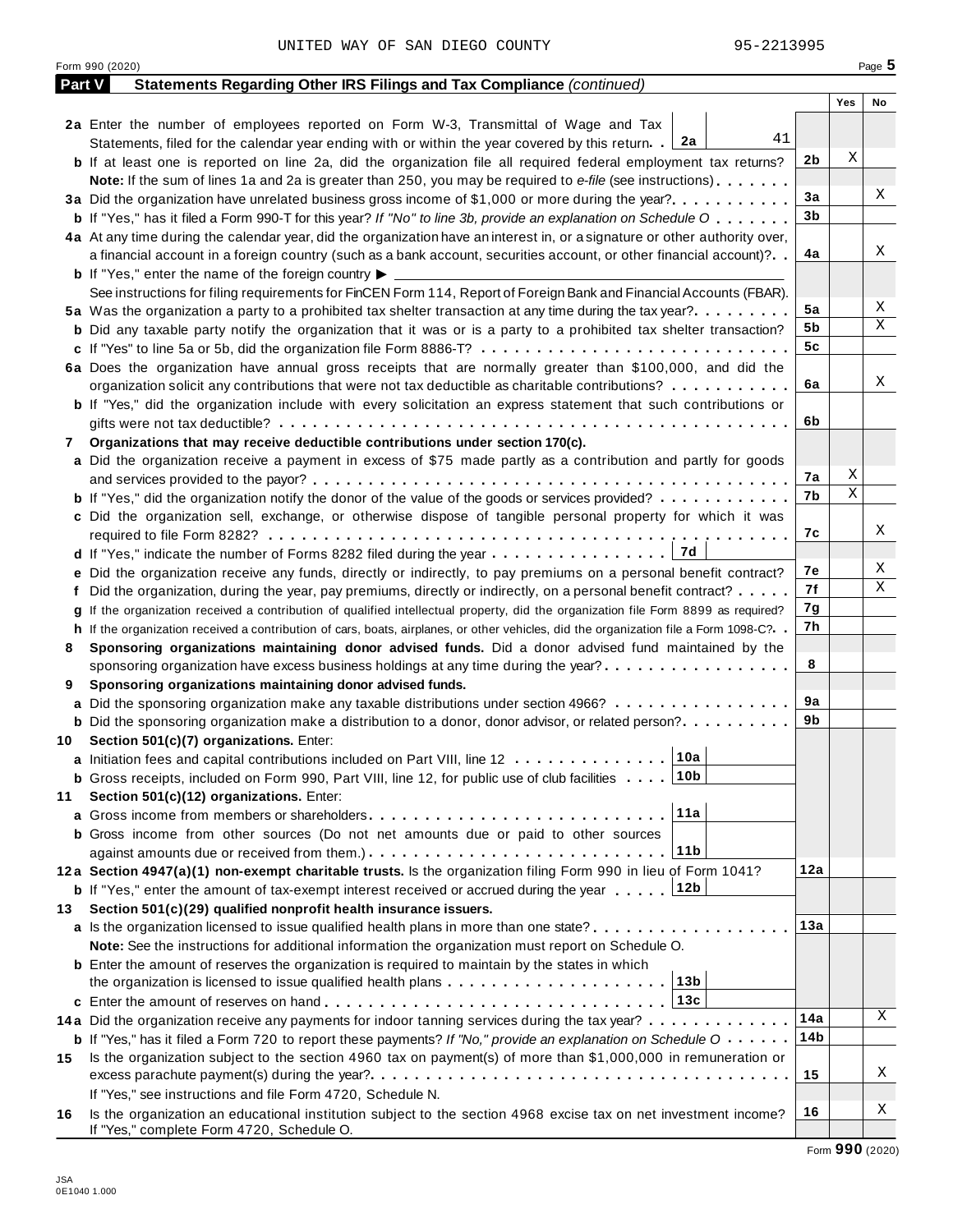|     | 95-2213995<br>UNITED WAY OF SAN DIEGO COUNTY<br>Form 990 (2020)                                                                                                                                                  |                 |            | Page $6$  |
|-----|------------------------------------------------------------------------------------------------------------------------------------------------------------------------------------------------------------------|-----------------|------------|-----------|
|     | Part VI<br>Governance, Management, and Disclosure For each "Yes" response to lines 2 through 7b below, and for a "No"                                                                                            |                 |            |           |
|     | response to line 8a, 8b, or 10b below, describe the circumstances, processes, or changes on Schedule O. See instructions.                                                                                        |                 |            |           |
|     |                                                                                                                                                                                                                  |                 |            | X         |
|     | <b>Section A. Governing Body and Management</b>                                                                                                                                                                  |                 |            |           |
|     |                                                                                                                                                                                                                  |                 | <b>Yes</b> | <b>No</b> |
|     | 20<br>1a<br>1a Enter the number of voting members of the governing body at the end of the tax year                                                                                                               |                 |            |           |
|     | If there are material differences in voting rights among members of the governing body, or                                                                                                                       |                 |            |           |
|     | if the governing body delegated broad authority to an executive committee or similar<br>committee, explain on Schedule O.                                                                                        |                 |            |           |
|     | 20<br>1b<br>Enter the number of voting members included on line 1a, above, who are independent                                                                                                                   |                 |            |           |
| 2   | Did any officer, director, trustee, or key employee have a family relationship or a business relationship with                                                                                                   |                 |            |           |
|     |                                                                                                                                                                                                                  | $\mathbf{2}$    |            | X         |
| 3   | Did the organization delegate control over management duties customarily performed by or under the direct                                                                                                        |                 |            |           |
|     | supervision of officers, directors, trustees, or key employees to a management company or other person?                                                                                                          | 3               |            | Χ         |
| 4   | Did the organization make any significant changes to its governing documents since the prior Form 990 was filed?                                                                                                 | 4               |            | Χ         |
| 5   | Did the organization become aware during the year of a significant diversion of the organization's assets?                                                                                                       | 5               |            | Χ         |
| 6   |                                                                                                                                                                                                                  | 6               |            | X         |
| 7a  | Did the organization have members, stockholders, or other persons who had the power to elect or appoint                                                                                                          |                 |            |           |
|     |                                                                                                                                                                                                                  | 7а              |            | Χ         |
|     | b Are any governance decisions of the organization reserved to (or subject to approval by) members,                                                                                                              |                 |            |           |
|     |                                                                                                                                                                                                                  | 7b              |            | Χ         |
| 8   | Did the organization contemporaneously document the meetings held or written actions undertaken during                                                                                                           |                 |            |           |
|     | the year by the following:                                                                                                                                                                                       |                 |            |           |
| a   |                                                                                                                                                                                                                  | 8a              | Χ          |           |
|     |                                                                                                                                                                                                                  | 8b              | Χ          |           |
| 9   | Is there any officer, director, trustee, or key employee listed in Part VII, Section A, who cannot be reached at                                                                                                 |                 |            |           |
|     | the organization's mailing address? If "Yes," provide the names and addresses on Schedule O.                                                                                                                     | 9               |            | Χ         |
|     | Section B. Policies (This Section B requests information about policies not required by the Internal Revenue Code.)                                                                                              |                 |            |           |
|     |                                                                                                                                                                                                                  |                 | Yes        | No        |
|     | 10a Did the organization have local chapters, branches, or affiliates?                                                                                                                                           | 10a             |            | Χ         |
|     | <b>b</b> If "Yes," did the organization have written policies and procedures governing the activities of such chapters,                                                                                          |                 |            |           |
|     | affiliates, and branches to ensure their operations are consistent with the organization's exempt purposes?                                                                                                      | 10 <sub>b</sub> |            |           |
|     | 11a Has the organization provided a complete copy of this Form 990 to all members of its governing body before filing the form?                                                                                  | 11a             | Χ          |           |
| b   | Describe in Schedule O the process, if any, used by the organization to review this Form 990.                                                                                                                    |                 |            |           |
| 12a | Did the organization have a written conflict of interest policy? If "No," go to line 13                                                                                                                          | 12a             | X          |           |
|     | <b>b</b> Were officers, directors, or trustees, and key employees required to disclose annually interests that could give                                                                                        |                 |            |           |
|     |                                                                                                                                                                                                                  | 12 <sub>b</sub> | X          |           |
|     | Did the organization regularly and consistently monitor and enforce compliance with the policy? If "Yes,"                                                                                                        |                 |            |           |
|     |                                                                                                                                                                                                                  | 12c             | X          |           |
| 13  | Did the organization have a written whistleblower policy?                                                                                                                                                        | 13              | Χ          |           |
| 14  | Did the organization have a written document retention and destruction policy?                                                                                                                                   | 14              | Χ          |           |
| 15  | Did the process for determining compensation of the following persons include a review and approval by                                                                                                           |                 |            |           |
|     | independent persons, comparability data, and contemporaneous substantiation of the deliberation and decision?                                                                                                    |                 |            |           |
| a   |                                                                                                                                                                                                                  | 15a             | Χ          |           |
| b   |                                                                                                                                                                                                                  | 15 <sub>b</sub> | Χ          |           |
|     | If "Yes" to line 15a or 15b, describe the process in Schedule O (see instructions).                                                                                                                              |                 |            |           |
|     | 16a Did the organization invest in, contribute assets to, or participate in a joint venture or similar arrangement                                                                                               |                 |            |           |
|     |                                                                                                                                                                                                                  | 16a             |            | X         |
|     |                                                                                                                                                                                                                  |                 |            |           |
|     |                                                                                                                                                                                                                  |                 |            |           |
|     | <b>b</b> If "Yes," did the organization follow a written policy or procedure requiring the organization to evaluate its                                                                                          |                 |            |           |
|     | participation in joint venture arrangements under applicable federal tax law, and take steps to safeguard the                                                                                                    | 16 <sub>b</sub> |            |           |
|     | <b>Section C. Disclosure</b>                                                                                                                                                                                     |                 |            |           |
|     |                                                                                                                                                                                                                  |                 |            |           |
| 17  | List the states with which a copy of this Form 990 is required to be filed $\blacktriangleright^{\text{CA}}$ .                                                                                                   |                 |            |           |
|     | Section 6104 requires an organization to make its Forms 1023 (1024 or 1024-A, if applicable), 990, and 990-T (Section 501(c)                                                                                     |                 |            |           |
| 18  | (3)s only) available for public inspection. Indicate how you made these available. Check all that apply.<br>$\mathbf{X}$<br>X                                                                                    |                 |            |           |
| 19  | Upon request<br>Own website<br>Another's website<br>Other (explain on Schedule O)<br>Describe on Schedule O whether (and if so, how) the organization made its governing documents, conflict of interest policy, |                 |            |           |

**20** and infancial statements available to the public during the tax year.<br>State the name, address, and telephone number of the person who possesses the organization's books and records <br>SHANNON GONZALEZ 4699 MURPHY CANYON ROAD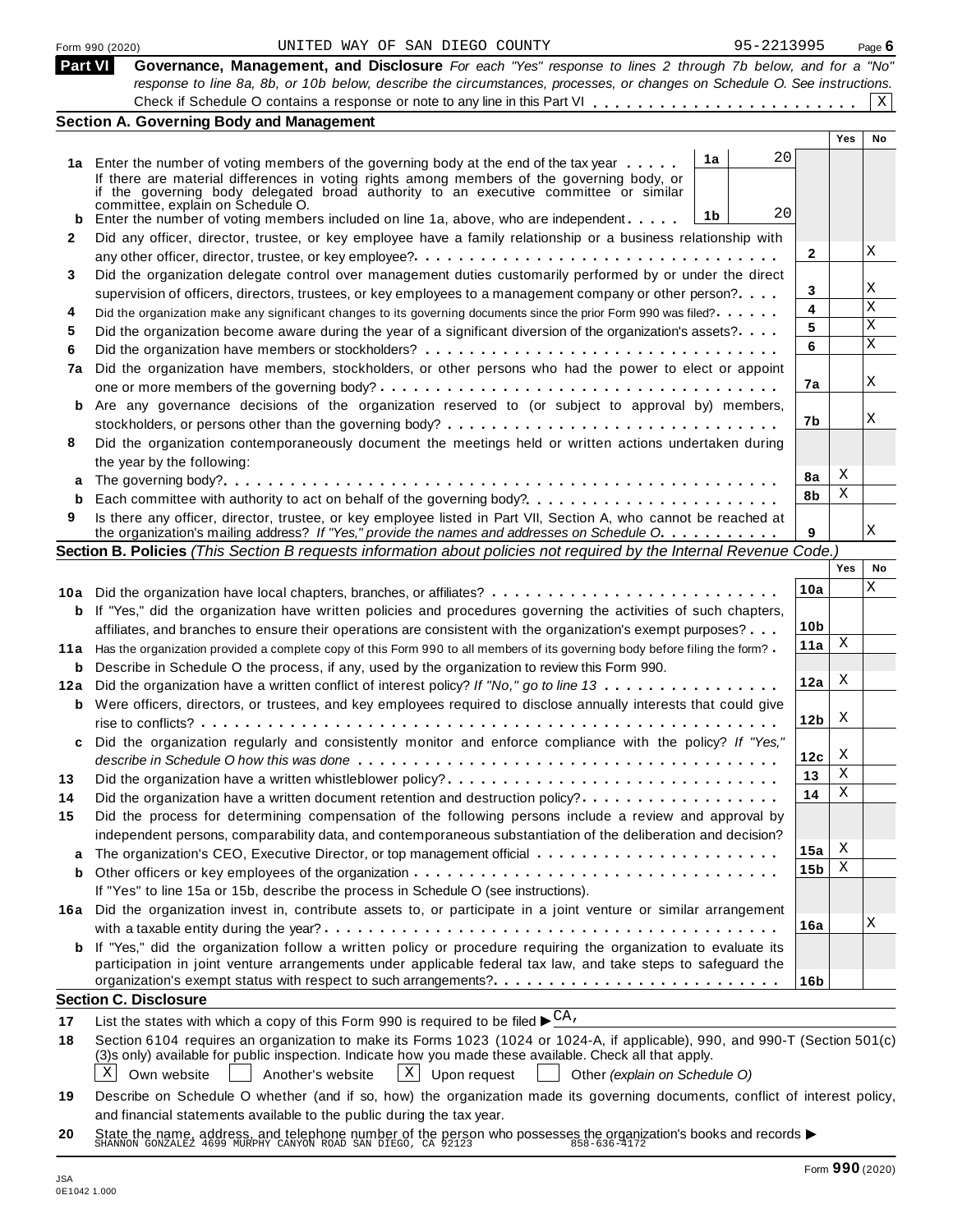| <b>Part VII</b> Compensation of Officers, Directors, Trustees, Key Employees, Highest Compensated Employees, and<br><b>Independent Contractors</b> |  |  |  |  |  |
|----------------------------------------------------------------------------------------------------------------------------------------------------|--|--|--|--|--|
| Check if Schedule O contains a response or note to any line in this Part VII $\ldots \ldots \ldots \ldots \ldots \ldots \ldots \ldots$             |  |  |  |  |  |

**Section A. Officers, Directors, Trustees, Key Employees, and Highest Compensated Employees**

**1a** Complete this table for all persons required to be listed. Report compensation for the calendar year ending with or within the organization's tax year.

anization's lax year.<br>● List all of the organization's **current** officers, directors, trustees (whether individuals or organizations), regardless of amount of<br>nnensation Enter -0- in columns (D) (E) and (E) if no compensa compensation. Enter -0- in columns (D), (E), and (F) if no compensation was paid.

• List all of the organization's current key employees, if any. See instructions for definition of "key employee."

■ List all of the organization's current key employees, if any. See instructions for definition of "key employee."<br>■ List the organization's five current highest compensated employees (other than an officer, director, tru who received reportable compensation (Box 5 of Form W-2 and/or Box 7 of Form 1099-MISC) of more than \$100,000 from the<br>organization and any related organizations.

organization and any related organizations.<br>• List all of the organization's **former** officers, key employees, and highest compensated employees who received more than<br>\$1.00.000 of reportable componention from the erganiza \$100,000 of reportable compensation from the organization and any related organizations.

% List all of the organization's **former directors or trustees** that received, in the capacity as a former director or trustee of the organization, more than \$10,000 of reportable compensation from the organization and any related organizations. See instructions for the order in which to list the persons above.

Check this box if neither the organization nor any related organization compensated any current officer, director, or trustee.

|                              |                                                                | (C)<br>Position<br>(B)                                                                          |                       |         |              |                                 |        |                          |                               |                                           |
|------------------------------|----------------------------------------------------------------|-------------------------------------------------------------------------------------------------|-----------------------|---------|--------------|---------------------------------|--------|--------------------------|-------------------------------|-------------------------------------------|
| (A)                          |                                                                |                                                                                                 |                       |         |              |                                 |        | (D)                      | (E)                           | (F)                                       |
| Name and title               | Average                                                        | (do not check more than one<br>box, unless person is both an<br>officer and a director/trustee) |                       |         |              |                                 |        | Reportable               | Reportable                    | <b>Estimated amount</b>                   |
|                              | hours                                                          |                                                                                                 |                       |         |              |                                 |        | compensation             | compensation                  | of other                                  |
|                              | per week<br>(list any                                          |                                                                                                 |                       |         |              |                                 |        | from the<br>organization | from related<br>organizations | compensation<br>from the                  |
|                              | hours for<br>related<br>organizations<br>below<br>dotted line) | Individual trustee<br>or director                                                               | Institutional trustee | Officer | Key employee | Highest compensated<br>employee | Former | (W-2/1099-MISC)          | (W-2/1099-MISC)               | organization and<br>related organizations |
|                              |                                                                |                                                                                                 |                       |         |              |                                 |        |                          |                               |                                           |
| (1) NANCY SASAKI             | 40.00                                                          |                                                                                                 |                       |         |              |                                 |        |                          |                               |                                           |
| PRESIDENT & CEO              | $0$ .                                                          |                                                                                                 |                       | Χ       |              |                                 |        | 215,584.                 | 0.                            | 21,640.                                   |
| (2) SHANNON GONZALEZ         | 36.00                                                          |                                                                                                 |                       |         |              |                                 |        |                          |                               |                                           |
| CHIEF OPERATING OFFICER      | 0.                                                             |                                                                                                 |                       | Χ       |              |                                 |        | 137,857.                 | $0\,$ .                       | 27,420.                                   |
| (3) IAN GORDON               | 40.00                                                          |                                                                                                 |                       |         |              |                                 |        |                          |                               |                                           |
| SVP, CHIEF IMPACT OFFICER    | 0.                                                             |                                                                                                 |                       |         |              | Χ                               |        | 126,074.                 | 0                             | 12,297.                                   |
| (4) JIM WOODS                | 40.00                                                          |                                                                                                 |                       |         |              |                                 |        |                          |                               |                                           |
| VP, CORPORATE RELATIONS      | $0$ .                                                          |                                                                                                 |                       |         |              | X                               |        | 114,688                  | 0.                            | 12,569.                                   |
| (5) ALICIA QUINN             | 40.00                                                          |                                                                                                 |                       |         |              |                                 |        |                          |                               |                                           |
| VP, NEW BUSINESS DEVELOPMENT | $0$ .                                                          |                                                                                                 |                       |         |              | Χ                               |        | 114,537.                 | 0.                            | 10,412.                                   |
| (6) TERRI JOHNSON            | 36.00                                                          |                                                                                                 |                       |         |              |                                 |        |                          |                               |                                           |
| VP, FINANCE                  | 0.                                                             |                                                                                                 |                       | Χ       |              |                                 |        | 114,395.                 | 0                             | 5,487.                                    |
| (7) DAVID ANDREWS            | .50                                                            |                                                                                                 |                       |         |              |                                 |        |                          |                               |                                           |
| <b>BOARD MEMBER</b>          | 0.                                                             | Χ                                                                                               |                       |         |              |                                 |        | 0                        | 0                             | 0.                                        |
| (8) MEGAN BLAIR              | .50                                                            |                                                                                                 |                       |         |              |                                 |        |                          |                               |                                           |
| <b>BOARD MEMBER</b>          | 0.                                                             | Χ                                                                                               |                       |         |              |                                 |        | 0                        | 0                             | 0.                                        |
| (9) KISHA BORDEN             | .50                                                            |                                                                                                 |                       |         |              |                                 |        |                          |                               |                                           |
| <b>BOARD MEMBER</b>          | 0.                                                             | $\mathbf X$                                                                                     |                       |         |              |                                 |        | 0                        | 0                             | 0.                                        |
| (10) STEPHANIE BULGAR        | .50                                                            |                                                                                                 |                       |         |              |                                 |        |                          |                               |                                           |
| BOARD MEMBER, SECRETARY      | 0.                                                             | Χ                                                                                               |                       | Χ       |              |                                 |        | $0$ .                    | $0$ .                         | 0.                                        |
| (11) NAILA CHOWDHURY         | .50                                                            |                                                                                                 |                       |         |              |                                 |        |                          |                               |                                           |
| <b>BOARD MEMBER</b>          | $0$ .                                                          | Χ                                                                                               |                       |         |              |                                 |        | 0                        | 0                             | 0.                                        |
| (12) DEREK DANZIGER          | .50                                                            |                                                                                                 |                       |         |              |                                 |        |                          |                               |                                           |
| BOARD MEMBER                 | 0.                                                             | Χ                                                                                               |                       |         |              |                                 |        | 0                        | 0                             | 0.                                        |
| (13) KA' EO GRIFFIN          | .50                                                            |                                                                                                 |                       |         |              |                                 |        |                          |                               |                                           |
| <b>BOARD MEMBER</b>          | 0.                                                             | Χ                                                                                               |                       |         |              |                                 |        | 0                        | 0                             | 0.                                        |
| (14) ALEXIS GUTIERREZ        | .50                                                            |                                                                                                 |                       |         |              |                                 |        |                          |                               |                                           |
| BOARD MEMBER                 | $0$ .                                                          | Χ                                                                                               |                       |         |              |                                 |        | $0$ .                    | 0                             | $0$ .                                     |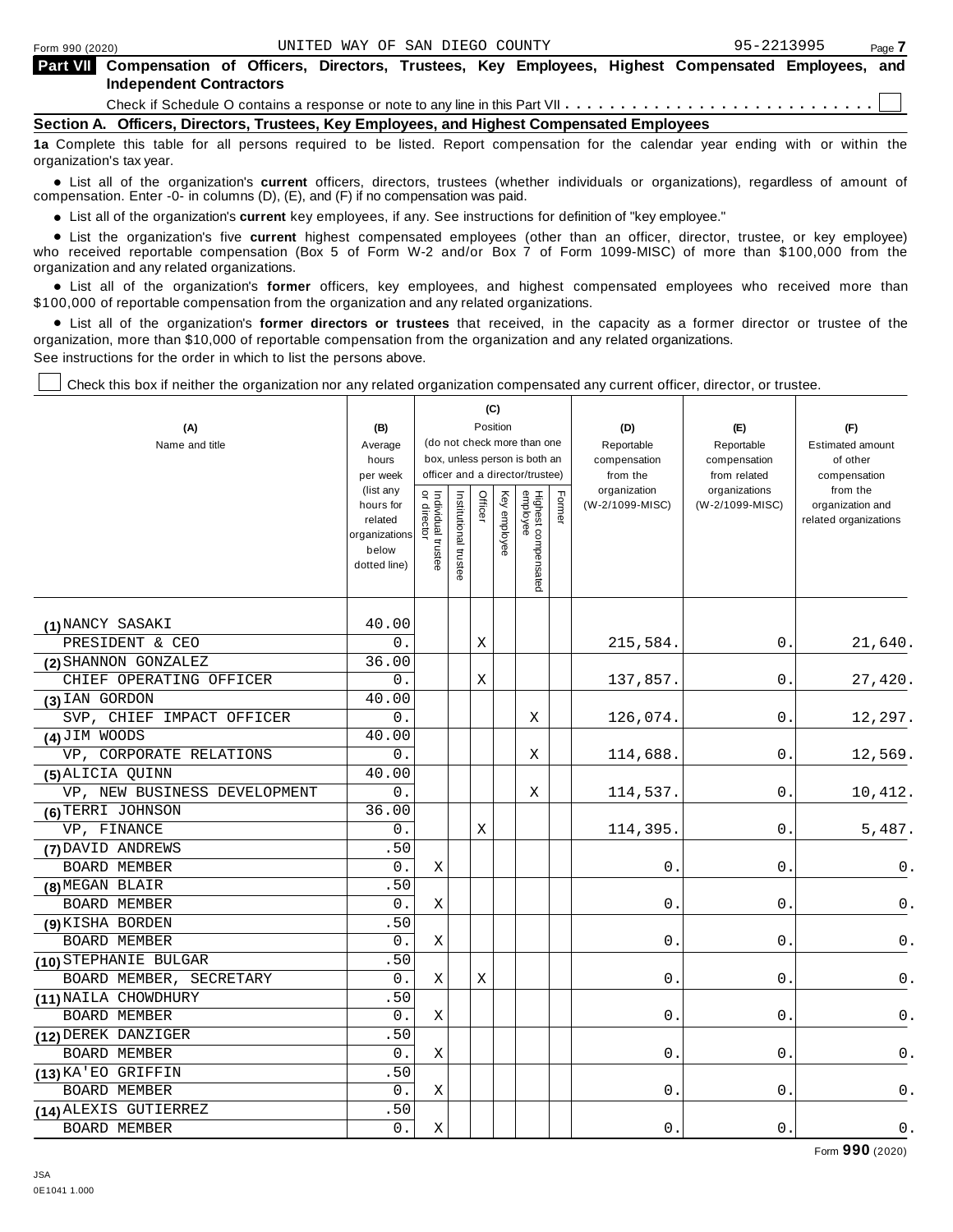#### UNITED WAY OF SAN DIEGO COUNTY 95-2213995

| Form 990 (2020) |  |
|-----------------|--|
|-----------------|--|

| (A)                                                                                                                                                                                        | (B)                                                 |                                           |                                                                                                 | (C)      |              |                                 |        | (D)                                       | (E)                                                         | (F)                                                      |
|--------------------------------------------------------------------------------------------------------------------------------------------------------------------------------------------|-----------------------------------------------------|-------------------------------------------|-------------------------------------------------------------------------------------------------|----------|--------------|---------------------------------|--------|-------------------------------------------|-------------------------------------------------------------|----------------------------------------------------------|
| Name and title                                                                                                                                                                             | Average<br>hours per<br>week (list any<br>hours for |                                           | (do not check more than one<br>box, unless person is both an<br>officer and a director/trustee) | Position |              |                                 |        | Reportable<br>compensation<br>from<br>the | Reportable<br>compensation from<br>related<br>organizations | Estimated<br>amount of<br>other<br>compensation          |
|                                                                                                                                                                                            | related<br>organizations<br>below dotted<br>line)   | <br>  Individual trustee<br>  or director | Institutional trustee                                                                           | Officer  | Key employee | Highest compensated<br>employee | Former | organization<br>(W-2/1099-MISC)           | (W-2/1099-MISC)                                             | from the<br>organization<br>and related<br>organizations |
| CAROL KIM<br>15)                                                                                                                                                                           | .50                                                 |                                           |                                                                                                 |          |              |                                 |        |                                           |                                                             |                                                          |
| <b>BOARD MEMBER</b>                                                                                                                                                                        | 0.                                                  | Χ                                         |                                                                                                 |          |              |                                 |        | 0                                         | 0.                                                          | 0.                                                       |
| 16) KEITH MADDOX                                                                                                                                                                           | .50                                                 |                                           |                                                                                                 |          |              |                                 |        |                                           |                                                             |                                                          |
| <b>BOARD MEMBER</b>                                                                                                                                                                        | 0.                                                  | Χ                                         |                                                                                                 |          |              |                                 |        | 0                                         | 0.                                                          | 0.                                                       |
| 17) ALLISON MATTHEWS                                                                                                                                                                       | .50                                                 |                                           |                                                                                                 |          |              |                                 |        |                                           |                                                             |                                                          |
| <b>BOARD MEMBER</b>                                                                                                                                                                        | 0.                                                  | X                                         |                                                                                                 |          |              |                                 |        | 0                                         | 0.                                                          | 0.                                                       |
| 18) LESLIE OLIVER                                                                                                                                                                          | .50                                                 |                                           |                                                                                                 |          |              |                                 |        |                                           |                                                             |                                                          |
| <b>BOARD MEMBER</b>                                                                                                                                                                        | 0.                                                  | Χ                                         |                                                                                                 |          |              |                                 |        | 0                                         | 0.                                                          | 0.                                                       |
| (19) RICHARD PATTENAUDE                                                                                                                                                                    | $\overline{2.00}$                                   |                                           |                                                                                                 |          |              |                                 |        |                                           |                                                             |                                                          |
| <b>BOARD MEMBER</b>                                                                                                                                                                        | 0.                                                  | Χ                                         |                                                                                                 |          |              |                                 |        | 0                                         | 0.                                                          | 0.                                                       |
| 20) PAUL RASH                                                                                                                                                                              | .50                                                 |                                           |                                                                                                 |          |              |                                 |        |                                           |                                                             |                                                          |
| <b>BOARD MEMBER</b>                                                                                                                                                                        | 0.                                                  | Χ                                         |                                                                                                 |          |              |                                 |        | 0                                         | 0.                                                          | 0.                                                       |
| 21) JACOB RICHARDS                                                                                                                                                                         | 1.00                                                |                                           |                                                                                                 |          |              |                                 |        |                                           |                                                             |                                                          |
| BOARD MEMBER, FINANCE CHAIR                                                                                                                                                                | 0.                                                  | Χ                                         |                                                                                                 | Χ        |              |                                 |        | 0                                         | 0.                                                          | 0.                                                       |
| 22) ELI RINN                                                                                                                                                                               | .50                                                 |                                           |                                                                                                 |          |              |                                 |        |                                           |                                                             |                                                          |
| <b>BOARD MEMBER</b>                                                                                                                                                                        | $0$ .                                               | Χ                                         |                                                                                                 |          |              |                                 |        | 0                                         | 0.                                                          | 0.                                                       |
| 23) JENNIFER ROANE                                                                                                                                                                         | .50                                                 |                                           |                                                                                                 |          |              |                                 |        |                                           |                                                             |                                                          |
| <b>BOARD MEMBER</b>                                                                                                                                                                        | $0$ .                                               | Χ                                         |                                                                                                 |          |              |                                 |        | 0                                         | 0.                                                          | 0.                                                       |
| 24) TONY RUSSELL                                                                                                                                                                           | 1.00                                                |                                           |                                                                                                 |          |              |                                 |        |                                           |                                                             |                                                          |
| BOARD MEMBER, CHAIR                                                                                                                                                                        | 0.                                                  | Χ                                         |                                                                                                 | Χ        |              |                                 |        | 0                                         | 0.                                                          | 0.                                                       |
| 25) KIAN SANEII                                                                                                                                                                            | .50                                                 |                                           |                                                                                                 |          |              |                                 |        |                                           |                                                             |                                                          |
| <b>BOARD MEMBER</b>                                                                                                                                                                        | $0$ .                                               | Χ                                         |                                                                                                 |          |              |                                 |        | 0                                         | $0$ .                                                       | 0.                                                       |
| 1b Sub-total<br>. <b>.</b> .                                                                                                                                                               |                                                     |                                           |                                                                                                 |          |              |                                 |        | 823, 135.                                 | 0                                                           | 89,825.                                                  |
| c Total from continuation sheets to Part VII, Section A                                                                                                                                    |                                                     |                                           |                                                                                                 |          |              |                                 |        | $\mathbf{0}$                              | 0                                                           | 0.                                                       |
|                                                                                                                                                                                            |                                                     |                                           |                                                                                                 |          |              |                                 |        | 823,135.                                  | 0                                                           | 89,825.                                                  |
| 2 Total number of individuals (including but not limited to those listed above) who received more than \$100,000 of<br>reportable compensation from the organization $\blacktriangleright$ |                                                     | 6                                         |                                                                                                 |          |              |                                 |        |                                           |                                                             |                                                          |
|                                                                                                                                                                                            |                                                     |                                           |                                                                                                 |          |              |                                 |        |                                           |                                                             | Yes<br>No.                                               |
| Did the organization list any former officer, director, or trustee, key employee, or highest compensated<br>3<br>employee on line 1a? If "Yes," complete Schedule J for such individual    |                                                     |                                           |                                                                                                 |          |              |                                 |        |                                           |                                                             | X<br>3                                                   |
|                                                                                                                                                                                            |                                                     |                                           |                                                                                                 |          |              |                                 |        |                                           |                                                             |                                                          |

**5** Did any person listed on line 1a receive or accrue compensation from any unrelated organization or individual for services rendered to the organization? *If"Yes," complete Schedule <sup>J</sup> for such person* mm m m m m m m m m m m m m m m **<sup>5</sup>**

#### **Section B. Independent Contractors**

**1** Complete this table for your five highest compensated independent contractors that received more than \$100,000 of compensation from the organization. Report compensation for the calendar year ending with or within the organization's tax year.

|              | (A)<br>Name and business address                                                                                                                                                               | (B)<br>Description of services | (C)<br>Compensation |
|--------------|------------------------------------------------------------------------------------------------------------------------------------------------------------------------------------------------|--------------------------------|---------------------|
|              |                                                                                                                                                                                                |                                |                     |
|              |                                                                                                                                                                                                |                                |                     |
|              |                                                                                                                                                                                                |                                |                     |
|              |                                                                                                                                                                                                |                                |                     |
|              |                                                                                                                                                                                                |                                |                     |
| $\mathbf{2}$ | Total number of independent contractors (including but not limited to those listed above) who received<br>more than \$100,000 in compensation from the organization $\blacktriangleright$<br>0 |                                |                     |
| 10A          |                                                                                                                                                                                                |                                | $\sim$ $\sim$       |

X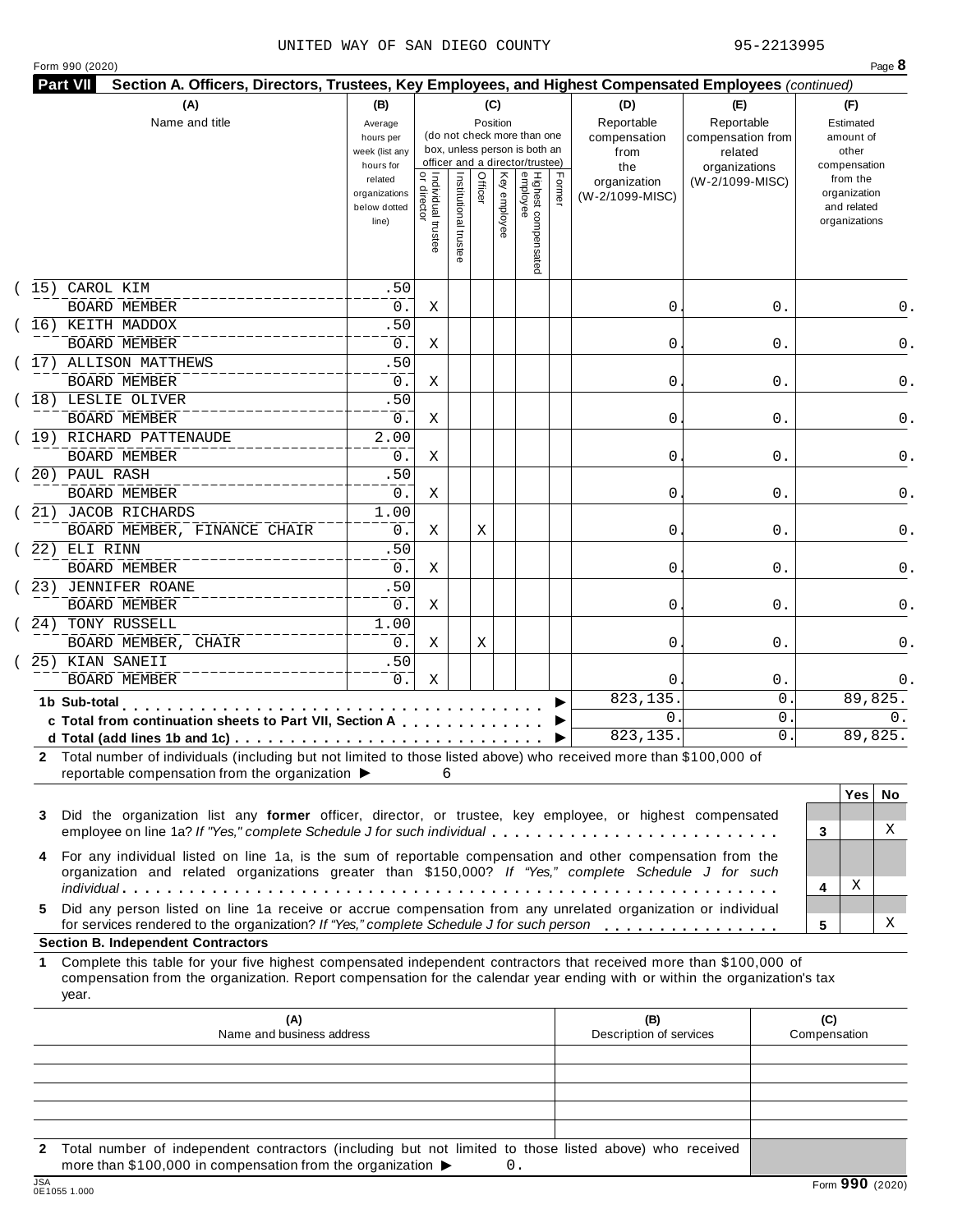#### UNITED WAY OF SAN DIEGO COUNTY 95-2213995

| (A)<br>Name and title                                                                                                                                                                                                                                                                                        | (B)<br>Average<br>hours per<br>week (list any<br>hours for |                                           |                       | (C)<br>Position |              | (do not check more than one<br>box, unless person is both an<br>officer and a director/trustee) |        | Section A. Officers, Directors, Trustees, Key Employees, and Highest Compensated Employees (continued)<br>(D)<br>Reportable<br>compensation<br>from<br>the | (E)<br>Reportable<br>compensation from<br>related<br>organizations |    | (F)<br>Estimated<br>amount of<br>other<br>compensation   |          |
|--------------------------------------------------------------------------------------------------------------------------------------------------------------------------------------------------------------------------------------------------------------------------------------------------------------|------------------------------------------------------------|-------------------------------------------|-----------------------|-----------------|--------------|-------------------------------------------------------------------------------------------------|--------|------------------------------------------------------------------------------------------------------------------------------------------------------------|--------------------------------------------------------------------|----|----------------------------------------------------------|----------|
|                                                                                                                                                                                                                                                                                                              | related<br>organizations<br>below dotted<br>line)          | <br>  Individual trustee<br>  or director | Institutional trustee | Officer         | Key employee | Highest compensated<br>employee                                                                 | Former | organization<br>(W-2/1099-MISC)                                                                                                                            | (W-2/1099-MISC)                                                    |    | from the<br>organization<br>and related<br>organizations |          |
| <b>GORDON WIENS</b><br>26)                                                                                                                                                                                                                                                                                   | .50                                                        |                                           |                       |                 |              |                                                                                                 |        |                                                                                                                                                            |                                                                    |    |                                                          |          |
| BOARD MEMBER, AUDIT CHAIR                                                                                                                                                                                                                                                                                    | 0.                                                         | Χ                                         |                       | Χ               |              |                                                                                                 |        | 0                                                                                                                                                          |                                                                    | 0. |                                                          | 0.       |
|                                                                                                                                                                                                                                                                                                              |                                                            |                                           |                       |                 |              |                                                                                                 |        |                                                                                                                                                            |                                                                    |    |                                                          |          |
|                                                                                                                                                                                                                                                                                                              |                                                            |                                           |                       |                 |              |                                                                                                 |        |                                                                                                                                                            |                                                                    |    |                                                          |          |
|                                                                                                                                                                                                                                                                                                              |                                                            |                                           |                       |                 |              |                                                                                                 |        |                                                                                                                                                            |                                                                    |    |                                                          |          |
|                                                                                                                                                                                                                                                                                                              |                                                            |                                           |                       |                 |              |                                                                                                 |        |                                                                                                                                                            |                                                                    |    |                                                          |          |
|                                                                                                                                                                                                                                                                                                              |                                                            |                                           |                       |                 |              |                                                                                                 |        |                                                                                                                                                            |                                                                    |    |                                                          |          |
|                                                                                                                                                                                                                                                                                                              |                                                            |                                           |                       |                 |              |                                                                                                 |        |                                                                                                                                                            |                                                                    |    |                                                          |          |
|                                                                                                                                                                                                                                                                                                              |                                                            |                                           |                       |                 |              |                                                                                                 |        |                                                                                                                                                            |                                                                    |    |                                                          |          |
| 1b Sub-total<br>c Total from continuation sheets to Part VII, Section A                                                                                                                                                                                                                                      |                                                            |                                           |                       |                 |              |                                                                                                 |        | $\mathbf{0}$                                                                                                                                               |                                                                    | 0  |                                                          | 0.       |
| 2 Total number of individuals (including but not limited to those listed above) who received more than \$100,000 of<br>reportable compensation from the organization ▶                                                                                                                                       |                                                            | 6                                         |                       |                 |              |                                                                                                 |        |                                                                                                                                                            |                                                                    |    |                                                          |          |
| Did the organization list any former officer, director, or trustee, key employee, or highest compensated<br>3<br>employee on line 1a? If "Yes," complete Schedule J for such individual                                                                                                                      |                                                            |                                           |                       |                 |              |                                                                                                 |        |                                                                                                                                                            |                                                                    |    | <b>Yes</b><br>3                                          | No.<br>X |
| For any individual listed on line 1a, is the sum of reportable compensation and other compensation from the<br>4<br>organization and related organizations greater than \$150,000? If "Yes," complete Schedule J for such                                                                                    |                                                            |                                           |                       |                 |              |                                                                                                 |        |                                                                                                                                                            |                                                                    |    | Χ<br>4                                                   |          |
| Did any person listed on line 1a receive or accrue compensation from any unrelated organization or individual<br>5.<br>for services rendered to the organization? If "Yes," complete Schedule J for such person                                                                                              |                                                            |                                           |                       |                 |              |                                                                                                 |        |                                                                                                                                                            |                                                                    |    | 5                                                        | X        |
| <b>Section B. Independent Contractors</b><br>Complete this table for your five highest compensated independent contractors that received more than \$100,000 of<br>1.<br>compensation from the organization. Report compensation for the calendar year ending with or within the organization's tax<br>year. |                                                            |                                           |                       |                 |              |                                                                                                 |        |                                                                                                                                                            |                                                                    |    |                                                          |          |
| (A)<br>Name and business address                                                                                                                                                                                                                                                                             |                                                            |                                           |                       |                 |              |                                                                                                 |        | (B)<br>Description of services                                                                                                                             |                                                                    |    | (C)<br>Compensation                                      |          |
|                                                                                                                                                                                                                                                                                                              |                                                            |                                           |                       |                 |              |                                                                                                 |        |                                                                                                                                                            |                                                                    |    |                                                          |          |

**2** Total number of independent contractors (including but not limited to those listed above) who received more than \$100,000 in compensation from the organization  $\blacktriangleright$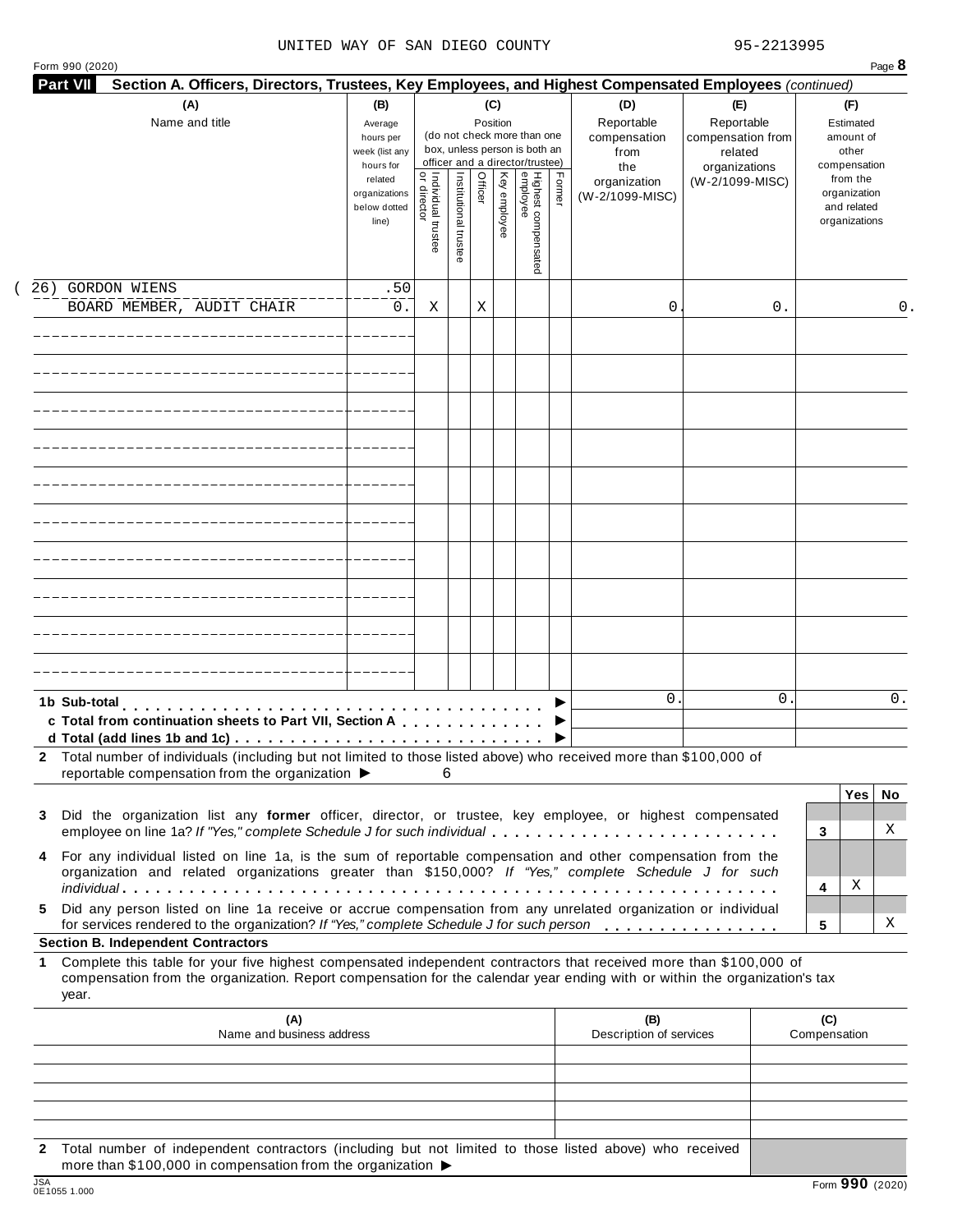## Form <sup>990</sup> (2020) Page **9** UNITED WAY OF SAN DIEGO COUNTY 95-2213995 **Part VIII Statement of Revenue**

|                                                           | <b>Part VIII</b> | Statement of Revenue<br>Check if Schedule O contains a response or note to any line in this Part VIII                                                                                                                                    |                      |                      |                                              |                                      |                                                               |
|-----------------------------------------------------------|------------------|------------------------------------------------------------------------------------------------------------------------------------------------------------------------------------------------------------------------------------------|----------------------|----------------------|----------------------------------------------|--------------------------------------|---------------------------------------------------------------|
|                                                           |                  |                                                                                                                                                                                                                                          |                      | (A)<br>Total revenue | (B)<br>Related or exempt<br>function revenue | (C)<br>Unrelated<br>business revenue | (D)<br>Revenue excluded<br>from tax under<br>sections 512-514 |
| Contributions, Gifts, Grants<br>and Other Similar Amounts | 1a               | Federated campaigns <b>Federated</b><br>1a                                                                                                                                                                                               | 5,536,302.           |                      |                                              |                                      |                                                               |
|                                                           | b                | Membership dues <b>All Accords</b> Membership dues<br>1b                                                                                                                                                                                 |                      |                      |                                              |                                      |                                                               |
|                                                           | c                | Fundraising events <b>Exercises</b><br>1c                                                                                                                                                                                                | 108,400.             |                      |                                              |                                      |                                                               |
|                                                           | d                | Related organizations <b>contains</b> a set of the set of the set of the set of the set of the set of the set of the set of the set of the set of the set of the set of the set of the set of the set of the set of the set of the<br>1d |                      |                      |                                              |                                      |                                                               |
|                                                           | е                | Government grants (contributions).<br>1е                                                                                                                                                                                                 | 1,403,862.           |                      |                                              |                                      |                                                               |
|                                                           | t.               | All other contributions, gifts, grants,                                                                                                                                                                                                  |                      |                      |                                              |                                      |                                                               |
|                                                           |                  | and similar amounts not included above<br>1f                                                                                                                                                                                             | 742,336.             |                      |                                              |                                      |                                                               |
|                                                           | g                | Noncash contributions included in                                                                                                                                                                                                        |                      |                      |                                              |                                      |                                                               |
|                                                           |                  | $1g$ \$                                                                                                                                                                                                                                  |                      |                      |                                              |                                      |                                                               |
|                                                           |                  | h Total. Add lines 1a-1f $\ldots$ , $\ldots$ , $\ldots$ , $\blacktriangleright$                                                                                                                                                          |                      | 7,790,900.           |                                              |                                      |                                                               |
|                                                           |                  |                                                                                                                                                                                                                                          | <b>Business Code</b> |                      |                                              |                                      |                                                               |
| Program Service<br>Revenue                                | 2a               | SERVICE FEES                                                                                                                                                                                                                             | 900099               | 104,649.             | 104,649                                      |                                      |                                                               |
|                                                           | b                |                                                                                                                                                                                                                                          |                      |                      |                                              |                                      |                                                               |
|                                                           | c                |                                                                                                                                                                                                                                          |                      |                      |                                              |                                      |                                                               |
|                                                           | d                |                                                                                                                                                                                                                                          |                      |                      |                                              |                                      |                                                               |
|                                                           | е                |                                                                                                                                                                                                                                          |                      |                      |                                              |                                      |                                                               |
|                                                           | f                | All other program service revenue                                                                                                                                                                                                        |                      |                      |                                              |                                      |                                                               |
|                                                           | g                | Total. Add lines 2a-2f ▶                                                                                                                                                                                                                 |                      | 104,649.             |                                              |                                      |                                                               |
|                                                           | 3                | Investment income (including dividends, interest, and                                                                                                                                                                                    |                      |                      |                                              |                                      |                                                               |
|                                                           |                  |                                                                                                                                                                                                                                          |                      | 165,739.             |                                              |                                      | 165,739.                                                      |
|                                                           | 4                | Income from investment of tax-exempt bond proceeds $\blacktriangleright$                                                                                                                                                                 |                      | $\mathbf 0$ .        |                                              |                                      |                                                               |
|                                                           | 5                | (i) Real                                                                                                                                                                                                                                 | (ii) Personal        | $0$ .                |                                              |                                      |                                                               |
|                                                           |                  |                                                                                                                                                                                                                                          |                      |                      |                                              |                                      |                                                               |
|                                                           | 6a               | 169,880.<br>Gross rents<br>6a                                                                                                                                                                                                            |                      |                      |                                              |                                      |                                                               |
|                                                           | b                | Less: rental expenses<br>6b                                                                                                                                                                                                              |                      |                      |                                              |                                      |                                                               |
|                                                           | c                | 169,880.<br>Rental income or (loss)<br>6с                                                                                                                                                                                                |                      |                      |                                              |                                      |                                                               |
|                                                           | d                |                                                                                                                                                                                                                                          |                      | 169,880.             |                                              |                                      | 169,880.                                                      |
|                                                           | 7а               | (i) Securities<br>Gross amount from                                                                                                                                                                                                      | (ii) Other           |                      |                                              |                                      |                                                               |
|                                                           |                  | sales<br>of<br>assets                                                                                                                                                                                                                    |                      |                      |                                              |                                      |                                                               |
|                                                           |                  | 1,300,963.<br>other than inventory<br>7a                                                                                                                                                                                                 |                      |                      |                                              |                                      |                                                               |
|                                                           | b                | Less: cost or other basis                                                                                                                                                                                                                |                      |                      |                                              |                                      |                                                               |
| evenue                                                    |                  | 1,057,652.<br>7b<br>and sales expenses                                                                                                                                                                                                   |                      |                      |                                              |                                      |                                                               |
|                                                           |                  | 7c<br>243, 311.<br><b>c</b> Gain or (loss) and a                                                                                                                                                                                         |                      |                      |                                              |                                      |                                                               |
| Other <sub>R</sub>                                        | d                | Net gain or (loss) experience in the set of the set of the set of the set of the set of the set of the set of the set of the set of the set of the set of the set of the set of the set of the set of the set of the set of th           | ▸                    | 243, 311.            |                                              |                                      | 243, 311.                                                     |
|                                                           | 8a               | fundraising<br>income<br>from<br>Gross                                                                                                                                                                                                   |                      |                      |                                              |                                      |                                                               |
|                                                           |                  | 108,400.<br>events (not including \$                                                                                                                                                                                                     |                      |                      |                                              |                                      |                                                               |
|                                                           |                  | of contributions reported on line                                                                                                                                                                                                        |                      |                      |                                              |                                      |                                                               |
|                                                           |                  | 8а<br>1c). See Part IV, line 18                                                                                                                                                                                                          | 7,559.               |                      |                                              |                                      |                                                               |
|                                                           | b                | 8b<br>Less: direct expenses                                                                                                                                                                                                              | 64,999.              |                      |                                              |                                      |                                                               |
|                                                           | c                | Net income or (loss) from fundraising events ▶                                                                                                                                                                                           |                      | $-57,440.$           |                                              |                                      | $-57,440.$                                                    |
|                                                           | 9а               | income<br>from<br>gaming<br>Gross                                                                                                                                                                                                        |                      |                      |                                              |                                      |                                                               |
|                                                           |                  | activities. See Part IV, line 19<br>9а                                                                                                                                                                                                   | 0.                   |                      |                                              |                                      |                                                               |
|                                                           | b                | 9b<br>Less: direct expenses                                                                                                                                                                                                              | 0.                   |                      |                                              |                                      |                                                               |
|                                                           | c                | Net income or (loss) from gaming activities.                                                                                                                                                                                             |                      | $0$ .                |                                              |                                      |                                                               |
|                                                           | 10a              | sales of inventory,<br>less<br>Gross                                                                                                                                                                                                     |                      |                      |                                              |                                      |                                                               |
|                                                           |                  | returns and allowances<br>10a                                                                                                                                                                                                            | 0.<br>0.             |                      |                                              |                                      |                                                               |
|                                                           | b<br>c           | 10b<br>Less: cost of goods sold<br>Net income or (loss) from sales of inventory                                                                                                                                                          |                      | $\mathbf{0}$ .       |                                              |                                      |                                                               |
|                                                           |                  |                                                                                                                                                                                                                                          | <b>Business Code</b> |                      |                                              |                                      |                                                               |
|                                                           |                  | MISCELLANEOUS                                                                                                                                                                                                                            |                      | 14,366.              | 14,366.                                      |                                      |                                                               |
|                                                           | 11a              |                                                                                                                                                                                                                                          |                      |                      |                                              |                                      |                                                               |
|                                                           | b                |                                                                                                                                                                                                                                          |                      |                      |                                              |                                      |                                                               |
| Miscellaneous<br>Revenue                                  | c                |                                                                                                                                                                                                                                          |                      |                      |                                              |                                      |                                                               |
|                                                           | d                | All other revenue example and the state of the state of the state of the state of the state of the state of the                                                                                                                          |                      |                      |                                              |                                      |                                                               |
|                                                           | е                | Total. Add lines 11a-11d<br>Total revenue. See instructions                                                                                                                                                                              |                      | 14,366.              |                                              |                                      |                                                               |
| 10A                                                       | 12               |                                                                                                                                                                                                                                          |                      | 8,431,405.           | 119,015.                                     |                                      | 521,490.                                                      |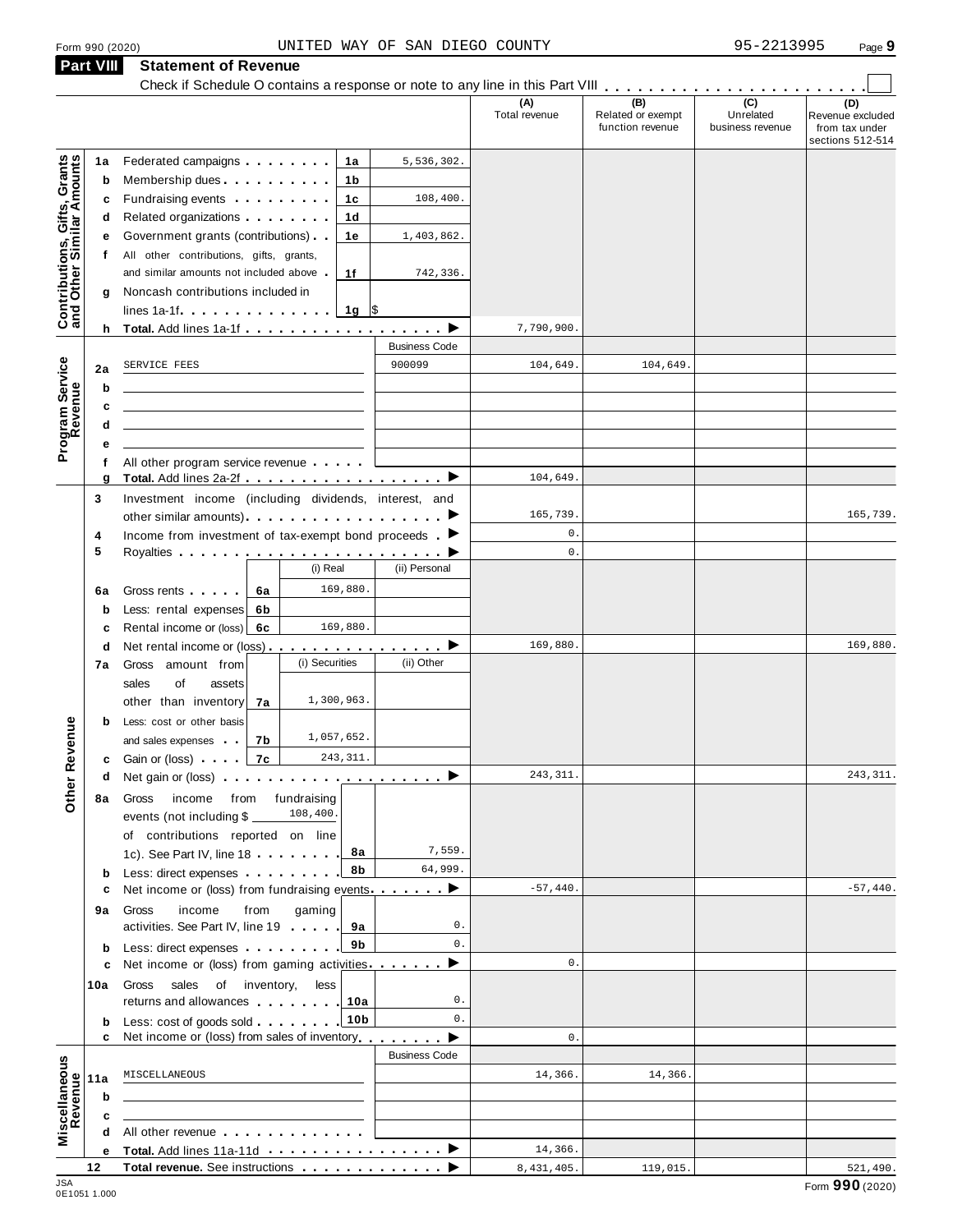**Part IX Statement of Functional Expenses**

#### Section 501(c)(3) and 501(c)(4) organizations must complete all columns. All other organizations must complete column (A). Check if Schedule <sup>O</sup> contains <sup>a</sup> response or note to any line in this Part IX m m m m m m m m m m m m m m m m m m m m m m m m m *Do no* **(A) (B) (C) (D)** *t include amounts reported on lines 6b, 7b,* **8b, 9b, and 10b of Part VIII.** The construction of *B***, 9b, and 10b of Part VIII.** expenses Management and general expenses Fundraising expenses **1** Grants and other assistance to domestic organizations and domestic governments. See Part IV, line 21 m m m **2** Grants and other assistance to domestic individuals. See Part IV, line 22 **3** Grants and other assistance to foreign organizations, foreign governments, and foreign individuals. See Part IV, lines 15 and 16 **4** Benefits paid to or for members **5** Compensation of current officers, directors, trustees, and key employees **6** Compensation not included above to disqualified persons (as defined under section 4958(f)(1)) and persons described in section 4958(c)(3)(B) <sup>m</sup> <sup>m</sup> <sup>m</sup> <sup>m</sup> <sup>m</sup> <sup>m</sup> **<sup>7</sup>** Other salaries and wages <sup>m</sup> <sup>m</sup> <sup>m</sup> <sup>m</sup> <sup>m</sup> <sup>m</sup> <sup>m</sup> <sup>m</sup> <sup>m</sup> <sup>m</sup> <sup>m</sup> <sup>m</sup> **8** Pension plan accruals and contributions (include section 401(k) and 403(b) employer contributions) **9** Section 401(k) and 403(b) employer contributions<br>9 Other employee benefits 9 Other employee benefits **10** Payroll taxes **10** Fees for services (nonemployees): **11** A) amount, list line 11g expenses on Schedule O.)<br>**12** Advertising and promotion **manual 13** Office expenses **13** Office expenses<br>**14** Information technology............. 14 Information technology<br>15 Royalties <sub>…</sub>……………………… **16** Occupancy m m m m m m m m m m m m m m m m m m **16** Occupancy ...................<br>17 Travel..................... **18** Payments of travel or entertainment expenses for any federal, state, or local public officials<br>**19** Conferences, conventions, and meetings **19** Conferences, conventions, and meetings **with meetings**<br>20 Interest **manual meetings 21** 21 Payments to affiliates<br>22 Depreciation, depletion, and amortization <sub>1</sub> . . . **22** Depreciation, depletion, and amortization **manufation**<br>23 Insurance 24 Other expenses. Itemize expenses not covered | Fees for services (nonemployees):<br>**a** Management ..................<br>**b** Legal ......................... **cd** Lobbying m m m m m m m m m m m m m m m m m m m **e** Professional fundraising services. See Part IV, line <sup>17</sup> m **P** Professional fundraising services. See Part IV, line 17<br>**f** Investment management fees **g** Other. (If line 11g amount exceeds 10% of line 25, column Legal m m m m m m m m m m m m m m m m m m m m m Accounting m m m m m m m m m m m m m m m m m m (A) amount, list line 11g expenses on Schedule O.) means m m m m m m m m m m m m m m m m for any federal, state, or local public officials Payments to affiliates m m m m m m m m m m m m m m above (List miscellaneous expenses on line 24e. If line 24e amount exceeds 10% of line 25, column (A) amount, list line 24e expenses on Schedule O.) **a**<u>b</u>CENSUS OUTREACH **137,302.**137,302.
137,302.
137,302. **c**DUES<br> **d**OTHER PROGRAM COSTS - CSR 48,172. 48,172. **e** All other expenses **25 Total functional expenses.** Add lines 1 through 24e **26 Joint costs.** Complete this line only if the organization reported in column (B) joint costs from a combined educational campaign and fundraising solicitation. Check here  $\blacktriangleright \begin{array}{|c} \hline \end{array}$  if 1,318,409. 1,318,409. 45,039. 45,039. 0.  $\cap$ 459,790. 2,253. 440,643. 16,894. 0. 2,179,315. 1,342,101. 409,665. 427,549. 75,634. 47,526. 13,036. 15,072. 239,909. 141,187. 53,041. 45,681. 219,222. 113,747. 67,992. 37,483. 94,387. 15,545. 11,516. 67,326. 18,033. 18,033. 74,592. 74,592.  $\overline{0}$ . 12,951. 12,951. 36,714. 36,714. 120,875. 120,875. 23,748. 23,748. 58,887. 43,545. 10,041. 5,301. 145,278. 46,561. 67,012. 31,705.  $\mathsf{O}$  . 158,349. 128,263. 19,002. 11,084. 12,554. 1,988. 9,194. 1,372. 0. 1,035. 1,658. 114. 4,408. 4,408. 0. 80,847. 65,486. 9,702. 5,659. 52,527. 16,180. 33,909. 2,438. aDESIGNATION TO OTHERS 2,408,165. 2,408,165. DUES 123,999. 64,479. 18,600. 40,920. 91,628. 25,165. 43,037. 23,426. 8,243,541. 6,012,148. 1,341,795. 889,598.

0.

following SOP 98-2 (ASC 958-720)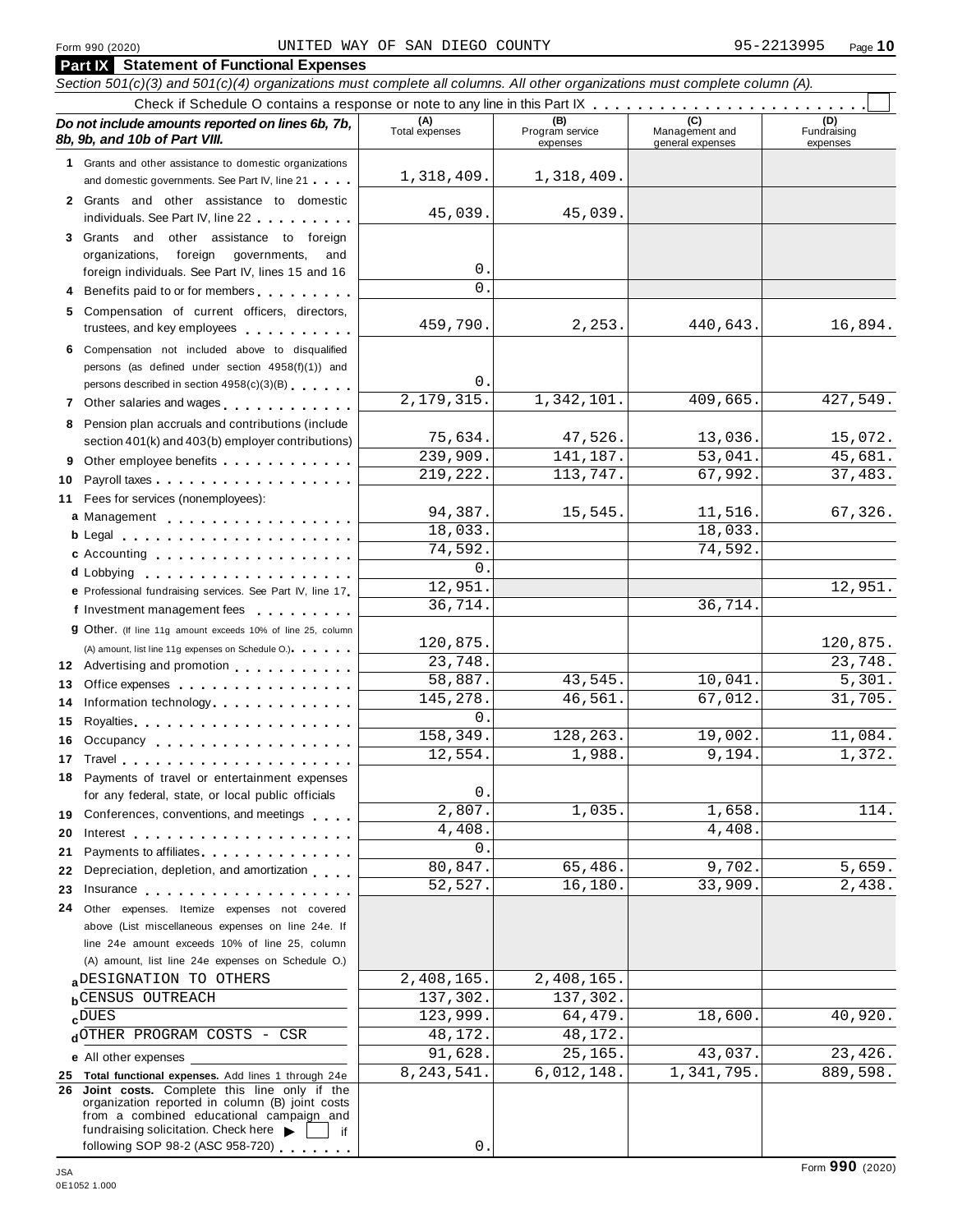Form 990 (2020)

| --<br>٠<br>٠ |  |  |
|--------------|--|--|
|--------------|--|--|

|                             | Part X   | <b>Balance Sheet</b>                                                                                                                               |                          |                  |                        |
|-----------------------------|----------|----------------------------------------------------------------------------------------------------------------------------------------------------|--------------------------|------------------|------------------------|
|                             |          | Check if Schedule O contains a response or note to any line in this Part X                                                                         | .                        |                  |                        |
|                             |          |                                                                                                                                                    | (A)<br>Beginning of year |                  | (B)<br>End of year     |
|                             | 1        |                                                                                                                                                    | 4,646,359.               | $\mathbf{1}$     | 4,496,926.             |
|                             | 2        |                                                                                                                                                    | 0.                       | $\overline{2}$   | 0.                     |
|                             | 3        |                                                                                                                                                    | 1,992,157.               | $\overline{3}$   | 1,457,347.             |
|                             | 4        | Accounts receivable, net                                                                                                                           | 4,271.                   | $\blacktriangle$ | 2,033.                 |
|                             | 5        | Loans and other receivables from any current or former officer, director,                                                                          |                          |                  |                        |
|                             |          | trustee, key employee, creator or founder, substantial contributor, or 35%                                                                         |                          |                  |                        |
|                             |          | controlled entity or family member of any of these persons                                                                                         | 0.                       | 5                | 0.                     |
|                             | 6        | Loans and other receivables from other disqualified persons (as defined                                                                            |                          |                  |                        |
|                             |          | under section $4958(f)(1)$ , and persons described in section $4958(c)(3)(B)$                                                                      | 0.                       | 6                | $0$ .                  |
|                             | 7        |                                                                                                                                                    | $0$ .                    | $\overline{7}$   | $0$ .                  |
| Assets                      | 8        |                                                                                                                                                    | $0$ .                    | 8                | 0.                     |
|                             | 9        |                                                                                                                                                    | 89,074.                  | 9                | 97,546.                |
|                             |          | 10a Land, buildings, and equipment: cost or other                                                                                                  |                          |                  |                        |
|                             |          | 3,559,299.<br>basis. Complete Part VI of Schedule D 10a                                                                                            |                          |                  |                        |
|                             |          | 2, 413, 449.<br><b>b</b> Less: accumulated depreciation $\cdots$ 10b                                                                               | $1,120,824.$  10c        |                  | 1,145,850.             |
|                             | 11       | Investments - publicly traded securities. ATCH 1                                                                                                   | $0$ .                    | 11               | 7,293,556.             |
|                             | 12       | Investments - other securities. See Part IV, line 11                                                                                               | 6,758,986.               | 12               | 1,225,336.             |
|                             | 13       | Investments - program-related. See Part IV, line 11.                                                                                               | 0.                       | 13               | 0.                     |
|                             | 14       |                                                                                                                                                    | 0.                       | 14               | 0.                     |
|                             | 15       | Other assets. See Part IV, line 11                                                                                                                 | 0.                       | 15               | $0$ .                  |
|                             | 16       | Total assets. Add lines 1 through 15 (must equal line 33)                                                                                          | 14,611,671.              | 16               | 15,718,594.            |
|                             | 17       | Accounts payable and accrued expenses                                                                                                              | 530,923.<br>1,375,668.   | 17               | 534,491.<br>1,407,620. |
|                             | 18       |                                                                                                                                                    | 0.                       | 18               | 0.                     |
|                             | 19       |                                                                                                                                                    | 0.                       | 19               | 0.                     |
|                             | 20<br>21 | Tax-exempt bond liabilities                                                                                                                        | 0.                       | 20<br>21         | 0.                     |
|                             |          | Escrow or custodial account liability. Complete Part IV of Schedule D.                                                                             |                          |                  |                        |
| Liabilities                 | 22       | Loans and other payables to any current or former officer, director,<br>trustee, key employee, creator or founder, substantial contributor, or 35% |                          |                  |                        |
|                             |          | controlled entity or family member of any of these persons                                                                                         | $0$ .                    | 22               | $0$ .                  |
|                             | 23       | Secured mortgages and notes payable to unrelated third parties                                                                                     | 0.                       | 23               | 0.                     |
|                             | 24       | Unsecured notes and loans payable to unrelated third parties                                                                                       | 0.                       | 24               | $0$ .                  |
|                             | 25       | Other liabilities (including federal income tax, payables to related third                                                                         |                          |                  |                        |
|                             |          | parties, and other liabilities not included on lines 17-24). Complete Part X                                                                       |                          |                  |                        |
|                             |          |                                                                                                                                                    | 734,168.                 | -25              | $0$ .                  |
|                             | 26       |                                                                                                                                                    | 2,640,759.               | 26               | 1,942,111.             |
|                             |          | $\overline{X}$<br>Organizations that follow FASB ASC 958, check here ><br>and complete lines 27, 28, 32, and 33.                                   |                          |                  |                        |
|                             | 27       |                                                                                                                                                    | 11,626,881.              | 27               | 13,633,886.            |
|                             | 28       |                                                                                                                                                    | 344,031.                 | 28               | 142,597.               |
| Net Assets or Fund Balances |          | Organizations that do not follow FASB ASC 958, check here ▶<br>and complete lines 29 through 33.                                                   |                          |                  |                        |
|                             | 29       | Capital stock or trust principal, or current funds                                                                                                 |                          | 29               |                        |
|                             | 30       | Paid-in or capital surplus, or land, building, or equipment fund.                                                                                  |                          | 30               |                        |
|                             | 31       | Retained earnings, endowment, accumulated income, or other funds                                                                                   |                          | 31               |                        |
|                             | 32       |                                                                                                                                                    | 11,970,912.              | 32               | 13,776,483.            |
|                             | 33       | Total liabilities and net assets/fund balances                                                                                                     | 14,611,671.              | 33               | 15,718,594.            |

Form **990** (2020)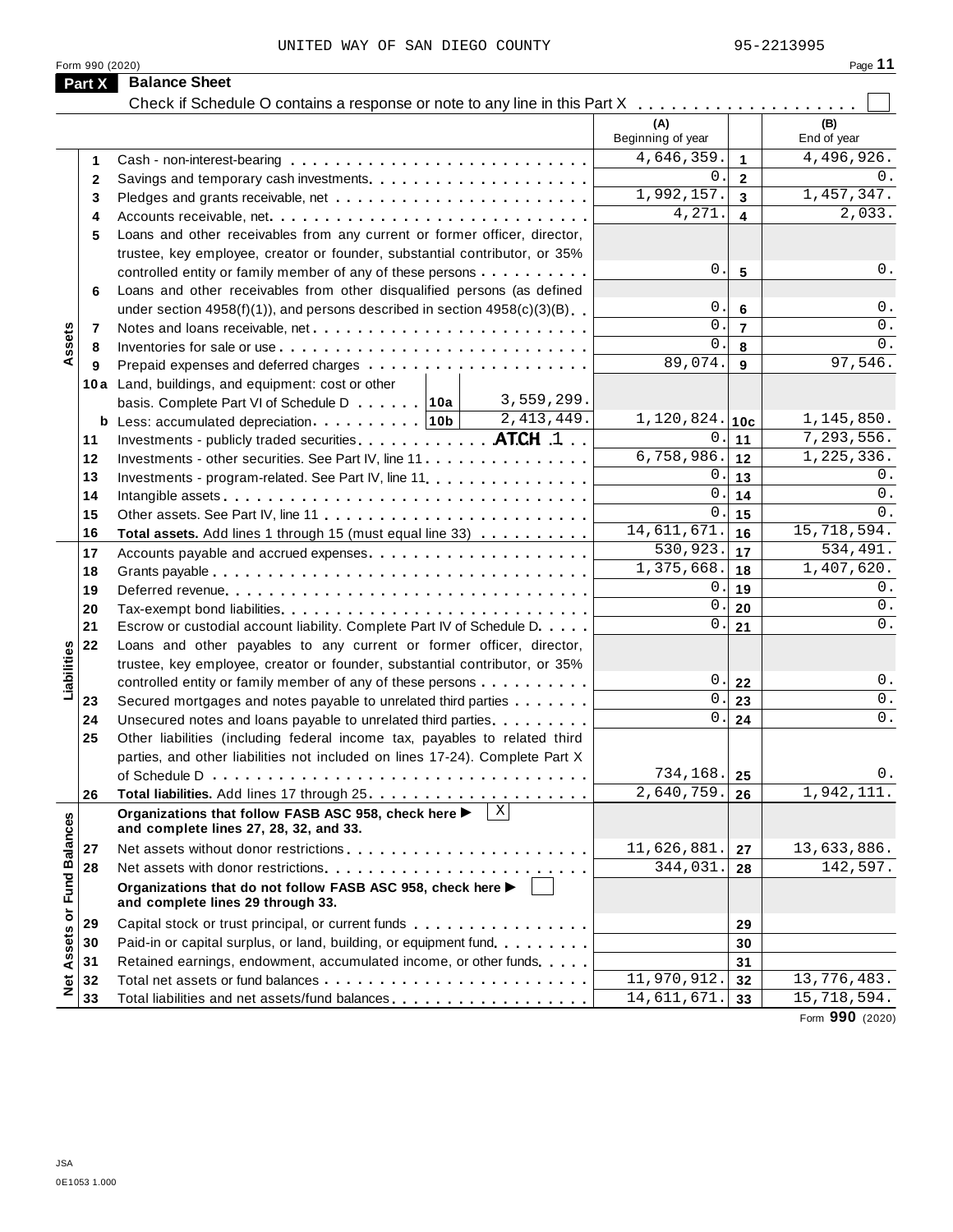|  |  |  | UNITED WAY OF SAN DIEGO COUNTY | 95-2213995 |
|--|--|--|--------------------------------|------------|

|                 | Form 990 (2020)                                                                                                                                                                                      |                |                |               | Page 12     |
|-----------------|------------------------------------------------------------------------------------------------------------------------------------------------------------------------------------------------------|----------------|----------------|---------------|-------------|
| Part XI         | <b>Reconciliation of Net Assets</b>                                                                                                                                                                  |                |                |               |             |
|                 |                                                                                                                                                                                                      |                |                |               | $\mathbf X$ |
| 1               |                                                                                                                                                                                                      | $\mathbf{1}$   |                | 8,431,405.    |             |
| $\mathbf{2}$    |                                                                                                                                                                                                      | $\overline{2}$ |                | 8, 243, 541.  |             |
| 3               |                                                                                                                                                                                                      | $\mathbf{3}$   |                | 187,864.      |             |
| 4               | Net assets or fund balances at beginning of year (must equal Part X, line 32, column (A))                                                                                                            | 4              | 11,970,912.    |               |             |
| 5               | Net unrealized gains (losses) on investments                                                                                                                                                         | 5              |                | 1,617,707.    |             |
| 6               |                                                                                                                                                                                                      | 6              |                |               | 0.          |
| $\overline{7}$  |                                                                                                                                                                                                      | $\overline{7}$ |                |               | 0.          |
| 8               |                                                                                                                                                                                                      | 8              |                |               | 0.          |
| 9               | Other changes in net assets or fund balances (explain on Schedule O)                                                                                                                                 | 9              |                |               | 0.          |
| 10              | Net assets or fund balances at end of year. Combine lines 3 through 9 (must equal Part X, line                                                                                                       |                |                |               |             |
|                 |                                                                                                                                                                                                      | 10             | 13,776,483.    |               |             |
| <b>Part XII</b> | <b>Financial Statements and Reporting</b>                                                                                                                                                            |                |                |               |             |
|                 |                                                                                                                                                                                                      |                |                |               |             |
| 1               | $\overline{X}$ Accrual<br>Accounting method used to prepare the Form 990:     Cash<br>Other<br>If the organization changed its method of accounting from a prior year or checked "Other," explain in |                |                | Yes           | No          |
|                 | Schedule O.                                                                                                                                                                                          |                |                |               |             |
|                 | 2a Were the organization's financial statements compiled or reviewed by an independent accountant?                                                                                                   |                | 2a             |               | Χ           |
|                 | If "Yes," check a box below to indicate whether the financial statements for the year were compiled or<br>reviewed on a separate basis, consolidated basis, or both:                                 |                |                |               |             |
|                 | Separate basis<br><b>Consolidated basis</b><br>Both consolidated and separate basis                                                                                                                  |                |                |               |             |
|                 | <b>b</b> Were the organization's financial statements audited by an independent accountant?                                                                                                          |                | 2 <sub>b</sub> | Χ             |             |
|                 | If "Yes," check a box below to indicate whether the financial statements for the year were audited on a                                                                                              |                |                |               |             |
|                 | separate basis, consolidated basis, or both:                                                                                                                                                         |                |                |               |             |
|                 | $X$ Separate basis<br>Consolidated basis<br>Both consolidated and separate basis                                                                                                                     |                |                |               |             |
|                 | c If "Yes" to line 2a or 2b, does the organization have a committee that assumes responsibility for oversight of                                                                                     |                |                |               |             |
|                 | the audit, review, or compilation of its financial statements and selection of an independent accountant?                                                                                            |                | 2c             | Χ             |             |
|                 | If the organization changed either its oversight process or selection process during the tax year, explain on                                                                                        |                |                |               |             |
|                 | Schedule O.                                                                                                                                                                                          |                |                |               |             |
|                 | 3a As a result of a federal award, was the organization required to undergo an audit or audits as set forth in the                                                                                   |                |                |               |             |
|                 |                                                                                                                                                                                                      |                | 3a             |               | Χ           |
|                 | <b>b</b> If "Yes," did the organization undergo the required audit or audits? If the organization did not undergo the                                                                                |                |                |               |             |
|                 | required audit or audits, explain why on Schedule O and describe any steps taken to undergo such audits                                                                                              |                | 3 <sub>b</sub> | $\sim$ $\sim$ |             |

Form **990** (2020)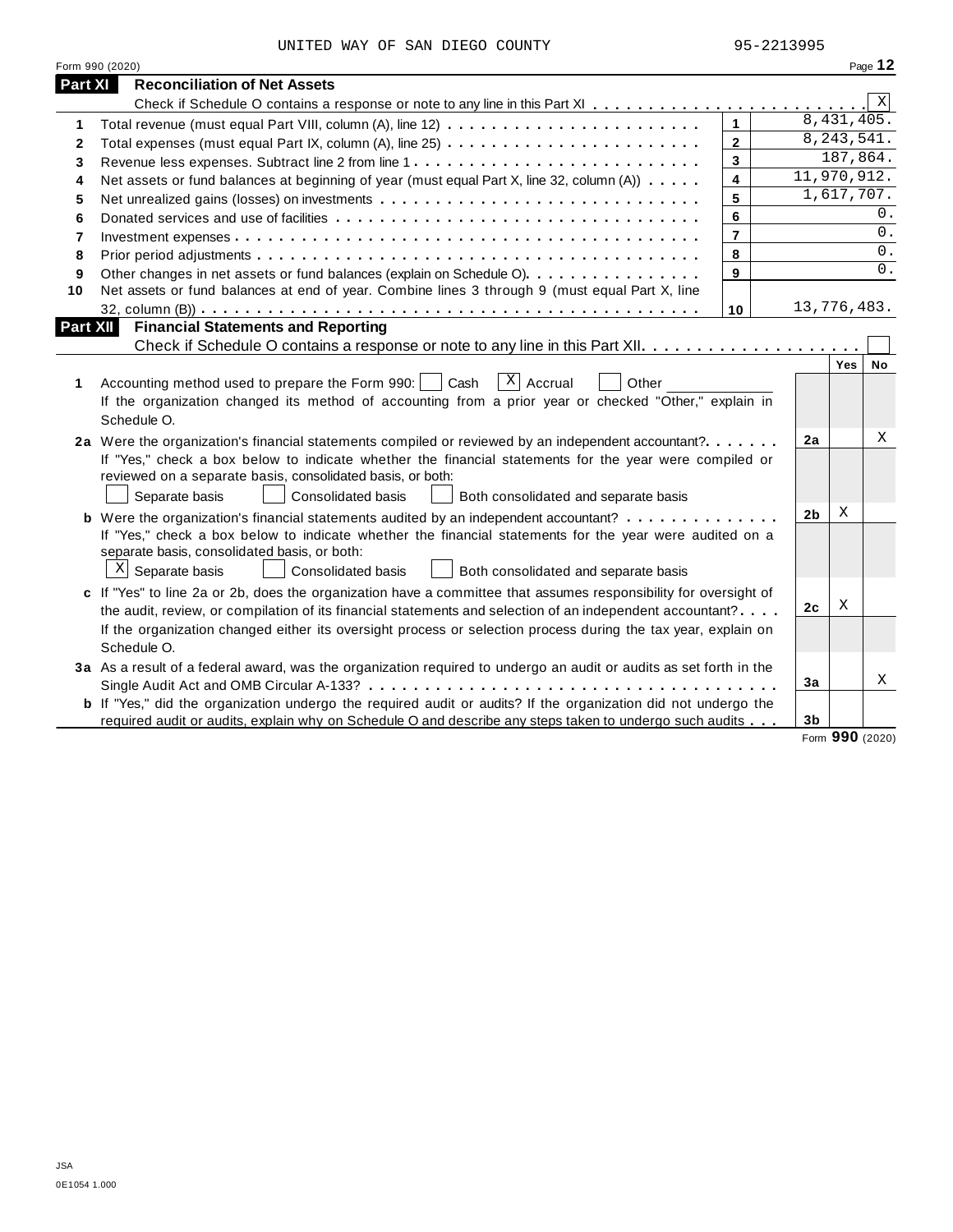# **CHEDULE A Public Charity Status and Public Support**  $\frac{100\text{dB No. }1545-0047}{000\text{dB No.}}$

(Form 990 or 990-EZ) complete if the organization is a section 501(c)(3) organization or a section 4947(a)(1) nonexempt charitable trust.  $2020$ 

|        |                                                            |                                                            |                                                                                                                                                                                                       |                          |                          | Complete if the organization is a section 501(c)(3) organization or a section 4947(a)(1) nonexempt charitable trust.                                                                                                                                      | ZWŁU                                                                                                                             |
|--------|------------------------------------------------------------|------------------------------------------------------------|-------------------------------------------------------------------------------------------------------------------------------------------------------------------------------------------------------|--------------------------|--------------------------|-----------------------------------------------------------------------------------------------------------------------------------------------------------------------------------------------------------------------------------------------------------|----------------------------------------------------------------------------------------------------------------------------------|
|        | Department of the Treasury                                 |                                                            | Attach to Form 990 or Form 990-EZ.<br>Go to www.irs.gov/Form990 for instructions and the latest information.                                                                                          |                          |                          |                                                                                                                                                                                                                                                           | <b>Open to Public</b>                                                                                                            |
|        | <b>Internal Revenue Service</b>                            |                                                            |                                                                                                                                                                                                       |                          |                          |                                                                                                                                                                                                                                                           | <b>Inspection</b>                                                                                                                |
|        | Name of the organization<br>UNITED WAY OF SAN DIEGO COUNTY |                                                            |                                                                                                                                                                                                       |                          |                          | <b>Employer identification number</b><br>95-2213995                                                                                                                                                                                                       |                                                                                                                                  |
| Part I |                                                            |                                                            |                                                                                                                                                                                                       |                          |                          | Reason for Public Charity Status. (All organizations must complete this part.) See instructions.                                                                                                                                                          |                                                                                                                                  |
|        |                                                            |                                                            | The organization is not a private foundation because it is: (For lines 1 through 12, check only one box.)                                                                                             |                          |                          |                                                                                                                                                                                                                                                           |                                                                                                                                  |
| 1      |                                                            |                                                            | A church, convention of churches, or association of churches described in section 170(b)(1)(A)(i).                                                                                                    |                          |                          |                                                                                                                                                                                                                                                           |                                                                                                                                  |
| 2      |                                                            |                                                            | A school described in section 170(b)(1)(A)(ii). (Attach Schedule E (Form 990 or 990-EZ).)                                                                                                             |                          |                          |                                                                                                                                                                                                                                                           |                                                                                                                                  |
| 3      |                                                            |                                                            | A hospital or a cooperative hospital service organization described in section 170(b)(1)(A)(iii).                                                                                                     |                          |                          |                                                                                                                                                                                                                                                           |                                                                                                                                  |
| 4      |                                                            |                                                            |                                                                                                                                                                                                       |                          |                          | A medical research organization operated in conjunction with a hospital described in section 170(b)(1)(A)(iii). Enter the                                                                                                                                 |                                                                                                                                  |
|        | hospital's name, city, and state:                          |                                                            |                                                                                                                                                                                                       |                          |                          |                                                                                                                                                                                                                                                           |                                                                                                                                  |
| 5      |                                                            |                                                            |                                                                                                                                                                                                       |                          |                          |                                                                                                                                                                                                                                                           | An organization operated for the benefit of a college or university owned or operated by a governmental unit described in        |
|        |                                                            | section 170(b)(1)(A)(iv). (Complete Part II.)              |                                                                                                                                                                                                       |                          |                          |                                                                                                                                                                                                                                                           |                                                                                                                                  |
| 6      |                                                            |                                                            | A federal, state, or local government or governmental unit described in section 170(b)(1)(A)(v).                                                                                                      |                          |                          |                                                                                                                                                                                                                                                           |                                                                                                                                  |
| 7      | X                                                          |                                                            |                                                                                                                                                                                                       |                          |                          |                                                                                                                                                                                                                                                           | An organization that normally receives a substantial part of its support from a governmental unit or from the general public     |
|        |                                                            | described in section 170(b)(1)(A)(vi). (Complete Part II.) |                                                                                                                                                                                                       |                          |                          |                                                                                                                                                                                                                                                           |                                                                                                                                  |
| 8      |                                                            |                                                            | A community trust described in section 170(b)(1)(A)(vi). (Complete Part II.)                                                                                                                          |                          |                          |                                                                                                                                                                                                                                                           |                                                                                                                                  |
| 9      |                                                            |                                                            |                                                                                                                                                                                                       |                          |                          | An agricultural research organization described in section 170(b)(1)(A)(ix) operated in conjunction with a land-grant college                                                                                                                             |                                                                                                                                  |
|        |                                                            |                                                            |                                                                                                                                                                                                       |                          |                          | or university or a non-land-grant college of agriculture (see instructions). Enter the name, city, and state of the college or                                                                                                                            |                                                                                                                                  |
|        | university:                                                |                                                            |                                                                                                                                                                                                       |                          |                          |                                                                                                                                                                                                                                                           |                                                                                                                                  |
| 10     |                                                            |                                                            |                                                                                                                                                                                                       |                          |                          | An organization that normally receives (1) more than 331/3% of its support from contributions, membership fees, and gross<br>receipts from activities related to its exempt functions, subject to certain exceptions; and (2) no more than 331/3 % of its |                                                                                                                                  |
|        |                                                            |                                                            |                                                                                                                                                                                                       |                          |                          | support from gross investment income and unrelated business taxable income (less section 511 tax) from businesses                                                                                                                                         |                                                                                                                                  |
| 11     |                                                            |                                                            | acquired by the organization after June 30, 1975. See section 509(a)(2). (Complete Part III.)<br>An organization organized and operated exclusively to test for public safety. See section 509(a)(4). |                          |                          |                                                                                                                                                                                                                                                           |                                                                                                                                  |
| 12     |                                                            |                                                            |                                                                                                                                                                                                       |                          |                          |                                                                                                                                                                                                                                                           | An organization organized and operated exclusively for the benefit of, to perform the functions of, or to carry out the purposes |
|        |                                                            |                                                            |                                                                                                                                                                                                       |                          |                          |                                                                                                                                                                                                                                                           | of one or more publicly supported organizations described in section 509(a)(1) or section 509(a)(2). See section 509(a)(3).      |
|        |                                                            |                                                            |                                                                                                                                                                                                       |                          |                          | Check the box in lines 12a through 12d that describes the type of supporting organization and complete lines 12e, 12f, and 12g.                                                                                                                           |                                                                                                                                  |
| a      |                                                            |                                                            |                                                                                                                                                                                                       |                          |                          | Type I. A supporting organization operated, supervised, or controlled by its supported organization(s), typically by giving                                                                                                                               |                                                                                                                                  |
|        |                                                            |                                                            |                                                                                                                                                                                                       |                          |                          | the supported organization(s) the power to regularly appoint or elect a majority of the directors or trustees of the                                                                                                                                      |                                                                                                                                  |
|        |                                                            |                                                            | supporting organization. You must complete Part IV, Sections A and B.                                                                                                                                 |                          |                          |                                                                                                                                                                                                                                                           |                                                                                                                                  |
| b      |                                                            |                                                            |                                                                                                                                                                                                       |                          |                          | Type II. A supporting organization supervised or controlled in connection with its supported organization(s), by having                                                                                                                                   |                                                                                                                                  |
|        |                                                            |                                                            |                                                                                                                                                                                                       |                          |                          | control or management of the supporting organization vested in the same persons that control or manage the supported                                                                                                                                      |                                                                                                                                  |
|        |                                                            |                                                            | organization(s). You must complete Part IV, Sections A and C.                                                                                                                                         |                          |                          |                                                                                                                                                                                                                                                           |                                                                                                                                  |
| c      |                                                            |                                                            |                                                                                                                                                                                                       |                          |                          | Type III functionally integrated. A supporting organization operated in connection with, and functionally integrated with,                                                                                                                                |                                                                                                                                  |
|        |                                                            |                                                            | its supported organization(s) (see instructions). You must complete Part IV, Sections A, D, and E.                                                                                                    |                          |                          |                                                                                                                                                                                                                                                           |                                                                                                                                  |
| d      |                                                            |                                                            |                                                                                                                                                                                                       |                          |                          | Type III non-functionally integrated. A supporting organization operated in connection with its supported organization(s)                                                                                                                                 |                                                                                                                                  |
|        |                                                            |                                                            |                                                                                                                                                                                                       |                          |                          | that is not functionally integrated. The organization generally must satisfy a distribution requirement and an attentiveness                                                                                                                              |                                                                                                                                  |
|        |                                                            |                                                            | requirement (see instructions). You must complete Part IV, Sections A and D, and Part V.                                                                                                              |                          |                          |                                                                                                                                                                                                                                                           |                                                                                                                                  |
| е      |                                                            |                                                            |                                                                                                                                                                                                       |                          |                          | Check this box if the organization received a written determination from the IRS that it is a Type I, Type II, Type III                                                                                                                                   |                                                                                                                                  |
| f      |                                                            |                                                            | functionally integrated, or Type III non-functionally integrated supporting organization.                                                                                                             |                          |                          |                                                                                                                                                                                                                                                           |                                                                                                                                  |
| g      |                                                            |                                                            | Provide the following information about the supported organization(s).                                                                                                                                |                          |                          |                                                                                                                                                                                                                                                           |                                                                                                                                  |
|        | (i) Name of supported organization                         | (ii) EIN                                                   | (iii) Type of organization                                                                                                                                                                            |                          | (iv) Is the organization | (v) Amount of monetary                                                                                                                                                                                                                                    | (vi) Amount of                                                                                                                   |
|        |                                                            |                                                            | (described on lines 1-10                                                                                                                                                                              | listed in your governing |                          | support (see                                                                                                                                                                                                                                              | other support (see                                                                                                               |
|        |                                                            |                                                            | above (see instructions))                                                                                                                                                                             | Yes                      | document?<br>No          | instructions)                                                                                                                                                                                                                                             | instructions)                                                                                                                    |
|        |                                                            |                                                            |                                                                                                                                                                                                       |                          |                          |                                                                                                                                                                                                                                                           |                                                                                                                                  |
| (A)    |                                                            |                                                            |                                                                                                                                                                                                       |                          |                          |                                                                                                                                                                                                                                                           |                                                                                                                                  |
|        |                                                            |                                                            |                                                                                                                                                                                                       |                          |                          |                                                                                                                                                                                                                                                           |                                                                                                                                  |
| (B)    |                                                            |                                                            |                                                                                                                                                                                                       |                          |                          |                                                                                                                                                                                                                                                           |                                                                                                                                  |
| (C)    |                                                            |                                                            |                                                                                                                                                                                                       |                          |                          |                                                                                                                                                                                                                                                           |                                                                                                                                  |
|        |                                                            |                                                            |                                                                                                                                                                                                       |                          |                          |                                                                                                                                                                                                                                                           |                                                                                                                                  |
| (D)    |                                                            |                                                            |                                                                                                                                                                                                       |                          |                          |                                                                                                                                                                                                                                                           |                                                                                                                                  |
|        |                                                            |                                                            |                                                                                                                                                                                                       |                          |                          |                                                                                                                                                                                                                                                           |                                                                                                                                  |
| (E)    |                                                            |                                                            |                                                                                                                                                                                                       |                          |                          |                                                                                                                                                                                                                                                           |                                                                                                                                  |
|        |                                                            |                                                            |                                                                                                                                                                                                       |                          |                          |                                                                                                                                                                                                                                                           |                                                                                                                                  |

For Paperwork Reduction Act Notice, see the Instructions for Form 990 or 990-EZ. Schedule A (Form 990 or 990-EZ) 2020

**Total**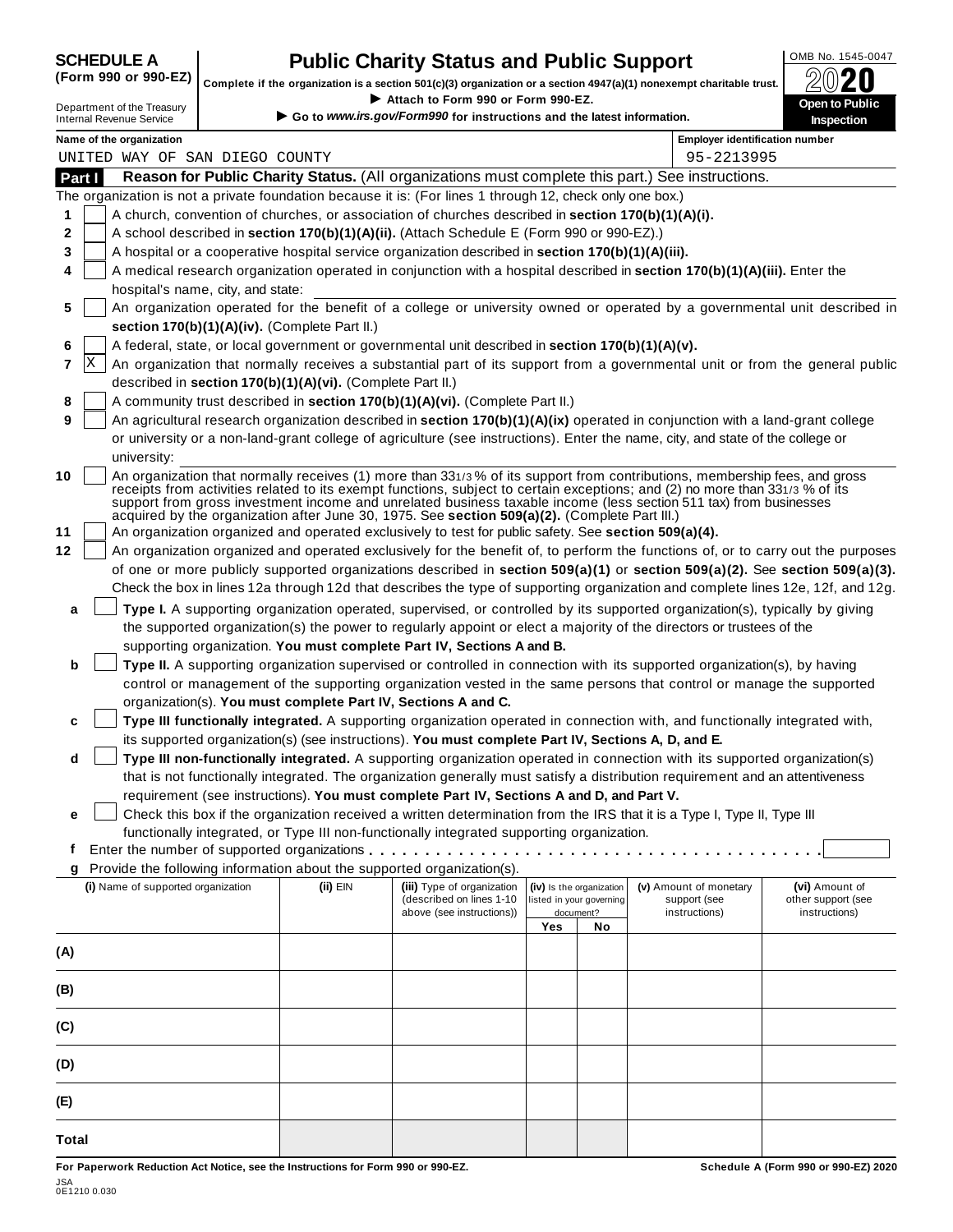#### Schedule <sup>A</sup> (Form <sup>990</sup> or 990-EZ) <sup>2020</sup> Page **2**

**Support Schedule for Organizations Described in Sections 170(b)(1)(A)(iv) and 170(b)(1)(A)(vi)** (Complete only if you checked the box on line 5, 7, or 8 of Part I or if the organization failed to qualify under Part III. If the organization fails to qualify under the tests listed below, please complete Part III.) **Part II**

| Calendar year (or fiscal year beginning in) ▶<br>1<br>Gifts, grants, contributions, and                                                                                                 |                                                                                                                                                                                                                                                                                                                                                                                     |             |            |            |               |            |               |
|-----------------------------------------------------------------------------------------------------------------------------------------------------------------------------------------|-------------------------------------------------------------------------------------------------------------------------------------------------------------------------------------------------------------------------------------------------------------------------------------------------------------------------------------------------------------------------------------|-------------|------------|------------|---------------|------------|---------------|
|                                                                                                                                                                                         |                                                                                                                                                                                                                                                                                                                                                                                     | (a) 2016    | (b) 2017   | (c) 2018   | $(d)$ 2019    | (e) 2020   | (f) Total     |
| membership fees received. (Do not                                                                                                                                                       | include any "unusual grants.")                                                                                                                                                                                                                                                                                                                                                      | 13,890,849. | 8,509,658. | 8,292,971. | 11, 172, 151. | 7,790,900. | 49,656,529.   |
| Tax revenues levied for the<br>$\mathbf{2}$                                                                                                                                             | organization's benefit and either paid to<br>or expended on its behalf                                                                                                                                                                                                                                                                                                              |             |            |            |               |            | 0.            |
| The value of services or facilities<br>3<br>furnished by a governmental unit to the                                                                                                     | organization without charge                                                                                                                                                                                                                                                                                                                                                         |             |            |            |               |            | 0.            |
| 4                                                                                                                                                                                       | Total. Add lines 1 through 3                                                                                                                                                                                                                                                                                                                                                        | 13,890,849  | 8,509,658. | 8,292,971. | 11, 172, 151. | 7,790,900. | 49,656,529.   |
| 5<br>The portion of total contributions by<br>each person (other than a<br>governmental unit or publicly<br>supported organization) included on<br>line 1 that exceeds 2% of the amount | shown on line 11, column (f)                                                                                                                                                                                                                                                                                                                                                        |             |            |            |               |            | 5,341,868.    |
| 6                                                                                                                                                                                       | Public support. Subtract line 5 from line 4                                                                                                                                                                                                                                                                                                                                         |             |            |            |               |            | 44, 314, 661. |
| <b>Section B. Total Support</b>                                                                                                                                                         |                                                                                                                                                                                                                                                                                                                                                                                     |             |            |            |               |            |               |
| Calendar year (or fiscal year beginning in) ▶                                                                                                                                           |                                                                                                                                                                                                                                                                                                                                                                                     | (a) 2016    | (b) 2017   | (c) 2018   | $(d)$ 2019    | (e) 2020   | (f) Total     |
| 7                                                                                                                                                                                       | Amounts from line 4                                                                                                                                                                                                                                                                                                                                                                 | 13,890,849  | 8,509,658. | 8,292,971  | 11, 172, 151  | 7,790,900. | 49,656,529.   |
| 8<br>Gross income from interest, dividends.<br>payments received on securities loans,<br>rents, royalties, and income from                                                              | similar sources experiences                                                                                                                                                                                                                                                                                                                                                         | 141,143.    | 281,093.   | 415,602.   | 316,480.      | 578,930.   | 1,733,248.    |
| 9<br>Net income from unrelated business<br>activities, whether or not the business                                                                                                      | is regularly carried on the control of the set of the set of the set of the set of the set of the set of the s                                                                                                                                                                                                                                                                      |             |            |            |               |            | 0.            |
| 10<br>Other income. Do not include gain or<br>loss from the sale of capital assets                                                                                                      | (Explain in Part VI.)                                                                                                                                                                                                                                                                                                                                                               |             |            |            |               |            | 0.            |
| 11                                                                                                                                                                                      | Total support. Add lines 7 through 10                                                                                                                                                                                                                                                                                                                                               |             |            |            |               |            | 51, 389, 777. |
| 12                                                                                                                                                                                      |                                                                                                                                                                                                                                                                                                                                                                                     |             |            |            |               |            | 1,110,228.    |
| 13                                                                                                                                                                                      | First 5 years. If the Form 990 is for the organization's first, second, third, fourth, or fifth tax year as a section 501(c)(3)                                                                                                                                                                                                                                                     |             |            |            |               |            |               |
| <b>Section C. Computation of Public Support Percentage</b>                                                                                                                              |                                                                                                                                                                                                                                                                                                                                                                                     |             |            |            |               |            | 86.23%        |
| 14                                                                                                                                                                                      | Public support percentage for 2020 (line 6, column (f), divided by line 11, column (f)) 14                                                                                                                                                                                                                                                                                          |             |            |            |               |            | 89.06%        |
| 15                                                                                                                                                                                      |                                                                                                                                                                                                                                                                                                                                                                                     |             |            |            |               |            |               |
|                                                                                                                                                                                         | 16a 331/3% support test - 2020. If the organization did not check the box on line 13, and line 14 is 331/3% or more, check this                                                                                                                                                                                                                                                     |             |            |            |               |            | Χ             |
|                                                                                                                                                                                         |                                                                                                                                                                                                                                                                                                                                                                                     |             |            |            |               |            |               |
| box and stop here. The organization qualifies as a publicly supported organization $\ldots \ldots \ldots \ldots \ldots \ldots \ldots$                                                   |                                                                                                                                                                                                                                                                                                                                                                                     |             |            |            |               |            |               |
| b 331/3% support test - 2019. If the organization did not check a box on line 13 or 16a, and line 15 is 331/3% or more, check                                                           |                                                                                                                                                                                                                                                                                                                                                                                     |             |            |            |               |            |               |
|                                                                                                                                                                                         |                                                                                                                                                                                                                                                                                                                                                                                     |             |            |            |               |            |               |
|                                                                                                                                                                                         | 10% or more, and if the organization meets the facts-and-circumstances test, check this box and stop here. Explain in<br>Part VI how the organization meets the facts-and-circumstances test. The organization qualifies as a publicly supported                                                                                                                                    |             |            |            |               |            |               |
|                                                                                                                                                                                         | b 10%-facts-and-circumstances test - 2019. If the organization did not check a box on line 13, 16a, 16b, or 17a, and line<br>15 is 10% or more, and if the organization meets the facts-and-circumstances test, check this box and stop here. Explain<br>in Part VI how the organization meets the facts-and-circumstances test. The organization qualifies as a publicly supported |             |            |            |               |            |               |
| 17a 10%-facts-and-circumstances test - 2020. If the organization did not check a box on line 13, 16a, or 16b, and line 14 is<br>18                                                      | Private foundation. If the organization did not check a box on line 13, 16a, 16b, 17a, or 17b, check this box and see                                                                                                                                                                                                                                                               |             |            |            |               |            |               |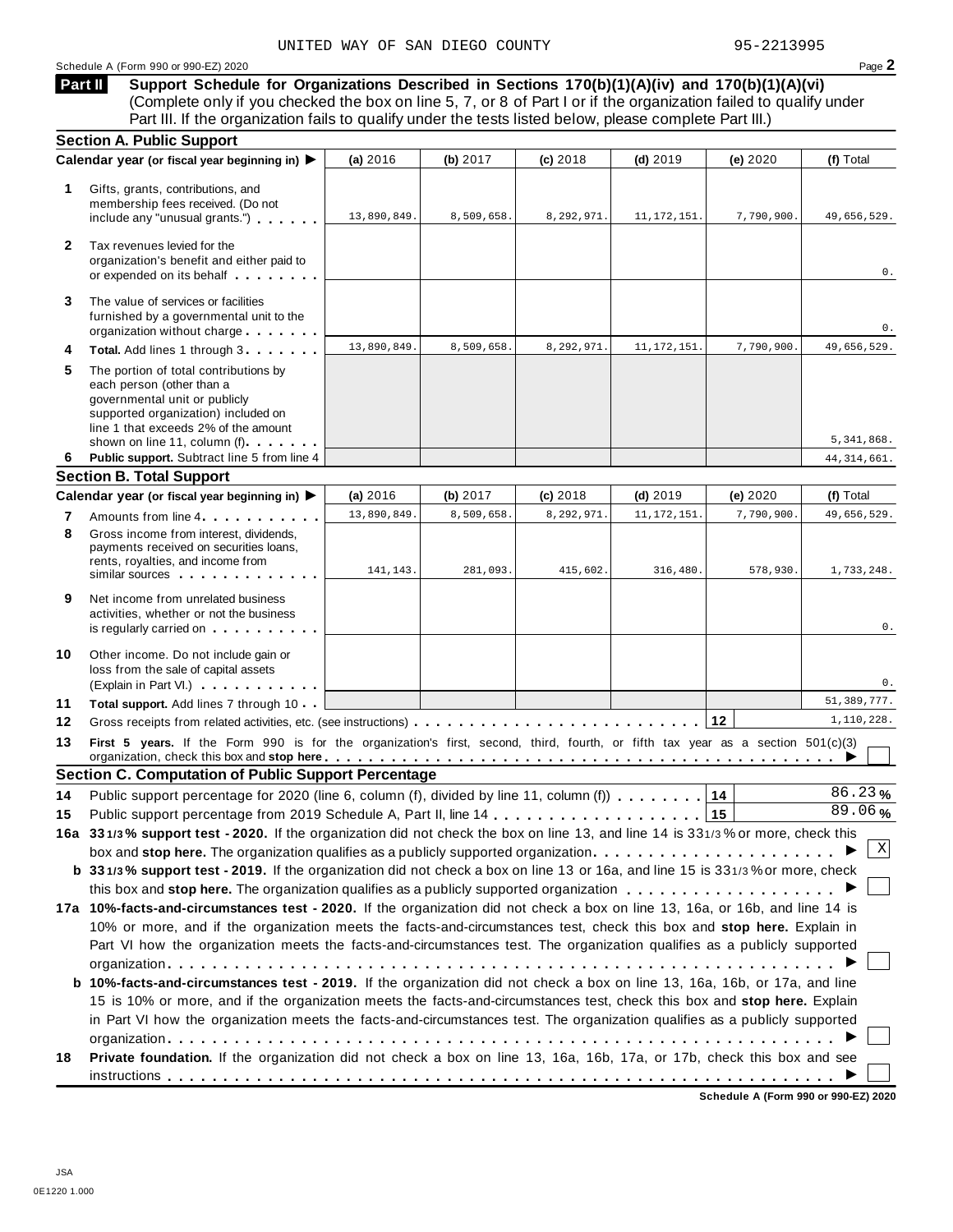#### Schedule <sup>A</sup> (Form <sup>990</sup> or 990-EZ) <sup>2020</sup> Page **3**

#### **Support Schedule for Organizations Described in Section 509(a)(2) Part III**

(Complete only if you checked the box on line 10 of Part I or if the organization failed to qualify under Part II. If the organization fails to qualify under the tests listed below, please complete Part II.)

|     | <b>Section A. Public Support</b>                                                                                                              |          |          |            |            |          |           |
|-----|-----------------------------------------------------------------------------------------------------------------------------------------------|----------|----------|------------|------------|----------|-----------|
|     | Calendar year (or fiscal year beginning in) $\blacktriangleright$                                                                             | (a) 2016 | (b) 2017 | $(c)$ 2018 | $(d)$ 2019 | (e) 2020 | (f) Total |
| 1.  | Gifts, grants, contributions, and membership fees                                                                                             |          |          |            |            |          |           |
|     | received. (Do not include any "unusual grants.")                                                                                              |          |          |            |            |          |           |
| 2   | Gross receipts from admissions, merchandise                                                                                                   |          |          |            |            |          |           |
|     | sold or services performed, or facilities                                                                                                     |          |          |            |            |          |           |
|     | furnished in any activity that is related to the                                                                                              |          |          |            |            |          |           |
|     | organization's tax-exempt purpose                                                                                                             |          |          |            |            |          |           |
| 3   | Gross receipts from activities that are not an                                                                                                |          |          |            |            |          |           |
|     | unrelated trade or business under section 513                                                                                                 |          |          |            |            |          |           |
| 4   | Tax revenues levied for the                                                                                                                   |          |          |            |            |          |           |
|     | organization's benefit and either paid to                                                                                                     |          |          |            |            |          |           |
|     | or expended on its behalf <b>contained</b> on $\theta$                                                                                        |          |          |            |            |          |           |
| 5   | The value of services or facilities                                                                                                           |          |          |            |            |          |           |
|     | furnished by a governmental unit to the                                                                                                       |          |          |            |            |          |           |
|     | organization without charge                                                                                                                   |          |          |            |            |          |           |
| 6   | <b>Total.</b> Add lines 1 through 5                                                                                                           |          |          |            |            |          |           |
|     | 7a Amounts included on lines 1, 2, and 3                                                                                                      |          |          |            |            |          |           |
|     | received from disqualified persons                                                                                                            |          |          |            |            |          |           |
|     | <b>b</b> Amounts included on lines 2 and 3                                                                                                    |          |          |            |            |          |           |
|     | received from other than disqualified                                                                                                         |          |          |            |            |          |           |
|     | persons that exceed the greater of \$5,000<br>or 1% of the amount on line 13 for the year                                                     |          |          |            |            |          |           |
|     | c Add lines 7a and 7b                                                                                                                         |          |          |            |            |          |           |
| 8   | <b>Public support.</b> (Subtract line 7c from                                                                                                 |          |          |            |            |          |           |
|     | $line 6.)$                                                                                                                                    |          |          |            |            |          |           |
|     | <b>Section B. Total Support</b>                                                                                                               |          |          |            |            |          |           |
|     | Calendar year (or fiscal year beginning in) ▶                                                                                                 | (a) 2016 | (b) 2017 | $(c)$ 2018 | $(d)$ 2019 | (e) 2020 | (f) Total |
| 9   | Amounts from line 6                                                                                                                           |          |          |            |            |          |           |
|     | 10 a Gross income from interest, dividends,<br>payments received on securities loans,<br>rents, royalties, and income from similar<br>SOUICES |          |          |            |            |          |           |
|     | <b>b</b> Unrelated business taxable income (less                                                                                              |          |          |            |            |          |           |
|     | section 511 taxes) from businesses                                                                                                            |          |          |            |            |          |           |
|     | acquired after June 30, 1975                                                                                                                  |          |          |            |            |          |           |
|     | c Add lines 10a and 10b                                                                                                                       |          |          |            |            |          |           |
| 11  | Net income from unrelated business                                                                                                            |          |          |            |            |          |           |
|     | activities not included in line 10b, whether                                                                                                  |          |          |            |            |          |           |
|     | or not the business is regularly carried on                                                                                                   |          |          |            |            |          |           |
| 12. | Other income. Do not include gain or                                                                                                          |          |          |            |            |          |           |
|     | loss from the sale of capital assets                                                                                                          |          |          |            |            |          |           |
|     | (Explain in Part VI.)                                                                                                                         |          |          |            |            |          |           |
| 13  | Total support. (Add lines 9, 10c, 11,                                                                                                         |          |          |            |            |          |           |
|     | and $12.$ ) $\cdots$ $\cdots$ $\cdots$ $\cdots$ $\cdots$                                                                                      |          |          |            |            |          |           |
| 14  | First 5 years. If the Form 990 is for the organization's first, second, third, fourth, or fifth tax year as a section 501(c)(3)               |          |          |            |            |          |           |
|     |                                                                                                                                               |          |          |            |            |          |           |
|     | <b>Section C. Computation of Public Support Percentage</b>                                                                                    |          |          |            |            |          |           |
| 15  |                                                                                                                                               |          |          |            |            | 15       | ℅         |
| 16  | Public support percentage from 2019 Schedule A, Part III, line 15                                                                             |          |          |            |            | 16       | %         |
|     | Section D. Computation of Investment Income Percentage                                                                                        |          |          |            |            |          |           |
| 17  | Investment income percentage for 2020 (line 10c, column (f), divided by line 13, column (f)).                                                 |          |          |            |            | 17       | %         |
| 18  |                                                                                                                                               |          |          |            |            | 18       | %         |
|     | 19a 331/3% support tests - 2020. If the organization did not check the box on line 14, and line 15 is more than 331/3%, and line              |          |          |            |            |          |           |
|     | 17 is not more than 331/3%, check this box and stop here. The organization qualifies as a publicly supported organization.                    |          |          |            |            |          |           |
|     | b 331/3% support tests - 2019. If the organization did not check a box on line 14 or line 19a, and line 16 is more than 331/3%, and           |          |          |            |            |          |           |
|     | line 18 is not more than 331/3%, check this box and stop here. The organization qualifies as a publicly supported organization                |          |          |            |            |          |           |
|     |                                                                                                                                               |          |          |            |            |          |           |
| 20  | Private foundation. If the organization did not check a box on line 14, 19a, or 19b, check this box and see instructions                      |          |          |            |            |          |           |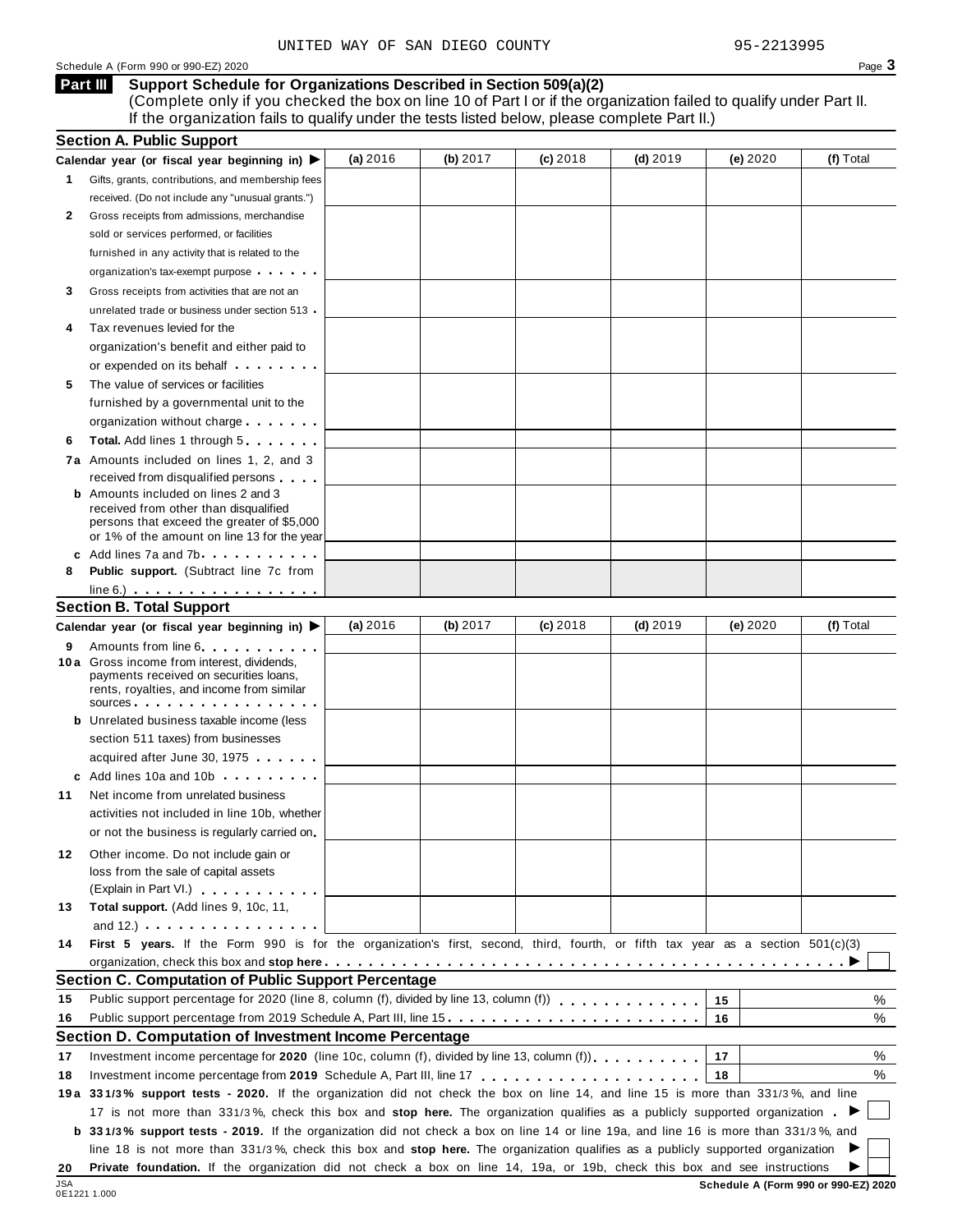**Yes No**

**2**

**3a**

**3b**

**3c**

**4a**

**4b**

**4c**

**5a**

**5b 5c**

**6**

**7**

**8**

**9a**

**9b**

**9c**

**10a**

#### **Part IV Supporting Organizations**

(Complete only if you checked a box in line 12 on Part I. If you checked box 12a, Part I, complete Sections A and B. If you checked box 12b, Part I, complete Sections A and C. If you checked box 12c, Part I, complete Sections A, D, and E. If you checked box 12d, Part I, complete Sections A and D, and complete Part V.)

#### **Section A. All Supporting Organizations**

- **1** Are all of the organization's supported organizations listed by name in the organization's governing documents? *If "No," describe in Part VI how the supported organizations are designated. If designated by class or purpose, describe the designation. If historic and continuing relationship, explain.* **1**
- **2** Did the organization have any supported organization that does not have an IRS determination of status under section 509(a)(1) or (2)? *If"Yes," explain in Part VI how the organization determined that the supported organization was described in section 509(a)(1) or (2).*
- **3 a** Did the organization have a supported organization described in section 501(c)(4), (5), or (6)? *If "Yes," answer lines 3b and 3c below.*
- **b** Did the organization confirm that each supported organization qualified under section 501(c)(4), (5), or (6) and | satisfied the public support tests under section 509(a)(2)? *If "Yes," describe in Part VI when and how the organization made the determination.*
- **c** Did the organization ensure that all support to such organizations was used exclusively for section 170(c)(2)(B) purposes? *If"Yes," explain in Part VI what controls the organization put in place to ensure such use.*
- **4 a** Was any supported organization not organized in the United States ("foreign supported organization")? *If "Yes," and if you checked box 12a or 12b in Part I, answer lines 4b and 4c below.*
- **b** Did the organization have ultimate control and discretion in deciding whether to make grants to the foreign | supported organization? *If "Yes," describe in Part VI how the organization had such control and discretion despite being controlled or supervised by or in connection with its supported organizations.*
- **c** Did the organization support any foreign supported organization that does not have an IRS determination | under sections 501(c)(3) and 509(a)(1) or (2)? *If "Yes," explain in Part VI what controls the organization used to ensure that all support to the foreign supported organization was used exclusively for section 170(c)(2)(B) purposes.*
- **5 a** Did the organization add, substitute, or remove any supported organizations during the tax year? *If "Yes,"* answer lines 5b and 5c below (if applicable). Also, provide detail in Part VI, including (i) the names and EIN *numbers of the supported organizations added, substituted, or removed; (ii) the reasons for each such action;* (iii) the authority under the organization's organizing document authorizing such action; and (iv) how the action *was accomplished (such as by amendment to the organizing document).*
- **b Type I or Type II only.** Was any added or substituted supported organization part of a class already designated in the organization's organizing document?
- **c Substitutions only.** Was the substitution the result of an event beyond the organization's control?
- **6** Did the organization provide support (whether in the form of grants or the provision of services or facilities) to anyone other than (i) its supported organizations, (ii) individuals that are part of the charitable class benefited by one or more of its supported organizations, or (iii) other supporting organizations that also support or benefit one or more of the filing organization's supported organizations? *If"Yes," provide detail in Part VI.*
- **7** Did the organization provide a grant, loan, compensation, or other similar payment to a substantial contributor (as defined in section 4958(c)(3)(C)), a family member of a substantial contributor, or a 35% controlled entity with regard to a substantial contributor? *If"Yes," complete Part I of Schedule L (Form 990 or 990-EZ).*
- **8** Did the organization make a loan to a disqualified person (as defined in section 4958) not described in line 7? *If "Yes," complete Part I of Schedule L (Form 990 or 990-EZ).*
- **9a** Was the organization controlled directly or indirectly at any time during the tax year by one or more | disqualified persons, as defined in section 4946 (other than foundation managers and organizations described in section 509(a)(1) or (2))? *If"Yes," provide detail in Part VI.*
- **b** Did one or more disqualified persons (as defined in line 9a) hold a controlling interest in any entity in which | the supporting organization had an interest? *If"Yes," provide detail in Part VI.*
- **c** Did a disqualified person (as defined in line 9a) have an ownership interest in, or derive any personal benefit from, assets in which the supporting organization also had an interest? *If"Yes," provide detail in Part VI.*
- **10a** Was the organization subject to the excess business holdings rules of section 4943 because of section | 4943(f) (regarding certain Type II supporting organizations, and all Type III non-functionally integrated supporting organizations)? *If"Yes," answer line 10b below.*
	- **b** Did the organization have any excess business holdings in the tax year? *(Use Schedule C, Form 4720, to determine whether the organization had excess business holdings.)*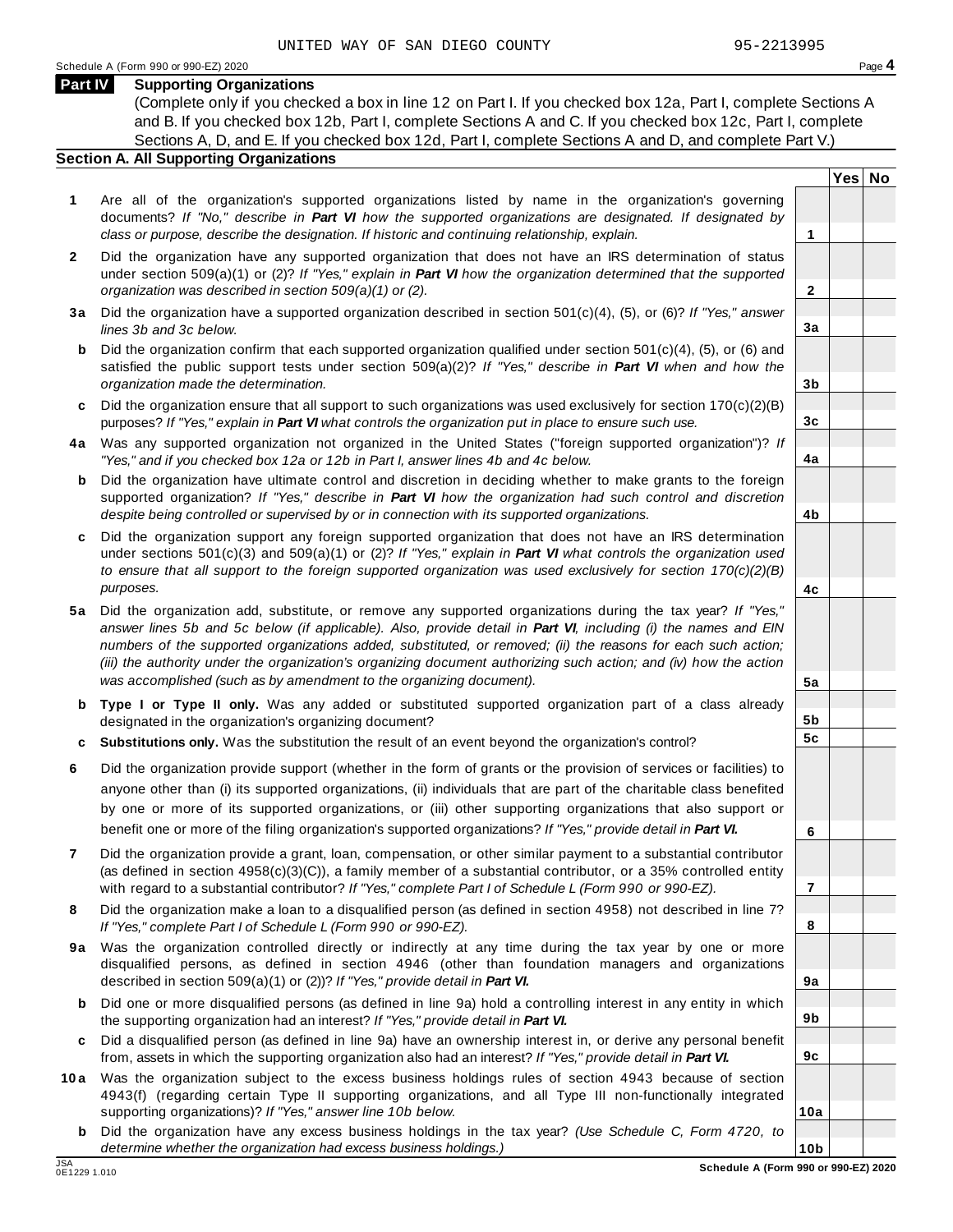| <b>Part IV</b> | <b>Supporting Organizations (continued)</b>                                             |                      |  |
|----------------|-----------------------------------------------------------------------------------------|----------------------|--|
|                |                                                                                         | <sup>⊦</sup> Yes∣ No |  |
| 11             | Has the organization accepted a gift or contribution from any of the following persons? |                      |  |

- A person who directly or indirectly controls, either alone or together with persons described in lines 11b and **a** 11c below, the governing body of a supported organization?
- A family member of a person described in line 11a above? **b**
- A 35% controlled entity of a person described in line 11a or 11b above? *If"Yes" to line 11a, 11b, or 11c, provide* **c** *detail in Part VI.*

#### **Section B. Type I Supporting Organizations**

|                                                                                                                                                                                                                                                                                                                                                                                                                                                                                                                                                                                                                                                                                                                                                                                 |   | Yes |  |
|---------------------------------------------------------------------------------------------------------------------------------------------------------------------------------------------------------------------------------------------------------------------------------------------------------------------------------------------------------------------------------------------------------------------------------------------------------------------------------------------------------------------------------------------------------------------------------------------------------------------------------------------------------------------------------------------------------------------------------------------------------------------------------|---|-----|--|
| Did the governing body, members of the governing body, officers acting in their official capacity, or membership of one or<br>more supported organizations have the power to regularly appoint or elect at least a majority of the organization's officers,<br>directors, or trustees at all times during the tax year? If "No," describe in <b>Part VI</b> how the supported organization(s)<br>effectively operated, supervised, or controlled the organization's activities. If the organization had more than one supported<br>organization, describe how the powers to appoint and/or remove officers, directors, or trustees were allocated among the<br>supported organizations and what conditions or restrictions, if any, applied to such powers during the tax year. |   |     |  |
| Did the organization operate for the benefit of any supported organization other than the supported<br>organization(s) that operated, supervised, or controlled the supporting organization? If "Yes," explain in Part<br>VI how providing such benefit carried out the purposes of the supported organization(s) that operated,<br>supervised, or controlled the supporting organization.                                                                                                                                                                                                                                                                                                                                                                                      | ົ |     |  |

#### **Section C. Type II Supporting Organizations**

**1 Yes No 1** Were a majority of the organization's directors or trustees during the tax year also a majority of the directors or trustees of each of the organization's supported organization(s)? *If"No," describe in Part VI how control or management of the supporting organization was vested in the same persons that controlled or managed the supported organization(s).*

#### **Section D. All Type III Supporting Organizations**

|              |                                                                                                                                                                                                                                                                                                                                                                                                                                                                                          | Yes⊺ |  |
|--------------|------------------------------------------------------------------------------------------------------------------------------------------------------------------------------------------------------------------------------------------------------------------------------------------------------------------------------------------------------------------------------------------------------------------------------------------------------------------------------------------|------|--|
|              | Did the organization provide to each of its supported organizations, by the last day of the fifth month of the<br>organization's tax year, (i) a written notice describing the type and amount of support provided during the prior<br>tax year, (ii) a copy of the Form 990 that was most recently filed as of the date of notification, and (iii) copies of<br>the organization's governing documents in effect on the date of notification, to the extent not previously<br>provided? |      |  |
| $\mathbf{2}$ | Were any of the organization's officers, directors, or trustees either (i) appointed or elected by the supported<br>organization(s) or (ii) serving on the governing body of a supported organization? If "No," explain in Part VI how                                                                                                                                                                                                                                                   |      |  |
|              | the organization maintained a close and continuous working relationship with the supported organization(s).                                                                                                                                                                                                                                                                                                                                                                              |      |  |
| 3            | By reason of the relationship described in line 2, above, did the organization's supported organizations have<br>a significant voice in the organization's investment policies and in directing the use of the organization's<br>income or assets at all times during the tax year? If "Yes," describe in Part VI the role the organization's                                                                                                                                            |      |  |
|              | supported organizations played in this regard.                                                                                                                                                                                                                                                                                                                                                                                                                                           |      |  |

#### **Section E. Type III Functionally Integrated Supporting Organizations**

|    | Check the box next to the method that the organization used to satisfy the Integral Part Test during the year (see instructions). |      |    |
|----|-----------------------------------------------------------------------------------------------------------------------------------|------|----|
|    | The organization satisfied the Activities Test. Complete line 2 below.                                                            |      |    |
| b. | The organization is the parent of each of its supported organizations. Complete line 3 below.                                     |      |    |
|    | The organization supported a governmental entity. Describe in Part VI how you supported a governmental entity (see instructions). |      |    |
|    |                                                                                                                                   | Yes∣ | No |

|        | ACUVIUS TESL. <i>Answer lines za and zb below.</i>                                                                                                                                                                                                                                                                                                                                                                                                               |    |  |
|--------|------------------------------------------------------------------------------------------------------------------------------------------------------------------------------------------------------------------------------------------------------------------------------------------------------------------------------------------------------------------------------------------------------------------------------------------------------------------|----|--|
| a      | Did substantially all of the organization's activities during the tax year directly further the exempt purposes of<br>the supported organization(s) to which the organization was responsive? If "Yes," then in <b>Part VI identify</b><br>those supported organizations and explain how these activities directly furthered their exempt purposes.<br>how the organization was responsive to those supported organizations, and how the organization determined |    |  |
|        | that these activities constituted substantially all of its activities.                                                                                                                                                                                                                                                                                                                                                                                           | 2a |  |
| b      | Did the activities described in line 2a, above, constitute activities that, but for the organization's involvement,<br>one or more of the organization's supported organization(s) would have been engaged in? If "Yes," explain in<br><b>Part VI</b> the reasons for the organization's position that its supported organization(s) would have engaged in<br>these activities but for the organization's involvement.                                           | 2b |  |
| 3<br>a | Parent of Supported Organizations. Answer lines 3a and 3b below.<br>Did the organization have the power to regularly appoint or elect a majority of the officers, directors, or<br>trustees of each of the supported organizations? If "Yes" or "No," provide details in Part VI.                                                                                                                                                                                | Зa |  |
| b      | Did the organization exercise a substantial degree of direction over the policies, programs, and activities of each                                                                                                                                                                                                                                                                                                                                              |    |  |
|        | of its supported organizations? If "Yes," describe in Part VI the role played by the organization in this regard.                                                                                                                                                                                                                                                                                                                                                | 3b |  |

**11a 11b**

**11c**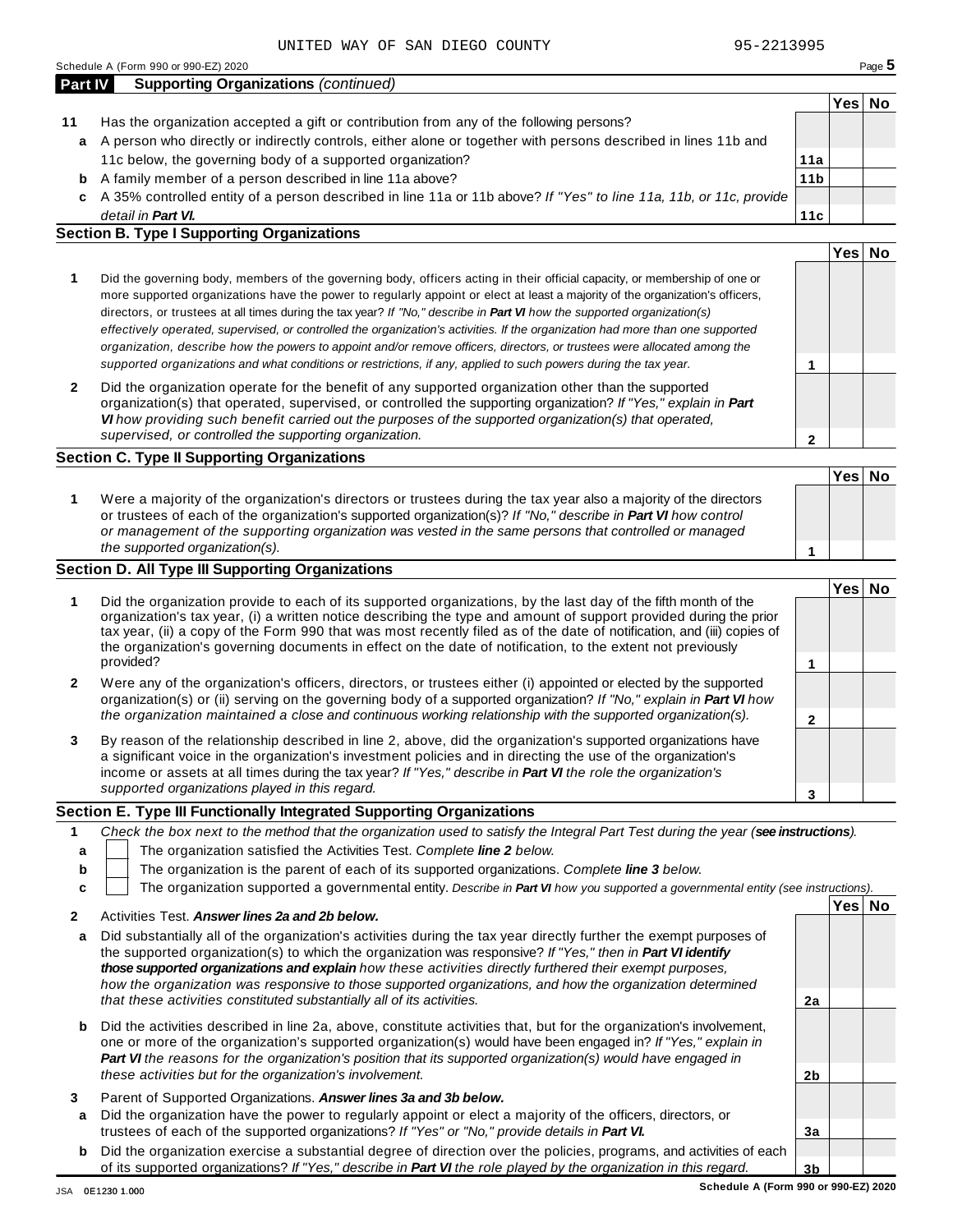Schedule <sup>A</sup> (Form <sup>990</sup> or 990-EZ) <sup>2020</sup> Page **6 Part V Type III Non-Functionally Integrated 509(a)(3) Supporting Organizations 1** Check here if the organization satisfied the Integral Part Test as a qualifying trust on Nov. 20, 1970 (*explain in Part VI*). **See instructions.** All other Type III non-functionally integrated supporting organizations must complete Sections A through E. (B) Current Year **Section <sup>A</sup> - Adjusted Net Income** (A) Prior Year (optional) **1** Net short-term capital gain **1 1 2 3 4 5 2** Recoveries of prior-year distributions **3** Other gross income (see instructions) **4** Add lines 1 through 3. **5** Depreciation and depletion **6** Portion of operating expenses paid or incurred for production or collection of gross income or for management, conservation, or maintenance of property held for production of income (see instructions) **6 7** Other expenses (see instructions) **7 8 Adjusted Net Income** (subtract lines 5, 6, and 7 from line 4) **8** (B) Current Year **Section <sup>B</sup> - Minimum Asset Amount** (A) Prior Year (optional) **1** Aggregate fair market value of all non-exempt-use assets (see instructions for short tax year or assets held for part of year): **a** Average monthly value of securities **1a 1b 1c 1d 1e b** Average monthly cash balances **c** Fair market value of other non-exempt-use assets **d Total** (add lines 1a, 1b, and 1c) **e Discount** claimed for blockage or other factors (*explain in detail in Part VI*): **2** Acquisition indebtedness applicable to non-exempt-use assets **2 3 4 5 6 7 8 3** Subtract line 2 from line 1d. **4** Cash deemed held for exempt use. Enter 0.015 of line 3 (for greater amount, see instructions). **5** Net value of non-exempt-use assets (subtract line 4 from line 3) **6** Multiply line 5 by 0.035. **7** Recoveries of prior-year distributions **8 Minimum Asset Amount** (add line 7 to line 6) **Section C - Distributable Amount** Current Year **Current Year Amount** Current Year Amount **1** Adjusted net income for prior year (from Section A, line 8, column A) **1 2 3 4 5 2** Enter 0.85 of line 1. **3** Minimum asset amount for prior year (from Section B, line 8, column A) **4** Enter greater of line 2 or line 3. **5** Income tax imposed in prior year UNITED WAY OF SAN DIEGO COUNTY 95-2213995

**6 Distributable Amount.** Subtract line 5 from line 4, unless subject to emergency temporary reduction (see instructions).

**7** Check here if the current year is the organization's first as a non-functionally integrated Type III supporting organization (see instructions).

**6**

**Schedule A (Form 990 or 990-EZ) 2020**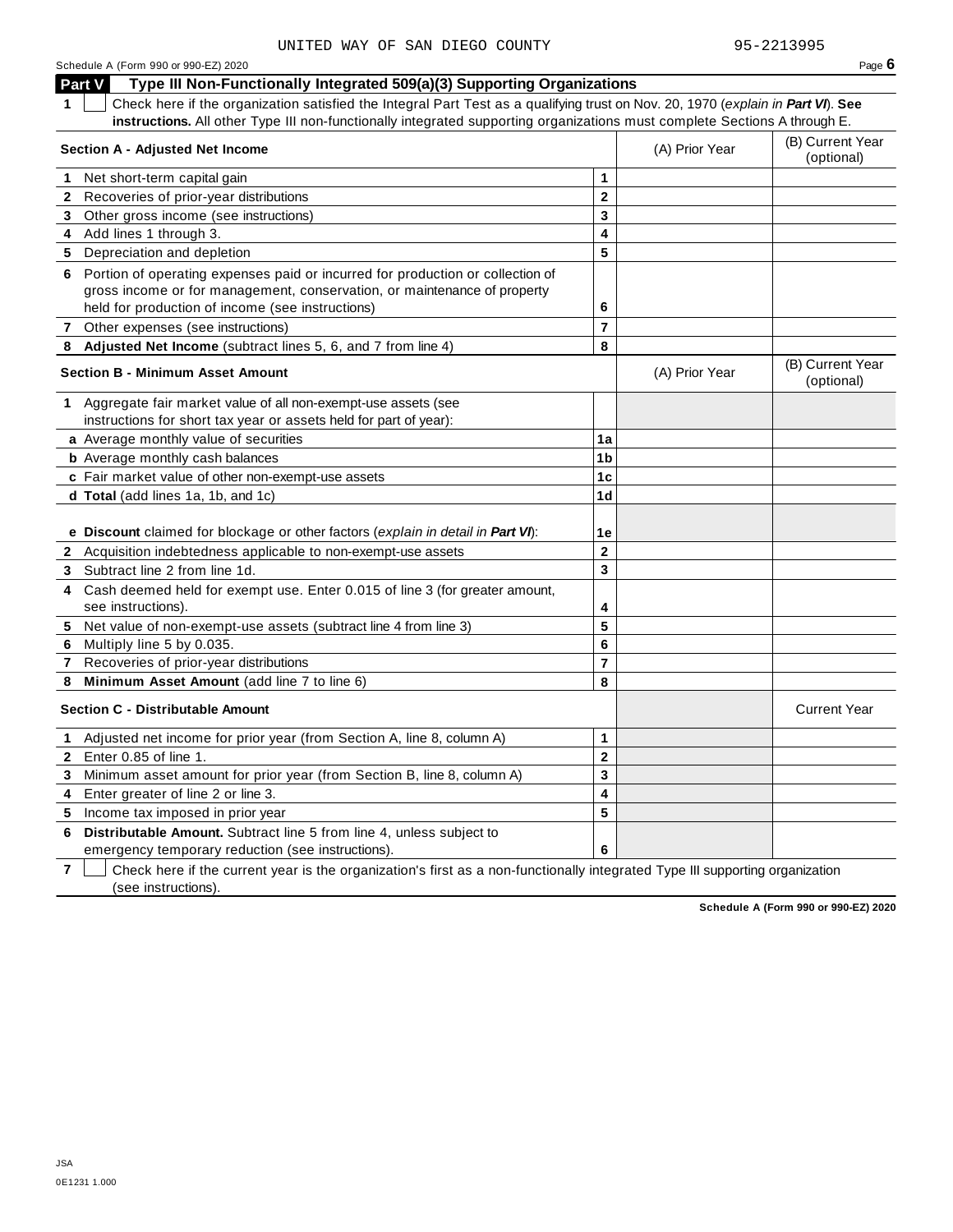|                | Schedule A (Form 990 or 990-EZ) 2020<br>Type III Non-Functionally Integrated 509(a)(3) Supporting Organizations (continued)              |                                    |                                               |        | Page 7                                           |
|----------------|------------------------------------------------------------------------------------------------------------------------------------------|------------------------------------|-----------------------------------------------|--------|--------------------------------------------------|
| <b>Part V</b>  |                                                                                                                                          |                                    |                                               |        |                                                  |
|                | <b>Section D - Distributions</b>                                                                                                         |                                    |                                               |        | <b>Current Year</b>                              |
| 1              | Amounts paid to supported organizations to accomplish exempt purposes                                                                    |                                    |                                               | 1      |                                                  |
| $\mathbf{2}$   | Amounts paid to perform activity that directly furthers exempt purposes of supported<br>organizations, in excess of income from activity |                                    |                                               |        |                                                  |
|                | Administrative expenses paid to accomplish exempt purposes of supported organizations                                                    |                                    |                                               | 2      |                                                  |
| 3<br>4         |                                                                                                                                          |                                    |                                               | 3      |                                                  |
| 5              | Amounts paid to acquire exempt-use assets<br>Qualified set-aside amounts (prior IRS approval required - provide details in Part VI)      |                                    |                                               | 4      |                                                  |
| 6              | Other distributions (describe in Part VI). See instructions.                                                                             |                                    |                                               | 5      |                                                  |
| 7              | Total annual distributions. Add lines 1 through 6.                                                                                       |                                    |                                               | 6<br>7 |                                                  |
| 8              | Distributions to attentive supported organizations to which the organization is responsive                                               |                                    |                                               |        |                                                  |
|                | (provide details in Part VI). See instructions.                                                                                          |                                    |                                               | 8      |                                                  |
| 9              | Distributable amount for 2020 from Section C, line 6                                                                                     |                                    |                                               | 9      |                                                  |
| 10             | Line 8 amount divided by line 9 amount                                                                                                   |                                    |                                               | 10     |                                                  |
|                |                                                                                                                                          |                                    |                                               |        |                                                  |
|                | Section E - Distribution Allocations (see instructions)                                                                                  | (i)<br><b>Excess Distributions</b> | (ii)<br><b>Underdistributions</b><br>Pre-2020 |        | (iii)<br><b>Distributable</b><br>Amount for 2020 |
| 1              | Distributable amount for 2020 from Section C, line 6                                                                                     |                                    |                                               |        |                                                  |
| $\mathbf{2}$   | Underdistributions, if any, for years prior to 2020                                                                                      |                                    |                                               |        |                                                  |
|                | (reasonable cause required - explain in Part VI). See                                                                                    |                                    |                                               |        |                                                  |
|                | instructions.                                                                                                                            |                                    |                                               |        |                                                  |
| 3              | Excess distributions carryover, if any, to 2020                                                                                          |                                    |                                               |        |                                                  |
| а              | From 2015 $\frac{1}{2}$                                                                                                                  |                                    |                                               |        |                                                  |
| b              | From 2016 $\frac{2016}{200}$                                                                                                             |                                    |                                               |        |                                                  |
| c              | From 2017 $\frac{1}{2}$                                                                                                                  |                                    |                                               |        |                                                  |
| d              | From 2018 $\frac{2018}{200}$                                                                                                             |                                    |                                               |        |                                                  |
| е              | From 2019 <b>Figure 1.1</b>                                                                                                              |                                    |                                               |        |                                                  |
| f              | Total of lines 3a through 3e                                                                                                             |                                    |                                               |        |                                                  |
| g              | Applied to underdistributions of prior years                                                                                             |                                    |                                               |        |                                                  |
| h              | Applied to 2020 distributable amount                                                                                                     |                                    |                                               |        |                                                  |
| j.             | Carryover from 2015 not applied (see instructions)                                                                                       |                                    |                                               |        |                                                  |
|                | Remainder. Subtract lines 3g, 3h, and 3i from line 3f.                                                                                   |                                    |                                               |        |                                                  |
| 4              | Distributions for 2020 from                                                                                                              |                                    |                                               |        |                                                  |
|                | Section D, line 7:<br>\$<br>Applied to underdistributions of prior years                                                                 |                                    |                                               |        |                                                  |
| a<br>b         | Applied to 2020 distributable amount                                                                                                     |                                    |                                               |        |                                                  |
| c              | Remainder. Subtract lines 4a and 4b from line 4.                                                                                         |                                    |                                               |        |                                                  |
| 5              | Remaining underdistributions for years prior to 2020, if                                                                                 |                                    |                                               |        |                                                  |
|                | any. Subtract lines 3g and 4a from line 2. For result                                                                                    |                                    |                                               |        |                                                  |
|                | greater than zero, explain in Part VI. See instructions.                                                                                 |                                    |                                               |        |                                                  |
| 6              | Remaining underdistributions for 2020. Subtract lines 3h                                                                                 |                                    |                                               |        |                                                  |
|                | and 4b from line 1. For result greater than zero, explain in                                                                             |                                    |                                               |        |                                                  |
|                | <b>Part VI.</b> See instructions.                                                                                                        |                                    |                                               |        |                                                  |
| $\overline{7}$ | Excess distributions carryover to 2021. Add lines 3j                                                                                     |                                    |                                               |        |                                                  |
|                | and 4c.                                                                                                                                  |                                    |                                               |        |                                                  |
| 8              | Breakdown of line 7:                                                                                                                     |                                    |                                               |        |                                                  |
| а              | Excess from 2016                                                                                                                         |                                    |                                               |        |                                                  |
| b              | Excess from 2017                                                                                                                         |                                    |                                               |        |                                                  |
| c              | Excess from 2018                                                                                                                         |                                    |                                               |        |                                                  |
| d              | Excess from 2019                                                                                                                         |                                    |                                               |        |                                                  |
| е              | Excess from 2020                                                                                                                         |                                    |                                               |        |                                                  |
|                |                                                                                                                                          |                                    |                                               |        |                                                  |

**Schedule A (Form 990 or 990-EZ) 2020**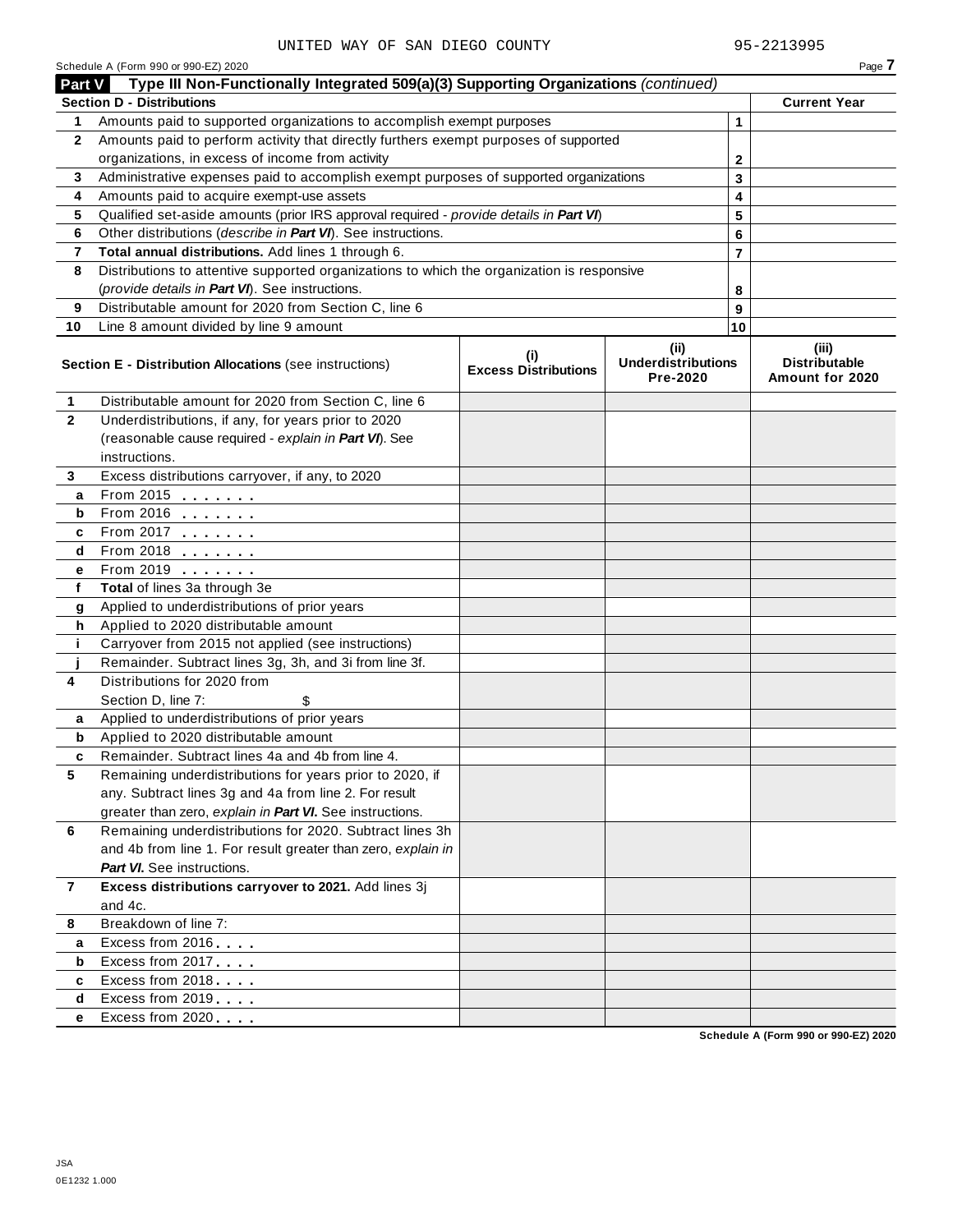Schedule <sup>A</sup> (Form <sup>990</sup> or 990-EZ) <sup>2020</sup> Page **8**

**Supplemental Information.** Provide the explanations required by Part II, line 10; Part II, line 17a or 17b; Part **Part VI** III, line 12; Part IV, Section A, lines 1, 2, 3b, 3c, 4b, 4c, 5a, 6, 9a, 9b, 9c, 11a, 11b, and 11c; Part IV, Section B, lines 1 and 2; Part IV, Section C, line 1; Part IV, Section D, lines 2 and 3; Part IV, Section E, lines 1c, 2a, 2b, 3a and 3b; Part V, line 1; Part V, Section B, line 1e; Part V, Section D, lines 5, 6, and 8; and Part V, Section E, lines 2, 5, and 6. Also complete this part for any additional information. (See instructions.)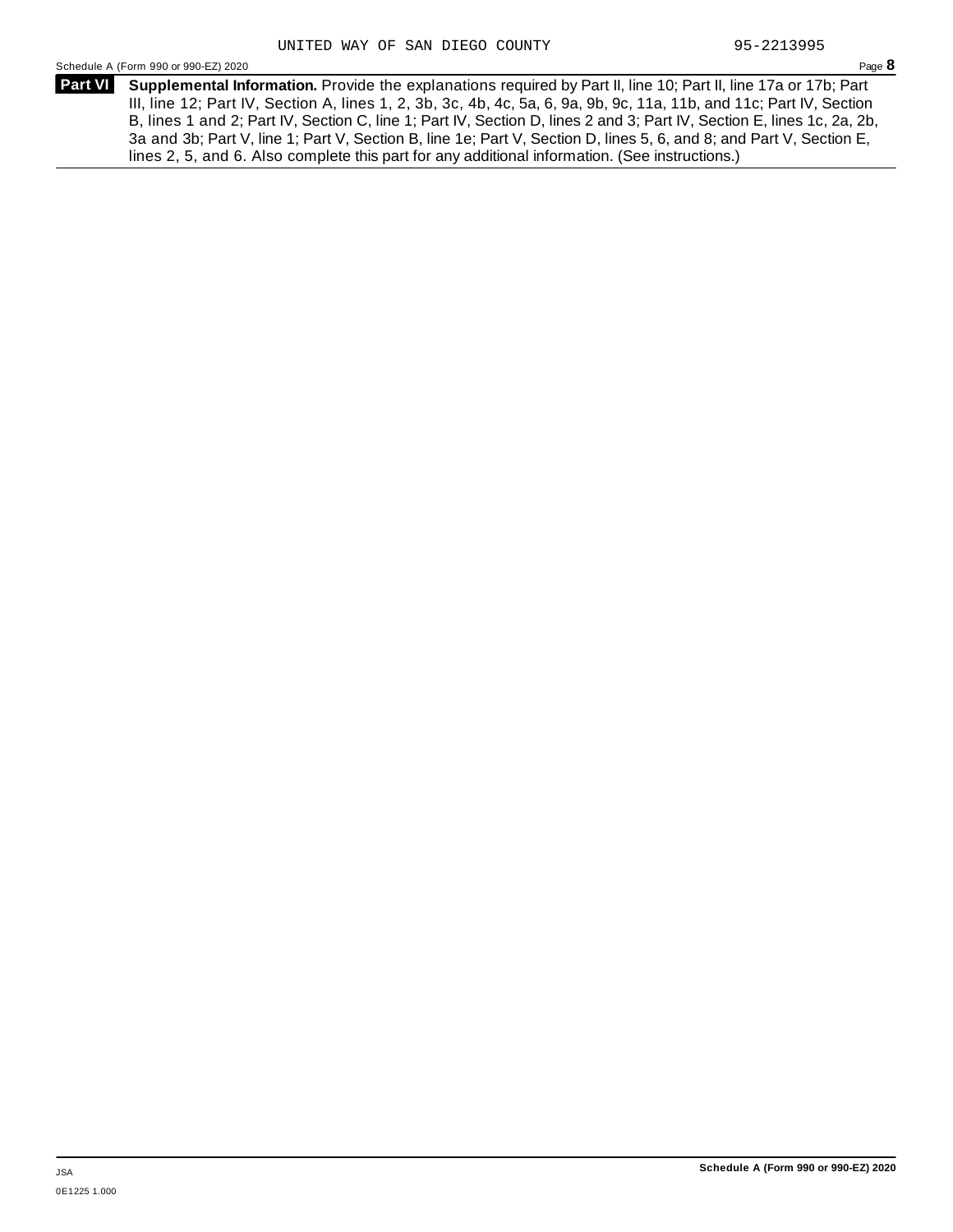**(Form 990, 990-EZ, or 990-PF)** Department of the Treasury<br>Internal Revenue Service

# **Schedule B chedule of Contributors**

(Form 990, 990-EZ,<br>
or 990-PF,<br>
Department of the Treasury **COLOCY**<br>
Internal Revenue Service **COLOCY**<br>
Name of the organization<br>
Name of the organization

**2020** 

UNITED WAY OF SAN DIEGO COUNTY

95-2213995

|  | Organization type (check one): |
|--|--------------------------------|
|--|--------------------------------|

| Filers of:         | Section:                                                                    |
|--------------------|-----------------------------------------------------------------------------|
| Form 990 or 990-EZ | $\lfloor x \rfloor$ 501(c)(3) (enter number) organization                   |
|                    | $4947(a)(1)$ nonexempt charitable trust not treated as a private foundation |
|                    | 527 political organization                                                  |
| Form 990-PF        | $501(c)(3)$ exempt private foundation                                       |
|                    | 4947(a)(1) nonexempt charitable trust treated as a private foundation       |
|                    | 501(c)(3) taxable private foundation                                        |

Check if your organization is covered by the **General Rule** or a **Special Rule.**

**Note:** Only a section 501(c)(7), (8), or (10) organization can check boxes for both the General Rule and a Special Rule. See instructions.

#### **General Rule**

For an organization filing Form 990, 990-EZ, or 990-PF that received, during the year, contributions totaling \$5,000 or more (in money or property) from any one contributor. Complete Parts I and II. See instructions for determining a contributor's total contributions.

#### **Special Rules**

 $\text{X}$  For an organization described in section 501(c)(3) filing Form 990 or 990-EZ that met the 33 1/3% support test of the regulations under sections 509(a)(1) and 170(b)(1)(A)(vi), that checked Schedule A (Form 990 or 990-EZ), Part II, line 13, 16a, or 16b, and that received from any one contributor, during the year, total contributions of the greater of **(1)** \$5,000; or **(2)** 2% of the amount on (i) Form 990, Part VIII, line 1h; or (ii) Form 990-EZ, line 1. Complete Parts I and II.

For an organization described in section 501(c)(7), (8), or (10) filing Form 990 or 990-EZ that received from any one contributor, during the year, total contributions of more than \$1,000 *exclusively* for religious, charitable, scientific, literary, or educational purposes, or for the prevention of cruelty to children or animals. Complete Parts I (entering "N/A" in column (b) instead of the contributor name and address), II, and III.

For an organization described in section 501(c)(7), (8), or (10) filing Form 990 or 990-EZ that received from any one contributor, during the year, contributions *exclusively* for religious, charitable, etc., purposes, but no such contributions totaled more than \$1,000. If this box is checked, enter here the total contributions that were received during the year for an *exclusively* religious, charitable, etc., purpose. Don't complete any of the parts unless the **General Rule** applies to this organization because it received *nonexclusively* religious, charitable, etc., contributions totaling \$5,000 or more during the year  $\ldots \ldots \ldots \ldots \ldots \ldots \ldots \ldots \ldots \vdots$ 

**Caution:** An organization that isn't covered by the General Rule and/or the Special Rules doesn't file Schedule B (Form 990, 990-EZ, or 990-PF), but it **must** answer "No" on Part IV, line 2, of its Form 990; or check the box on line H of its Form 990-EZ or on its Form 990-PF, Part I, line 2, to certify that it doesn't meet the filing requirements of Schedule B (Form 990, 990-EZ, or 990-PF).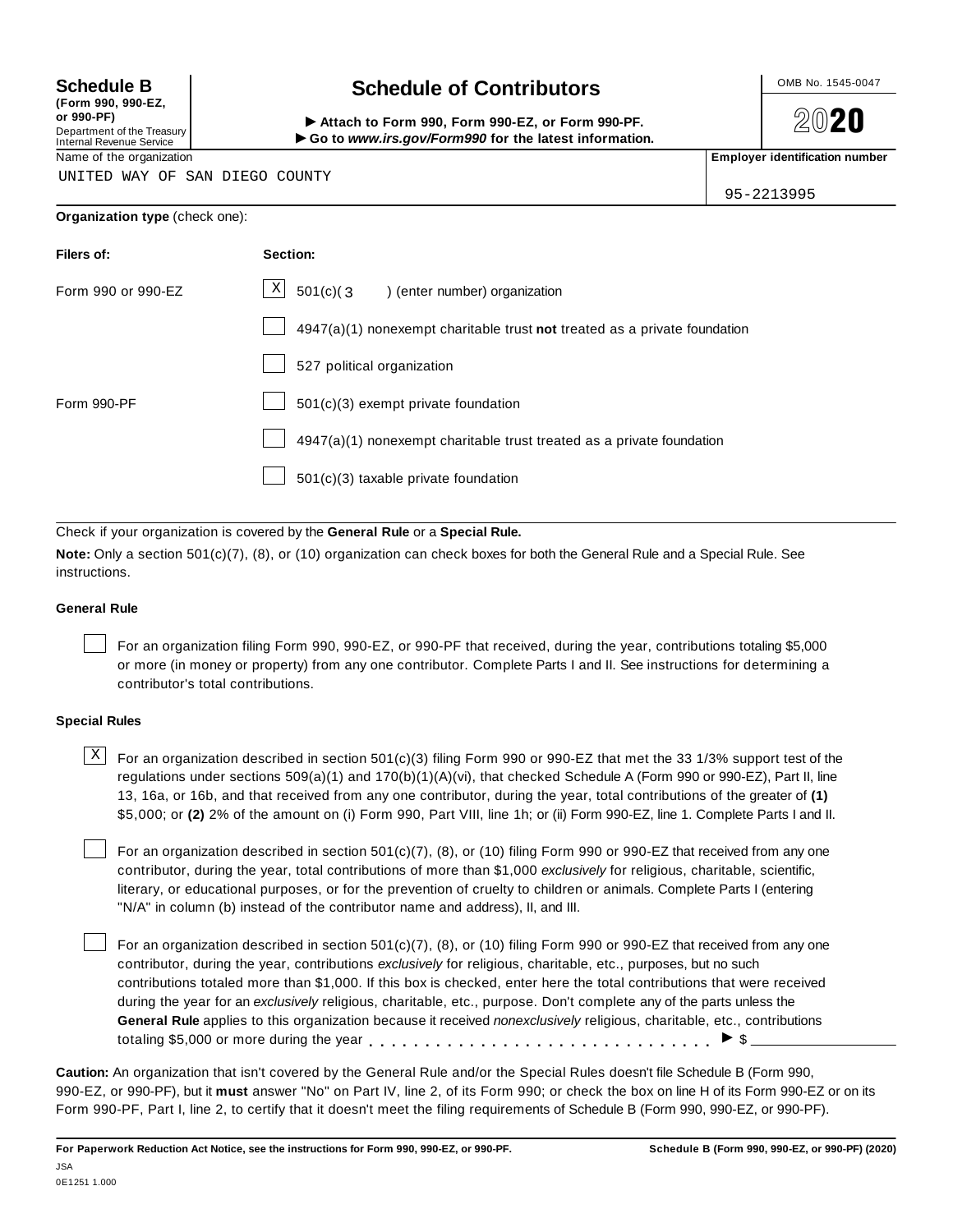| ,,,,, |  |  |  |
|-------|--|--|--|
|       |  |  |  |
|       |  |  |  |

| Part I     | <b>Contributors</b> (see instructions). Use duplicate copies of Part I if additional space is needed. |                                   |                                                                                              |
|------------|-------------------------------------------------------------------------------------------------------|-----------------------------------|----------------------------------------------------------------------------------------------|
| (a)<br>No. | (b)<br>Name, address, and ZIP + 4                                                                     | (c)<br><b>Total contributions</b> | (d)<br>Type of contribution                                                                  |
| 1          | N/A                                                                                                   | 701,504.<br>\$                    | Person<br>Χ<br>Payroll<br><b>Noncash</b><br>(Complete Part II for<br>noncash contributions.) |
| (a)<br>No. | (b)<br>Name, address, and ZIP + 4                                                                     | (c)<br><b>Total contributions</b> | (d)<br>Type of contribution                                                                  |
| 2          | N/A                                                                                                   | 505, 103.<br>\$                   | Person<br>Χ<br>Payroll<br><b>Noncash</b><br>(Complete Part II for<br>noncash contributions.) |
| (a)<br>No. | (b)<br>Name, address, and ZIP + 4                                                                     | (c)<br><b>Total contributions</b> | (d)<br>Type of contribution                                                                  |
| 3          | N/A                                                                                                   | 316,265.<br>\$                    | Person<br>Χ<br>Payroll<br>Noncash<br>(Complete Part II for<br>noncash contributions.)        |
| (a)<br>No. | (b)<br>Name, address, and ZIP + 4                                                                     | (c)<br><b>Total contributions</b> | (d)<br>Type of contribution                                                                  |
| 4          | N/A                                                                                                   | 296,352.<br>\$                    | Person<br>Χ<br>Payroll<br><b>Noncash</b><br>(Complete Part II for<br>noncash contributions.) |
| (a)<br>No. | (b)<br>Name, address, and ZIP + 4                                                                     | (c)<br><b>Total contributions</b> | (d)<br>Type of contribution                                                                  |
| 5          | N/A                                                                                                   | 266,495.<br>\$                    | Person<br>Χ<br>Payroll<br>Noncash<br>(Complete Part II for<br>noncash contributions.)        |
| (a)<br>No. | (b)<br>Name, address, and ZIP + 4                                                                     | (c)<br><b>Total contributions</b> | (d)<br>Type of contribution                                                                  |
| 6          | N/A                                                                                                   | 235,511.<br>\$                    | Person<br>Χ<br>Payroll<br>Noncash<br>(Complete Part II for<br>noncash contributions.)        |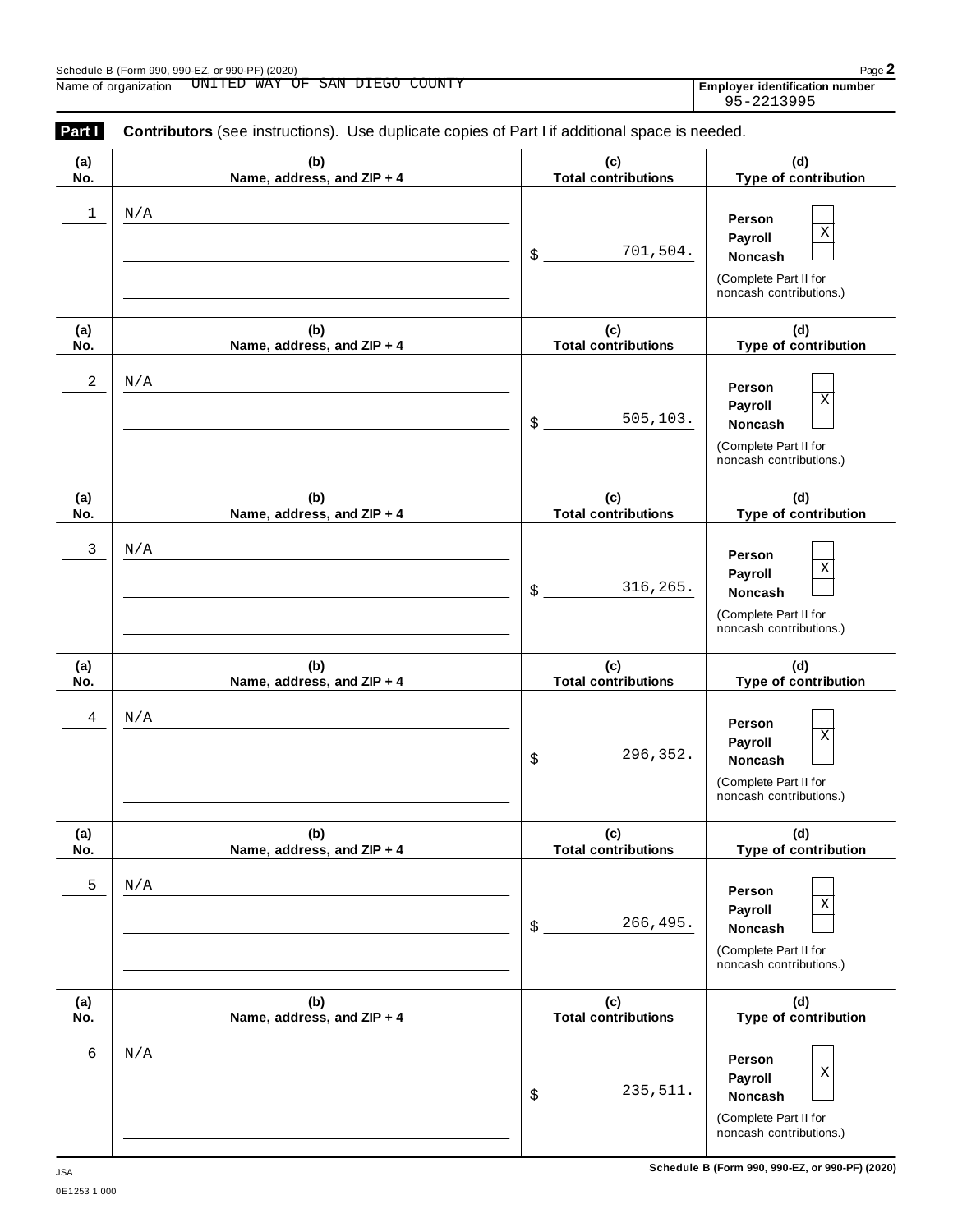**(b) Name, address, and ZIP + 4**

**(a) No.**

**Part <b>I** Contributors (see instructions). Use duplicate copies of Part I if additional space is needed.

**(c) Total contributions**

|                                   | 235,391.<br>\$                    | Person<br>$\mathbf X$<br>Payroll<br>Noncash<br>(Complete Part II for<br>noncash contributions.) |
|-----------------------------------|-----------------------------------|-------------------------------------------------------------------------------------------------|
| (b)<br>Name, address, and ZIP + 4 | (c)<br><b>Total contributions</b> | (d)<br>Type of contribution                                                                     |
|                                   | \$                                | Person<br>Payroll<br>Noncash<br>(Complete Part II for<br>noncash contributions.)                |
| (b)<br>Name, address, and ZIP + 4 | (c)<br><b>Total contributions</b> | (d)<br>Type of contribution                                                                     |
|                                   | \$                                | Person<br>Payroll<br>Noncash<br>(Complete Part II for<br>noncash contributions.)                |
| (b)<br>Name, address, and ZIP + 4 | (c)<br><b>Total contributions</b> | (d)<br>Type of contribution                                                                     |
|                                   | \$                                | Person<br>Payroll<br>Noncash<br>(Complete Part II for<br>noncash contributions.)                |
| (b)<br>Name, address, and ZIP + 4 | (c)<br><b>Total contributions</b> | (d)<br>Type of contribution                                                                     |
|                                   | \$                                | Person<br>Payroll<br>Noncash<br>(Complete Part II for<br>noncash contributions.)                |
| (b)<br>Name, address, and ZIP + 4 | (c)<br><b>Total contributions</b> | (d)<br>Type of contribution                                                                     |
|                                   | \$                                | Person<br>Payroll<br>Noncash<br>(Complete Part II for<br>noncash contributions.)                |
|                                   |                                   |                                                                                                 |

**(d) Type of contribution**

95-2213995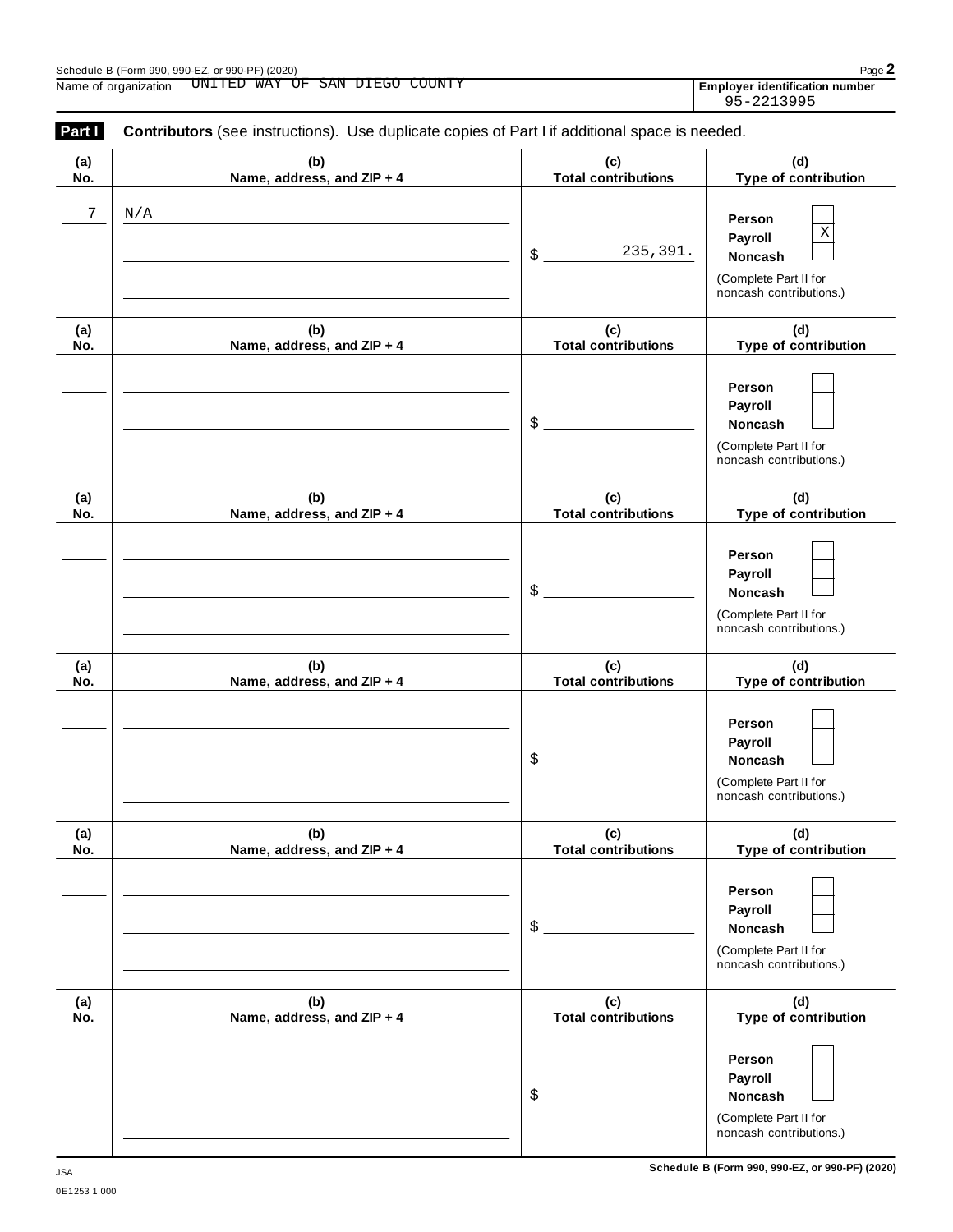|                           |                                                                                                     |                                                 | 95-2213995 |    |
|---------------------------|-----------------------------------------------------------------------------------------------------|-------------------------------------------------|------------|----|
| Part II                   | Noncash Property (see instructions). Use duplicate copies of Part II if additional space is needed. |                                                 |            |    |
| (a) No.<br>from<br>Part I | (b)<br>Description of noncash property given                                                        | (c)<br>FMV (or estimate)<br>(See instructions.) |            | Da |
|                           |                                                                                                     | $\frac{1}{2}$                                   |            |    |
| (a) No.<br>from<br>Part I | (b)<br>Description of noncash property given                                                        | (c)<br>FMV (or estimate)<br>(See instructions.) |            | Da |
|                           |                                                                                                     | $$^{\circ}$                                     |            |    |
| (a) No.<br>from<br>Part I | (b)<br>Description of noncash property given                                                        | (c)<br>FMV (or estimate)<br>(See instructions.) |            | Da |
|                           |                                                                                                     | $\frac{1}{2}$                                   |            |    |
| (a) No.<br>from<br>Part I | (b)<br>Description of noncash property given                                                        | (c)<br>FMV (or estimate)<br>(See instructions.) |            | Da |
|                           |                                                                                                     | $\frac{1}{2}$                                   |            |    |
| (a) No.<br>from<br>Part I | (b)<br>Description of noncash property given                                                        | (c)<br>FMV (or estimate)<br>(See instructions.) |            | Da |
|                           |                                                                                                     |                                                 |            |    |

| <b>Trom</b><br>Part I     | Description of noncash property given        | <b>FIVIV</b> (Or estimate)<br>(See instructions.) | Date received        |
|---------------------------|----------------------------------------------|---------------------------------------------------|----------------------|
|                           |                                              | \$                                                |                      |
| (a) No.<br>from<br>Part I | (b)<br>Description of noncash property given | (c)<br>FMV (or estimate)<br>(See instructions.)   | (d)<br>Date received |
|                           |                                              | \$                                                |                      |

Schedule B (Form 990, 990-EZ, or 990-PF) (2020)<br>Name of organization UNITED WAY OF SAN DIEGO COUNTY **Proper and COUNTY Page 3** Name of organization **UNITED WAY OF SAN DIEGO COUNTY Employer identification number** 

**(d) Date received**

**(d) Date received**

**(d) Date received**

**(d) Date received**

**(d)**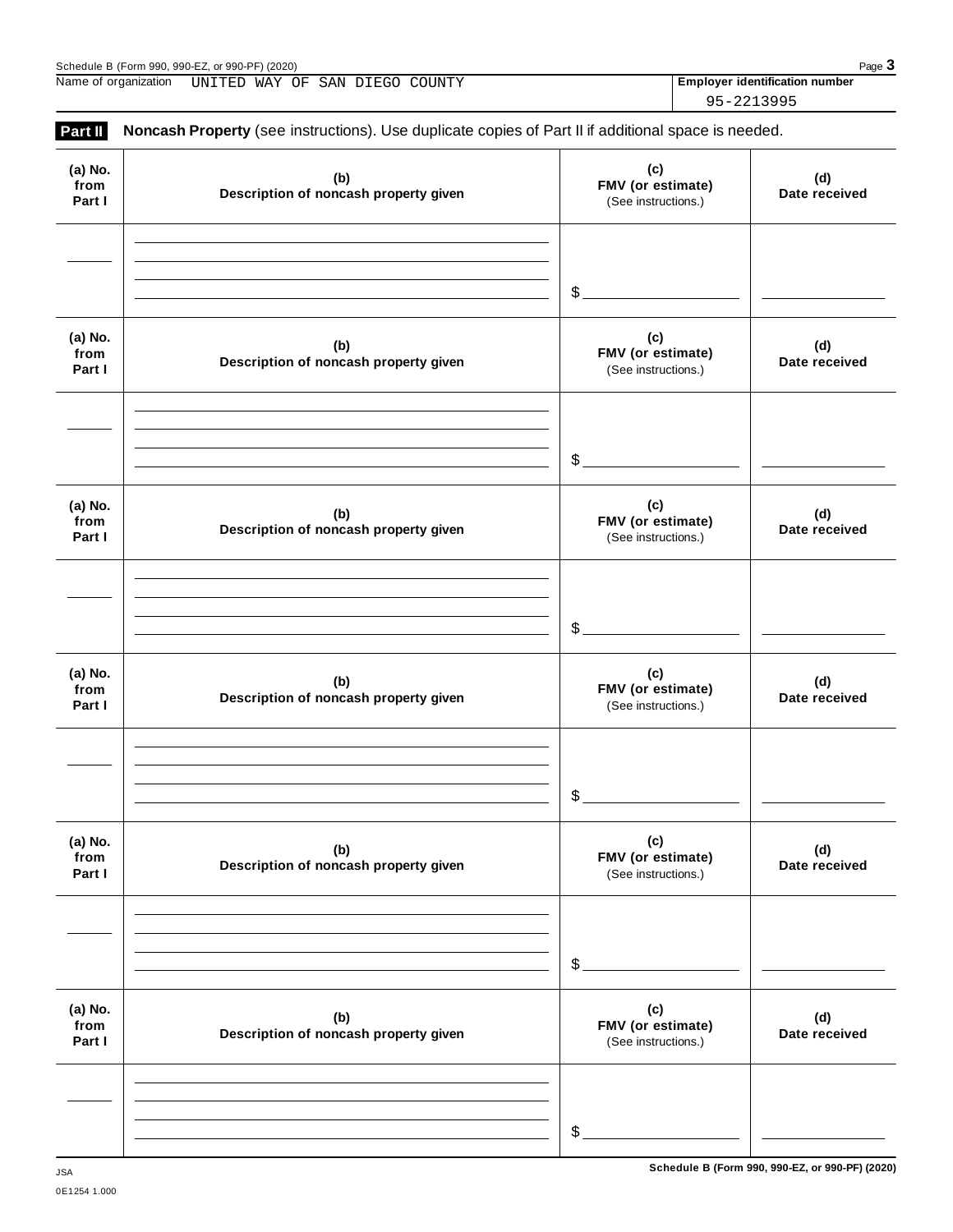|                             | Name of organization UNITED WAY OF SAN DIEGO COUNTY                                                                                                                                                                                                                                                                                                                       |                      |                                          | <b>Employer identification number</b>    |  |  |  |  |
|-----------------------------|---------------------------------------------------------------------------------------------------------------------------------------------------------------------------------------------------------------------------------------------------------------------------------------------------------------------------------------------------------------------------|----------------------|------------------------------------------|------------------------------------------|--|--|--|--|
|                             | Part III Exclusively religious, charitable, etc., contributions to organizations described in section 501(c)(7), (8), or<br>(10) that total more than \$1,000 for the year from any one contributor. Complete columns (a) through (e) and<br>the following line entry. For organizations completing Part III, enter the total of exclusively religious, charitable, etc., |                      |                                          | 95-2213995                               |  |  |  |  |
|                             | contributions of \$1,000 or less for the year. (Enter this information once. See instructions.) $\triangleright$ \$<br>Use duplicate copies of Part III if additional space is needed.                                                                                                                                                                                    |                      |                                          |                                          |  |  |  |  |
| $(a)$ No.<br>from<br>Part I | (b) Purpose of gift                                                                                                                                                                                                                                                                                                                                                       | (c) Use of gift      |                                          | (d) Description of how gift is held      |  |  |  |  |
|                             |                                                                                                                                                                                                                                                                                                                                                                           |                      |                                          |                                          |  |  |  |  |
|                             |                                                                                                                                                                                                                                                                                                                                                                           | (e) Transfer of gift |                                          |                                          |  |  |  |  |
|                             | Transferee's name, address, and ZIP + 4                                                                                                                                                                                                                                                                                                                                   |                      |                                          | Relationship of transferor to transferee |  |  |  |  |
| (a) No.<br>from             | (b) Purpose of gift                                                                                                                                                                                                                                                                                                                                                       | (c) Use of gift      |                                          | (d) Description of how gift is held      |  |  |  |  |
| Part I                      |                                                                                                                                                                                                                                                                                                                                                                           |                      |                                          |                                          |  |  |  |  |
|                             |                                                                                                                                                                                                                                                                                                                                                                           | (e) Transfer of gift |                                          |                                          |  |  |  |  |
|                             | Transferee's name, address, and ZIP + 4                                                                                                                                                                                                                                                                                                                                   |                      | Relationship of transferor to transferee |                                          |  |  |  |  |
| (a) No.                     |                                                                                                                                                                                                                                                                                                                                                                           |                      |                                          |                                          |  |  |  |  |
| from<br>Part I              | (b) Purpose of gift                                                                                                                                                                                                                                                                                                                                                       | (c) Use of gift      |                                          | (d) Description of how gift is held      |  |  |  |  |
|                             |                                                                                                                                                                                                                                                                                                                                                                           |                      |                                          |                                          |  |  |  |  |
|                             | (e) Transfer of gift                                                                                                                                                                                                                                                                                                                                                      |                      |                                          |                                          |  |  |  |  |
|                             | Transferee's name, address, and ZIP + 4                                                                                                                                                                                                                                                                                                                                   |                      |                                          | Relationship of transferor to transferee |  |  |  |  |
|                             |                                                                                                                                                                                                                                                                                                                                                                           |                      |                                          |                                          |  |  |  |  |
| $(a)$ No.<br>from<br>Part I | (b) Purpose of gift                                                                                                                                                                                                                                                                                                                                                       | (c) Use of gift      |                                          | (d) Description of how gift is held      |  |  |  |  |
|                             |                                                                                                                                                                                                                                                                                                                                                                           |                      |                                          |                                          |  |  |  |  |
|                             | Transferee's name, address, and ZIP + 4                                                                                                                                                                                                                                                                                                                                   | (e) Transfer of gift | Relationship of transferor to transferee |                                          |  |  |  |  |
|                             |                                                                                                                                                                                                                                                                                                                                                                           |                      |                                          |                                          |  |  |  |  |
|                             |                                                                                                                                                                                                                                                                                                                                                                           |                      |                                          |                                          |  |  |  |  |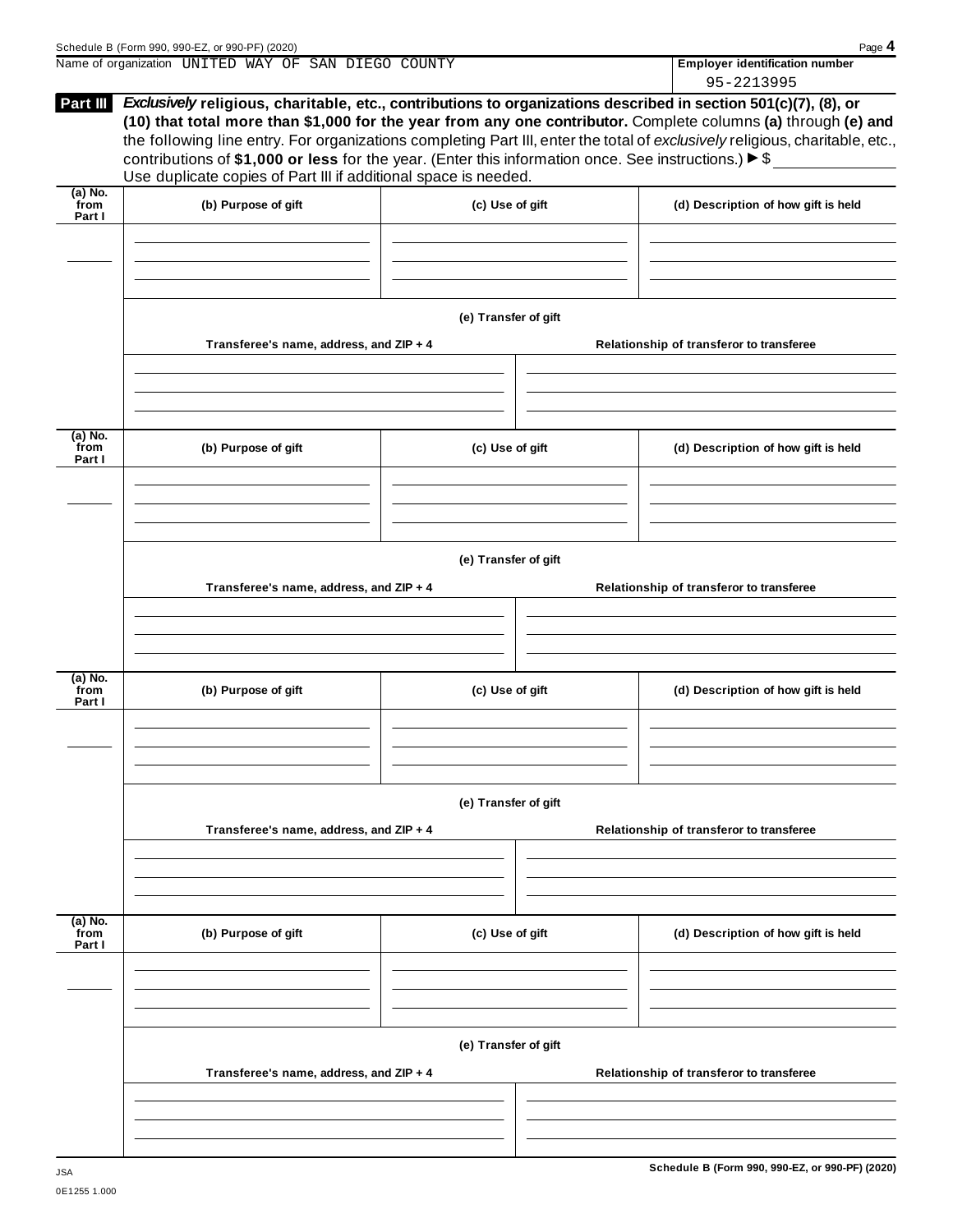|            | <b>SCHEDULE D</b> |
|------------|-------------------|
| (Form 990) |                   |

# SCHEDULE D<br>
Supplemental Financial Statements<br>
Form 990)<br>
Part IV, line 6, 7, 8, 9, 10, 11a, 11b, 11c, 11d, 11e, 11f, 12a, or 12b.<br>
Part IV, line 6, 7, 8, 9, 10, 11a, 11b, 11c, 11d, 11e, 11f, 12a, or 12b.

|                                 |                            |                                                                                                                                                                                                                                                                                                                                                  | Part IV, line 6, 7, 8, 9, 10, 11a, 11b, 11c, 11d, 11e, 11f, 12a, or 12b.                      |                |                                                    |           |
|---------------------------------|----------------------------|--------------------------------------------------------------------------------------------------------------------------------------------------------------------------------------------------------------------------------------------------------------------------------------------------------------------------------------------------|-----------------------------------------------------------------------------------------------|----------------|----------------------------------------------------|-----------|
| <b>Internal Revenue Service</b> | Department of the Treasury |                                                                                                                                                                                                                                                                                                                                                  | Attach to Form 990.<br>Go to www.irs.gov/Form990 for instructions and the latest information. |                | <b>Open to Public</b><br><b>Inspection</b>         |           |
|                                 | Name of the organization   |                                                                                                                                                                                                                                                                                                                                                  |                                                                                               |                | <b>Employer identification number</b>              |           |
|                                 |                            | UNITED WAY OF SAN DIEGO COUNTY                                                                                                                                                                                                                                                                                                                   |                                                                                               |                | 95-2213995                                         |           |
| Part I                          |                            | Organizations Maintaining Donor Advised Funds or Other Similar Funds or Accounts.                                                                                                                                                                                                                                                                |                                                                                               |                |                                                    |           |
|                                 |                            | Complete if the organization answered "Yes" on Form 990, Part IV, line 6.                                                                                                                                                                                                                                                                        | (a) Donor advised funds                                                                       |                | (b) Funds and other accounts                       |           |
| 1                               |                            |                                                                                                                                                                                                                                                                                                                                                  |                                                                                               |                |                                                    |           |
|                                 |                            | Total number at end of year entitled as a set of the set of the set of the set of the set of the set of the set of the set of the set of the set of the set of the set of the set of the set of the set of the set of the set                                                                                                                    |                                                                                               |                |                                                    |           |
|                                 |                            | Aggregate value of contributions to (during year)                                                                                                                                                                                                                                                                                                |                                                                                               |                |                                                    |           |
|                                 |                            | Aggregate value of grants from (during year)                                                                                                                                                                                                                                                                                                     |                                                                                               |                |                                                    |           |
|                                 |                            | Aggregate value at end of year<br>Did the organization inform all donors and donor advisors in writing that the assets held in donor advised                                                                                                                                                                                                     |                                                                                               |                |                                                    |           |
|                                 |                            | funds are the organization's property, subject to the organization's exclusive legal control?                                                                                                                                                                                                                                                    |                                                                                               |                | Yes                                                | No        |
|                                 |                            | Did the organization inform all grantees, donors, and donor advisors in writing that grant funds can be used                                                                                                                                                                                                                                     |                                                                                               |                |                                                    |           |
|                                 |                            | only for charitable purposes and not for the benefit of the donor or donor advisor, or for any other purpose                                                                                                                                                                                                                                     |                                                                                               |                |                                                    |           |
|                                 |                            |                                                                                                                                                                                                                                                                                                                                                  |                                                                                               |                | <b>Yes</b>                                         | No        |
| Part II                         |                            | <b>Conservation Easements.</b>                                                                                                                                                                                                                                                                                                                   |                                                                                               |                |                                                    |           |
|                                 |                            | Complete if the organization answered "Yes" on Form 990, Part IV, line 7.                                                                                                                                                                                                                                                                        |                                                                                               |                |                                                    |           |
|                                 |                            | Purpose(s) of conservation easements held by the organization (check all that apply).                                                                                                                                                                                                                                                            |                                                                                               |                |                                                    |           |
|                                 |                            | Preservation of land for public use (for example, recreation or education)                                                                                                                                                                                                                                                                       |                                                                                               |                | Preservation of a historically important land area |           |
|                                 |                            | Protection of natural habitat                                                                                                                                                                                                                                                                                                                    |                                                                                               |                | Preservation of a certified historic structure     |           |
|                                 |                            | Preservation of open space                                                                                                                                                                                                                                                                                                                       |                                                                                               |                |                                                    |           |
|                                 |                            | Complete lines 2a through 2d if the organization held a qualified conservation contribution in the form of a conservation                                                                                                                                                                                                                        |                                                                                               |                |                                                    |           |
|                                 |                            | easement on the last day of the tax year.                                                                                                                                                                                                                                                                                                        |                                                                                               |                | Held at the End of the Tax Year                    |           |
| a                               |                            |                                                                                                                                                                                                                                                                                                                                                  |                                                                                               | 2a             |                                                    |           |
| b                               |                            | Total acreage restricted by conservation easements                                                                                                                                                                                                                                                                                               |                                                                                               | 2b             |                                                    |           |
| c                               |                            | Number of conservation easements on a certified historic structure included in (a)                                                                                                                                                                                                                                                               |                                                                                               | 2 <sub>c</sub> |                                                    |           |
| d                               |                            | Number of conservation easements included in (c) acquired after 7/25/06, and not on a                                                                                                                                                                                                                                                            |                                                                                               |                |                                                    |           |
|                                 |                            |                                                                                                                                                                                                                                                                                                                                                  |                                                                                               | 2d             |                                                    |           |
|                                 |                            | Number of conservation easements modified, transferred, released, extinguished, or terminated by the organization during the                                                                                                                                                                                                                     |                                                                                               |                |                                                    |           |
| tax year                        |                            |                                                                                                                                                                                                                                                                                                                                                  |                                                                                               |                |                                                    |           |
|                                 |                            | Number of states where property subject to conservation easement is located ▶ __________                                                                                                                                                                                                                                                         |                                                                                               |                |                                                    |           |
|                                 |                            | Does the organization have a written policy regarding the periodic monitoring, inspection, handling of<br>violations, and enforcement of the conservation easements it holds?                                                                                                                                                                    |                                                                                               |                | <b>Yes</b>                                         | <b>No</b> |
|                                 |                            | Staff and volunteer hours devoted to monitoring, inspecting, handling of violations, and enforcing conservation easements during the year                                                                                                                                                                                                        |                                                                                               |                |                                                    |           |
|                                 |                            |                                                                                                                                                                                                                                                                                                                                                  |                                                                                               |                |                                                    |           |
|                                 |                            | Amount of expenses incurred in monitoring, inspecting, handling of violations, and enforcing conservation easements during the year                                                                                                                                                                                                              |                                                                                               |                |                                                    |           |
| $\blacktriangleright$ s $\perp$ |                            |                                                                                                                                                                                                                                                                                                                                                  |                                                                                               |                |                                                    |           |
|                                 |                            | Does each conservation easement reported on line 2(d) above satisfy the requirements of section 170(h)(4)(B)(i)                                                                                                                                                                                                                                  |                                                                                               |                |                                                    |           |
|                                 |                            |                                                                                                                                                                                                                                                                                                                                                  |                                                                                               |                | <b>Yes</b>                                         | <b>No</b> |
|                                 |                            | In Part XIII, describe how the organization reports conservation easements in its revenue and expense statement and                                                                                                                                                                                                                              |                                                                                               |                |                                                    |           |
|                                 |                            | balance sheet, and include, if applicable, the text of the footnote to the organization's financial statements that describes the                                                                                                                                                                                                                |                                                                                               |                |                                                    |           |
|                                 |                            | organization's accounting for conservation easements.                                                                                                                                                                                                                                                                                            |                                                                                               |                |                                                    |           |
| <b>Part III</b>                 |                            | Organizations Maintaining Collections of Art, Historical Treasures, or Other Similar Assets.                                                                                                                                                                                                                                                     |                                                                                               |                |                                                    |           |
|                                 |                            | Complete if the organization answered "Yes" on Form 990, Part IV, line 8.                                                                                                                                                                                                                                                                        |                                                                                               |                |                                                    |           |
| 1a                              |                            | If the organization elected, as permitted under FASB ASC 958, not to report in its revenue statement and balance sheet works of art, historical treasures, or other similar assets held for public exhibition, education, or r<br>service, provide in Part XIII the text of the footnote to its financial statements that describes these items. |                                                                                               |                |                                                    |           |
| b                               |                            | If the organization elected, as permitted under FASB ASC 958, to report in its revenue statement and balance sheet works of<br>art, historical treasures, or other similar assets held for public exhibition, education, or research in furtherance of public service,<br>provide the following amounts relating to these items:                 |                                                                                               |                |                                                    |           |
|                                 |                            |                                                                                                                                                                                                                                                                                                                                                  |                                                                                               |                |                                                    |           |
|                                 |                            |                                                                                                                                                                                                                                                                                                                                                  |                                                                                               |                |                                                    |           |
| $\mathbf{2}$                    |                            | If the organization received or held works of art, historical treasures, or other similar assets for financial gain, provide the                                                                                                                                                                                                                 |                                                                                               |                |                                                    |           |
|                                 |                            | following amounts required to be reported under FASB ASC 958 relating to these items:                                                                                                                                                                                                                                                            |                                                                                               |                |                                                    |           |
| а                               |                            |                                                                                                                                                                                                                                                                                                                                                  |                                                                                               |                |                                                    |           |
| b                               |                            |                                                                                                                                                                                                                                                                                                                                                  |                                                                                               |                | $\blacktriangleright$ \$                           |           |

| <b>b</b> Assets included in Form 990, Part X |  |
|----------------------------------------------|--|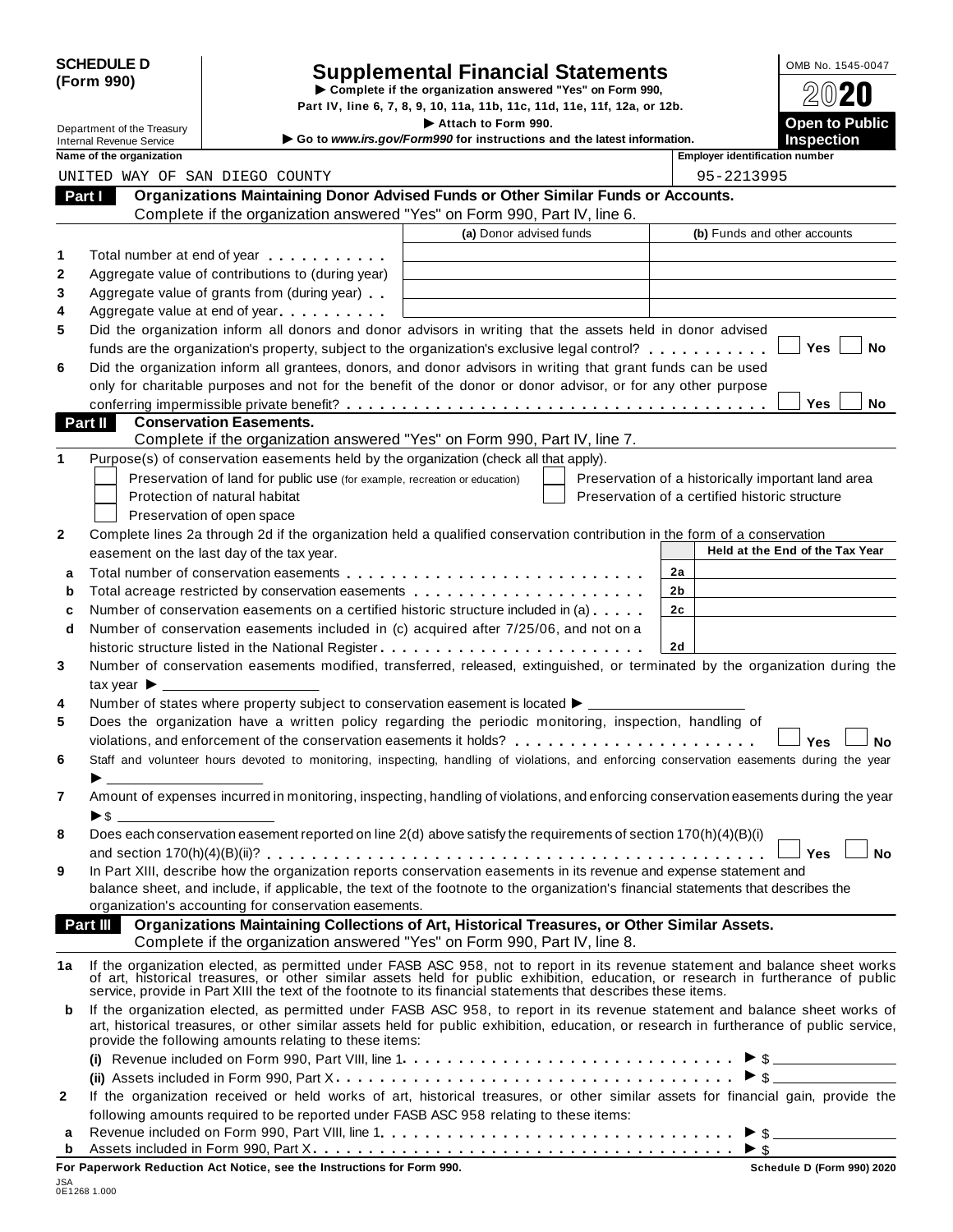UNITED WAY OF SAN DIEGO COUNTY 95-2213995

|    | Schedule D (Form 990) 2020                                                                                                                                      |                         |              |                |                         |                          |                      |                |                     | Page 2    |
|----|-----------------------------------------------------------------------------------------------------------------------------------------------------------------|-------------------------|--------------|----------------|-------------------------|--------------------------|----------------------|----------------|---------------------|-----------|
|    | Part III Organizations Maintaining Collections of Art, Historical Treasures, or Other Similar Assets (continued)                                                |                         |              |                |                         |                          |                      |                |                     |           |
| 3  | Using the organization's acquisition, accession, and other records, check any of the following that make significant use of its                                 |                         |              |                |                         |                          |                      |                |                     |           |
|    | collection items (check all that apply):                                                                                                                        |                         |              |                |                         |                          |                      |                |                     |           |
| a  | Public exhibition                                                                                                                                               |                         | d            |                |                         | Loan or exchange program |                      |                |                     |           |
| b  | Scholarly research                                                                                                                                              |                         | е            | Other          |                         |                          |                      |                |                     |           |
| C  | Preservation for future generations                                                                                                                             |                         |              |                |                         |                          |                      |                |                     |           |
| 4  | Provide a description of the organization's collections and explain how they further the organization's exempt purpose in Part                                  |                         |              |                |                         |                          |                      |                |                     |           |
|    | XIII.                                                                                                                                                           |                         |              |                |                         |                          |                      |                |                     |           |
| 5  | During the year, did the organization solicit or receive donations of art, historical treasures, or other similar                                               |                         |              |                |                         |                          |                      |                |                     |           |
|    | assets to be sold to raise funds rather than to be maintained as part of the organization's collection?                                                         |                         |              |                |                         |                          |                      |                | Yes                 | No        |
|    | <b>Escrow and Custodial Arrangements.</b><br><b>Part IV</b>                                                                                                     |                         |              |                |                         |                          |                      |                |                     |           |
|    | Complete if the organization answered "Yes" on Form 990, Part IV, line 9, or reported an amount on Form                                                         |                         |              |                |                         |                          |                      |                |                     |           |
|    | 990, Part X, line 21.                                                                                                                                           |                         |              |                |                         |                          |                      |                |                     |           |
|    | 1a Is the organization an agent, trustee, custodian or other intermediary for contributions or other assets not                                                 |                         |              |                |                         |                          |                      |                |                     |           |
|    |                                                                                                                                                                 |                         |              |                |                         |                          |                      | Yes            |                     | <b>No</b> |
|    | If "Yes," explain the arrangement in Part XIII and complete the following table:                                                                                |                         |              |                |                         |                          |                      |                |                     |           |
|    |                                                                                                                                                                 |                         |              |                |                         |                          |                      | Amount         |                     |           |
|    |                                                                                                                                                                 |                         |              |                |                         |                          |                      |                |                     |           |
| c  | Beginning balance enterpreteration of the contract of the contract of the contract of the contract of the contr                                                 |                         |              |                |                         | 1c                       |                      |                |                     |           |
| d  |                                                                                                                                                                 |                         |              |                |                         | 1 <sub>d</sub>           |                      |                |                     |           |
| e  |                                                                                                                                                                 |                         |              |                |                         | 1е                       |                      |                |                     |           |
| f  | Did the organization include an amount on Form 990, Part X, line 21, for escrow or custodial account liability?                                                 |                         |              |                |                         | 1f                       |                      | Yes            |                     | <b>No</b> |
| 2a | <b>b</b> If "Yes," explain the arrangement in Part XIII. Check here if the explanation has been provided on Part XIII                                           |                         |              |                |                         |                          |                      |                |                     |           |
|    |                                                                                                                                                                 |                         |              |                |                         |                          |                      |                |                     |           |
|    | Part V<br><b>Endowment Funds.</b><br>Complete if the organization answered "Yes" on Form 990, Part IV, line 10.                                                 |                         |              |                |                         |                          |                      |                |                     |           |
|    |                                                                                                                                                                 | (a) Current year        |              | (b) Prior year |                         | (c) Two years back       | (d) Three years back |                | (e) Four years back |           |
|    |                                                                                                                                                                 | 6,800,298.              |              | 6,879,696.     |                         | 6,894,682.               | 6,774,714.           |                | 6,448,658.          |           |
| 1a | Beginning of year balance                                                                                                                                       |                         |              |                |                         | 330,123.                 |                      |                |                     |           |
| b  | Contributions                                                                                                                                                   |                         |              |                |                         |                          |                      |                |                     |           |
| c  | Net investment earnings, gains,                                                                                                                                 |                         |              |                |                         |                          |                      |                |                     |           |
|    | and losses                                                                                                                                                      | 2,026,757.              |              | 238,512.       |                         |                          | 477,046.             |                |                     | 683,710.  |
|    | Grants or scholarships                                                                                                                                          |                         |              |                |                         |                          |                      |                |                     |           |
| е  | Other expenditures for facilities                                                                                                                               |                         |              |                |                         |                          |                      |                |                     |           |
|    | and programs expansion and programs                                                                                                                             | 261,119.                |              | 284,148.       |                         | 345,109.                 | 357,078.             |                |                     | 357,654.  |
|    | Administrative expenses                                                                                                                                         | 36,714.                 |              | 33,762.        |                         |                          |                      |                |                     |           |
| g  | End of year balance expansion of year balance                                                                                                                   | 8,529,222.              |              | 6,800,298.     |                         | 6,879,696.               | 6,894,682.           |                | 6,774,714.          |           |
| 2  | Provide the estimated percentage of the current year end balance (line 1g, column (a)) held as:                                                                 |                         |              |                |                         |                          |                      |                |                     |           |
| a  | Board designated or quasi-endowment > 99.0000 %                                                                                                                 |                         |              |                |                         |                          |                      |                |                     |           |
| b  | Permanent endowment ▶                                                                                                                                           | 1.0000%                 |              |                |                         |                          |                      |                |                     |           |
| c  | Term endowment ▶                                                                                                                                                | $\%$                    |              |                |                         |                          |                      |                |                     |           |
|    | The percentages on lines 2a, 2b, and 2c should equal 100%.                                                                                                      |                         |              |                |                         |                          |                      |                |                     |           |
|    | 3a Are there endowment funds not in the possession of the organization that are held and administered for the                                                   |                         |              |                |                         |                          |                      |                |                     |           |
|    | organization by:                                                                                                                                                |                         |              |                |                         |                          |                      |                | Yes                 | No        |
|    |                                                                                                                                                                 |                         |              |                |                         |                          |                      | 3a(i)          | Χ                   |           |
|    |                                                                                                                                                                 |                         |              |                |                         |                          |                      | 3a(ii)         |                     | X         |
|    | If "Yes" on line 3a(ii), are the related organizations listed as required on Schedule R?                                                                        |                         |              |                |                         |                          |                      | 3b             |                     |           |
| 4  | Describe in Part XIII the intended uses of the organization's endowment funds.                                                                                  |                         |              |                |                         |                          |                      |                |                     |           |
|    | Land, Buildings, and Equipment.<br><b>Part VI</b><br>Complete if the organization answered "Yes" on Form 990, Part IV, line 11a. See Form 990, Part X, line 10. |                         |              |                |                         |                          |                      |                |                     |           |
|    | Description of property                                                                                                                                         | (a) Cost or other basis |              |                | (b) Cost or other basis |                          | (c) Accumulated      | (d) Book value |                     |           |
|    |                                                                                                                                                                 |                         | (investment) |                | (other)                 |                          | depreciation         |                |                     |           |
| 1a |                                                                                                                                                                 |                         |              |                | 718,121.                |                          |                      |                | 718,121.            |           |
| b  | Buildings                                                                                                                                                       |                         |              |                | 2,051,108.              |                          | 2,027,827.           |                |                     | 23,281.   |
| c  | Leasehold improvements                                                                                                                                          |                         |              |                | 708,167.                |                          | 357,534              |                | 350,633.            |           |
| d  | Equipment                                                                                                                                                       |                         |              |                | 81,903.                 |                          | 28,088               |                |                     | 53,815.   |
| е  |                                                                                                                                                                 |                         |              |                |                         |                          |                      |                |                     |           |
|    | Total. Add lines 1a through 1e. (Column (d) must equal Form 990, Part X, column (B), line 10c.)                                                                 |                         |              |                |                         |                          |                      |                | 1, 145, 850.        |           |

**Schedule D (Form 990) 2020**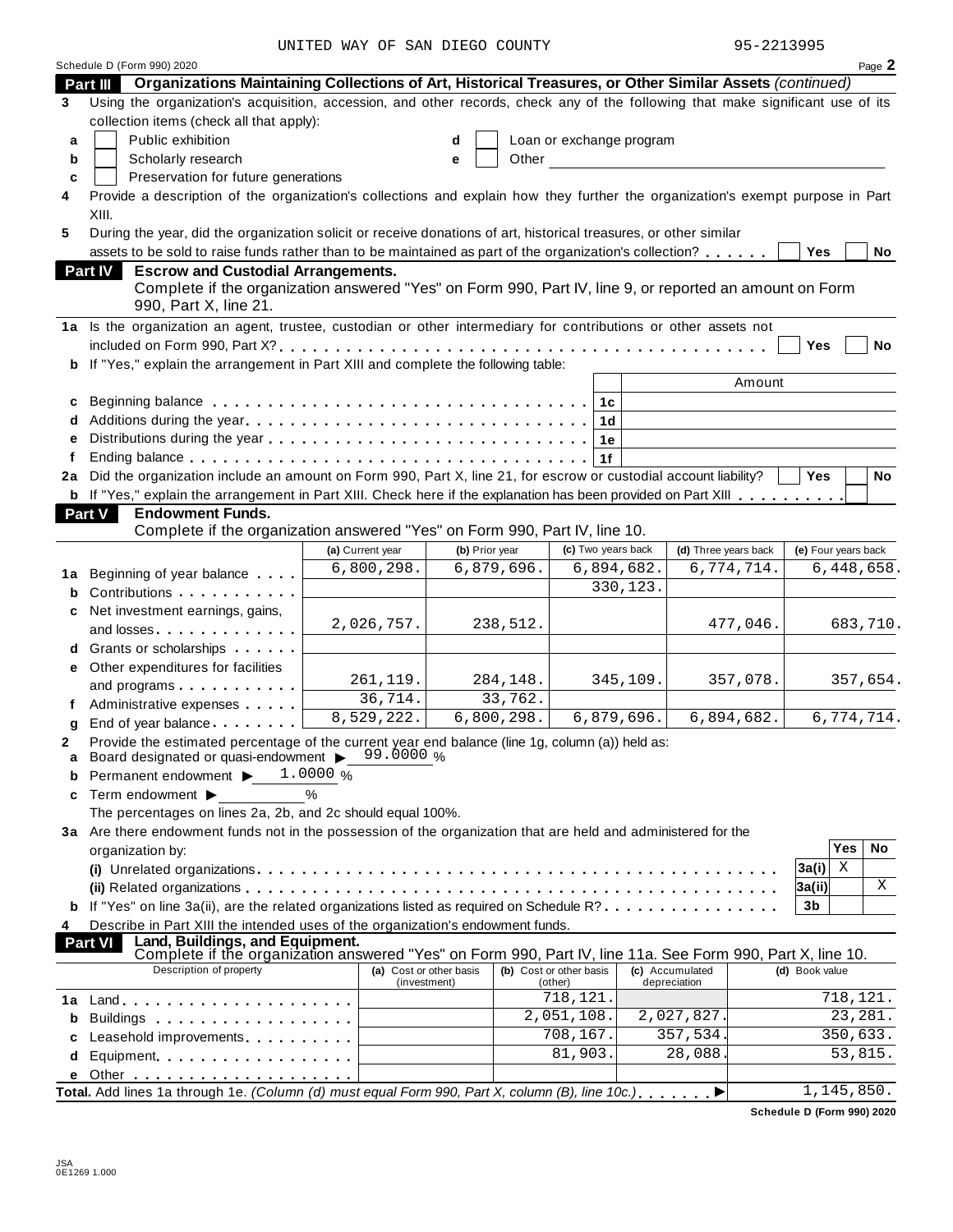| Schedule D (Form 990) 2020 |  |  |  |
|----------------------------|--|--|--|
|----------------------------|--|--|--|

| Schedule D (Form 990) 2020 |                                                                                                                                                      |                              |                                                              | Page 3         |
|----------------------------|------------------------------------------------------------------------------------------------------------------------------------------------------|------------------------------|--------------------------------------------------------------|----------------|
| Part VII                   | <b>Investments - Other Securities.</b><br>Complete if the organization answered "Yes" on Form 990, Part IV, line 11b. See Form 990, Part X, line 12. |                              |                                                              |                |
|                            | (a) Description of security or category<br>(including name of security)                                                                              | (b) Book value               | (c) Method of valuation:<br>Cost or end-of-year market value |                |
|                            | (1) Financial derivatives                                                                                                                            |                              |                                                              |                |
| (3) Other                  | (2) Closely held equity interests                                                                                                                    |                              |                                                              |                |
|                            | (A) SD FOUNDATION-POOLED FUND                                                                                                                        | 1,225,336.                   | FMV                                                          |                |
| (B)                        |                                                                                                                                                      |                              |                                                              |                |
| (C)                        |                                                                                                                                                      |                              |                                                              |                |
| (D)                        |                                                                                                                                                      |                              |                                                              |                |
| (E)                        |                                                                                                                                                      |                              |                                                              |                |
| (F)                        |                                                                                                                                                      |                              |                                                              |                |
| (G)                        |                                                                                                                                                      |                              |                                                              |                |
| (H)                        |                                                                                                                                                      |                              |                                                              |                |
|                            | Total. (Column (b) must equal Form 990, Part X, col. (B) line 12.) $\blacktriangleright$                                                             | 1,225,336.                   |                                                              |                |
| <b>Part VIII</b>           | <b>Investments - Program Related.</b>                                                                                                                |                              |                                                              |                |
|                            | Complete if the organization answered "Yes" on Form 990, Part IV, line 11c. See Form 990, Part X, line 13.                                           |                              |                                                              |                |
|                            | (a) Description of investment                                                                                                                        | (b) Book value               | (c) Method of valuation:                                     |                |
|                            |                                                                                                                                                      |                              | Cost or end-of-year market value                             |                |
| (1)                        |                                                                                                                                                      |                              |                                                              |                |
| (2)                        |                                                                                                                                                      |                              |                                                              |                |
| (3)                        |                                                                                                                                                      |                              |                                                              |                |
| (4)                        |                                                                                                                                                      |                              |                                                              |                |
| (5)                        |                                                                                                                                                      |                              |                                                              |                |
| (6)                        |                                                                                                                                                      |                              |                                                              |                |
| (7)                        |                                                                                                                                                      |                              |                                                              |                |
| (8)                        |                                                                                                                                                      |                              |                                                              |                |
| (9)                        |                                                                                                                                                      |                              |                                                              |                |
|                            | Total. (Column (b) must equal Form 990, Part X, col. (B) line $13$ .)                                                                                |                              |                                                              |                |
| Part IX                    | Other Assets.                                                                                                                                        |                              |                                                              |                |
|                            | Complete if the organization answered "Yes" on Form 990, Part IV, line 11d. See Form 990, Part X, line 15.                                           |                              |                                                              |                |
|                            |                                                                                                                                                      | (a) Description              |                                                              | (b) Book value |
| (1)                        |                                                                                                                                                      |                              |                                                              |                |
| (2)                        |                                                                                                                                                      |                              |                                                              |                |
| (3)                        |                                                                                                                                                      |                              |                                                              |                |
| (4)                        |                                                                                                                                                      |                              |                                                              |                |
| (5)                        |                                                                                                                                                      |                              |                                                              |                |
| (6)                        |                                                                                                                                                      |                              |                                                              |                |
| (7)                        |                                                                                                                                                      |                              |                                                              |                |
| (8)                        |                                                                                                                                                      |                              |                                                              |                |
| (9)                        |                                                                                                                                                      |                              |                                                              |                |
|                            |                                                                                                                                                      |                              |                                                              |                |
| Part X                     | <b>Other Liabilities.</b><br>Complete if the organization answered "Yes" on Form 990, Part IV, line 11e or 11f. See Form 990, Part X,<br>line 25.    |                              |                                                              |                |
| 1.                         |                                                                                                                                                      | (a) Description of liability |                                                              | (b) Book value |
| (1)                        | Federal income taxes                                                                                                                                 |                              |                                                              |                |
| (2)                        | CONTRACT LIABILITIES                                                                                                                                 |                              |                                                              |                |
| (3)                        |                                                                                                                                                      |                              |                                                              |                |
| (4)                        |                                                                                                                                                      |                              |                                                              |                |
| (5)                        |                                                                                                                                                      |                              |                                                              |                |
| (6)                        |                                                                                                                                                      |                              |                                                              |                |
| (7)                        |                                                                                                                                                      |                              |                                                              |                |
| (8)                        |                                                                                                                                                      |                              |                                                              |                |
| (9)                        |                                                                                                                                                      |                              |                                                              |                |
|                            | Total. (Column (b) must equal Form 990, Part X, col. (B) line 25.)                                                                                   |                              |                                                              |                |
|                            |                                                                                                                                                      |                              |                                                              |                |

**2.** Liability for uncertain tax positions. In Part XIII, provide the text of the footnote to the organization's financial statements that reports the organization's liability for uncertain tax positions under FASB ASC 740. Check here if the text of the footnote has been provided in Part XIII .

JSA<br>0E1270 1.000

 $\boxed{\text{X}}$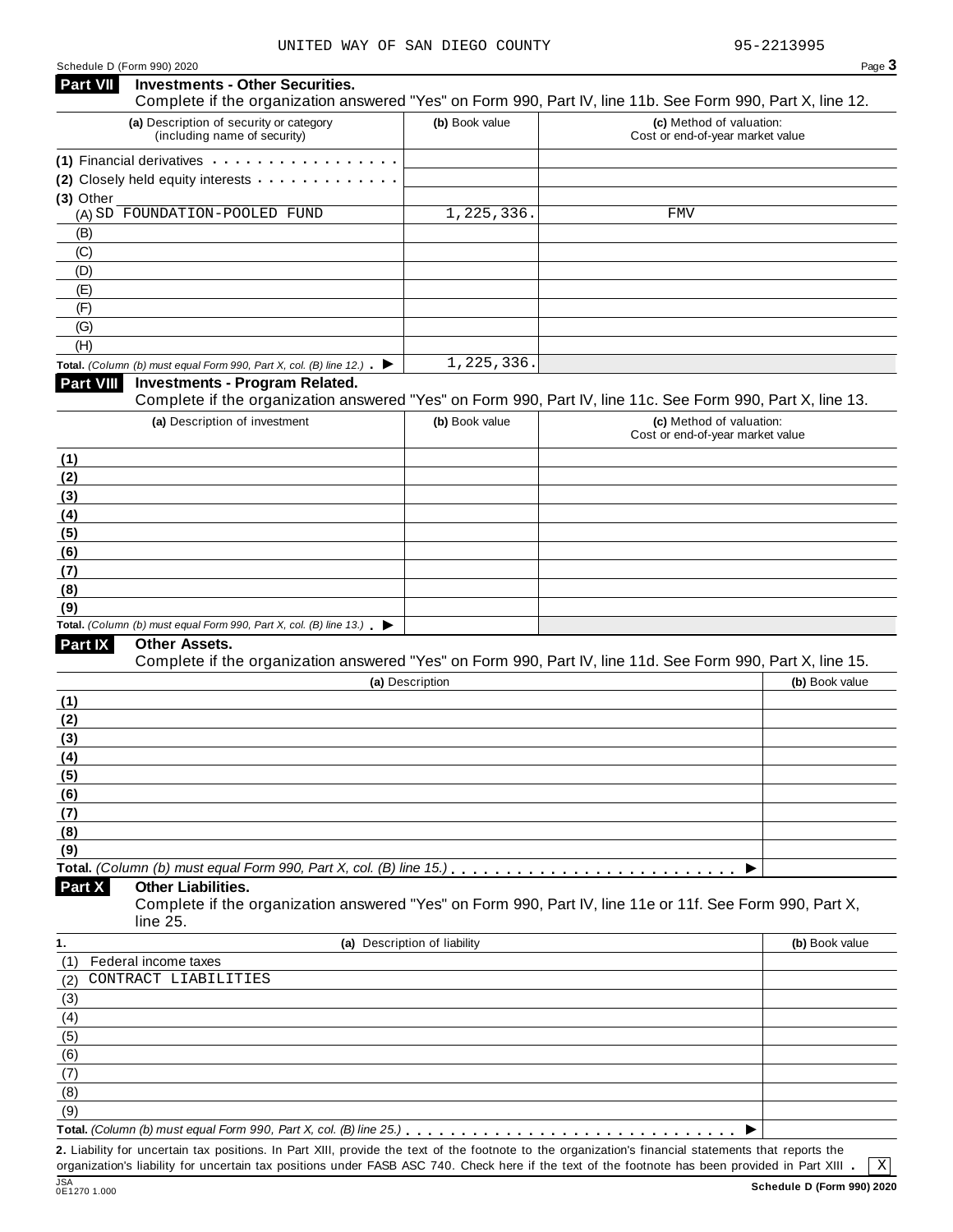| UNITED WAY OF SAN DIEGO COUNTY |  |  |  |  |  |  |
|--------------------------------|--|--|--|--|--|--|
|--------------------------------|--|--|--|--|--|--|

|                | Schedule D (Form 990) 2020                                                                                                                                         |              | Page 4       |
|----------------|--------------------------------------------------------------------------------------------------------------------------------------------------------------------|--------------|--------------|
| <b>Part XI</b> | Reconciliation of Revenue per Audited Financial Statements With Revenue per Return.<br>Complete if the organization answered "Yes" on Form 990, Part IV, line 12a. |              |              |
| 1              | Total revenue, gains, and other support per audited financial statements                                                                                           | $\mathbf{1}$ | 7,771,238.   |
| $\mathbf{2}$   | Amounts included on line 1 but not on Form 990, Part VIII, line 12:                                                                                                |              |              |
| a              | 1,617,707.<br>2a                                                                                                                                                   |              |              |
| b              | 102,006.<br>2 <sub>b</sub><br>Donated services and use of facilities                                                                                               |              |              |
| c              | 2c<br>Recoveries of prior year grants                                                                                                                              |              |              |
| d              | 2d                                                                                                                                                                 |              |              |
|                |                                                                                                                                                                    | 2e           | 1,719,713.   |
| e              |                                                                                                                                                                    | 3            | 6,051,525.   |
| 3              |                                                                                                                                                                    |              |              |
| 4              | Amounts included on Form 990, Part VIII, line 12, but not on line 1:<br>36,714.<br>4a                                                                              |              |              |
| a              | Investment expenses not included on Form 990, Part VIII, line 7b<br>2,343,166.<br>4b                                                                               |              |              |
|                |                                                                                                                                                                    | 4c           | 2,379,880.   |
| C.<br>5.       | Total revenue. Add lines 3 and 4c. (This must equal Form 990, Part I, line 12.)                                                                                    | 5            | 8,431,405.   |
| Part XII       | Reconciliation of Expenses per Audited Financial Statements With Expenses per Return.                                                                              |              |              |
|                | Complete if the organization answered "Yes" on Form 990, Part IV, line 12a.                                                                                        |              |              |
| 1              | Total expenses and losses per audited financial statements                                                                                                         | 1            | 5,965,667.   |
| $\mathbf{2}$   | Amounts included on line 1 but not on Form 990, Part IX, line 25:                                                                                                  |              |              |
| a              | 102,006.<br>2a<br>Donated services and use of facilities                                                                                                           |              |              |
|                | 2 <sub>b</sub>                                                                                                                                                     |              |              |
| b              | 2 <sub>c</sub>                                                                                                                                                     |              |              |
| C              |                                                                                                                                                                    |              |              |
| d              |                                                                                                                                                                    | 2e           | 102,006.     |
| е              |                                                                                                                                                                    | 3            | 5,863,661.   |
| 3              |                                                                                                                                                                    |              |              |
| 4              | Amounts included on Form 990, Part IX, line 25, but not on line 1:<br>36,714.                                                                                      |              |              |
| a              | 4a<br>Investment expenses not included on Form 990, Part VIII, line 7b $\ldots$ .<br>$\overline{2,343,166}$ .                                                      |              |              |
| b              |                                                                                                                                                                    |              |              |
|                |                                                                                                                                                                    | 4c           | 2,379,880.   |
| 5.             | Total expenses. Add lines 3 and 4c. (This must equal Form 990, Part I, line 18.).                                                                                  | 5            | 8, 243, 541. |
|                | Part XIII Supplemental Information.                                                                                                                                |              |              |
|                | Provide the descriptions required for Part II, lines 3, 5, and 9; Part III, lines 1a and 4; Part IV, lines 1b and 2b; Part V, line 4; Part X, line                 |              |              |

2; Part XI, lines 2d and 4b; and Part XII, lines 2d and 4b. Also complete this part to provide any additional information.

SEE PAGE 5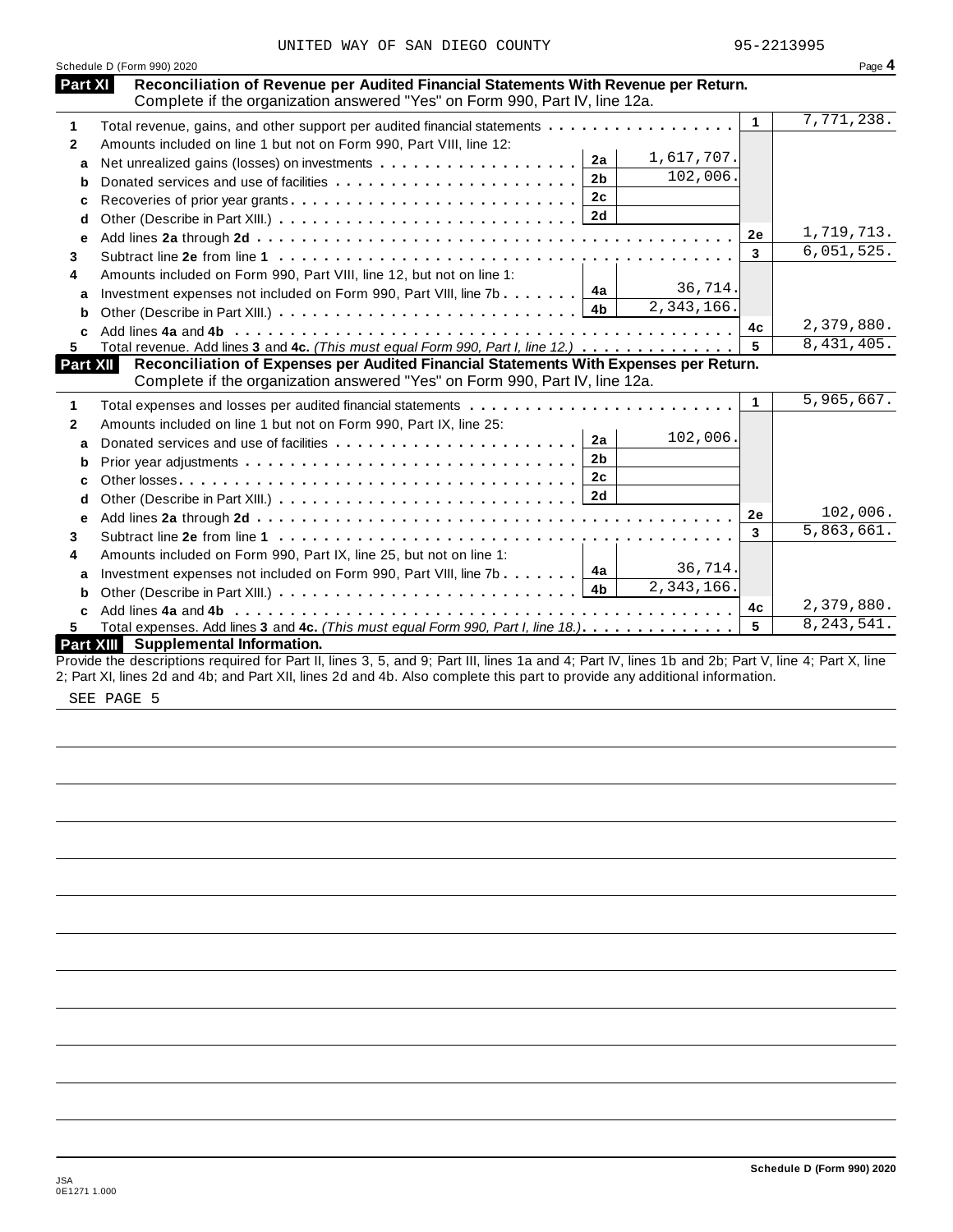| Schedule D (l | UNITEI<br>∟ ו'∏ידי<br>(Form 990) 2020 | ΟF<br>WAY   | . EGC<br>SAN<br>$\rightarrow$ | COUNTY | <u>um — </u> | Page $\sim$ |
|---------------|---------------------------------------|-------------|-------------------------------|--------|--------------|-------------|
| Part<br>XIII  | <b>Supplemental Information</b>       | (continued) |                               |        |              |             |

PART XI, LINE 4B - OTHER ADJUSTMENTS DESIGNATIONS \$2,408,165 SPECIAL EVENT COSTS -\$64,999 --------------------------------

TOTAL \$2,343,166

PART XII, LINE 4B - OTHER ADJUSTMENTS

DESIGNATIONS \$2,408,165

SPECIAL EVENT COSTS -\$64,999

-------------------------------- TOTAL \$2,343,166

PART V, LINE 4

THE UNITED WAY ENDOWMENT CONSISTS OF THREE INDIVIDUAL FUNDS ESTABLISHED FOR A VARIETY OF PURPOSES.

PART X, LINE 2

GENERALLY ACCEPTED ACCOUNTING PRINCIPLES PROVIDE ACCOUNTING AND DISCLOSURE GUIDANCE ABOUT POSITIONS TAKEN BY AN ORGANIZATION IN ITS TAX RETURNS THAT MIGHT BE UNCERTAIN. MANAGEMENT HAS CONSIDERED ITS TAX POSITIONS AND BELIEVES THAT ALL THE POSITIONS TAKEN BY THE ORGANIZATION IN THEIR FEDERAL AND STATE EXEMPT ORGANIZATION TAX RETURNS ARE MORE LIKELY THAN NOT TO BE SUSTAINED UPON EXAMINATION. THE ORGANIZATION'S RETURNS FOR FISCAL YEARS 2017 AND LATER ARE SUBJECT TO EXAMINATION BY FEDERAL AND STATE TAXING AUTHORITIES, GENERALLY FOR THREE AND FOUR YEARS, RESPECTIVELY, AFTER THEY ARE FILED.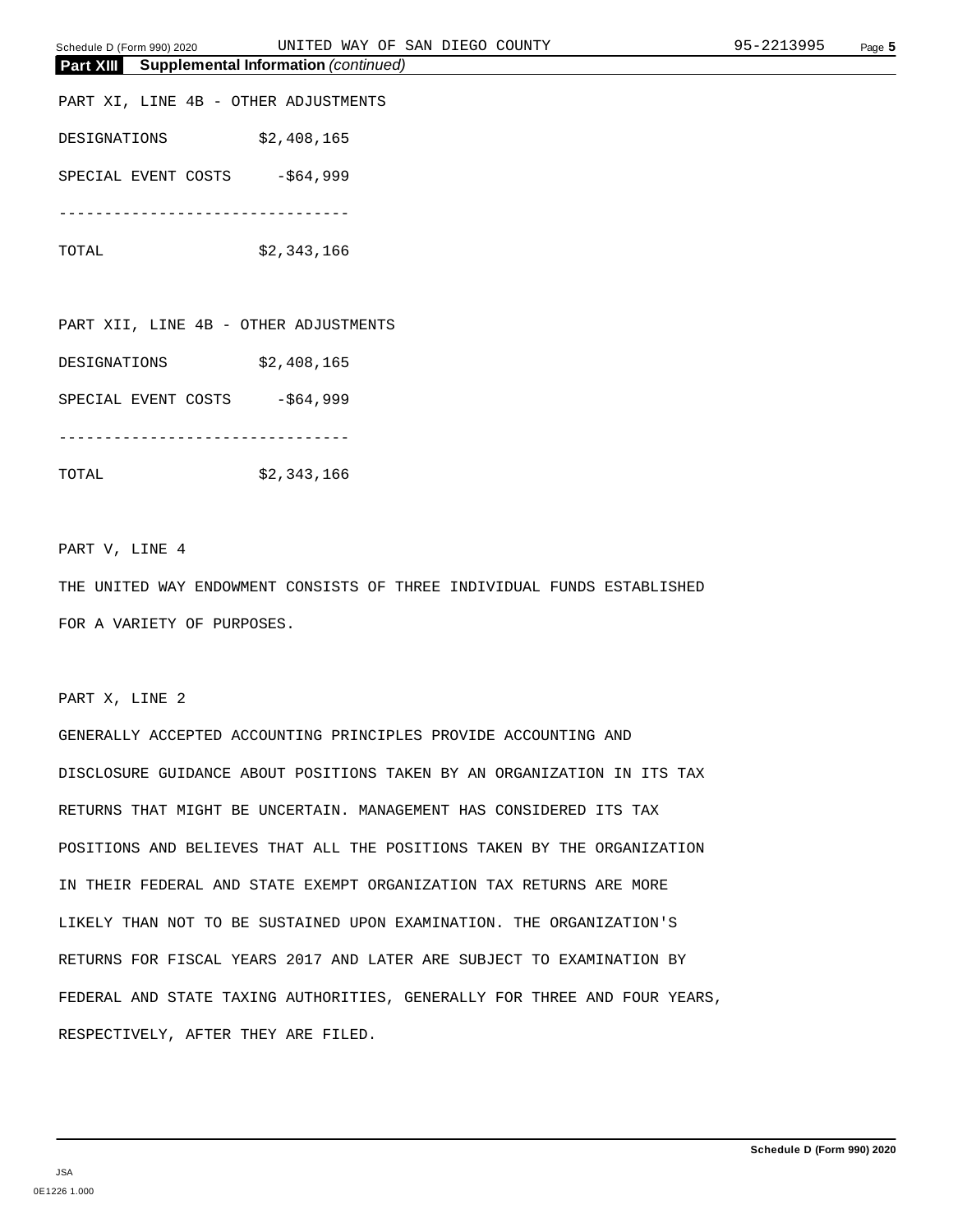|                                                                                                                                                                                                                                                                                                                                                                                                                                                                                                                                                                                                                                                                                                                                                                                                                                                                                                                                                                                                                                                                                                                                                                                                                                                                                                                                                                                                                                                                                                                                                                                                                                                                                                                                                                                                                                                                                                                                                      |  |  |            | OMB No. 1545-0047                                       |
|------------------------------------------------------------------------------------------------------------------------------------------------------------------------------------------------------------------------------------------------------------------------------------------------------------------------------------------------------------------------------------------------------------------------------------------------------------------------------------------------------------------------------------------------------------------------------------------------------------------------------------------------------------------------------------------------------------------------------------------------------------------------------------------------------------------------------------------------------------------------------------------------------------------------------------------------------------------------------------------------------------------------------------------------------------------------------------------------------------------------------------------------------------------------------------------------------------------------------------------------------------------------------------------------------------------------------------------------------------------------------------------------------------------------------------------------------------------------------------------------------------------------------------------------------------------------------------------------------------------------------------------------------------------------------------------------------------------------------------------------------------------------------------------------------------------------------------------------------------------------------------------------------------------------------------------------------|--|--|------------|---------------------------------------------------------|
|                                                                                                                                                                                                                                                                                                                                                                                                                                                                                                                                                                                                                                                                                                                                                                                                                                                                                                                                                                                                                                                                                                                                                                                                                                                                                                                                                                                                                                                                                                                                                                                                                                                                                                                                                                                                                                                                                                                                                      |  |  |            | Open to Public                                          |
|                                                                                                                                                                                                                                                                                                                                                                                                                                                                                                                                                                                                                                                                                                                                                                                                                                                                                                                                                                                                                                                                                                                                                                                                                                                                                                                                                                                                                                                                                                                                                                                                                                                                                                                                                                                                                                                                                                                                                      |  |  |            | <b>Inspection</b>                                       |
|                                                                                                                                                                                                                                                                                                                                                                                                                                                                                                                                                                                                                                                                                                                                                                                                                                                                                                                                                                                                                                                                                                                                                                                                                                                                                                                                                                                                                                                                                                                                                                                                                                                                                                                                                                                                                                                                                                                                                      |  |  |            |                                                         |
|                                                                                                                                                                                                                                                                                                                                                                                                                                                                                                                                                                                                                                                                                                                                                                                                                                                                                                                                                                                                                                                                                                                                                                                                                                                                                                                                                                                                                                                                                                                                                                                                                                                                                                                                                                                                                                                                                                                                                      |  |  | 95-2213995 |                                                         |
|                                                                                                                                                                                                                                                                                                                                                                                                                                                                                                                                                                                                                                                                                                                                                                                                                                                                                                                                                                                                                                                                                                                                                                                                                                                                                                                                                                                                                                                                                                                                                                                                                                                                                                                                                                                                                                                                                                                                                      |  |  |            |                                                         |
|                                                                                                                                                                                                                                                                                                                                                                                                                                                                                                                                                                                                                                                                                                                                                                                                                                                                                                                                                                                                                                                                                                                                                                                                                                                                                                                                                                                                                                                                                                                                                                                                                                                                                                                                                                                                                                                                                                                                                      |  |  |            |                                                         |
|                                                                                                                                                                                                                                                                                                                                                                                                                                                                                                                                                                                                                                                                                                                                                                                                                                                                                                                                                                                                                                                                                                                                                                                                                                                                                                                                                                                                                                                                                                                                                                                                                                                                                                                                                                                                                                                                                                                                                      |  |  |            |                                                         |
|                                                                                                                                                                                                                                                                                                                                                                                                                                                                                                                                                                                                                                                                                                                                                                                                                                                                                                                                                                                                                                                                                                                                                                                                                                                                                                                                                                                                                                                                                                                                                                                                                                                                                                                                                                                                                                                                                                                                                      |  |  |            |                                                         |
| Supplemental Information Regarding Fundraising or Gaming Activities<br><b>SCHEDULE G</b><br>Complete if the organization answered "Yes" on Form 990, Part IV, line 17, 18, or 19, or if the<br>(Form 990 or 990-EZ)<br>organization entered more than \$15,000 on Form 990-EZ, line 6a.<br>Attach to Form 990 or Form 990-EZ.<br>Department of the Treasury<br>Go to www.irs.gov/Form990 for instructions and the latest information.<br><b>Internal Revenue Service</b><br>Name of the organization<br><b>Employer identification number</b><br>UNITED WAY OF SAN DIEGO COUNTY<br>Fundraising Activities. Complete if the organization answered "Yes" on Form 990, Part IV, line 17.<br>Part I<br>Form 990-EZ filers are not required to complete this part.<br>Indicate whether the organization raised funds through any of the following activities. Check all that apply.<br>1<br>Solicitation of non-government grants<br>Mail solicitations<br>e<br>а<br>Solicitation of government grants<br>Internet and email solicitations<br>f<br>b<br>Special fundraising events<br>Phone solicitations<br>c<br>g<br>In-person solicitations<br>d<br>2a Did the organization have a written or oral agreement with any individual (including officers, directors, trustees,<br>or key employees listed in Form 990, Part VII) or entity in connection with professional fundraising services?<br><b>b</b> If "Yes," list the 10 highest paid individuals or entities (fundraisers) pursuant to agreements under which the fundraiser is to be<br>compensated at least \$5,000 by the organization.<br>(v) Amount paid to<br>(iii) Did fundraiser have<br>(i) Name and address of individual<br>(iv) Gross receipts<br>(or retained by)<br>custody or control of<br>(ii) Activity<br>or entity (fundraiser)<br>from activity<br>fundraiser listed in<br>contributions?<br>col. (i)<br>Yes<br>No<br>1<br>$\mathbf{2}$<br>3<br>4<br>5<br>6<br>7<br>9<br>10 |  |  |            |                                                         |
|                                                                                                                                                                                                                                                                                                                                                                                                                                                                                                                                                                                                                                                                                                                                                                                                                                                                                                                                                                                                                                                                                                                                                                                                                                                                                                                                                                                                                                                                                                                                                                                                                                                                                                                                                                                                                                                                                                                                                      |  |  |            |                                                         |
|                                                                                                                                                                                                                                                                                                                                                                                                                                                                                                                                                                                                                                                                                                                                                                                                                                                                                                                                                                                                                                                                                                                                                                                                                                                                                                                                                                                                                                                                                                                                                                                                                                                                                                                                                                                                                                                                                                                                                      |  |  |            | Yes<br>No                                               |
|                                                                                                                                                                                                                                                                                                                                                                                                                                                                                                                                                                                                                                                                                                                                                                                                                                                                                                                                                                                                                                                                                                                                                                                                                                                                                                                                                                                                                                                                                                                                                                                                                                                                                                                                                                                                                                                                                                                                                      |  |  |            | (vi) Amount paid to<br>(or retained by)<br>organization |
|                                                                                                                                                                                                                                                                                                                                                                                                                                                                                                                                                                                                                                                                                                                                                                                                                                                                                                                                                                                                                                                                                                                                                                                                                                                                                                                                                                                                                                                                                                                                                                                                                                                                                                                                                                                                                                                                                                                                                      |  |  |            |                                                         |
|                                                                                                                                                                                                                                                                                                                                                                                                                                                                                                                                                                                                                                                                                                                                                                                                                                                                                                                                                                                                                                                                                                                                                                                                                                                                                                                                                                                                                                                                                                                                                                                                                                                                                                                                                                                                                                                                                                                                                      |  |  |            |                                                         |
|                                                                                                                                                                                                                                                                                                                                                                                                                                                                                                                                                                                                                                                                                                                                                                                                                                                                                                                                                                                                                                                                                                                                                                                                                                                                                                                                                                                                                                                                                                                                                                                                                                                                                                                                                                                                                                                                                                                                                      |  |  |            |                                                         |
|                                                                                                                                                                                                                                                                                                                                                                                                                                                                                                                                                                                                                                                                                                                                                                                                                                                                                                                                                                                                                                                                                                                                                                                                                                                                                                                                                                                                                                                                                                                                                                                                                                                                                                                                                                                                                                                                                                                                                      |  |  |            |                                                         |
|                                                                                                                                                                                                                                                                                                                                                                                                                                                                                                                                                                                                                                                                                                                                                                                                                                                                                                                                                                                                                                                                                                                                                                                                                                                                                                                                                                                                                                                                                                                                                                                                                                                                                                                                                                                                                                                                                                                                                      |  |  |            |                                                         |
|                                                                                                                                                                                                                                                                                                                                                                                                                                                                                                                                                                                                                                                                                                                                                                                                                                                                                                                                                                                                                                                                                                                                                                                                                                                                                                                                                                                                                                                                                                                                                                                                                                                                                                                                                                                                                                                                                                                                                      |  |  |            |                                                         |
|                                                                                                                                                                                                                                                                                                                                                                                                                                                                                                                                                                                                                                                                                                                                                                                                                                                                                                                                                                                                                                                                                                                                                                                                                                                                                                                                                                                                                                                                                                                                                                                                                                                                                                                                                                                                                                                                                                                                                      |  |  |            |                                                         |
|                                                                                                                                                                                                                                                                                                                                                                                                                                                                                                                                                                                                                                                                                                                                                                                                                                                                                                                                                                                                                                                                                                                                                                                                                                                                                                                                                                                                                                                                                                                                                                                                                                                                                                                                                                                                                                                                                                                                                      |  |  |            |                                                         |
|                                                                                                                                                                                                                                                                                                                                                                                                                                                                                                                                                                                                                                                                                                                                                                                                                                                                                                                                                                                                                                                                                                                                                                                                                                                                                                                                                                                                                                                                                                                                                                                                                                                                                                                                                                                                                                                                                                                                                      |  |  |            |                                                         |
|                                                                                                                                                                                                                                                                                                                                                                                                                                                                                                                                                                                                                                                                                                                                                                                                                                                                                                                                                                                                                                                                                                                                                                                                                                                                                                                                                                                                                                                                                                                                                                                                                                                                                                                                                                                                                                                                                                                                                      |  |  |            |                                                         |
|                                                                                                                                                                                                                                                                                                                                                                                                                                                                                                                                                                                                                                                                                                                                                                                                                                                                                                                                                                                                                                                                                                                                                                                                                                                                                                                                                                                                                                                                                                                                                                                                                                                                                                                                                                                                                                                                                                                                                      |  |  |            |                                                         |
|                                                                                                                                                                                                                                                                                                                                                                                                                                                                                                                                                                                                                                                                                                                                                                                                                                                                                                                                                                                                                                                                                                                                                                                                                                                                                                                                                                                                                                                                                                                                                                                                                                                                                                                                                                                                                                                                                                                                                      |  |  |            |                                                         |
|                                                                                                                                                                                                                                                                                                                                                                                                                                                                                                                                                                                                                                                                                                                                                                                                                                                                                                                                                                                                                                                                                                                                                                                                                                                                                                                                                                                                                                                                                                                                                                                                                                                                                                                                                                                                                                                                                                                                                      |  |  |            |                                                         |
|                                                                                                                                                                                                                                                                                                                                                                                                                                                                                                                                                                                                                                                                                                                                                                                                                                                                                                                                                                                                                                                                                                                                                                                                                                                                                                                                                                                                                                                                                                                                                                                                                                                                                                                                                                                                                                                                                                                                                      |  |  |            |                                                         |
|                                                                                                                                                                                                                                                                                                                                                                                                                                                                                                                                                                                                                                                                                                                                                                                                                                                                                                                                                                                                                                                                                                                                                                                                                                                                                                                                                                                                                                                                                                                                                                                                                                                                                                                                                                                                                                                                                                                                                      |  |  |            |                                                         |
|                                                                                                                                                                                                                                                                                                                                                                                                                                                                                                                                                                                                                                                                                                                                                                                                                                                                                                                                                                                                                                                                                                                                                                                                                                                                                                                                                                                                                                                                                                                                                                                                                                                                                                                                                                                                                                                                                                                                                      |  |  |            |                                                         |
|                                                                                                                                                                                                                                                                                                                                                                                                                                                                                                                                                                                                                                                                                                                                                                                                                                                                                                                                                                                                                                                                                                                                                                                                                                                                                                                                                                                                                                                                                                                                                                                                                                                                                                                                                                                                                                                                                                                                                      |  |  |            |                                                         |
|                                                                                                                                                                                                                                                                                                                                                                                                                                                                                                                                                                                                                                                                                                                                                                                                                                                                                                                                                                                                                                                                                                                                                                                                                                                                                                                                                                                                                                                                                                                                                                                                                                                                                                                                                                                                                                                                                                                                                      |  |  |            |                                                         |
|                                                                                                                                                                                                                                                                                                                                                                                                                                                                                                                                                                                                                                                                                                                                                                                                                                                                                                                                                                                                                                                                                                                                                                                                                                                                                                                                                                                                                                                                                                                                                                                                                                                                                                                                                                                                                                                                                                                                                      |  |  |            |                                                         |
|                                                                                                                                                                                                                                                                                                                                                                                                                                                                                                                                                                                                                                                                                                                                                                                                                                                                                                                                                                                                                                                                                                                                                                                                                                                                                                                                                                                                                                                                                                                                                                                                                                                                                                                                                                                                                                                                                                                                                      |  |  |            |                                                         |
| Total                                                                                                                                                                                                                                                                                                                                                                                                                                                                                                                                                                                                                                                                                                                                                                                                                                                                                                                                                                                                                                                                                                                                                                                                                                                                                                                                                                                                                                                                                                                                                                                                                                                                                                                                                                                                                                                                                                                                                |  |  |            |                                                         |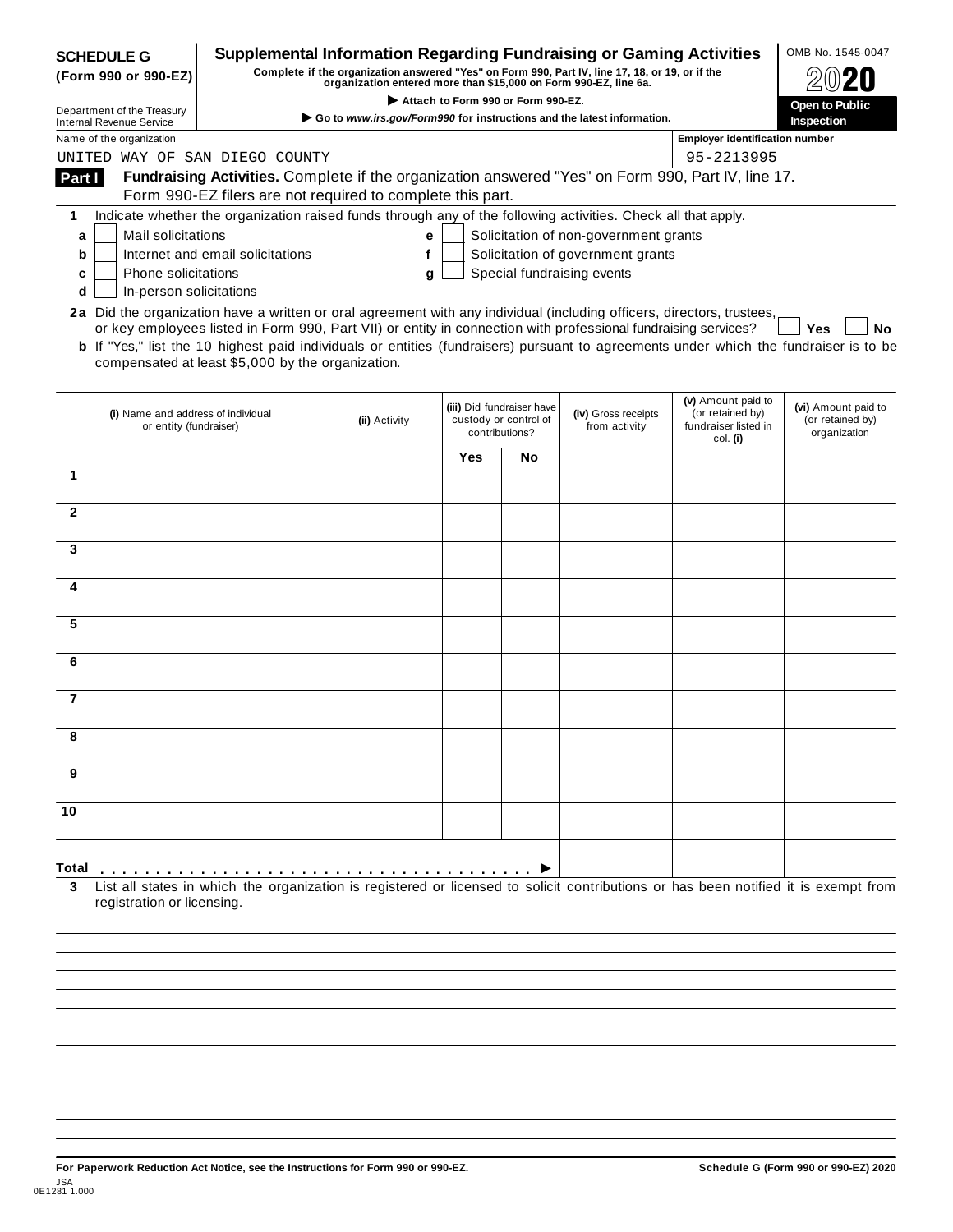#### N DIEGO COUNTY 95-2213995

|                 |                                                                                                                                                                 | UNITED WAY OF SAN DIEGO COUNTY |                |                  | 95-2213995                                |
|-----------------|-----------------------------------------------------------------------------------------------------------------------------------------------------------------|--------------------------------|----------------|------------------|-------------------------------------------|
|                 | Schedule G (Form 990 or 990-EZ) 2020<br>Part II<br>Fundraising Events. Complete if the organization answered "Yes" on Form 990, Part IV, line 18, or reported   |                                |                |                  | Page 2                                    |
|                 | more than \$15,000 of fundraising event contributions and gross income on Form 990-EZ, lines 1 and 6b. List<br>events with gross receipts greater than \$5,000. |                                |                |                  |                                           |
|                 |                                                                                                                                                                 | (a) Event $#1$<br>VIRTUAL CENT | (b) Event $#2$ | (c) Other events | (d) Total events<br>(add col. (a) through |
|                 |                                                                                                                                                                 | (event type)                   | (event type)   | (total number)   | col. (c)                                  |
| Revenue         | 1 Gross receipts <b>1.1 Container and Taylor</b>                                                                                                                | 115,959.                       |                |                  | 115,959.                                  |
|                 | 2 Less: Contributions<br>3 Gross income (line 1 minus                                                                                                           | 108,400.                       |                |                  | 108,400.                                  |
|                 | $line 2)$                                                                                                                                                       | 7,559.                         |                |                  | 7,559.                                    |
|                 | 4 Cash prizes                                                                                                                                                   |                                |                |                  |                                           |
|                 | 5 Noncash prizes                                                                                                                                                | 4,152.                         |                |                  | 4,152.                                    |
|                 | 6 Rent/facility costs [1, 1, 1, 1, 1, 1]                                                                                                                        |                                |                |                  |                                           |
| Direct Expenses | 7 Food and beverages                                                                                                                                            |                                |                |                  |                                           |
|                 | 8 Entertainment                                                                                                                                                 | 2,599.                         |                |                  | 2,599.                                    |
|                 | 9 Other direct expenses [1,1,1,1,1,1]                                                                                                                           | 58,248.                        |                |                  | 58,248.                                   |

| 9 Other direct expenses                                                        | 58,248. | 58,248.  |
|--------------------------------------------------------------------------------|---------|----------|
| <b>10</b> Direct expense summary. Add lines 4 through 9 in column (d) $\ldots$ |         | 64,999.  |
| 11 Net income summary. Subtract line 10 from line 3, column (d)                |         | -57,440. |
|                                                                                |         |          |

| <b>Part III</b> | \$15,000 on Form 990-EZ, line 6a. |  |  |  |  |  | <b>Gaming.</b> Complete if the organization answered "Yes" on Form 990, Part IV, line 19, or reported more than |
|-----------------|-----------------------------------|--|--|--|--|--|-----------------------------------------------------------------------------------------------------------------|

| Revenue         |                                                                                                                                                                                     | (a) Bingo                    | (b) Pull tabs/instant<br>bingo/progressive bingo | (c) Other gaming                  | (d) Total gaming (add<br>col. (a) through col. (c)) |
|-----------------|-------------------------------------------------------------------------------------------------------------------------------------------------------------------------------------|------------------------------|--------------------------------------------------|-----------------------------------|-----------------------------------------------------|
|                 | Gross revenue <b>contains the Containing Containing Containing Containing Containing Containing Containing Containing</b>                                                           |                              |                                                  |                                   |                                                     |
|                 | 2 Cash prizes <b>contained 2</b> Cash prizes                                                                                                                                        |                              |                                                  |                                   |                                                     |
|                 | 3 Noncash prizes                                                                                                                                                                    |                              |                                                  |                                   |                                                     |
| Direct Expenses | 4 Rent/facility costs                                                                                                                                                               |                              |                                                  |                                   |                                                     |
|                 | 5 Other direct expenses                                                                                                                                                             |                              |                                                  |                                   |                                                     |
|                 | 6 Volunteer labor                                                                                                                                                                   | <b>Yes</b><br>%<br><b>No</b> | <b>Yes</b><br>$\frac{9}{6}$<br>No                | <b>Yes</b><br>$\frac{0}{0}$<br>No |                                                     |
|                 |                                                                                                                                                                                     |                              |                                                  |                                   |                                                     |
|                 | 8 Net gaming income summary. Subtract line 7 from line 1, column (d)                                                                                                                |                              |                                                  |                                   |                                                     |
| 9<br>a<br>b     | Enter the state(s) in which the organization conducts gaming activities:<br>Is the organization licensed to conduct gaming activities in each of these states?<br>If "No," explain: |                              |                                                  |                                   | <b>Yes</b><br>No                                    |

| 10a Were any of the organization's gaming licenses revoked, suspended, or terminated during the tax year? $\Box$ Yes $\Box$ No |  |
|--------------------------------------------------------------------------------------------------------------------------------|--|
| <b>b</b> If "Yes," explain:                                                                                                    |  |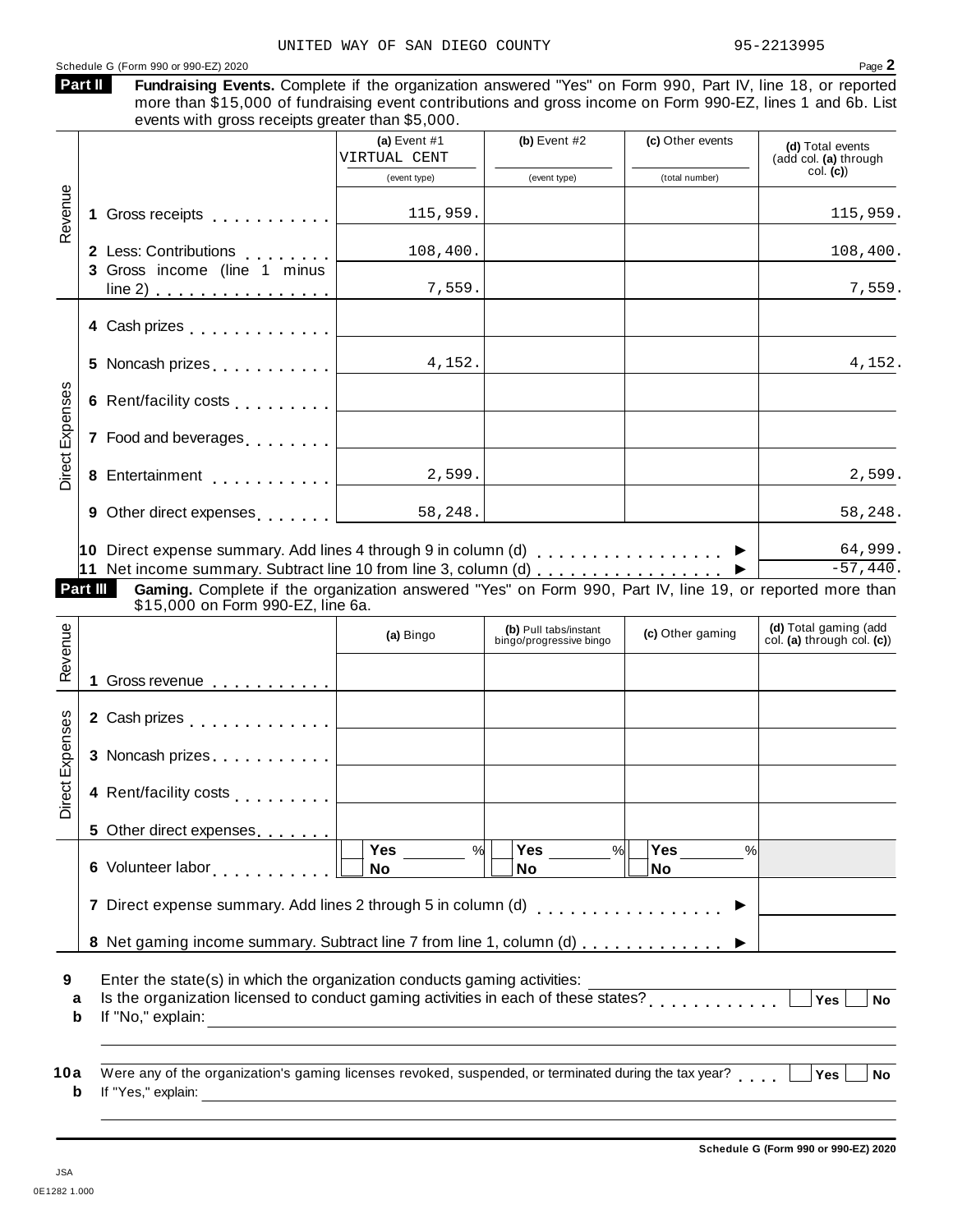| UNITED WAY OF SAN DIEGO COUNTY |  |
|--------------------------------|--|
|--------------------------------|--|

|         | Schedule G (Form 990 or 990-EZ) 2020<br>Page 3                                                                                                                                                                                                |
|---------|-----------------------------------------------------------------------------------------------------------------------------------------------------------------------------------------------------------------------------------------------|
| 11      | <b>Yes</b><br><b>No</b>                                                                                                                                                                                                                       |
| $12 \,$ | Is the organization a grantor, beneficiary or trustee of a trust or a member of a partnership or other entity                                                                                                                                 |
|         | Yes<br>No                                                                                                                                                                                                                                     |
| 13      | Indicate the percentage of gaming activity conducted in:                                                                                                                                                                                      |
| a       | %                                                                                                                                                                                                                                             |
| b       | %<br>An outside facility enterpretation of the control of the control of the control of the control of the control o                                                                                                                          |
| 14      | Enter the name and address of the person who prepares the organization's gaming/special events books and<br>records:                                                                                                                          |
|         |                                                                                                                                                                                                                                               |
|         |                                                                                                                                                                                                                                               |
|         | <b>15a</b> Does the organization have a contract with a third party from whom the organization receives gaming                                                                                                                                |
|         | Yes No                                                                                                                                                                                                                                        |
|         | <b>b</b> If "Yes," enter the amount of gaming revenue received by the organization $\triangleright$ \$_______________ and the                                                                                                                 |
|         | amount of gaming revenue retained by the third party $\triangleright$ \$ _______________.                                                                                                                                                     |
| c       | If "Yes," enter name and address of the third party:                                                                                                                                                                                          |
|         |                                                                                                                                                                                                                                               |
|         |                                                                                                                                                                                                                                               |
| 16      | Gaming manager information:                                                                                                                                                                                                                   |
|         |                                                                                                                                                                                                                                               |
|         | Gaming manager compensation $\triangleright$ \$ _______________                                                                                                                                                                               |
|         | Description of services provided ▶                                                                                                                                                                                                            |
|         | Director/officer<br>Employee<br>Independent contractor                                                                                                                                                                                        |
| 17      | Mandatory distributions:                                                                                                                                                                                                                      |
| a       | Is the organization required under state law to make charitable distributions from the gaming proceeds to                                                                                                                                     |
|         | Yes<br><b>No</b>                                                                                                                                                                                                                              |
| b       | Enter the amount of distributions required under state law to be distributed to other exempt organizations                                                                                                                                    |
|         | or spent in the organization's own exempt activities during the tax year $\triangleright$ \$                                                                                                                                                  |
| Part IV | Supplemental Information. Provide the explanation required by Part I, line 2b, columns (iii) and (v), and<br>Part III, lines 9, 9b, 10b, 15b, 15c, 16, and 17b, as applicable. Also provide any additional information<br>(see instructions). |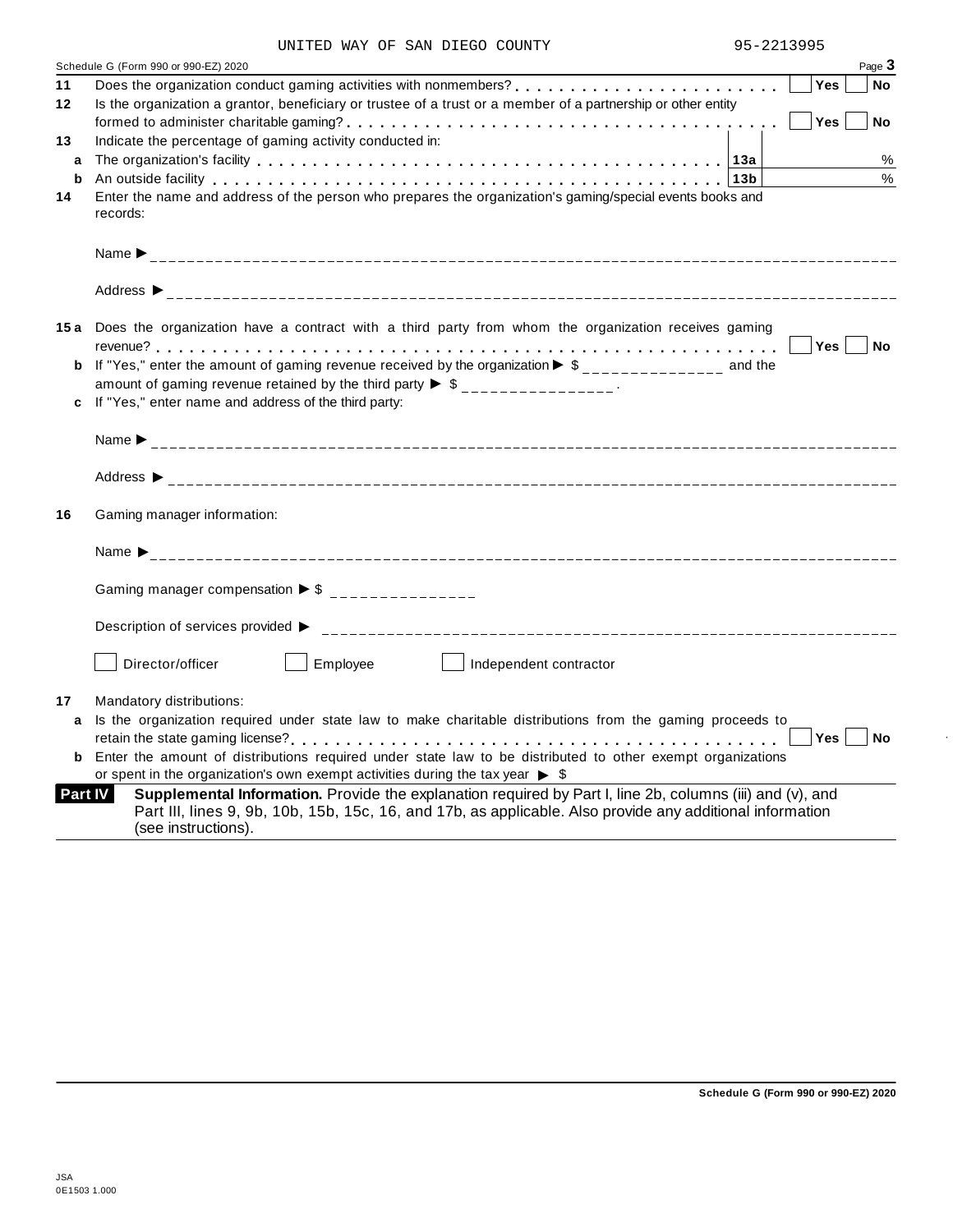| <b>SCHEDULE I</b><br>(Form 990)                                                                                                                                                                                                                                                                                                                                                                                                                            |            |                                    | <b>Grants and Other Assistance to Organizations,</b><br>Governments, and Individuals in the United States<br>Complete if the organization answered "Yes" on Form 990, Part IV, line 21 or 22. |                                       |                                                             |                                          | OMB No. 1545-0047<br>2020             |
|------------------------------------------------------------------------------------------------------------------------------------------------------------------------------------------------------------------------------------------------------------------------------------------------------------------------------------------------------------------------------------------------------------------------------------------------------------|------------|------------------------------------|-----------------------------------------------------------------------------------------------------------------------------------------------------------------------------------------------|---------------------------------------|-------------------------------------------------------------|------------------------------------------|---------------------------------------|
|                                                                                                                                                                                                                                                                                                                                                                                                                                                            |            |                                    | Attach to Form 990.                                                                                                                                                                           |                                       |                                                             |                                          | <b>Open to Public</b>                 |
| Department of the Treasury<br><b>Internal Revenue Service</b>                                                                                                                                                                                                                                                                                                                                                                                              |            |                                    | Go to www.irs.gov/Form990 for the latest information.                                                                                                                                         |                                       |                                                             |                                          | <b>Inspection</b>                     |
| Name of the organization                                                                                                                                                                                                                                                                                                                                                                                                                                   |            |                                    |                                                                                                                                                                                               |                                       |                                                             | <b>Employer identification number</b>    |                                       |
| UNITED WAY OF SAN DIEGO COUNTY                                                                                                                                                                                                                                                                                                                                                                                                                             |            |                                    |                                                                                                                                                                                               |                                       |                                                             | 95-2213995                               |                                       |
| <b>General Information on Grants and Assistance</b><br>Part I                                                                                                                                                                                                                                                                                                                                                                                              |            |                                    |                                                                                                                                                                                               |                                       |                                                             |                                          |                                       |
| Does the organization maintain records to substantiate the amount of the grants or assistance, the grantees' eligibility for the grants or assistance, and<br>1.<br>Describe in Part IV the organization's procedures for monitoring the use of grant funds in the United States.<br>$\mathbf{2}$<br>Grants and Other Assistance to Domestic Organizations and Domestic Governments. Complete if the organization answered "Yes" on Form 990,<br>Part II I |            |                                    |                                                                                                                                                                                               |                                       |                                                             |                                          | $X$ Yes<br>No                         |
| Part IV, line 21, for any recipient that received more than \$5,000. Part II can be duplicated if additional space is needed.                                                                                                                                                                                                                                                                                                                              |            |                                    |                                                                                                                                                                                               |                                       |                                                             |                                          |                                       |
| 1 (a) Name and address of organization<br>or government                                                                                                                                                                                                                                                                                                                                                                                                    | $(b)$ EIN  | (c) IRC section<br>(if applicable) | (d) Amount of cash<br>grant                                                                                                                                                                   | (e) Amount of non-<br>cash assistance | (f) Method of valuation<br>(book, FMV, appraisal,<br>other) | (g) Description of<br>noncash assistance | (h) Purpose of grant<br>or assistance |
| $(1)$ 2-1-1 SAN DIEGO                                                                                                                                                                                                                                                                                                                                                                                                                                      |            |                                    |                                                                                                                                                                                               |                                       |                                                             |                                          |                                       |
| PO BOX 420039 SAN DIEGO, CA 92142                                                                                                                                                                                                                                                                                                                                                                                                                          | 33-1029843 |                                    | 29,000                                                                                                                                                                                        |                                       |                                                             |                                          | CENSUS 2020 OUTREACH                  |
| (2) ACCE INSTITUTE                                                                                                                                                                                                                                                                                                                                                                                                                                         |            |                                    |                                                                                                                                                                                               |                                       |                                                             |                                          |                                       |
| 3655 S GRAND AVE LOS ANGELES, CA 90007                                                                                                                                                                                                                                                                                                                                                                                                                     | 27-1487442 |                                    | 20,000.                                                                                                                                                                                       |                                       |                                                             |                                          | CENSUS 2020 OUTREACH                  |
| (3) ALLIANCE SAN DIEGO                                                                                                                                                                                                                                                                                                                                                                                                                                     |            |                                    |                                                                                                                                                                                               |                                       |                                                             |                                          |                                       |
| PO BOX 12266 SAN DIEGO, CA 92112                                                                                                                                                                                                                                                                                                                                                                                                                           | 26-1712580 |                                    | 47,652.                                                                                                                                                                                       |                                       |                                                             |                                          | CENSUS 2020 OUTREACH                  |
| (4) API INITIATIVE                                                                                                                                                                                                                                                                                                                                                                                                                                         |            |                                    |                                                                                                                                                                                               |                                       |                                                             |                                          |                                       |
| 591 TELEGRAPH CANYON RD, STE 259                                                                                                                                                                                                                                                                                                                                                                                                                           | 82-0998345 |                                    | 35,000.                                                                                                                                                                                       |                                       |                                                             |                                          | CENSUS 2020 OUTREACH                  |
| (5) BAYSIDE COMMUNITY CENTER                                                                                                                                                                                                                                                                                                                                                                                                                               |            |                                    |                                                                                                                                                                                               |                                       |                                                             |                                          |                                       |
| 2202 COMSTOCK ST SAN DIEGO, CA 92111                                                                                                                                                                                                                                                                                                                                                                                                                       | 95-1652902 |                                    | 10,000.                                                                                                                                                                                       |                                       |                                                             |                                          | CENSUS 2020 OUTREACH                  |
| (6) CA RURAL LEGAL ASSISTANCE                                                                                                                                                                                                                                                                                                                                                                                                                              |            |                                    |                                                                                                                                                                                               |                                       |                                                             |                                          |                                       |
| 1430 FRANKLIN ST, STE 103 OAKLAND, CA 94612                                                                                                                                                                                                                                                                                                                                                                                                                | 95-2428657 |                                    | 20,000.                                                                                                                                                                                       |                                       |                                                             |                                          | CENSUS 2020 OUTREACH                  |
| (7) CA STATE UNIV. SAN MARCOS                                                                                                                                                                                                                                                                                                                                                                                                                              |            |                                    |                                                                                                                                                                                               |                                       |                                                             |                                          |                                       |
| 333 S TWIN OAKS VALLEY RD                                                                                                                                                                                                                                                                                                                                                                                                                                  | 33-0397688 |                                    | 10,000.                                                                                                                                                                                       |                                       |                                                             |                                          | CENSUS 2020 OUTREACH                  |
| (8) CAMPESINOS UNIDOS                                                                                                                                                                                                                                                                                                                                                                                                                                      |            |                                    |                                                                                                                                                                                               |                                       |                                                             |                                          |                                       |
| 1005 C STREET BRAWLEY, CA 92227                                                                                                                                                                                                                                                                                                                                                                                                                            | 95-2745629 |                                    | 35,000                                                                                                                                                                                        |                                       |                                                             |                                          | CENSUS 2020 OUTREACH                  |
| (9) CASA FAMILIAR                                                                                                                                                                                                                                                                                                                                                                                                                                          |            |                                    |                                                                                                                                                                                               |                                       |                                                             |                                          |                                       |
| 119 W HALL AVE SAN YSIDRO, CA 92173                                                                                                                                                                                                                                                                                                                                                                                                                        | 23-7237898 |                                    | 20,000.                                                                                                                                                                                       |                                       |                                                             |                                          | CENSUS 2020 OUTREACH                  |
| (10) CHICANO FED. OF SD COUNTY                                                                                                                                                                                                                                                                                                                                                                                                                             |            |                                    |                                                                                                                                                                                               |                                       |                                                             |                                          |                                       |
| 3180 UNIVERSITY AVE SAN DIEGO, CA 92104                                                                                                                                                                                                                                                                                                                                                                                                                    | 23-7085960 |                                    | 15,500.                                                                                                                                                                                       |                                       |                                                             |                                          | CENSUS 2020 OUTREACH                  |
| (11) CHULA VISTA ELEM. SCHOOL DIST                                                                                                                                                                                                                                                                                                                                                                                                                         |            |                                    |                                                                                                                                                                                               |                                       |                                                             |                                          |                                       |
| 84 EAST J ST CHULA VISTA, CA 91910                                                                                                                                                                                                                                                                                                                                                                                                                         | 95-6000613 |                                    | 10,000.                                                                                                                                                                                       |                                       |                                                             |                                          | CENSUS 2020 OUTREACH                  |
| (12) COMITE CIVICO DEL VALLE                                                                                                                                                                                                                                                                                                                                                                                                                               |            |                                    |                                                                                                                                                                                               |                                       |                                                             |                                          |                                       |
| 235 MAIN ST BRAWLEY, CA 92227                                                                                                                                                                                                                                                                                                                                                                                                                              | 33-0411322 |                                    | 30,000.                                                                                                                                                                                       |                                       |                                                             |                                          | CENSUS 2020 OUTREACH                  |
| $\mathbf{2}$<br>3                                                                                                                                                                                                                                                                                                                                                                                                                                          |            |                                    |                                                                                                                                                                                               |                                       |                                                             |                                          |                                       |

 $\overline{P}$  **For Paperwork Reduction Act Notice, see the Instructions for Form 990.** 

Schedule I (Form 990) 2020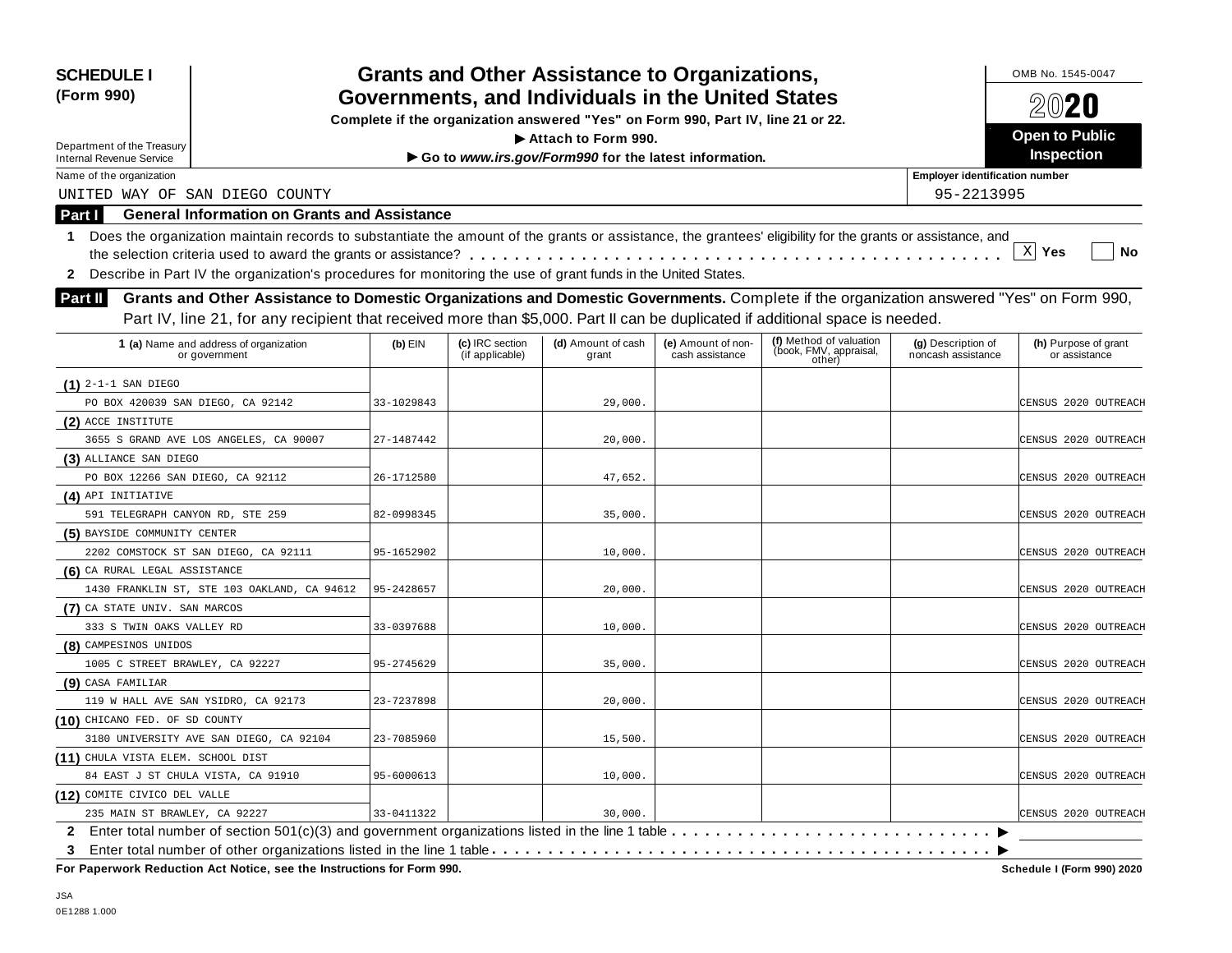| <b>SCHEDULE I</b><br>(Form 990)                  |                                                                                                                                                                                                                                                                                                                                                                                                                                                                                                                                                                                                                                                                                                                                                                                                                                                                                                                                                                                                                                                                                                                                                                                                                                                                                                                                                                                                                                           |  |                                       |  |                                          | OMB No. 1545-0047<br>2020             |
|--------------------------------------------------|-------------------------------------------------------------------------------------------------------------------------------------------------------------------------------------------------------------------------------------------------------------------------------------------------------------------------------------------------------------------------------------------------------------------------------------------------------------------------------------------------------------------------------------------------------------------------------------------------------------------------------------------------------------------------------------------------------------------------------------------------------------------------------------------------------------------------------------------------------------------------------------------------------------------------------------------------------------------------------------------------------------------------------------------------------------------------------------------------------------------------------------------------------------------------------------------------------------------------------------------------------------------------------------------------------------------------------------------------------------------------------------------------------------------------------------------|--|---------------------------------------|--|------------------------------------------|---------------------------------------|
|                                                  |                                                                                                                                                                                                                                                                                                                                                                                                                                                                                                                                                                                                                                                                                                                                                                                                                                                                                                                                                                                                                                                                                                                                                                                                                                                                                                                                                                                                                                           |  |                                       |  |                                          | <b>Open to Public</b>                 |
| <b>Internal Revenue Service</b>                  |                                                                                                                                                                                                                                                                                                                                                                                                                                                                                                                                                                                                                                                                                                                                                                                                                                                                                                                                                                                                                                                                                                                                                                                                                                                                                                                                                                                                                                           |  |                                       |  |                                          | <b>Inspection</b>                     |
| Name of the organization                         | <b>Grants and Other Assistance to Organizations,</b><br>Governments, and Individuals in the United States<br>Complete if the organization answered "Yes" on Form 990, Part IV, line 21 or 22.<br>Attach to Form 990.<br>Department of the Treasury<br>Go to www.irs.gov/Form990 for the latest information.<br><b>General Information on Grants and Assistance</b><br>Does the organization maintain records to substantiate the amount of the grants or assistance, the grantees' eligibility for the grants or assistance, and<br>Describe in Part IV the organization's procedures for monitoring the use of grant funds in the United States.<br>Grants and Other Assistance to Domestic Organizations and Domestic Governments. Complete if the organization answered "Yes" on Form 990,<br>Part IV, line 21, for any recipient that received more than \$5,000. Part II can be duplicated if additional space is needed.<br>(f) Method of valuation<br>(book, FMV, appraisal,<br>other)<br>1 (a) Name and address of organization<br>$(b)$ EIN<br>(c) IRC section<br>(d) Amount of cash<br>(e) Amount of non-<br>(if applicable)<br>cash assistance<br>grant<br>or government<br>27-0447059<br>107,478<br>95-6139389<br>30,000.<br>95-3798792<br>25,000.<br>53,178.<br>94-3042271<br>33-0633364<br>10,000.<br>27,741.<br>13-5660870<br>7,500<br>20-1057775<br>33-0677938<br>10,000<br>7,830.<br>95-2457354<br>27-2938491<br>25,000. |  | <b>Employer identification number</b> |  |                                          |                                       |
| UNITED WAY OF SAN DIEGO COUNTY                   |                                                                                                                                                                                                                                                                                                                                                                                                                                                                                                                                                                                                                                                                                                                                                                                                                                                                                                                                                                                                                                                                                                                                                                                                                                                                                                                                                                                                                                           |  |                                       |  | 95-2213995                               |                                       |
| Part I                                           |                                                                                                                                                                                                                                                                                                                                                                                                                                                                                                                                                                                                                                                                                                                                                                                                                                                                                                                                                                                                                                                                                                                                                                                                                                                                                                                                                                                                                                           |  |                                       |  |                                          |                                       |
| 1.<br>$\mathbf{2}$<br>Part II I                  |                                                                                                                                                                                                                                                                                                                                                                                                                                                                                                                                                                                                                                                                                                                                                                                                                                                                                                                                                                                                                                                                                                                                                                                                                                                                                                                                                                                                                                           |  |                                       |  |                                          | $X$ Yes<br>No                         |
|                                                  |                                                                                                                                                                                                                                                                                                                                                                                                                                                                                                                                                                                                                                                                                                                                                                                                                                                                                                                                                                                                                                                                                                                                                                                                                                                                                                                                                                                                                                           |  |                                       |  |                                          |                                       |
|                                                  |                                                                                                                                                                                                                                                                                                                                                                                                                                                                                                                                                                                                                                                                                                                                                                                                                                                                                                                                                                                                                                                                                                                                                                                                                                                                                                                                                                                                                                           |  |                                       |  | (g) Description of<br>noncash assistance | (h) Purpose of grant<br>or assistance |
| (1) DREAMS FOR CHANGE                            |                                                                                                                                                                                                                                                                                                                                                                                                                                                                                                                                                                                                                                                                                                                                                                                                                                                                                                                                                                                                                                                                                                                                                                                                                                                                                                                                                                                                                                           |  |                                       |  |                                          |                                       |
| PO BOX 16327 SAN DIEGO, CA 92176                 |                                                                                                                                                                                                                                                                                                                                                                                                                                                                                                                                                                                                                                                                                                                                                                                                                                                                                                                                                                                                                                                                                                                                                                                                                                                                                                                                                                                                                                           |  |                                       |  |                                          | EITC EDUCATION & BUI                  |
| (2) EMPLOYEE RIGHTS CENTER                       |                                                                                                                                                                                                                                                                                                                                                                                                                                                                                                                                                                                                                                                                                                                                                                                                                                                                                                                                                                                                                                                                                                                                                                                                                                                                                                                                                                                                                                           |  |                                       |  |                                          |                                       |
| 4265 FAIRMOUNT AVE, STE 200                      |                                                                                                                                                                                                                                                                                                                                                                                                                                                                                                                                                                                                                                                                                                                                                                                                                                                                                                                                                                                                                                                                                                                                                                                                                                                                                                                                                                                                                                           |  |                                       |  |                                          | CENSUS 2020 OUTREACH                  |
| (3) ENVIRONMENTAL HEALTH COALITION               |                                                                                                                                                                                                                                                                                                                                                                                                                                                                                                                                                                                                                                                                                                                                                                                                                                                                                                                                                                                                                                                                                                                                                                                                                                                                                                                                                                                                                                           |  |                                       |  |                                          |                                       |
| 2727 HOOVER AVE, STE 202                         |                                                                                                                                                                                                                                                                                                                                                                                                                                                                                                                                                                                                                                                                                                                                                                                                                                                                                                                                                                                                                                                                                                                                                                                                                                                                                                                                                                                                                                           |  |                                       |  |                                          | CENSUS 2020 OUTREACH                  |
| (4) HARDER+COMPANY COMMUNITY RESEARCH            |                                                                                                                                                                                                                                                                                                                                                                                                                                                                                                                                                                                                                                                                                                                                                                                                                                                                                                                                                                                                                                                                                                                                                                                                                                                                                                                                                                                                                                           |  |                                       |  |                                          |                                       |
| 2990 KANSAS STREET SAN FRANCISCO, CA 94103       |                                                                                                                                                                                                                                                                                                                                                                                                                                                                                                                                                                                                                                                                                                                                                                                                                                                                                                                                                                                                                                                                                                                                                                                                                                                                                                                                                                                                                                           |  |                                       |  |                                          | BUILDING RESILIENCE                   |
| (5) IMPERIAL VALLEY FOOD BANK                    |                                                                                                                                                                                                                                                                                                                                                                                                                                                                                                                                                                                                                                                                                                                                                                                                                                                                                                                                                                                                                                                                                                                                                                                                                                                                                                                                                                                                                                           |  |                                       |  |                                          |                                       |
| 486 ATEN RD IMPERIAL, CA 92251                   |                                                                                                                                                                                                                                                                                                                                                                                                                                                                                                                                                                                                                                                                                                                                                                                                                                                                                                                                                                                                                                                                                                                                                                                                                                                                                                                                                                                                                                           |  |                                       |  |                                          | CENSUS 2020 OUTREACH                  |
| (6) INTERNATIONAL RESCUE COMMITTEE               |                                                                                                                                                                                                                                                                                                                                                                                                                                                                                                                                                                                                                                                                                                                                                                                                                                                                                                                                                                                                                                                                                                                                                                                                                                                                                                                                                                                                                                           |  |                                       |  |                                          |                                       |
| 5348 UNIVERSITY AVE, STE 205                     |                                                                                                                                                                                                                                                                                                                                                                                                                                                                                                                                                                                                                                                                                                                                                                                                                                                                                                                                                                                                                                                                                                                                                                                                                                                                                                                                                                                                                                           |  |                                       |  |                                          | CENSUS 2020 OUTREACH                  |
| (7) LICENSE TO FREEDOM                           |                                                                                                                                                                                                                                                                                                                                                                                                                                                                                                                                                                                                                                                                                                                                                                                                                                                                                                                                                                                                                                                                                                                                                                                                                                                                                                                                                                                                                                           |  |                                       |  |                                          |                                       |
| 131 AVOCADO AVENUE EL CAJON, CA 92020            |                                                                                                                                                                                                                                                                                                                                                                                                                                                                                                                                                                                                                                                                                                                                                                                                                                                                                                                                                                                                                                                                                                                                                                                                                                                                                                                                                                                                                                           |  |                                       |  |                                          | CENSUS 2020 OUTREACH                  |
| (8) LOGAN HEIGHTS COMMUNITY DEVELOPMENT CORPORA  |                                                                                                                                                                                                                                                                                                                                                                                                                                                                                                                                                                                                                                                                                                                                                                                                                                                                                                                                                                                                                                                                                                                                                                                                                                                                                                                                                                                                                                           |  |                                       |  |                                          |                                       |
| 3040 IMPERIAL AVENUE SAN DIEGO, CA 92102         |                                                                                                                                                                                                                                                                                                                                                                                                                                                                                                                                                                                                                                                                                                                                                                                                                                                                                                                                                                                                                                                                                                                                                                                                                                                                                                                                                                                                                                           |  |                                       |  |                                          | CENSUS 2020 OUTREACH                  |
| (9) MAAC PROJECT                                 |                                                                                                                                                                                                                                                                                                                                                                                                                                                                                                                                                                                                                                                                                                                                                                                                                                                                                                                                                                                                                                                                                                                                                                                                                                                                                                                                                                                                                                           |  |                                       |  |                                          |                                       |
| 1355 3RD AVE CHULA VISTA, CA 91911               |                                                                                                                                                                                                                                                                                                                                                                                                                                                                                                                                                                                                                                                                                                                                                                                                                                                                                                                                                                                                                                                                                                                                                                                                                                                                                                                                                                                                                                           |  |                                       |  |                                          | COVID FINANCIAL ASSI                  |
| (10) MISSION EDGE SAN DIEGO                      |                                                                                                                                                                                                                                                                                                                                                                                                                                                                                                                                                                                                                                                                                                                                                                                                                                                                                                                                                                                                                                                                                                                                                                                                                                                                                                                                                                                                                                           |  |                                       |  |                                          |                                       |
| PO BOX 12319 SAN DIEGO, CA 92112                 |                                                                                                                                                                                                                                                                                                                                                                                                                                                                                                                                                                                                                                                                                                                                                                                                                                                                                                                                                                                                                                                                                                                                                                                                                                                                                                                                                                                                                                           |  |                                       |  |                                          | CENSUS 2020 OUTREACH                  |
| (11) PARTNERSHIP FOR THE ADVANCEMENT OF NEW AMER |                                                                                                                                                                                                                                                                                                                                                                                                                                                                                                                                                                                                                                                                                                                                                                                                                                                                                                                                                                                                                                                                                                                                                                                                                                                                                                                                                                                                                                           |  |                                       |  |                                          |                                       |
| 4089 FAIRMOUNT AVE SAN DIEGO, CA 92105           | 47-5299457                                                                                                                                                                                                                                                                                                                                                                                                                                                                                                                                                                                                                                                                                                                                                                                                                                                                                                                                                                                                                                                                                                                                                                                                                                                                                                                                                                                                                                |  | 25,000.                               |  |                                          | CENSUS 2020 OUTREACH                  |
| (12) PAVING GREAT FUTURES                        |                                                                                                                                                                                                                                                                                                                                                                                                                                                                                                                                                                                                                                                                                                                                                                                                                                                                                                                                                                                                                                                                                                                                                                                                                                                                                                                                                                                                                                           |  |                                       |  |                                          |                                       |
| 2307 FENTON PKWY, STE 107-8                      | 46-3297281                                                                                                                                                                                                                                                                                                                                                                                                                                                                                                                                                                                                                                                                                                                                                                                                                                                                                                                                                                                                                                                                                                                                                                                                                                                                                                                                                                                                                                |  | 40,000.                               |  |                                          | CENSUS 2020 OUTREACH                  |
| $\mathbf{2}$<br>3                                |                                                                                                                                                                                                                                                                                                                                                                                                                                                                                                                                                                                                                                                                                                                                                                                                                                                                                                                                                                                                                                                                                                                                                                                                                                                                                                                                                                                                                                           |  |                                       |  |                                          |                                       |

 $\overline{P}$  **For Paperwork Reduction Act Notice, see the Instructions for Form 990.**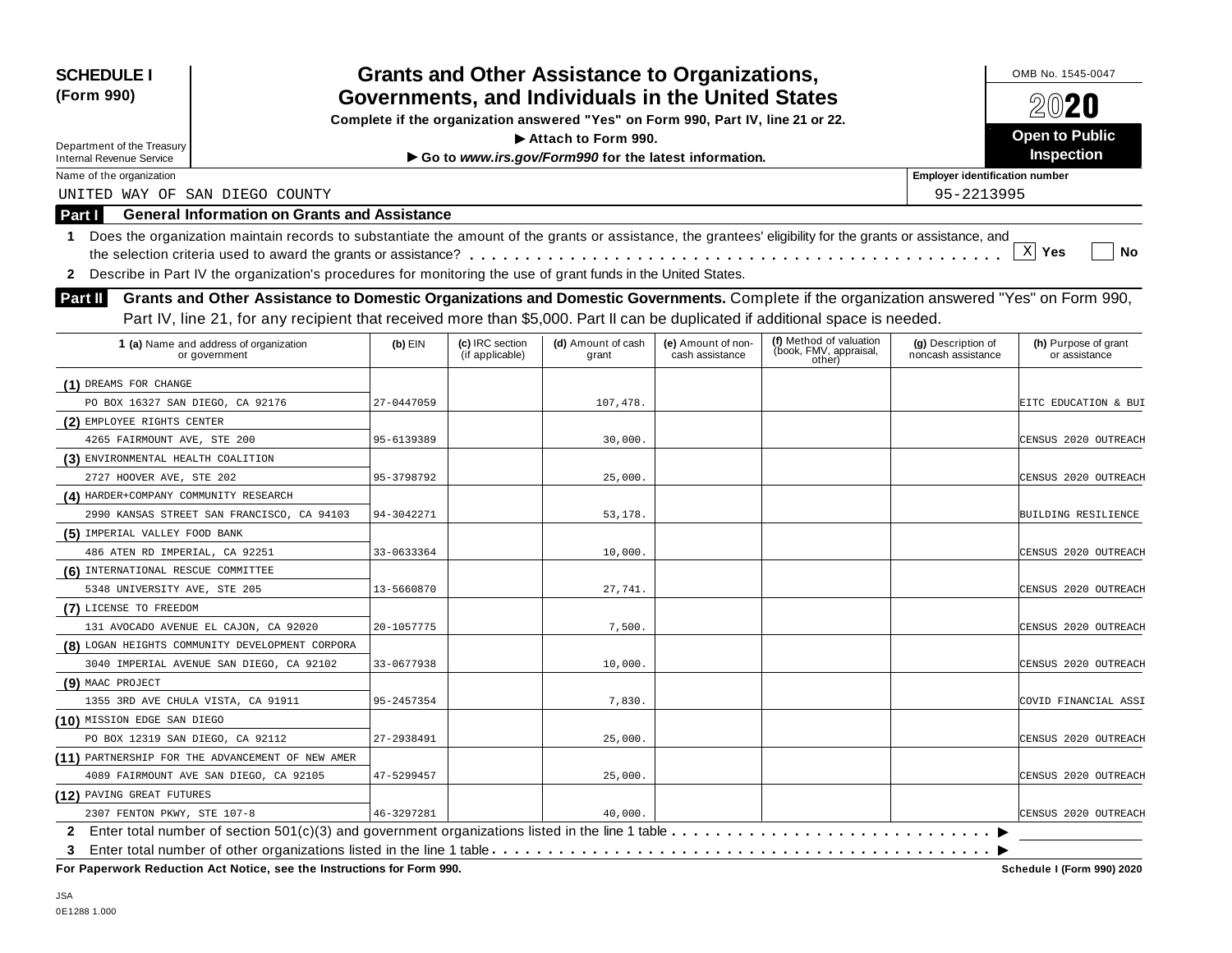| <b>SCHEDULE I</b><br>(Form 990)                                                                                                                                                                                                                                                                                                                                                                                                                                |            |                                    | <b>Grants and Other Assistance to Organizations,</b><br>Governments, and Individuals in the United States |                                       |                                                             |                                          | OMB No. 1545-0047<br>$20$ 20          |
|----------------------------------------------------------------------------------------------------------------------------------------------------------------------------------------------------------------------------------------------------------------------------------------------------------------------------------------------------------------------------------------------------------------------------------------------------------------|------------|------------------------------------|-----------------------------------------------------------------------------------------------------------|---------------------------------------|-------------------------------------------------------------|------------------------------------------|---------------------------------------|
|                                                                                                                                                                                                                                                                                                                                                                                                                                                                |            |                                    | Complete if the organization answered "Yes" on Form 990, Part IV, line 21 or 22.                          |                                       |                                                             |                                          |                                       |
| Department of the Treasury                                                                                                                                                                                                                                                                                                                                                                                                                                     |            |                                    | Attach to Form 990.                                                                                       |                                       |                                                             |                                          | <b>Open to Public</b>                 |
| <b>Internal Revenue Service</b>                                                                                                                                                                                                                                                                                                                                                                                                                                |            |                                    | Go to www.irs.gov/Form990 for the latest information.                                                     |                                       |                                                             |                                          | <b>Inspection</b>                     |
| Name of the organization                                                                                                                                                                                                                                                                                                                                                                                                                                       |            |                                    |                                                                                                           |                                       |                                                             | <b>Employer identification number</b>    |                                       |
| UNITED WAY OF SAN DIEGO COUNTY                                                                                                                                                                                                                                                                                                                                                                                                                                 |            |                                    |                                                                                                           |                                       |                                                             | 95-2213995                               |                                       |
| <b>General Information on Grants and Assistance</b><br>Part I                                                                                                                                                                                                                                                                                                                                                                                                  |            |                                    |                                                                                                           |                                       |                                                             |                                          |                                       |
| Does the organization maintain records to substantiate the amount of the grants or assistance, the grantees' eligibility for the grants or assistance, and<br>1<br>Describe in Part IV the organization's procedures for monitoring the use of grant funds in the United States.<br>$\mathbf{2}$<br>Grants and Other Assistance to Domestic Organizations and Domestic Governments. Complete if the organization answered "Yes" on Form 990,<br><b>Part II</b> |            |                                    |                                                                                                           |                                       |                                                             |                                          | $X$ Yes<br><b>No</b>                  |
| Part IV, line 21, for any recipient that received more than \$5,000. Part II can be duplicated if additional space is needed.                                                                                                                                                                                                                                                                                                                                  |            |                                    |                                                                                                           |                                       |                                                             |                                          |                                       |
| 1 (a) Name and address of organization<br>or government                                                                                                                                                                                                                                                                                                                                                                                                        | $(b)$ EIN  | (c) IRC section<br>(if applicable) | (d) Amount of cash<br>grant                                                                               | (e) Amount of non-<br>cash assistance | (f) Method of valuation<br>(book, FMV, appraisal,<br>other) | (g) Description of<br>noncash assistance | (h) Purpose of grant<br>or assistance |
| (1) SAN DIEGO KOREAN AMERICAN COALITION                                                                                                                                                                                                                                                                                                                                                                                                                        |            |                                    |                                                                                                           |                                       |                                                             |                                          |                                       |
| 2470 APERTURE CIR SAN DIEGO, CA 92108                                                                                                                                                                                                                                                                                                                                                                                                                          | 84-1817910 |                                    | 7,500                                                                                                     |                                       |                                                             |                                          | CENSUS 2020 OUTREACH                  |
| (2) SAN DIEGO ORGANIZING PROJECT                                                                                                                                                                                                                                                                                                                                                                                                                               |            |                                    |                                                                                                           |                                       |                                                             |                                          |                                       |
| 4305 UNIVERSITY AVE, STE 530                                                                                                                                                                                                                                                                                                                                                                                                                                   | 95-3284521 |                                    | 10,000.                                                                                                   |                                       |                                                             |                                          | CENSUS 2020 OUTREACH                  |
| (3) SOUTH BAY COMMUNITY SERVICES                                                                                                                                                                                                                                                                                                                                                                                                                               |            |                                    |                                                                                                           |                                       |                                                             |                                          |                                       |
| 430 F STREET CHULA VISTA, CA 91910                                                                                                                                                                                                                                                                                                                                                                                                                             | 95-2693142 |                                    | 68,132.                                                                                                   |                                       |                                                             |                                          | COVID FINANCIAL ASSI                  |
| (4) THE SAN DIEGO LGBT COMMUNITY CENTER                                                                                                                                                                                                                                                                                                                                                                                                                        |            |                                    |                                                                                                           |                                       |                                                             |                                          |                                       |
| 3909 CENTRE ST SAN DIEGO, CA 92103                                                                                                                                                                                                                                                                                                                                                                                                                             | 23-7332048 |                                    | 223,944.                                                                                                  |                                       |                                                             |                                          | CENSUS 2020 OUTREACH                  |
| (5) THINK DIGNITY                                                                                                                                                                                                                                                                                                                                                                                                                                              |            |                                    |                                                                                                           |                                       |                                                             |                                          |                                       |
| 3525 30TH ST SAN DIEGO, CA 92104                                                                                                                                                                                                                                                                                                                                                                                                                               | 33-1146733 |                                    | 15,000.                                                                                                   |                                       |                                                             |                                          | CENSUS 2020 OUTREACH                  |
| (6) UNION OF PAN ASIAN COMMUNITIES                                                                                                                                                                                                                                                                                                                                                                                                                             |            |                                    |                                                                                                           |                                       |                                                             |                                          |                                       |
| 1031 25TH ST SAN DIEGO, CA 92102                                                                                                                                                                                                                                                                                                                                                                                                                               | 23-7279074 |                                    | 25,000.                                                                                                   |                                       |                                                             |                                          | CENSUS 2020 OUTREACH                  |
| $(7)$ VIET VOTE                                                                                                                                                                                                                                                                                                                                                                                                                                                |            |                                    |                                                                                                           |                                       |                                                             |                                          |                                       |
| 3732 ARNOLD AVENUE #C SAN DIEGO, CA 92104                                                                                                                                                                                                                                                                                                                                                                                                                      | 84-2073619 |                                    | 8,500.                                                                                                    |                                       |                                                             |                                          | CENSUS 2020 OUTREACH                  |
| (8) VISTA COMMUNITY CLINIC                                                                                                                                                                                                                                                                                                                                                                                                                                     |            |                                    |                                                                                                           |                                       |                                                             |                                          |                                       |
| 1000 VALE TERRACE VISTA, CA 92084                                                                                                                                                                                                                                                                                                                                                                                                                              | 95-2815615 |                                    | 20,000.                                                                                                   |                                       |                                                             |                                          | CENSUS 2020 OUTREACH                  |
| (9) WE SUPPORT U                                                                                                                                                                                                                                                                                                                                                                                                                                               |            |                                    |                                                                                                           |                                       |                                                             |                                          |                                       |
| PO BOX 530851 SAN DIEGO, CA 92154                                                                                                                                                                                                                                                                                                                                                                                                                              | 46-4545866 |                                    | 5,846.                                                                                                    |                                       |                                                             |                                          | CENSUS 2020 OUTREACH                  |
| (10) YMCA OF SAN DIEGO COUNTY                                                                                                                                                                                                                                                                                                                                                                                                                                  |            |                                    |                                                                                                           |                                       |                                                             |                                          |                                       |
| 3708 RUFFIN RD SAN DIEGO, CA 92123                                                                                                                                                                                                                                                                                                                                                                                                                             | 95-2039198 |                                    | 14,320.                                                                                                   |                                       |                                                             |                                          | CENSUS 2020 OUTREACH                  |
| (11)                                                                                                                                                                                                                                                                                                                                                                                                                                                           |            |                                    |                                                                                                           |                                       |                                                             |                                          |                                       |
| (12)                                                                                                                                                                                                                                                                                                                                                                                                                                                           |            |                                    |                                                                                                           |                                       |                                                             |                                          |                                       |
| $\mathbf{2}$<br>3                                                                                                                                                                                                                                                                                                                                                                                                                                              |            |                                    |                                                                                                           |                                       |                                                             |                                          | 34.                                   |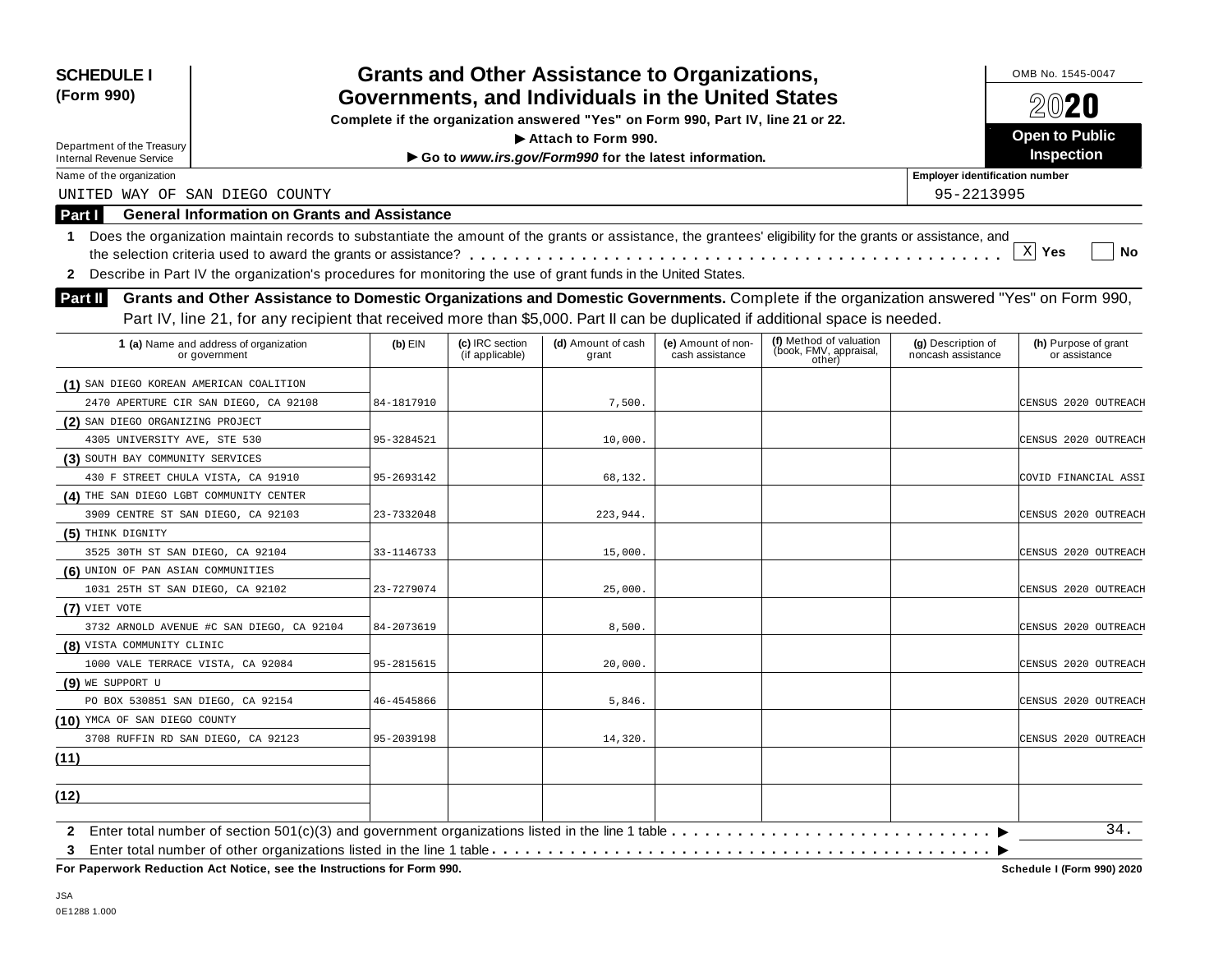## **Grants and Other Assistance to Domestic Individuals.** Complete ifthe organization answered "Yes" on Form 990, Part IV, line 22. **Part III** Grants and Other Assistance to Domestic Individuals<br>Part III can be duplicated if additional space is needed. (a) Type of grant or assistance **(b)** Number of **(c)** Amount of **(d)** Amount of **(e)** Method of valuation (book, **f)** Description of non-cash assistance FMV, appraisal, other) for the recipients **(d)** Amount of non-cash assistance **(c)** Amount of cash grant **1 2** EMERGENCY ASSISTANCE 432. 41,091. **3 4 5 6 7 Supplemental Information.** Provide the information required in Part I, line 2, Part III, column (b); and any other additional information. **Part IV** WAI 6.  $\vert$  6.  $\vert$  3,948.

SCHEDULE I, PART I, LINE 2

UWSD FOLLOWS UP WITH THE RECIPIENT ORGANIZATION TO CONFIRM THE NUMBER OF

INDIVIDUALS AND FAMILIES THAT WERE ABLE TO QUALIFY FOR THE EARNED

INCOME CREDIT AS A RESULT OF THE EDUCATION AND TAX PREPARATION

SERVICES PROVIDED BY THE GRANT.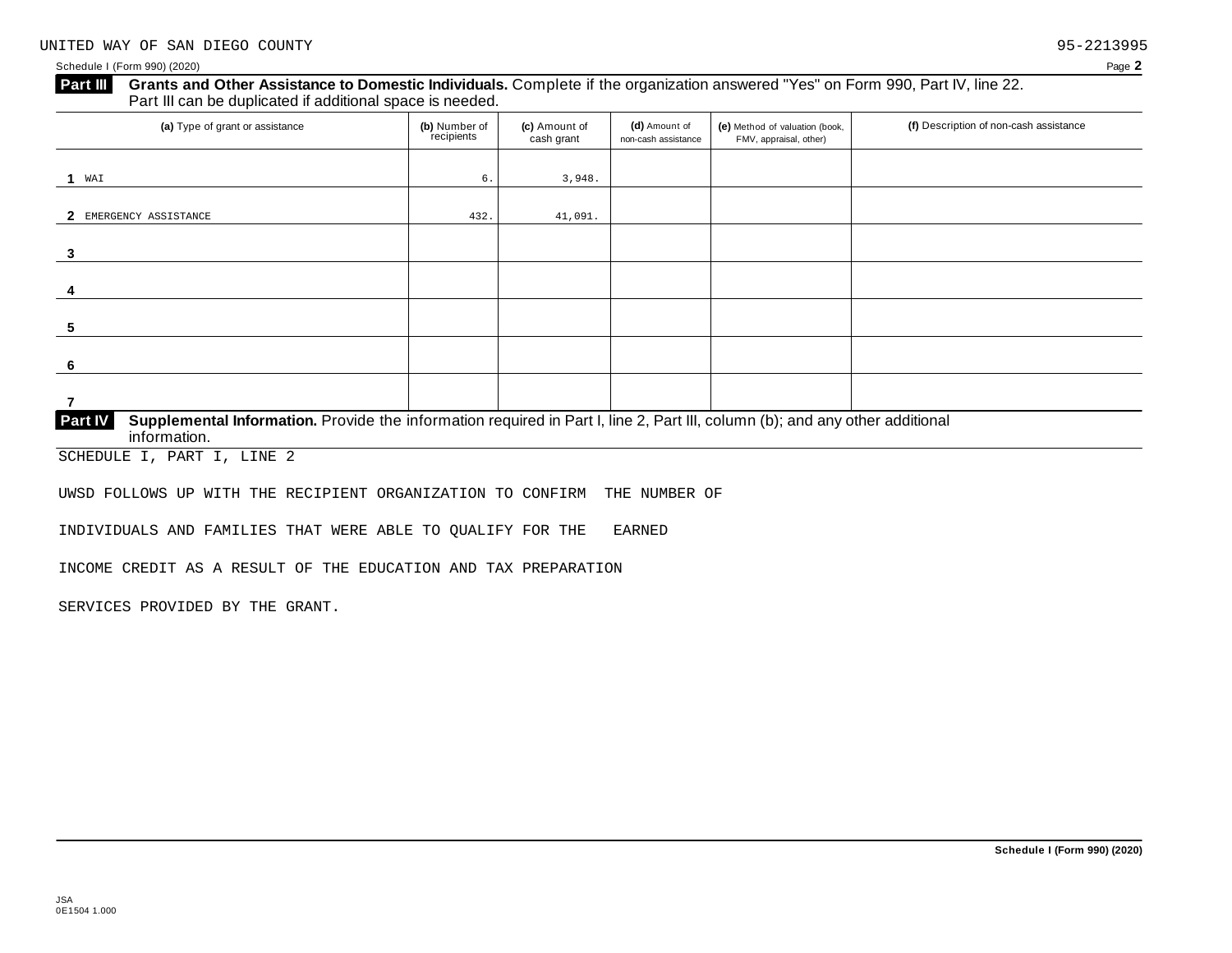|              | <b>SCHEDULE J</b>                                      | <b>Compensation Information</b>                                                                                                                                                                                     | OMB No. 1545-0047                   |     |             |
|--------------|--------------------------------------------------------|---------------------------------------------------------------------------------------------------------------------------------------------------------------------------------------------------------------------|-------------------------------------|-----|-------------|
|              | (Form 990)                                             | For certain Officers, Directors, Trustees, Key Employees, and Highest<br><b>Compensated Employees</b>                                                                                                               |                                     |     |             |
|              |                                                        | Complete if the organization answered "Yes" on Form 990, Part IV, line 23.                                                                                                                                          |                                     |     |             |
|              | Department of the Treasury<br>Internal Revenue Service | Attach to Form 990.<br>Go to www.irs.gov/Form990 for instructions and the latest information.                                                                                                                       | <b>Open to Public</b><br>Inspection |     |             |
|              | Name of the organization                               | <b>Employer identification number</b>                                                                                                                                                                               |                                     |     |             |
|              |                                                        | UNITED WAY OF SAN DIEGO COUNTY<br>95-2213995                                                                                                                                                                        |                                     |     |             |
| Part I       |                                                        | <b>Questions Regarding Compensation</b>                                                                                                                                                                             |                                     |     |             |
|              |                                                        |                                                                                                                                                                                                                     |                                     | Yes | No          |
|              |                                                        | 1a Check the appropriate box(es) if the organization provided any of the following to or for a person listed on Form                                                                                                |                                     |     |             |
|              |                                                        | 990, Part VII, Section A, line 1a. Complete Part III to provide any relevant information regarding these items.                                                                                                     |                                     |     |             |
|              |                                                        | First-class or charter travel<br>Housing allowance or residence for personal use                                                                                                                                    |                                     |     |             |
|              |                                                        | Travel for companions<br>Payments for business use of personal residence                                                                                                                                            |                                     |     |             |
|              |                                                        | Health or social club dues or initiation fees<br>Tax indemnification and gross-up payments                                                                                                                          |                                     |     |             |
|              |                                                        | Discretionary spending account<br>Personal services (such as maid, chauffeur, chef)                                                                                                                                 |                                     |     |             |
|              |                                                        | If any of the boxes on line 1a are checked, did the organization follow a written policy regarding payment                                                                                                          |                                     |     |             |
|              |                                                        | or reimbursement or provision of all of the expenses described above? If "No," complete Part III to                                                                                                                 |                                     |     |             |
|              |                                                        |                                                                                                                                                                                                                     | 1b                                  |     |             |
| $\mathbf{2}$ |                                                        | Did the organization require substantiation prior to reimbursing or allowing expenses incurred by all                                                                                                               |                                     |     |             |
|              |                                                        | directors, trustees, and officers, including the CEO/Executive Director, regarding the items checked on line                                                                                                        |                                     |     |             |
|              |                                                        |                                                                                                                                                                                                                     | $\mathbf{2}$                        |     |             |
| 3            |                                                        | Indicate which, if any, of the following the organization used to establish the compensation of the                                                                                                                 |                                     |     |             |
|              |                                                        | organization's CEO/Executive Director. Check all that apply. Do not check any boxes for methods used by a<br>related organization to establish compensation of the CEO/Executive Director, but explain in Part III. |                                     |     |             |
|              |                                                        | Χ<br>Written employment contract                                                                                                                                                                                    |                                     |     |             |
|              |                                                        | Compensation committee<br>$\overline{\textbf{X}}$<br>Compensation survey or study<br>Independent compensation consultant                                                                                            |                                     |     |             |
|              | Χ                                                      | $\boldsymbol{\mathrm{X}}$<br>Form 990 of other organizations<br>Approval by the board or compensation committee                                                                                                     |                                     |     |             |
|              |                                                        |                                                                                                                                                                                                                     |                                     |     |             |
| 4            |                                                        | During the year, did any person listed on Form 990, Part VII, Section A, line 1a, with respect to the filing<br>organization or a related organization:                                                             |                                     |     |             |
|              |                                                        |                                                                                                                                                                                                                     | 4a                                  |     | Χ           |
|              |                                                        | Participate in or receive payment from a supplemental nonqualified retirement plan?                                                                                                                                 | 4b                                  |     | $\mathbf X$ |
| c            |                                                        | Participate in or receive payment from an equity-based compensation arrangement?                                                                                                                                    | 4c                                  |     | $\mathbf X$ |
|              |                                                        | If "Yes" to any of lines 4a-c, list the persons and provide the applicable amounts for each item in Part III.                                                                                                       |                                     |     |             |
|              |                                                        |                                                                                                                                                                                                                     |                                     |     |             |
|              |                                                        | Only section 501(c)(3), 501(c)(4), and 501(c)(29) organizations must complete lines 5-9.                                                                                                                            |                                     |     |             |
| 5            |                                                        | For persons listed on Form 990, Part VII, Section A, line 1a, did the organization pay or accrue any                                                                                                                |                                     |     |             |
|              |                                                        | compensation contingent on the revenues of:                                                                                                                                                                         |                                     |     |             |
|              |                                                        |                                                                                                                                                                                                                     | 5a                                  |     | Χ           |
| b            |                                                        |                                                                                                                                                                                                                     | 5b                                  |     | X           |
|              |                                                        | If "Yes" on line 5a or 5b, describe in Part III.                                                                                                                                                                    |                                     |     |             |
| 6            |                                                        | For persons listed on Form 990, Part VII, Section A, line 1a, did the organization pay or accrue any                                                                                                                |                                     |     |             |
|              |                                                        | compensation contingent on the net earnings of:                                                                                                                                                                     |                                     |     |             |
| a            |                                                        |                                                                                                                                                                                                                     | 6a                                  |     | Χ           |
| b            |                                                        |                                                                                                                                                                                                                     | 6b                                  |     | $\mathbf X$ |
|              |                                                        | If "Yes" on line 6a or 6b, describe in Part III.                                                                                                                                                                    |                                     |     |             |
| 7            |                                                        | For persons listed on Form 990, Part VII, Section A, line 1a, did the organization provide any nonfixed                                                                                                             |                                     |     |             |
|              |                                                        | payments not described on lines 5 and 6? If "Yes," describe in Part III.                                                                                                                                            | $\overline{7}$                      |     | Χ           |
| 8            |                                                        | Were any amounts reported on Form 990, Part VII, paid or accrued pursuant to a contract that was subject                                                                                                            |                                     |     |             |
|              |                                                        | to the initial contract exception described in Regulations section 53.4958-4(a)(3)? If "Yes," describe                                                                                                              |                                     |     |             |
|              |                                                        |                                                                                                                                                                                                                     | 8                                   |     | Χ           |
| 9            |                                                        | If "Yes" on line 8, did the organization also follow the rebuttable presumption procedure described in                                                                                                              |                                     |     |             |
|              |                                                        |                                                                                                                                                                                                                     | 9                                   |     |             |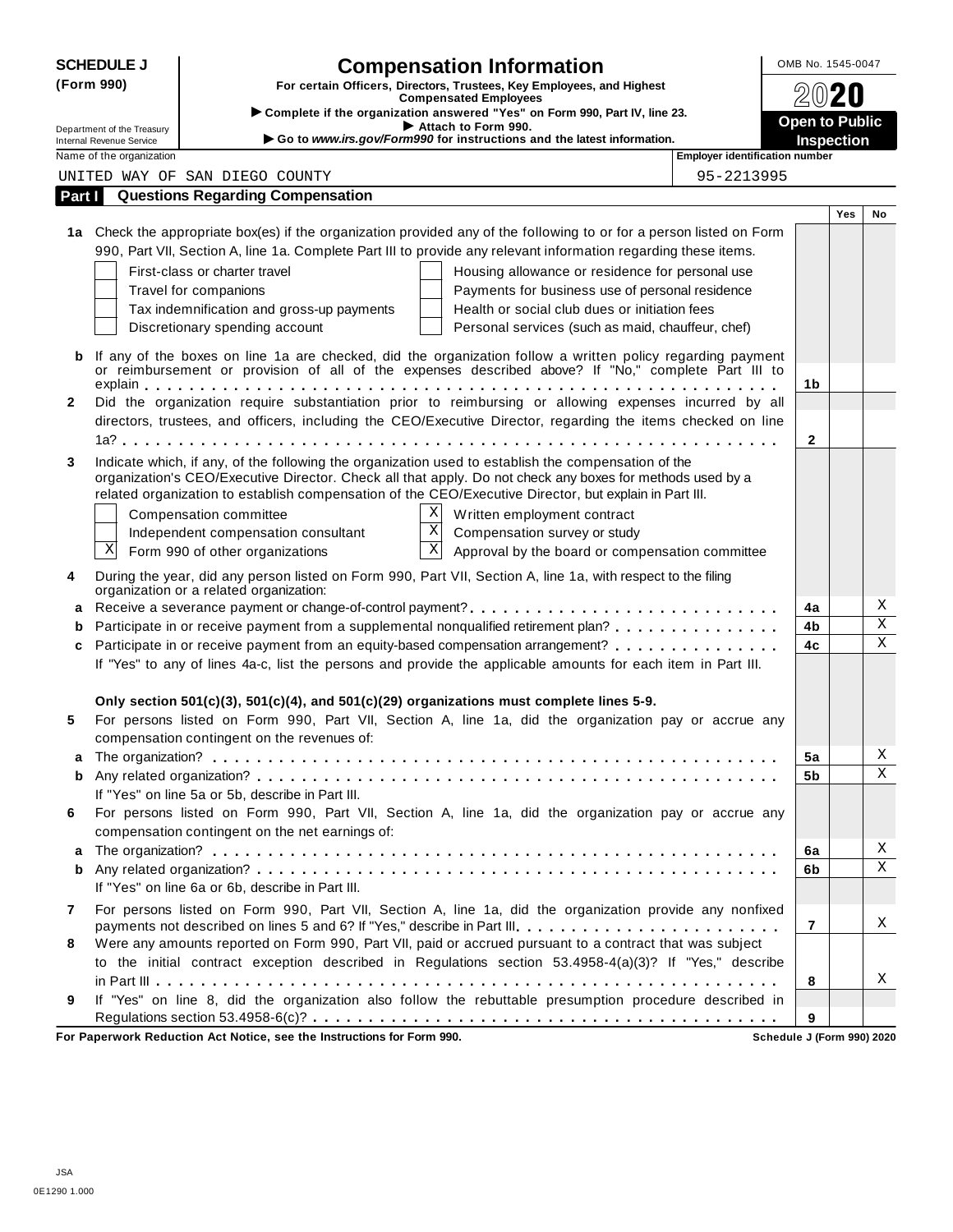Schedule <sup>J</sup> (Form 990) <sup>2020</sup> Page **2**

## **Part II Officers, Directors, Trustees, Key Employees, and Highest Compensated Employees.** Use duplicate copies ifadditional space is needed.

For each individual whose compensation must be reported on Schedule J, report compensation from the organization on row (i) and from related organizations, described in the instructions, on row (ii). Do not list any individuals that aren't listed on Form 990, Part VII.

Note: The sum of columns (B)(i)-(iii) for each listed individual must equal the total amount of Form 990, Part VII, Section A, line 1a, applicable column (D) and (E) amounts for that individual.

|                               |                              |                          | (B) Breakdown of W-2 and/or 1099-MISC compensation |                                           | (C) Retirement and             | (D) Nontaxable | (E) Total of columns   | (F) Compensation                                           |
|-------------------------------|------------------------------|--------------------------|----------------------------------------------------|-------------------------------------------|--------------------------------|----------------|------------------------|------------------------------------------------------------|
| (A) Name and Title            |                              | (i) Base<br>compensation | (ii) Bonus & incentive<br>compensation             | (iii) Other<br>reportable<br>compensation | other deferred<br>compensation | benefits       | $(B)(i)-(D)$           | in column (B) reported<br>as deferred on prior<br>Form 990 |
| NANCY SASAKI                  | (i)                          | 215,584                  | $\mathsf{O}$ .                                     | $\overline{0}$ .                          | 8,624.                         | 13,016.        | $\overline{237,224}$ . |                                                            |
| 1PRESIDENT & CEO              | (ii)                         | $\overline{0}$ .         | $0$ .                                              | $\mathsf{O}$ .                            |                                |                |                        |                                                            |
| SHANNON GONZALEZ              | (i)                          | 137,857                  | $\overline{0}$ .                                   | $\overline{0}$ .                          | 5,510                          | 21,910.        | 165, 277.              |                                                            |
| 2CHIEF OPERATING OFFICER (ii) |                              | $\mathbf 0$              | $0$ .                                              | $\mathbf{0}$ .                            |                                |                |                        |                                                            |
|                               | (i)                          |                          |                                                    |                                           |                                |                |                        |                                                            |
| $\overline{\mathbf{3}}$       | (ii)                         |                          |                                                    |                                           |                                |                |                        |                                                            |
|                               | (i)                          |                          |                                                    |                                           |                                |                |                        |                                                            |
| 4                             | (ii)                         |                          |                                                    |                                           |                                |                |                        |                                                            |
|                               | $\qquad \qquad \textbf{(i)}$ |                          |                                                    |                                           |                                |                |                        |                                                            |
| 5                             | (ii)                         |                          |                                                    |                                           |                                |                |                        |                                                            |
|                               | (i)                          |                          |                                                    |                                           |                                |                |                        |                                                            |
| 6                             | (ii)                         |                          |                                                    |                                           |                                |                |                        |                                                            |
|                               | (i)                          |                          |                                                    |                                           |                                |                |                        |                                                            |
| $\overline{7}$                | (i)                          |                          |                                                    |                                           |                                |                |                        |                                                            |
|                               | (i)                          |                          |                                                    |                                           |                                |                |                        |                                                            |
| 8                             | (ii)                         |                          |                                                    |                                           |                                |                |                        |                                                            |
|                               | $\qquad \qquad \textbf{(i)}$ |                          |                                                    |                                           |                                |                |                        |                                                            |
| 9                             | (ii)                         |                          |                                                    |                                           |                                |                |                        |                                                            |
|                               | (i)                          |                          |                                                    |                                           |                                |                |                        |                                                            |
| 10                            | (ii)                         |                          |                                                    |                                           |                                |                |                        |                                                            |
|                               | (i)                          |                          |                                                    |                                           |                                |                |                        |                                                            |
| $11$                          | (ii)                         |                          |                                                    |                                           |                                |                |                        |                                                            |
|                               | (i)                          |                          |                                                    |                                           |                                |                |                        |                                                            |
| 12                            | (ii)                         |                          |                                                    |                                           |                                |                |                        |                                                            |
|                               | (i)                          |                          |                                                    |                                           |                                |                |                        |                                                            |
| 13                            | (ii)                         |                          |                                                    |                                           |                                |                |                        |                                                            |
|                               | (i)                          |                          |                                                    |                                           |                                |                |                        |                                                            |
| 14                            | (i)                          |                          |                                                    |                                           |                                |                |                        |                                                            |
|                               | (i)                          |                          |                                                    |                                           |                                |                |                        |                                                            |
| 15                            | (ii)                         |                          |                                                    |                                           |                                |                |                        |                                                            |
|                               | (i)                          |                          |                                                    |                                           |                                |                |                        |                                                            |
| 16                            | (ii)                         |                          |                                                    |                                           |                                |                |                        |                                                            |

**Schedule J (Form 990) 2020**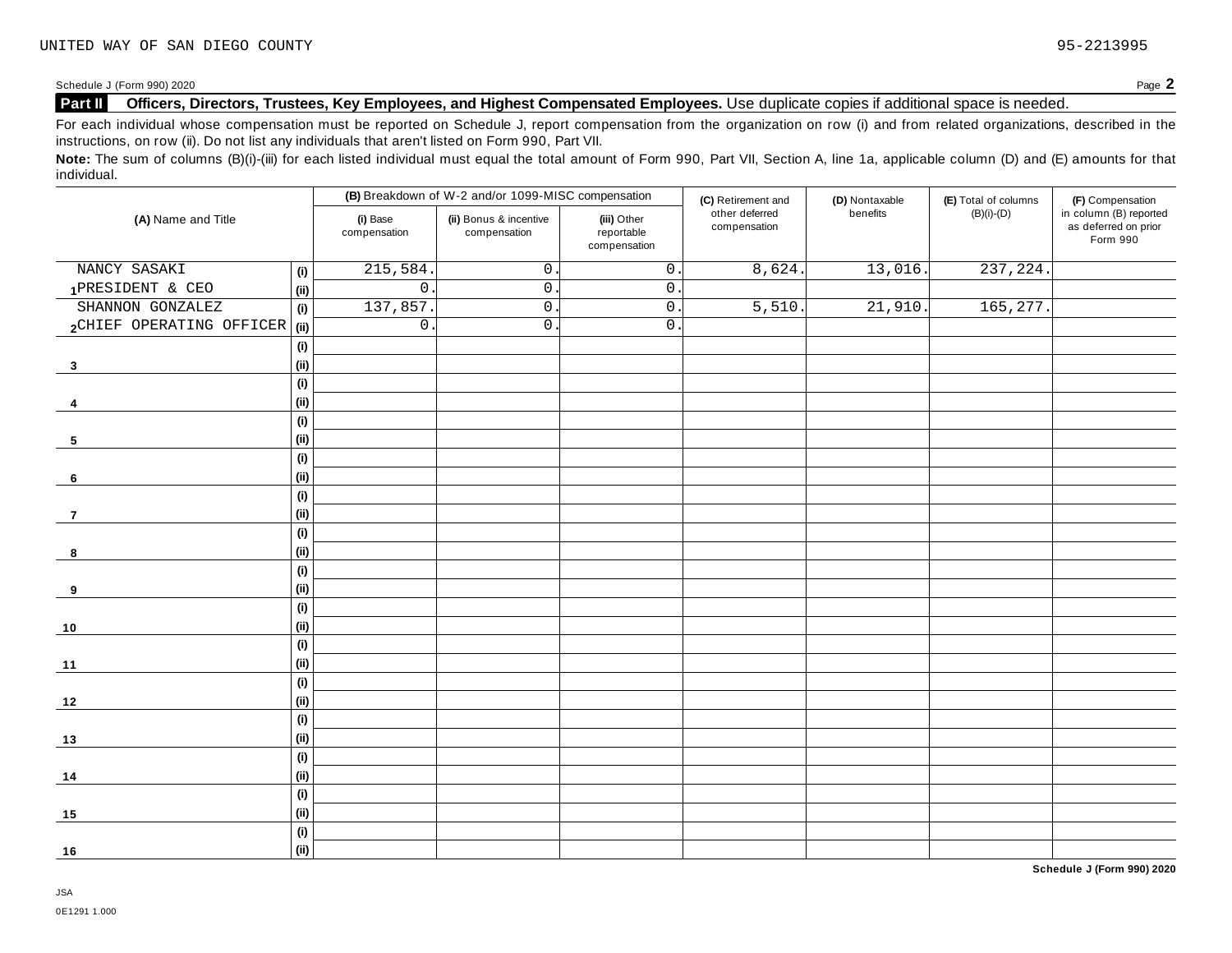## **Part III Supplemental Information**

Provide the information, explanation, or descriptions required for Part I, lines 1a, 1b, 3, 4a, 4b, 4c, 5a, 5b, 6a, 6b, 7, and 8, and for Part II. Also complete this part for any additional information.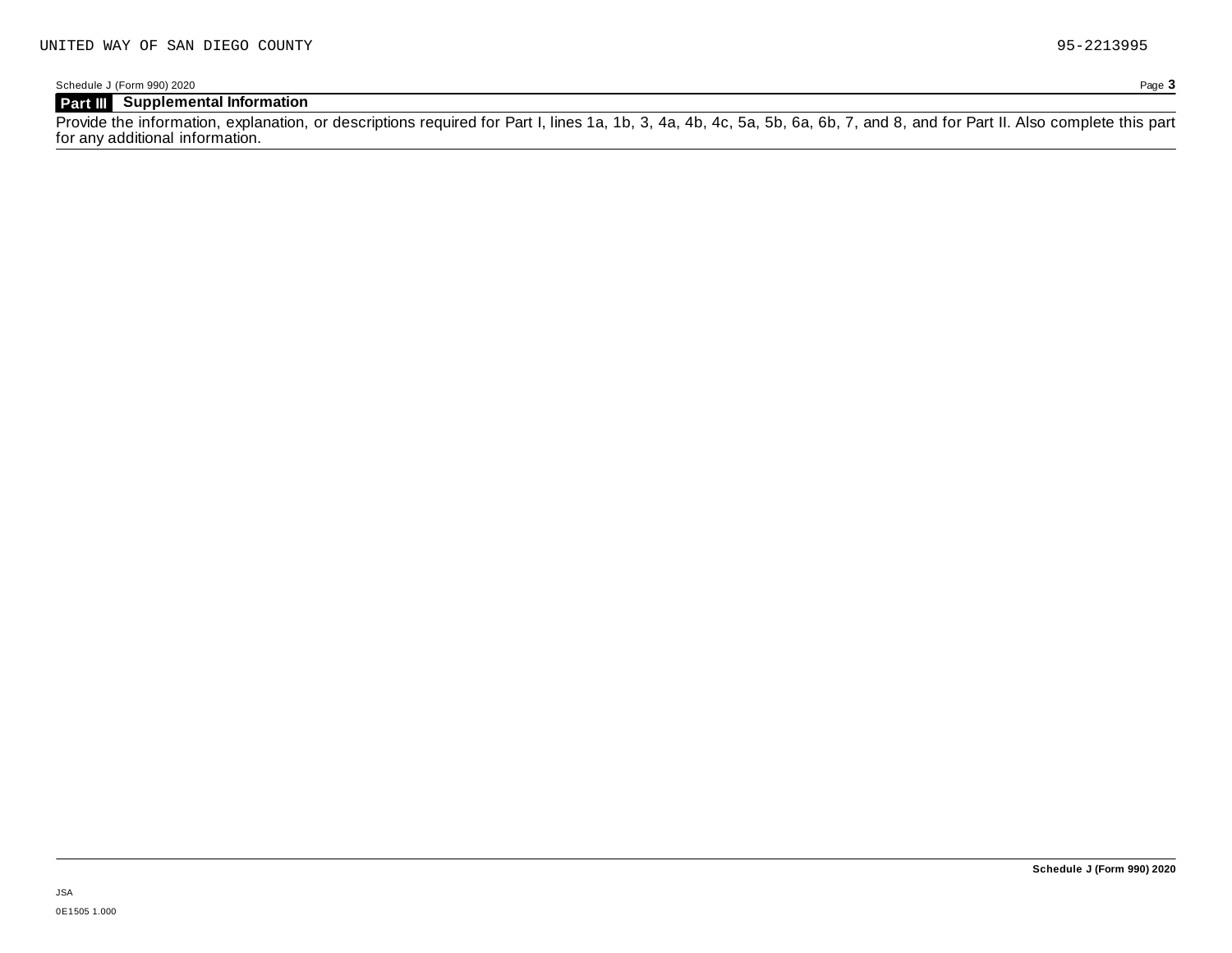#### **SCHEDULE O** Supplemental Information to Form 990 or 990-EZ DAMB No. 1545-0047

**(Form 990 or 990-EZ) Complete to provide information for responses to specific questions on** plete to provide information for responses to specific questions on  $\bigotimes_{\mathbb{Z}}\mathbb{Q}$  20 **EVECT**<br>
Attach to Form 990 or 990-EZ.<br>
and the Communication of the Communication of the Communication of the Communication of the Communication of the Communication of the Communication of the Communication of the Commu Department of the Treasury <br>Depen to Public<br>Name of the organization<br>Name of the organization<br>Name of the organization<br>Name of the organization



Department of the Treasury<br>Internal Revenue Service

UNITED WAY OF SAN DIEGO COUNTY 95-2213995

FORM 990, PART VI, SECTION B, LINE 11B THE FORM 990 IS PREPARED BY AN INDEPENDENT CPA UPON COMPLETION OF THE REPORTING YEAR'S AUDITED FINANCIAL STATEMENTS. THE MEMBERS OF THE BOARD OF DIRECTORS REVIEW THE FORM 990 PRIOR TO FILING.

#### FORM 990, PART VI, SECTION B, LINE 12C

CONFLICT OF INTEREST STATEMENTS ARE REQUIRED ANNUALLY FROM THE BOARD OF DIRECTORS. IN ACCORDANCE WITH THE POLICY, MEMBERS OR STAFF WITH ANY CONFLICT OF INTEREST ARE TO EXCUSE THEMSELVES FROM VOTING AND IN ACCORDANCE WITH THE SITUATION, EXCUSE THEMSELVES FROM THE DISCUSSION. STAFF ARE RESPONSIBLE FOR FOLLOWING THE CONFLICT OF INTEREST GUIDANCE SIGNED FOR WITH RECEIPT OF THE EMPLOYEE HANDBOOK.

#### FORM 990, PART VI, SECTION B, LINE 15

UNITED WAY OF SAN DIEGO COUNTY CONDUCTS A COMPLETE REVIEW OF STAFF SALARIES EVERY OTHER YEAR. SALARIES FOR ALL STAFF INCLUDING TOP EXECUTIVES ARE COMPARED AGAINST LOCAL MARKET AS WELL AS SOUTHERN CALIFORNIA SALARY DATA PUBLISHED IN COMPENSATION SURVEYS BY 2 TO 3 INDEPENDENT SOURCES. SALARY INFORMATION IS ALSO COMPARED TO DATA COLLECTED BY UNITED WAY WORLDWIDE. A SUMMARY OF THE SALARY DATA REVIEWED AND ANY RECOMMENDED SALARY ACTIONS FOR EXECUTIVE-LEVEL STAFF IS REVIEWED AND APPROVED BY THE EXECUTIVE COMMITTEE TO THE BOARD PRIOR TO ANY SALARY ACTION. THERE IS A REVIEW BY THE CHAIR OF BOARD AND CEO FOR KEY EMPLOYEES. DATA BENCHMARKED DONE BY PAYSCALE AND 990 INFORMATION.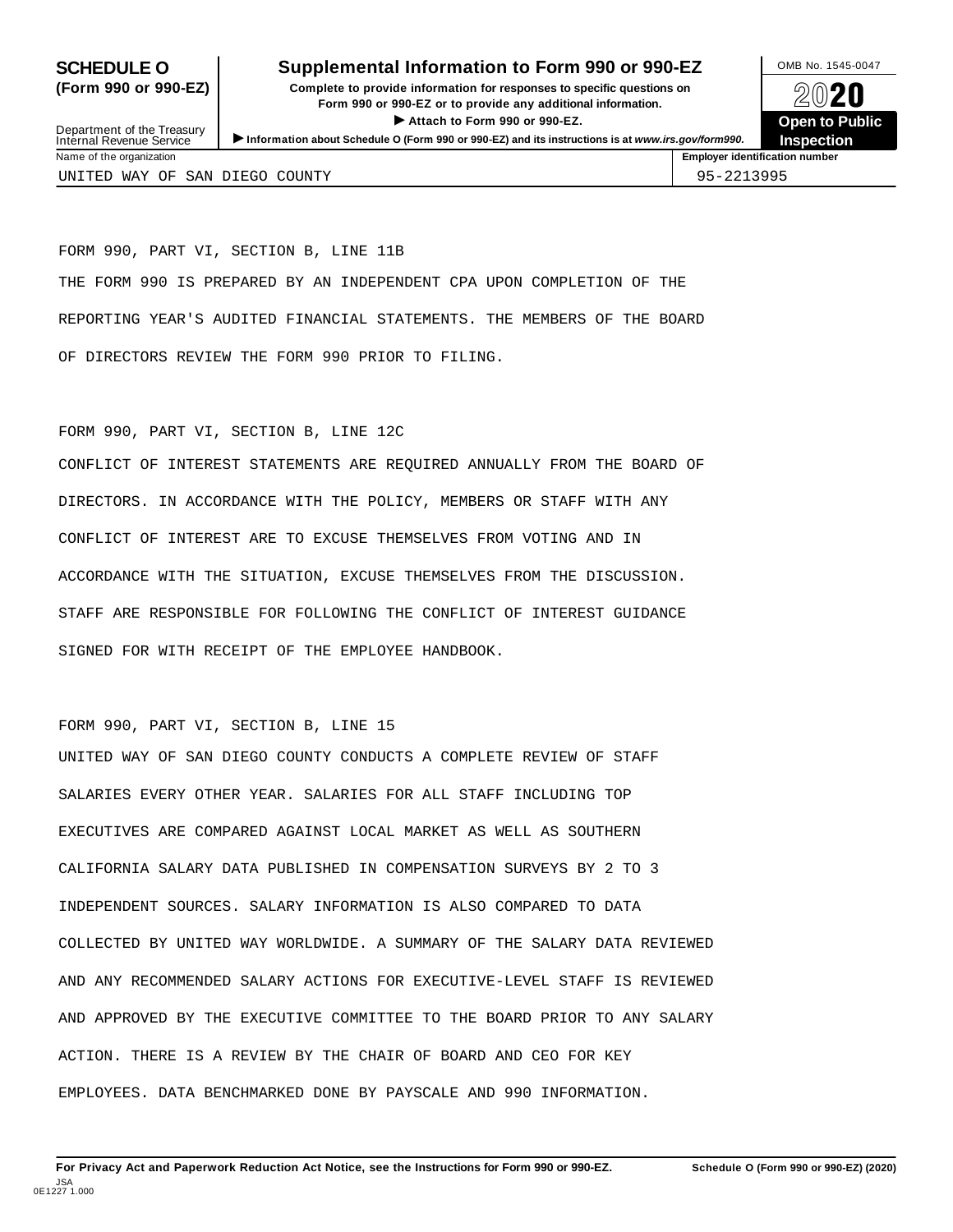FORM 990, PART VI, SECTION C , LINE 19 AUDITED FINANCIAL STATEMENTS AND THE ANNUAL REPORT ARE AVAILABLE ON THE UNITED WAY OF SAN DIEGO COUNTY WEBSITE. ANY OTHER GOVERNING OR PUBLIC DOCUMENTS ARE AVAILABLE UPON REQUEST AND, AS APPROPRIATE, DELIVERED ELECTRONICALLY OR AT THE FACILITY FOR REVIEW.

#### FORM 990, PART III, LINE 4A

...FOR OUR CHILDREN, YOUTH, AND FAMILIES. OUR GOAL IS TO END DISPARITIES IN COMMUNITIES THAT ARE NOT THRIVING BY 2030. IN ORDER TO DO THIS, WE MUST ADDRESS THE PERVASIVE RACIAL INEQUITIES THAT ARE WIDENING THE ACHIEVEMENT GAP. AS WE LOOK AT THE KEY BENCHMARKS OF THIRD GRADE READING LEVELS AND COLLEGE OR CAREER READINESS, WE KNOW THAT PARTNERSHIP COLLABORATIVES MUST ALSO PROVIDE SUPPORT SO THAT FAMILIES ARE FINANCIALLY STABLE, EMOTIONALLY HEALTHY, AND ENGAGED. UNITED WAY ENGAGES OVER 14,000 DONORS, AND WORKS WITH 135 COMMUNITY AND CORPORATE PARTNERS, 38 SCHOOLS, AND 284 VOLUNTEERS TO PROVIDE SERVICES TO OVER 30,865 FAMILIES AND CHILDREN THROUGHOUT SAN DIEGO COUNTY. OUR METRICS INCLUDE THIRD GRADE READING LEVELS, NUMBER OF WORK-BASED LEARNING OPPORTUNITIES, AND IMPROVED FAMILY STABILITY.

#### FORM 990, PART III, LINE4B

...OVER \$240K IN FINAL DISTRIBUTIONS WERE GRANTED FROM THE WORKERS ASSISTANCE INITIATIVE, CREATED IN RESPONSE TO THE COVID-19 PANDEMIC. ATTACHMENT 1

**Schedule O (Form 990 or 990-EZ) 2020**

JSA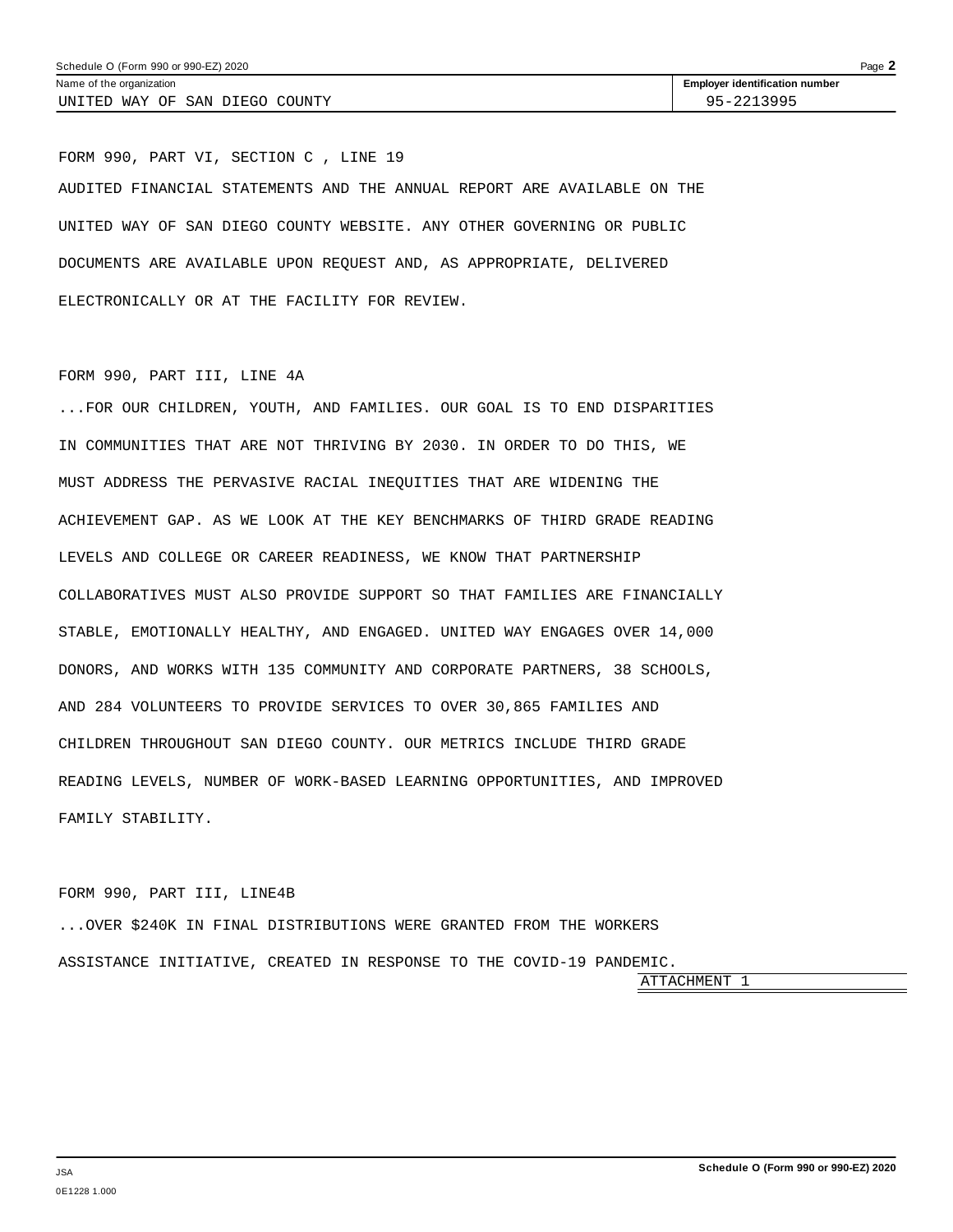| Schedule O (Form 990 or 990-EZ) 2020                        |                       | Page 2                                |  |  |
|-------------------------------------------------------------|-----------------------|---------------------------------------|--|--|
| Name of the organization                                    |                       | <b>Employer identification number</b> |  |  |
| UNITED WAY OF SAN DIEGO COUNTY                              | 95-2213995            |                                       |  |  |
|                                                             | ATTACHMENT 1 (CONT'D) |                                       |  |  |
| FORM 990, PART X - INVESTMENTS - PUBLICLY TRADED SECURITIES |                       |                                       |  |  |
| DESCRIPTION                                                 | ENDING<br>BOOK VALUE  | COST<br>OR FMV                        |  |  |
|                                                             |                       |                                       |  |  |
| CHARLES SCHWAB                                              | 7,293,556.            | <b>FMV</b>                            |  |  |
| TOTALS                                                      | 7,293,556.            |                                       |  |  |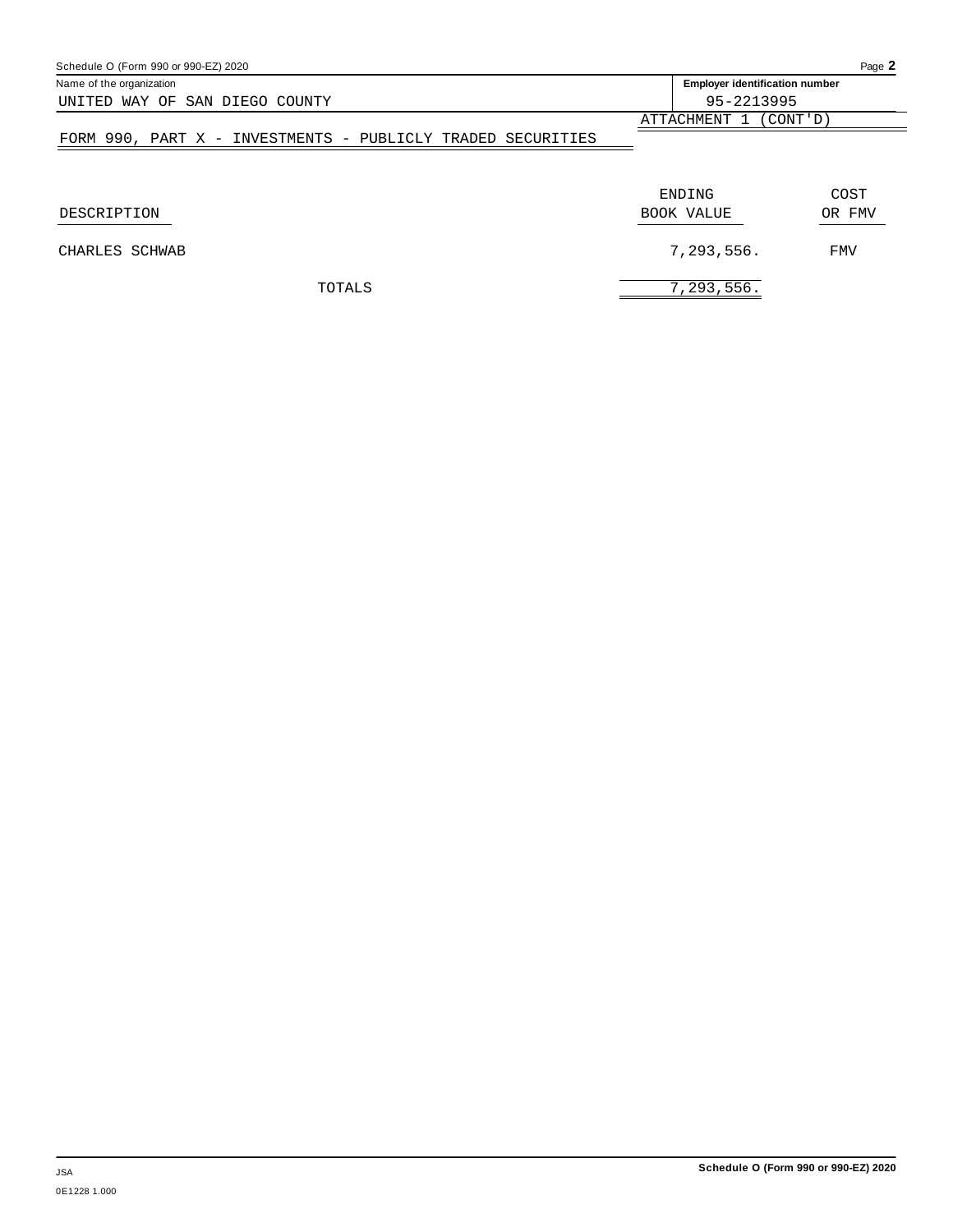# **RENT AND ROYALTY INCOME**

| <b>Taxpayer's Name</b><br>UNITED WAY OF SAN DIEGO COUNTY                                                       |                  |          |             |      |               |                  | <b>Identifying Number</b><br>95-2213995 |          |                  |
|----------------------------------------------------------------------------------------------------------------|------------------|----------|-------------|------|---------------|------------------|-----------------------------------------|----------|------------------|
| <b>DESCRIPTION OF PROPERTY</b><br>SUBLEASE                                                                     |                  |          |             |      |               |                  |                                         |          |                  |
| Yes<br><b>No</b><br>Did you actively participate in the operation of the activity during the tax year?         |                  |          |             |      |               |                  |                                         |          |                  |
| TYPE OF PROPERTY:                                                                                              |                  |          |             |      |               |                  |                                         |          |                  |
| REAL RENTAL INCOME                                                                                             |                  |          |             |      |               |                  |                                         |          |                  |
| <b>OTHER INCOME:</b>                                                                                           |                  |          |             |      |               |                  |                                         |          |                  |
| RENTAL INCOME                                                                                                  |                  |          |             |      |               |                  | 169,880.                                |          |                  |
|                                                                                                                |                  |          |             |      |               |                  |                                         |          |                  |
|                                                                                                                |                  |          |             |      |               |                  |                                         |          | 169,880.         |
| <b>OTHER EXPENSES:</b>                                                                                         |                  |          |             |      |               |                  |                                         |          |                  |
|                                                                                                                |                  |          |             |      |               |                  |                                         |          |                  |
|                                                                                                                |                  |          |             |      |               |                  |                                         |          |                  |
|                                                                                                                |                  |          |             |      |               |                  |                                         |          |                  |
|                                                                                                                |                  |          |             |      |               |                  |                                         |          |                  |
|                                                                                                                |                  |          |             |      |               |                  |                                         |          |                  |
|                                                                                                                |                  |          |             |      |               |                  |                                         |          |                  |
|                                                                                                                |                  |          |             |      |               |                  |                                         |          |                  |
|                                                                                                                |                  |          |             |      |               |                  |                                         |          |                  |
|                                                                                                                |                  |          |             |      |               |                  |                                         |          |                  |
|                                                                                                                |                  |          |             |      |               |                  |                                         |          |                  |
|                                                                                                                |                  |          |             |      |               |                  |                                         |          |                  |
|                                                                                                                |                  |          |             |      |               |                  |                                         |          |                  |
| <b>AMORTIZATION</b>                                                                                            |                  |          |             |      |               |                  |                                         |          |                  |
|                                                                                                                |                  |          |             |      |               |                  |                                         |          |                  |
|                                                                                                                |                  |          |             |      |               |                  |                                         |          |                  |
|                                                                                                                |                  |          |             |      |               |                  |                                         |          |                  |
|                                                                                                                |                  |          |             |      |               |                  |                                         |          |                  |
|                                                                                                                |                  |          |             |      |               |                  |                                         | 169,880. |                  |
| <b>Less Amount to</b>                                                                                          |                  |          |             |      |               |                  |                                         |          |                  |
|                                                                                                                |                  |          |             |      |               |                  |                                         |          |                  |
|                                                                                                                |                  |          |             |      |               |                  |                                         |          |                  |
|                                                                                                                |                  |          |             |      |               |                  |                                         |          |                  |
|                                                                                                                |                  |          |             |      |               |                  |                                         |          |                  |
| Investment Interest Expense enterpreeding research research research in the intervals of the set of the set of |                  |          |             |      |               |                  |                                         |          |                  |
|                                                                                                                |                  |          |             |      |               |                  |                                         |          |                  |
|                                                                                                                |                  |          |             |      |               |                  |                                         |          | 169,880.         |
|                                                                                                                |                  |          |             |      |               |                  |                                         |          |                  |
| <b>SCHEDULE FOR DEPRECIATION CLAIMED</b>                                                                       |                  |          |             |      |               |                  |                                         |          |                  |
|                                                                                                                |                  |          |             |      |               |                  |                                         |          |                  |
|                                                                                                                |                  |          | (d)         | (e)  |               | (g) Depreciation |                                         | (i) Life |                  |
| (a) Description of property                                                                                    | (b) Cost or      | (c) Date | <b>ACRS</b> | Bus. | (f) Basis for | in               | (h)                                     | or       | (j) Depreciation |
|                                                                                                                | unadjusted basis | acquired | des.        | %    | depreciation  | prior years      | Method                                  | rate     | for this year    |
|                                                                                                                |                  |          |             |      |               |                  |                                         |          |                  |
|                                                                                                                |                  |          |             |      |               |                  |                                         |          |                  |
|                                                                                                                |                  |          |             |      |               |                  |                                         |          |                  |
|                                                                                                                |                  |          |             |      |               |                  |                                         |          |                  |
|                                                                                                                |                  |          |             |      |               |                  |                                         |          |                  |
|                                                                                                                |                  |          |             |      |               |                  |                                         |          |                  |
|                                                                                                                |                  |          |             |      |               |                  |                                         |          |                  |

**Totals** m m m m m m m m m m m m m m m m m m m m m m m m m m m m m m m m m m m m m m m m m m m m m m m m m m m m m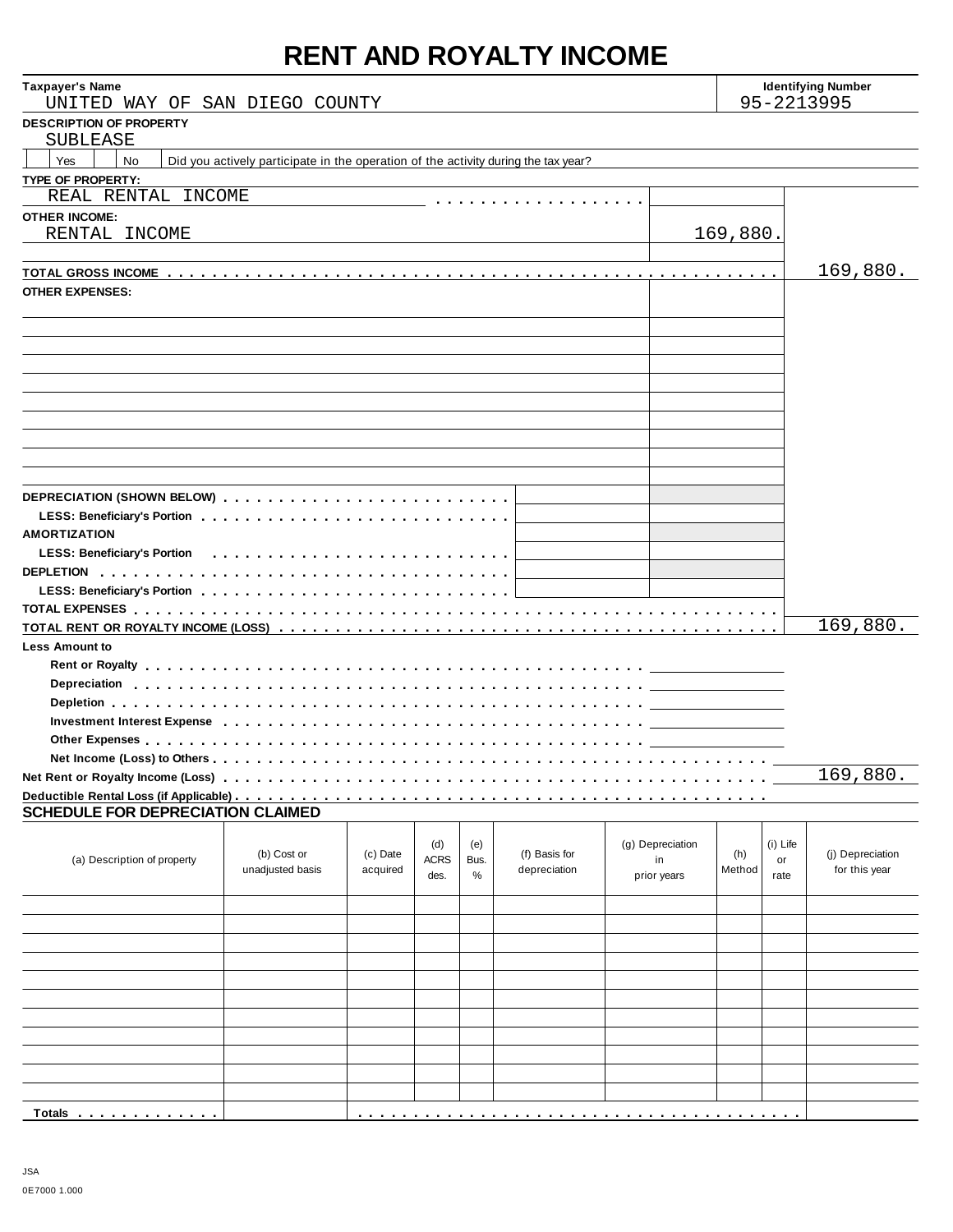## SUPPLEMENT TO RENT AND ROYALTY SCHEDULE

OTHER INCOME

RENTAL INCOME

169,880.<br>169,880.